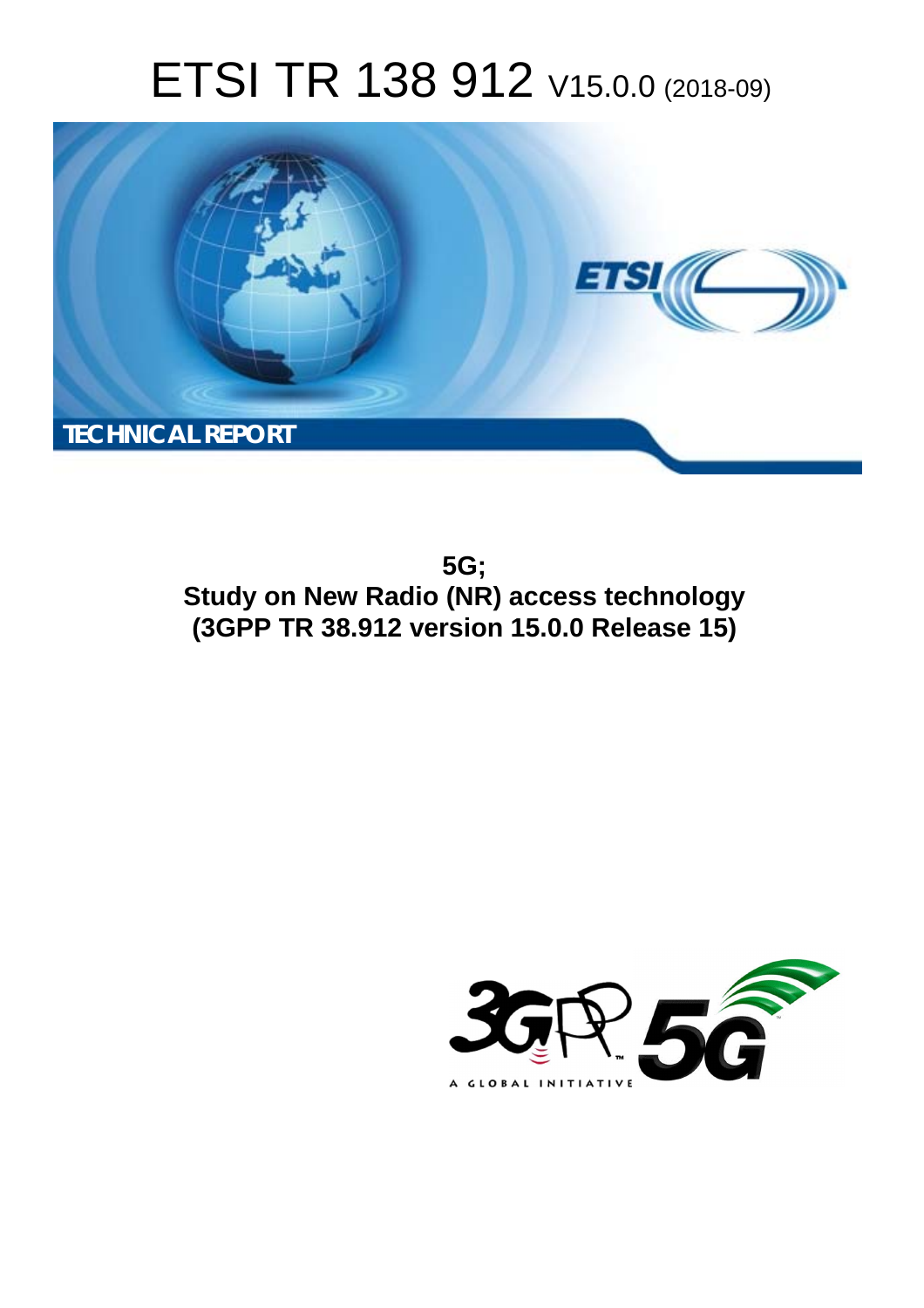Reference RTR/TSGR-0038912vf00

Keywords

 $5G$ 

# *ETSI*

#### 650 Route des Lucioles F-06921 Sophia Antipolis Cedex - FRANCE

Tel.: +33 4 92 94 42 00 Fax: +33 4 93 65 47 16

Siret N° 348 623 562 00017 - NAF 742 C Association à but non lucratif enregistrée à la Sous-Préfecture de Grasse (06) N° 7803/88

#### *Important notice*

The present document can be downloaded from: <http://www.etsi.org/standards-search>

The present document may be made available in electronic versions and/or in print. The content of any electronic and/or print versions of the present document shall not be modified without the prior written authorization of ETSI. In case of any existing or perceived difference in contents between such versions and/or in print, the only prevailing document is the print of the Portable Document Format (PDF) version kept on a specific network drive within ETSI Secretariat.

Users of the present document should be aware that the document may be subject to revision or change of status. Information on the current status of this and other ETSI documents is available at <https://portal.etsi.org/TB/ETSIDeliverableStatus.aspx>

If you find errors in the present document, please send your comment to one of the following services: <https://portal.etsi.org/People/CommiteeSupportStaff.aspx>

#### *Copyright Notification*

No part may be reproduced or utilized in any form or by any means, electronic or mechanical, including photocopying and microfilm except as authorized by written permission of ETSI. The content of the PDF version shall not be modified without the written authorization of ETSI. The copyright and the foregoing restriction extend to reproduction in all media.

> © ETSI 2018. All rights reserved.

**DECT**TM, **PLUGTESTS**TM, **UMTS**TM and the ETSI logo are trademarks of ETSI registered for the benefit of its Members. **3GPP**TM and **LTE**TM are trademarks of ETSI registered for the benefit of its Members and of the 3GPP Organizational Partners. **oneM2M** logo is protected for the benefit of its Members.

**GSM**® and the GSM logo are trademarks registered and owned by the GSM Association.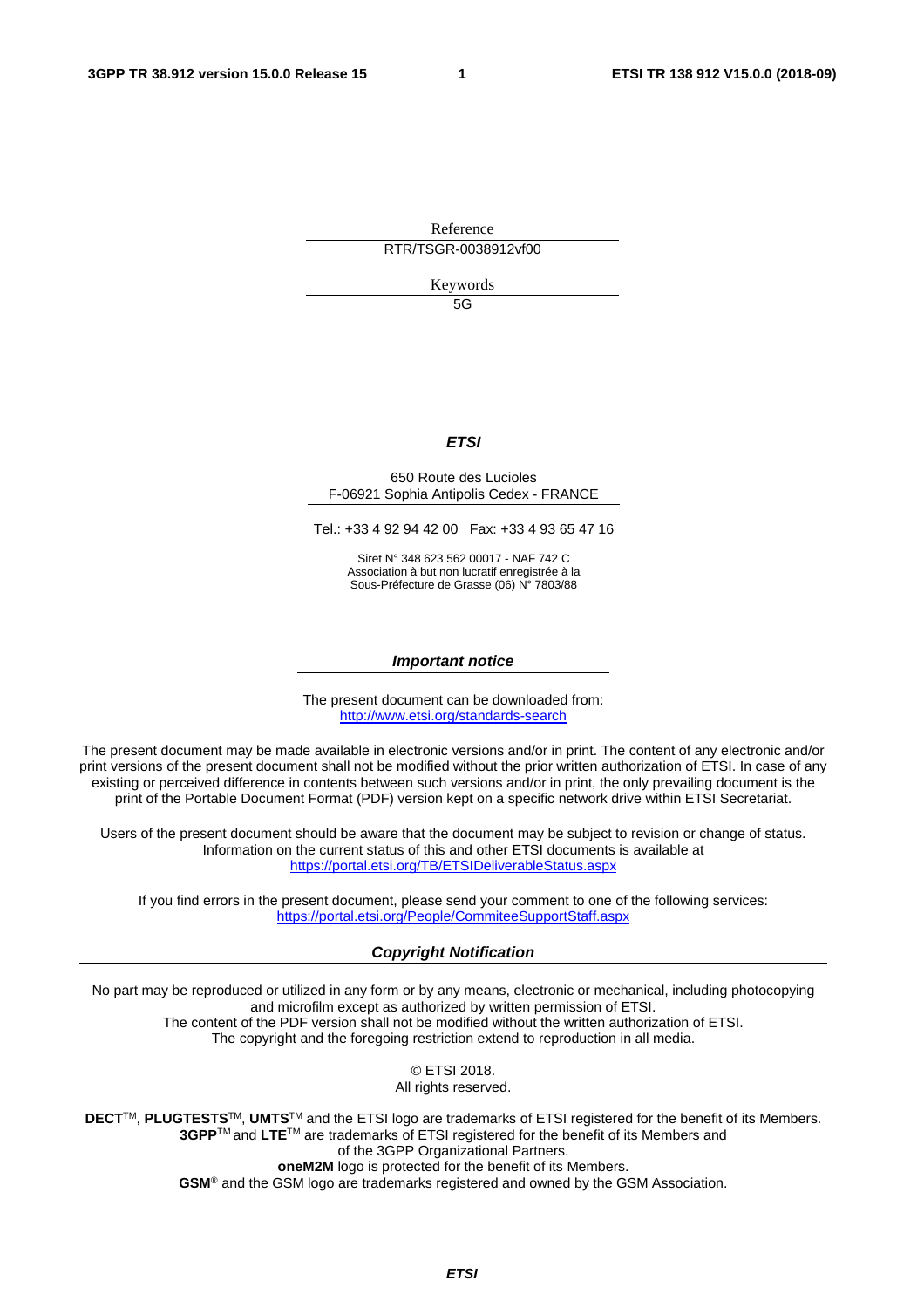# Intellectual Property Rights

#### Essential patents

IPRs essential or potentially essential to normative deliverables may have been declared to ETSI. The information pertaining to these essential IPRs, if any, is publicly available for **ETSI members and non-members**, and can be found in ETSI SR 000 314: *"Intellectual Property Rights (IPRs); Essential, or potentially Essential, IPRs notified to ETSI in respect of ETSI standards"*, which is available from the ETSI Secretariat. Latest updates are available on the ETSI Web server ([https://ipr.etsi.org/\)](https://ipr.etsi.org/).

Pursuant to the ETSI IPR Policy, no investigation, including IPR searches, has been carried out by ETSI. No guarantee can be given as to the existence of other IPRs not referenced in ETSI SR 000 314 (or the updates on the ETSI Web server) which are, or may be, or may become, essential to the present document.

#### **Trademarks**

The present document may include trademarks and/or tradenames which are asserted and/or registered by their owners. ETSI claims no ownership of these except for any which are indicated as being the property of ETSI, and conveys no right to use or reproduce any trademark and/or tradename. Mention of those trademarks in the present document does not constitute an endorsement by ETSI of products, services or organizations associated with those trademarks.

# Foreword

This Technical Report (TR) has been produced by ETSI 3rd Generation Partnership Project (3GPP).

The present document may refer to technical specifications or reports using their 3GPP identities, UMTS identities or GSM identities. These should be interpreted as being references to the corresponding ETSI deliverables.

The cross reference between GSM, UMTS, 3GPP and ETSI identities can be found under [http://webapp.etsi.org/key/queryform.asp.](http://webapp.etsi.org/key/queryform.asp)

# Modal verbs terminology

In the present document "**should**", "**should not**", "**may**", "**need not**", "**will**", "**will not**", "**can**" and "**cannot**" are to be interpreted as described in clause 3.2 of the [ETSI Drafting Rules](https://portal.etsi.org/Services/editHelp!/Howtostart/ETSIDraftingRules.aspx) (Verbal forms for the expression of provisions).

"**must**" and "**must not**" are **NOT** allowed in ETSI deliverables except when used in direct citation.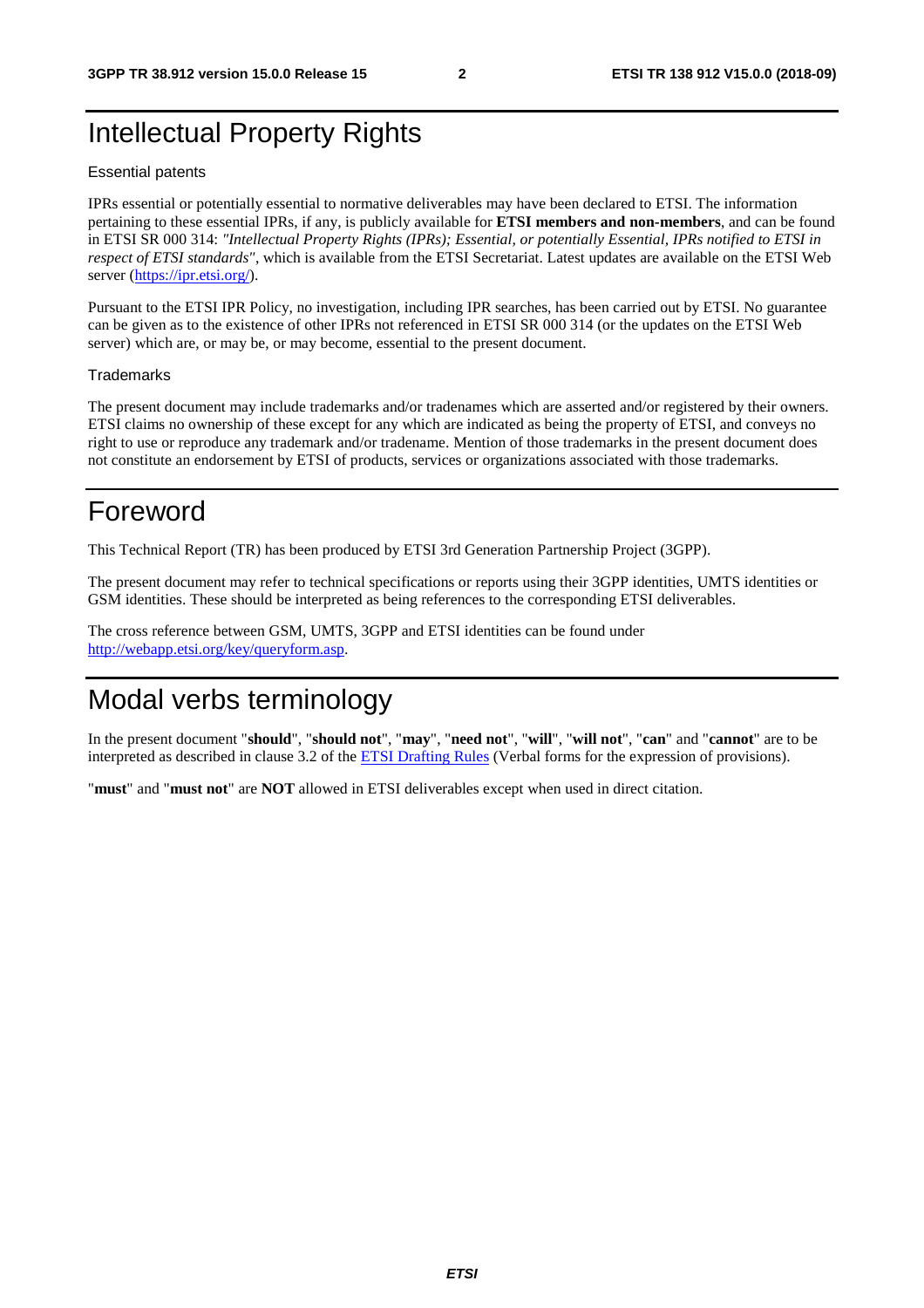$\mathbf{3}$ 

# Contents

| 1                          |  |  |  |
|----------------------------|--|--|--|
| 2                          |  |  |  |
| 3                          |  |  |  |
| 3.1                        |  |  |  |
| 3.2<br>3.3                 |  |  |  |
| $\overline{4}$             |  |  |  |
| 5                          |  |  |  |
| 6                          |  |  |  |
| 7                          |  |  |  |
| 7.1                        |  |  |  |
| 7.1.1                      |  |  |  |
| 7.1.2                      |  |  |  |
| 7.2                        |  |  |  |
| 7.2.1                      |  |  |  |
| 7.2.2                      |  |  |  |
| 7.2.2.1                    |  |  |  |
| 8                          |  |  |  |
| 8.1                        |  |  |  |
| 8.2                        |  |  |  |
| 8.2.1                      |  |  |  |
| 8.2.1.1                    |  |  |  |
| 8.2.1.2                    |  |  |  |
| 8.2.1.2.1                  |  |  |  |
| 8.2.1.2.2                  |  |  |  |
| 8.2.1.2.3                  |  |  |  |
| 8.2.1.3                    |  |  |  |
| 8.2.1.4                    |  |  |  |
| 8.2.1.5                    |  |  |  |
| 8.2.1.5.1                  |  |  |  |
| 8.2.1.5.2                  |  |  |  |
| 8.2.1.6                    |  |  |  |
| 8.2.1.6.1                  |  |  |  |
| 8.2.1.6.2                  |  |  |  |
| 8.2.1.6.3                  |  |  |  |
| 8.2.1.6.4                  |  |  |  |
| 8.2.1.6.4.1                |  |  |  |
| 8.2.1.6.4.2<br>8.2.1.6.4.3 |  |  |  |
| 8.2.1.6.5                  |  |  |  |
| 8.2.1.6.6                  |  |  |  |
| 8.2.2                      |  |  |  |
| 8.2.2.1                    |  |  |  |
| 8.2.2.2                    |  |  |  |
| 8.2.2.3                    |  |  |  |
| 8.2.2.3.1                  |  |  |  |
| 8.2.2.3.2                  |  |  |  |
| 8.2.2.3.3                  |  |  |  |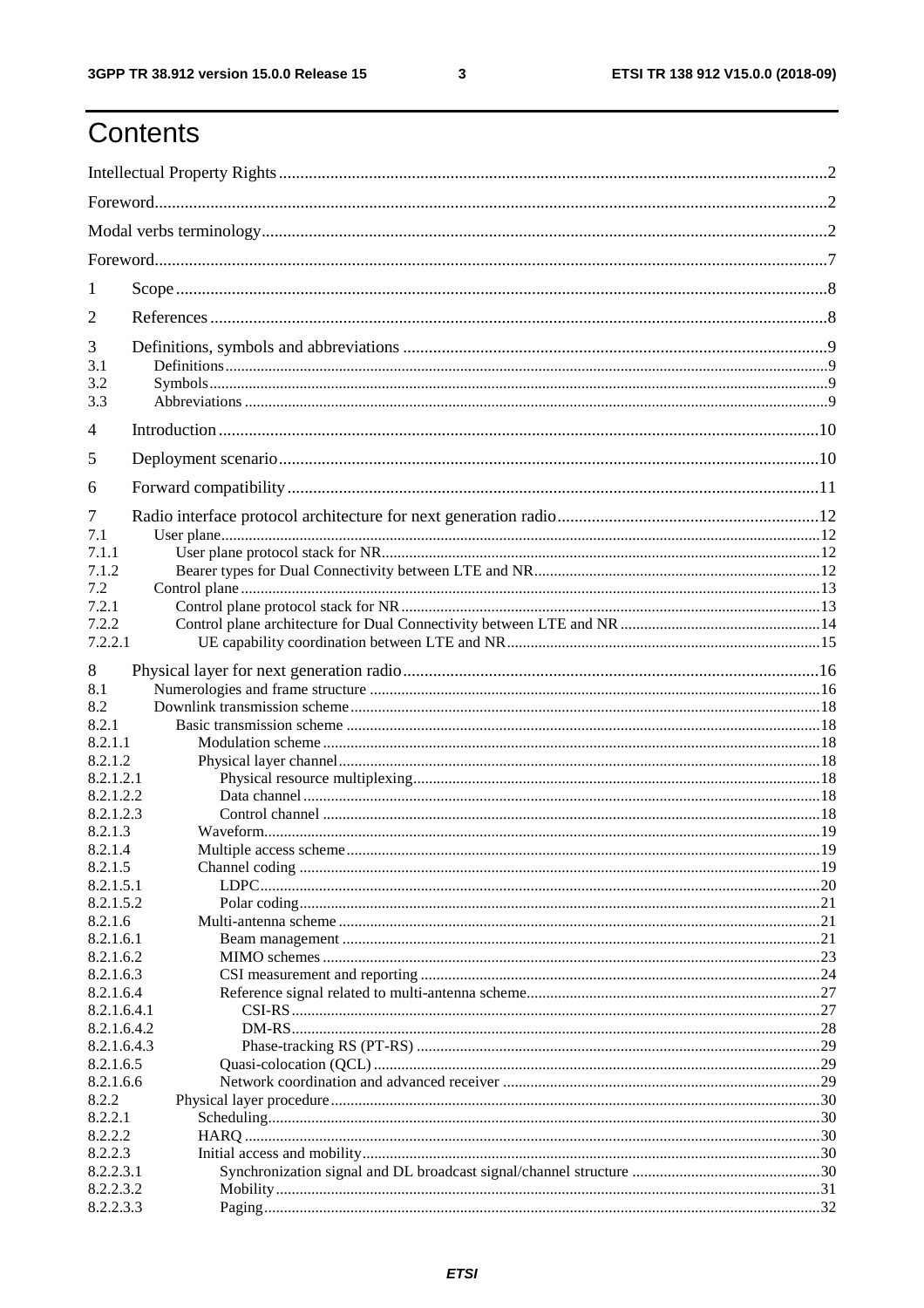#### $\overline{\mathbf{4}}$

| 8.3              |  |
|------------------|--|
| 8.3.1            |  |
| 8.3.1.1          |  |
| 8.3.1.2          |  |
| 8.3.1.2.1        |  |
| 8.3.1.2.2        |  |
| 8.3.1.3          |  |
| 8.3.1.4          |  |
| 8.3.1.5          |  |
| 8.3.1.5.1        |  |
| 8.3.1.5.2        |  |
| 8.3.1.6          |  |
| 8.3.1.6.1        |  |
| 8.3.1.6.2        |  |
| 8.3.1.6.3        |  |
| 8.3.1.6.3.1      |  |
| 8.3.1.6.3.2      |  |
| 8.3.2            |  |
| 8.3.2.1          |  |
| 8.3.2.1.1        |  |
| 8.3.2.1.2        |  |
| 8.3.2.2          |  |
| 8.3.2.3          |  |
| 8.3.2.4          |  |
| 8.4              |  |
| 8.5              |  |
| 8.6              |  |
|                  |  |
| 9                |  |
| 9.1              |  |
| 9.2              |  |
| 9.3              |  |
| 9.4              |  |
| 9.5              |  |
| 9.6              |  |
| 9.7              |  |
| 9.8              |  |
| 9.8.1            |  |
| 9.8.2            |  |
| 9.8.2.1          |  |
| 9.8.3            |  |
| 9.8.3.1          |  |
| 9.8.4            |  |
| 9.8.4.1<br>9.8.5 |  |
|                  |  |
| 9.8.6            |  |
| 10               |  |
| 10.1             |  |
| 10.2             |  |
| 10.3             |  |
| 10.3.1           |  |
| 10.3.1.1         |  |
| 10.3.1.2         |  |
| 10.3.1.3         |  |
| 10.3.1.4         |  |
| 10.3.1.5         |  |
| 10.3.2           |  |
| 10.3.2.1         |  |
| 10.3.2.1.1       |  |
| 10.3.2.1.2       |  |
| 10.3.2.1.3       |  |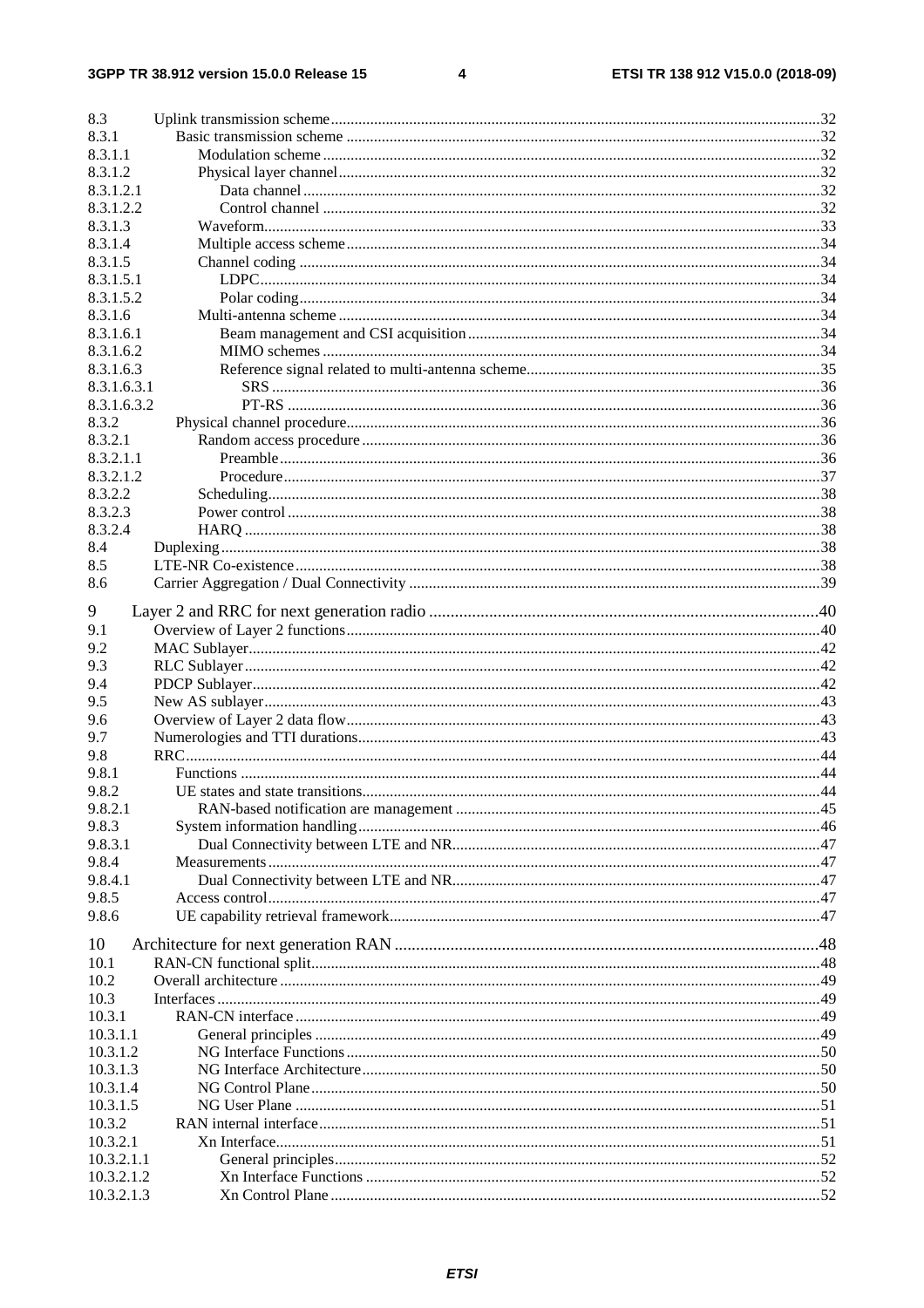$\overline{\phantom{0}}$ 

| 10.3.2.1.4           |  |  |
|----------------------|--|--|
| 11                   |  |  |
| 11.1                 |  |  |
| 11.2                 |  |  |
|                      |  |  |
| 12                   |  |  |
| 13                   |  |  |
| 13.1                 |  |  |
| 13.1.1               |  |  |
| 13.1.2               |  |  |
| 13.2<br>13.2.1       |  |  |
| 13.2.1.1             |  |  |
| 13.2.1.1.1           |  |  |
| 13.2.1.1.2           |  |  |
| 13.2.1.2             |  |  |
| 13.2.2               |  |  |
| 13.2.3               |  |  |
| 13.3                 |  |  |
| 13.3.1               |  |  |
| 13.3.2               |  |  |
| 13.3.2.1<br>13.3.2.2 |  |  |
| 13.3.2.3             |  |  |
| 13.3.3               |  |  |
| 13.3.3.1             |  |  |
| 13.3.3.2             |  |  |
| 13.3.4               |  |  |
| 13.3.4.1             |  |  |
| 13.3.4.2             |  |  |
| 13.4<br>13.4.1       |  |  |
| 13.4.2               |  |  |
| 13.4.3               |  |  |
|                      |  |  |
| 14                   |  |  |
| 14.1<br>14.2         |  |  |
| 14.3                 |  |  |
| 14.3.1               |  |  |
| 14.3.1.1             |  |  |
| 14.3.1.2             |  |  |
| 14.3.1.3             |  |  |
| 14.3.1.4             |  |  |
| 14.3.1.5             |  |  |
| 14.3.2               |  |  |
| 14.3.2.1<br>14.3.2.2 |  |  |
| 14.3.2.3             |  |  |
| 14.3.3               |  |  |
| 14.3.3.1             |  |  |
| 14.3.3.2             |  |  |
| 14.3.3.3             |  |  |
| 15                   |  |  |
| Annex A:             |  |  |
|                      |  |  |
|                      |  |  |
| Impacts              |  |  |
| <b>Annex B:</b>      |  |  |
|                      |  |  |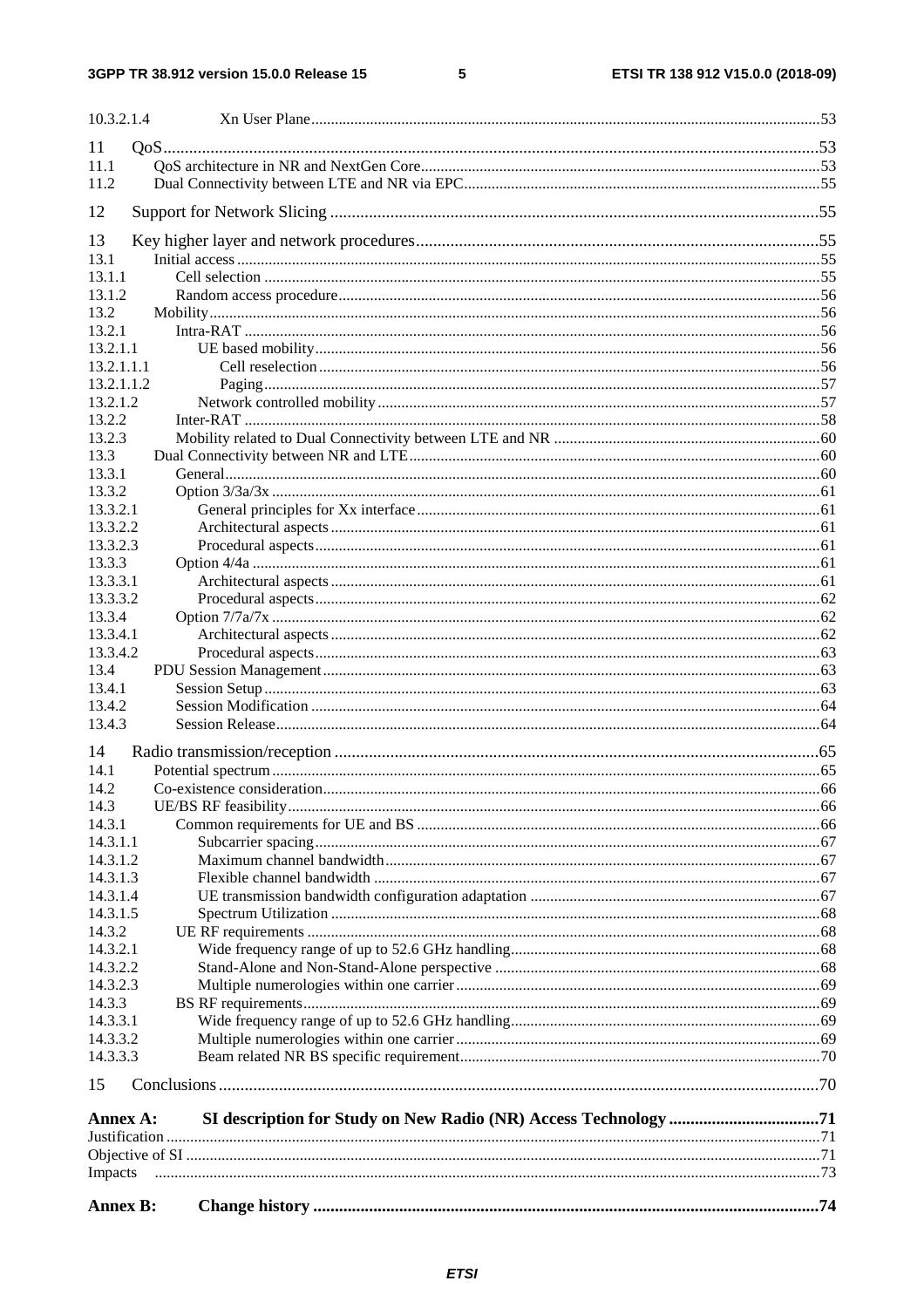$\bf 6$ 

| <b>TT'</b> |
|------------|
|------------|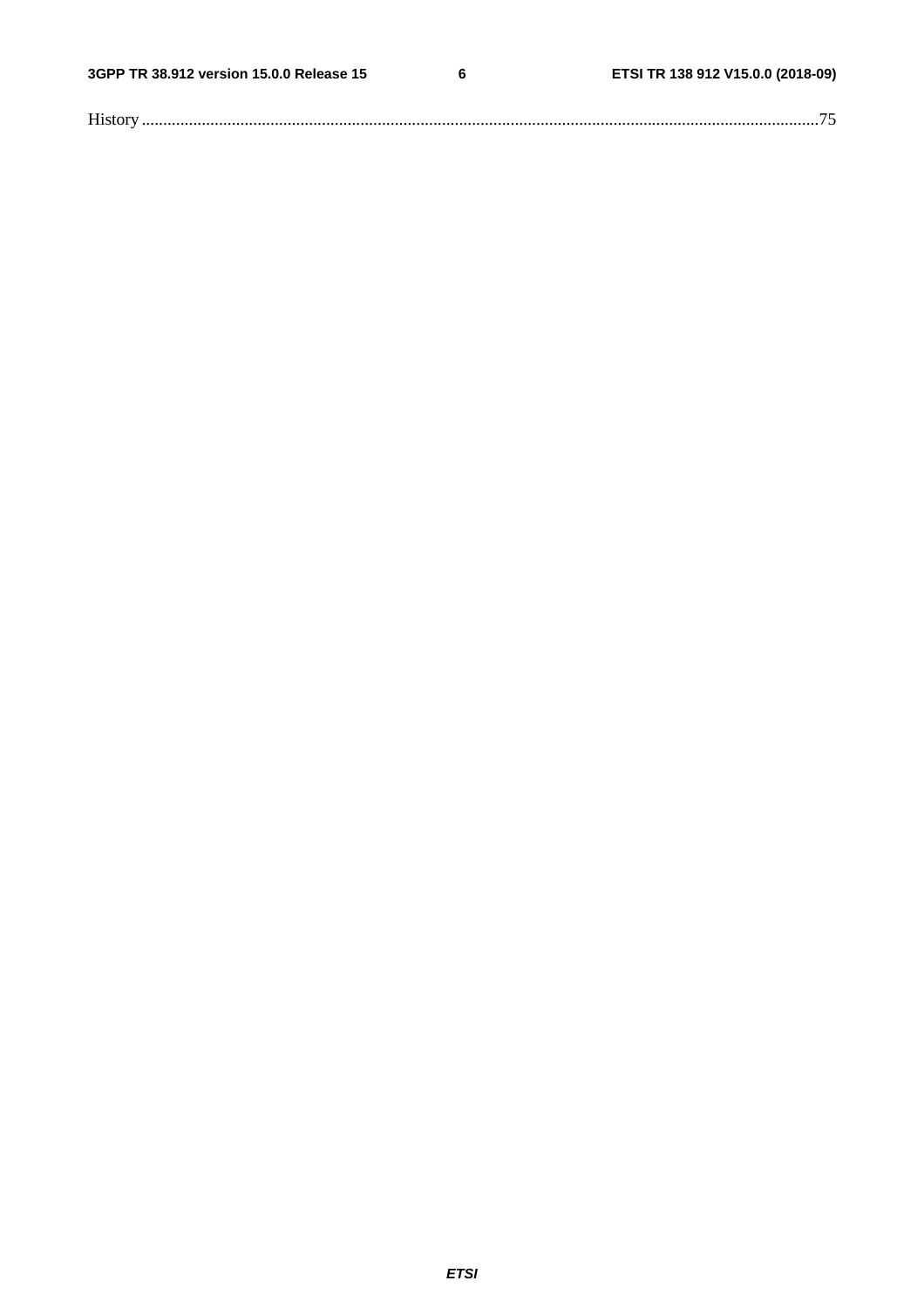# Foreword

This Technical Specification has been produced by the 3rd Generation Partnership Project (3GPP).

The contents of the present document are subject to continuing work within the TSG and may change following formal TSG approval. Should the TSG modify the contents of the present document, it will be re-released by the TSG with an identifying change of release date and an increase in version number as follows:

Version x.y.z

where:

- x the first digit:
	- 1 presented to TSG for information;
	- 2 presented to TSG for approval;
	- 3 or greater indicates TSG approved document under change control.
- y the second digit is incremented for all changes of substance, i.e. technical enhancements, corrections, updates, etc.
- z the third digit is incremented when editorial only changes have been incorporated in the document.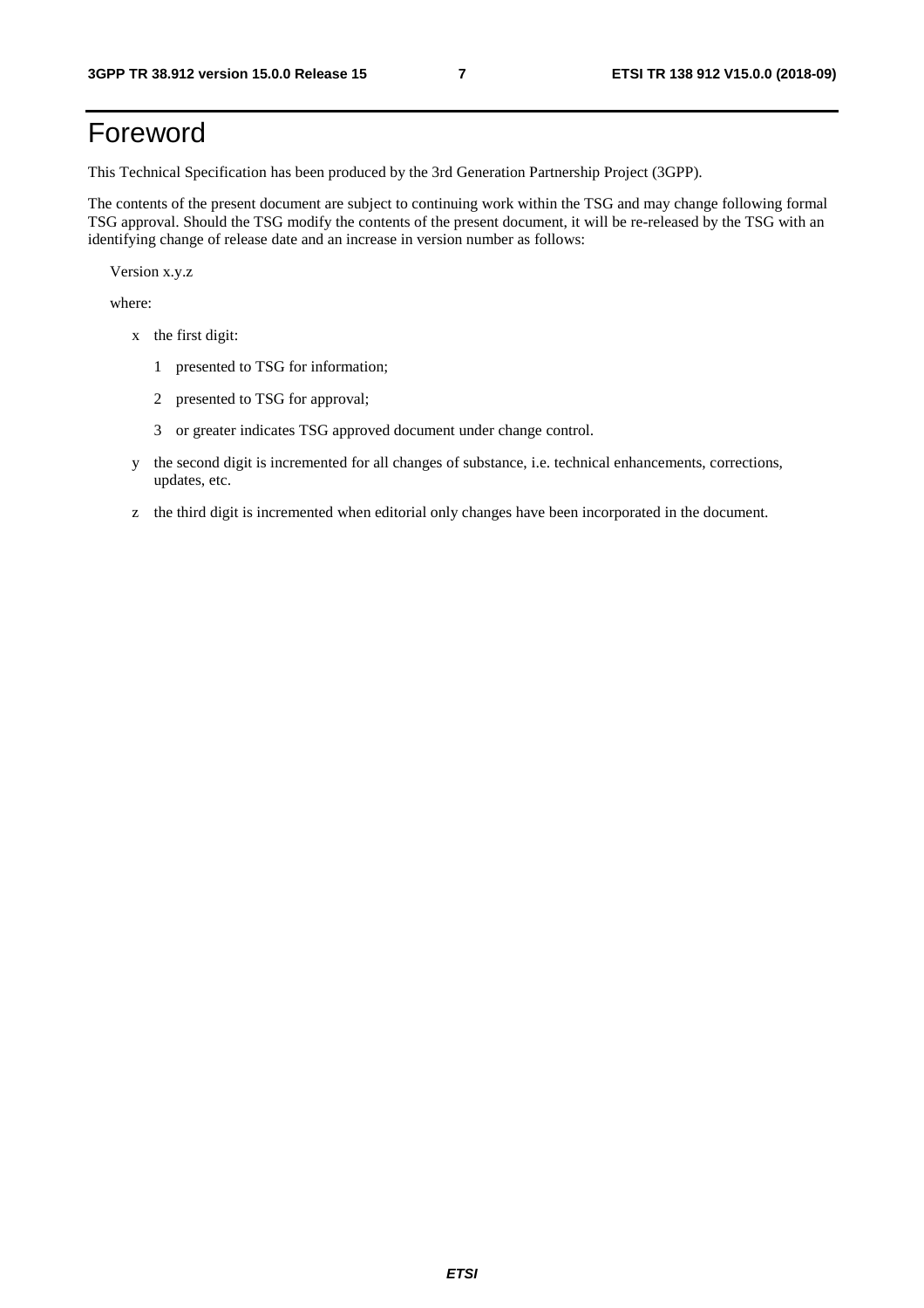# 1 Scope

This document is intended to gather all technical outcome of the study item "Next Generation New Radio (NR) Access Technology" (see Annex A).

This activity involves the Radio Access work area of the 3GPP studies and has impacts both on the Mobile Equipment and Access Network of the 3GPP systems.

# 2 References

The following documents contain provisions which, through reference in this text, constitute provisions of the present document.

- References are either specific (identified by date of publication, edition number, version number, etc.) or non-specific.
- For a specific reference, subsequent revisions do not apply.
- For a non-specific reference, the latest version applies. In the case of a reference to a 3GPP document (including a GSM document), a non-specific reference implicitly refers to the latest version of that document *in the same Release as the present document*.
- [1] 3GPP TR 21.905: "Vocabulary for 3GPP Specifications".
- [2] Void. [3] Void. [4] Void. [5] Void. [6] Void. [7] 3GPP TS 36.304: "Evolved Universal Terrestrial Radio Access (E-UTRA); User Equipment (UE) procedures in idle mode". [8] 3GPP TS 36.331: "Evolved Universal Terrestrial Radio Access (E-UTRA); Radio Resource Control (RRC); Protocol specification". [9] 3GPP TR 38.913: "Study on Scenarios and Requirements for Next Generation Access Technologies". [10] 3GPP TS 36.401: "Evolved Universal Terrestrial Radio Access Network (E-UTRAN); Architecture description". [11] **Void.** [12] 3GPP TS 36.300: "Evolved Universal Terrestrial Radio Access (E-UTRA) and Evolved Universal Terrestrial Radio Access Network (E-UTRAN); Overall description; Stage 2". [13] 3GPP TS 36.423: "Evolved Universal Terrestrial Radio Access Network (E-UTRAN); X2 application protocol (X2AP)". [14] 3GPP TS 38.300: "NR; NR and NG-RAN overall description; Stage-2".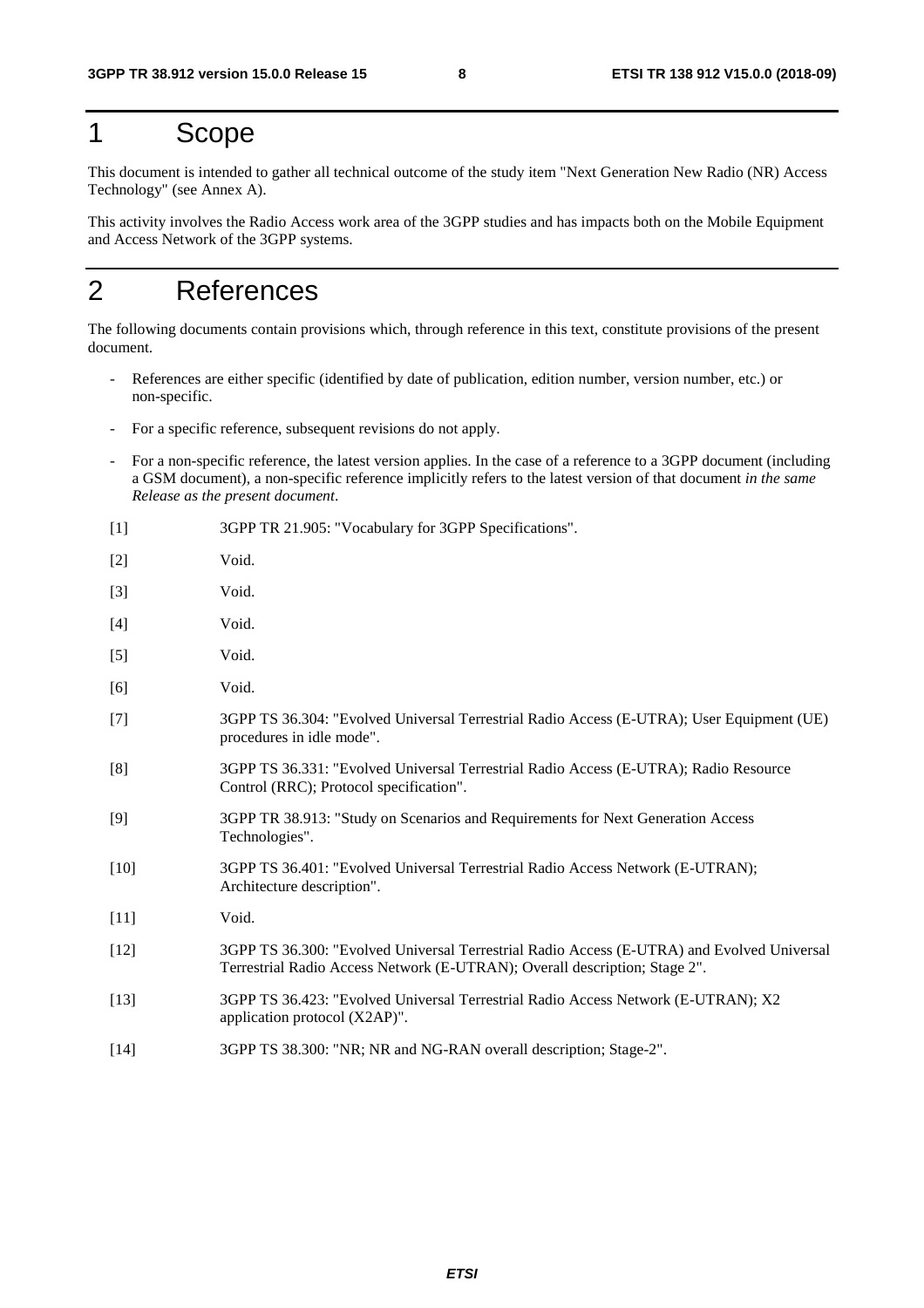# 3 Definitions, symbols and abbreviations

# 3.1 Definitions

For the purposes of the present document, the terms and definitions given in 3GPP TR 21.905 [1] and the following apply. A term defined in the present document takes precedence over the definition of the same term, if any, in 3GPP TR 21.905 [1].

**example:** text used to clarify abstract rules by applying them literally.

**Multi-Connectivity:** Mode of operation whereby a multiple Rx/Tx UE in the connected mode is configured to utilise radio resources amongst E-UTRA and/or NR provided by multiple distinct schedulers connected via non-ideal backhaul.

**NextGen Core:** (=NGC) Core Network for Next Generation System.

**NG:** The interface between a gNB and a NextGen Core.

**NR-PSS/SSS:** Primary and Secondary synchronisation signal for NR.

**Transmission Reception Point:** Antenna array with one or more antenna elements available to the network located at a specific geographical location for a specific area.

NOTE: The RAN Architecture terminology (New RAN, NGC, eLTE eNB) of the present document was only used in the Rel-14 Study Item phase. For the RAN Architecture terminology used in Rel-15 and beyond, see TS 38.300 [14].

# 3.2 Symbols

For the purposes of the present document, the following symbols apply:

| $K_{eNB}$                  | eNB key                                                                                 |
|----------------------------|-----------------------------------------------------------------------------------------|
| $L_{\text{TB}.\text{CRC}}$ | Number of bits for TB-level CRC(Cyclic Redundancy Check) before code block segmentation |
| $S-K_{eNB}$                | SeNB key                                                                                |
|                            | Basic time unit                                                                         |

# 3.3 Abbreviations

For the purposes of the present document, the abbreviations given in 3GPP TR 21.905 [1] and the following apply. An abbreviation defined in the present document takes precedence over the definition of the same abbreviation, if any, in 3GPP TR 21.905 [1].

| Active Antenna array System                             |
|---------------------------------------------------------|
| Code Block                                              |
| Code Block Group                                        |
| Channel BandWidth                                       |
| Chase Combining, Component Carrier                      |
| Control Channel Element                                 |
| Cyclic Prefix, Control Plane                            |
| <b>Channel State Information</b>                        |
| Dual Connectivity                                       |
| Downlink Control Information                            |
| DeModulation-Reference Signal                           |
| Enhanced Interference Management and Traffic Adaptation |
| <b>Equivalent Isotropically Radiated Power</b>          |
| <b>Enhanced Mobile BroadBand</b>                        |
| <b>Enhanced Vehicule to Everything</b>                  |
| gNode B (supporting NR and connectivity to NGC)         |
| <b>Guard Time</b>                                       |
| Interference Measurement Resource                       |
| Incremental Redundancy                                  |
| Limited Buffer Rate Matching                            |
|                                                         |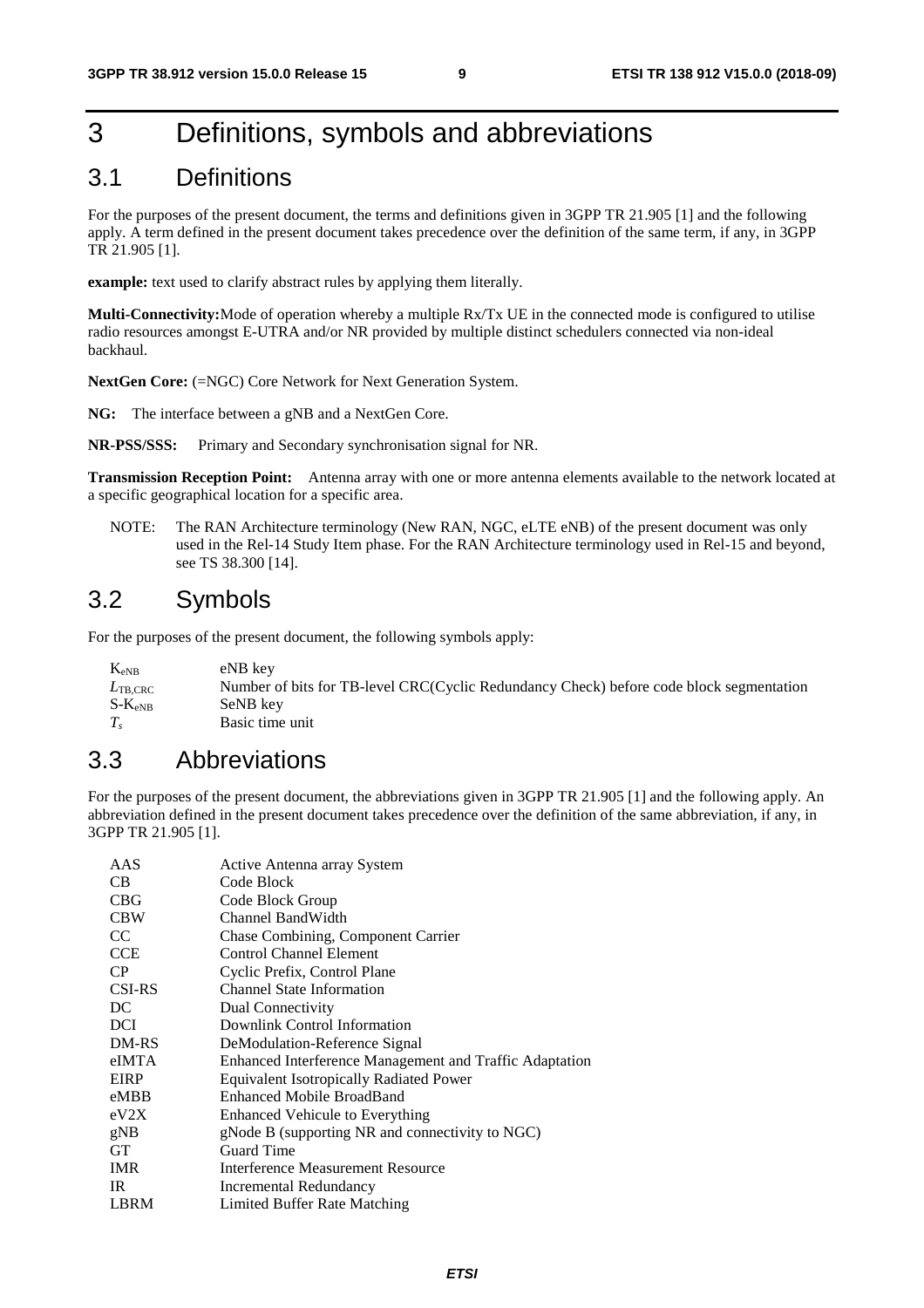| <b>LDPC</b>            | Low-Density Parity-Check                      |
|------------------------|-----------------------------------------------|
| <b>MCG</b>             | Master Cell Group                             |
| <b>MCL</b>             | Minimum Coupling Loss                         |
| <b>MCS</b>             | <b>Modulation Coding Scheme</b>               |
| <b>MIB</b>             | <b>Master Information Block</b>               |
| <b>MU-MIMO</b>         | Multi-User Multiple Input Multiple Output     |
| mMTC                   | Massive Machine Type Communication            |
| <b>NGC</b>             | <b>Next Generation Core Network</b>           |
| NG-U                   | NG for the user plane                         |
| <b>NR</b>              | New Radio                                     |
| NR-PSS                 | New Radio-Primary Synchronization Signal      |
| NR-SSS                 | New Radio-Secondary Synchronization Signal    |
| NZP                    | Non Zero Power                                |
| <b>OTA</b>             | Over The Air                                  |
| <b>PMI</b>             | Precoding Matrix Indicator                    |
| <b>PSCell</b>          | Primary SCell                                 |
| PT-RS                  | Phase Tracking Reference Signal               |
| QCL                    | Quasi-colocation                              |
| QC-LDPC                | Quasi-Cyclic Low Density Parity Check         |
| <b>RAR</b>             | Random Access Response                        |
| RE                     | <b>Resource Element</b>                       |
| <b>REG</b>             | <b>Resource Element Group</b>                 |
| <b>SAR</b>             | Specific Absorption Rate                      |
| <b>SCG</b>             | Secondary Cell Group                          |
| SeNB                   | Secondary eNB                                 |
| <b>SRI</b>             | <b>SRS</b> Resource Indicator                 |
| <b>SRS</b>             | Sounding Reference Signal                     |
| TB                     | <b>Transport Block</b>                        |
| TRI                    | <b>Transmit Rank Indicator</b>                |
| <b>TR<sub>x</sub>P</b> | <b>Transmission Reception Point</b>           |
| <b>UCI</b>             | <b>Uplink Control Information</b>             |
| <b>UPGW</b>            | <b>User Plane Gateway</b>                     |
| URLLC                  | Ultra-Reliable and Low Latency Communications |

# 4 Introduction

At the 3GPP TSG RAN #71 meeting, the Study Item description on " New SID Proposal: Study on New Radio Access Technology " was approved (see Annex A). The study item covers technology components to be considered for new radio access technologies, e.g. to fulfil the requirements on IMT-2020. This technical report covers all RAN aspects of these technology components.

# 5 Deployment scenario

A very large set of deployment scenarios (deployment scenarios for eMBB, mMTC, URLLC, eV2X) are foreseen, as described in 38.913 [9] section 6.1:

In order to enable the large number of possibilities, the RAN architecture will support the following:

- Non-centralised deployment: In this scenario, the full NR protocol stack is supported at the gNB e.g. in a macro deployment or indoor hotspot environment (could be public or enterprise).
- Centralized deployment: In this scenario, the upper layers of the NR radio stacks are centralized at the Central Unit. Different protocol split options between Central Unit and lower layers of gNB nodes may be possible. The functional split between the Central Unit and lower layers of gNB nodes may depend on the transport layer. High performance transport between the Central Unit and lower layers of gNB nodes, e.g. optical networks, can enable advanced CoMP schemes and scheduling optimization, which could be useful in high capacity scenarios, or scenarios where cross cell coordination is beneficial. Low performance transport between the Central Unit and lower layers of gNB nodes can enable the higher protocol layers of the NR radio stacks to be supported in the Central Unit, since the higher protocol layers have lower performance requirements on the transport layer in terms of bandwidth, delay, synchronization and jitter.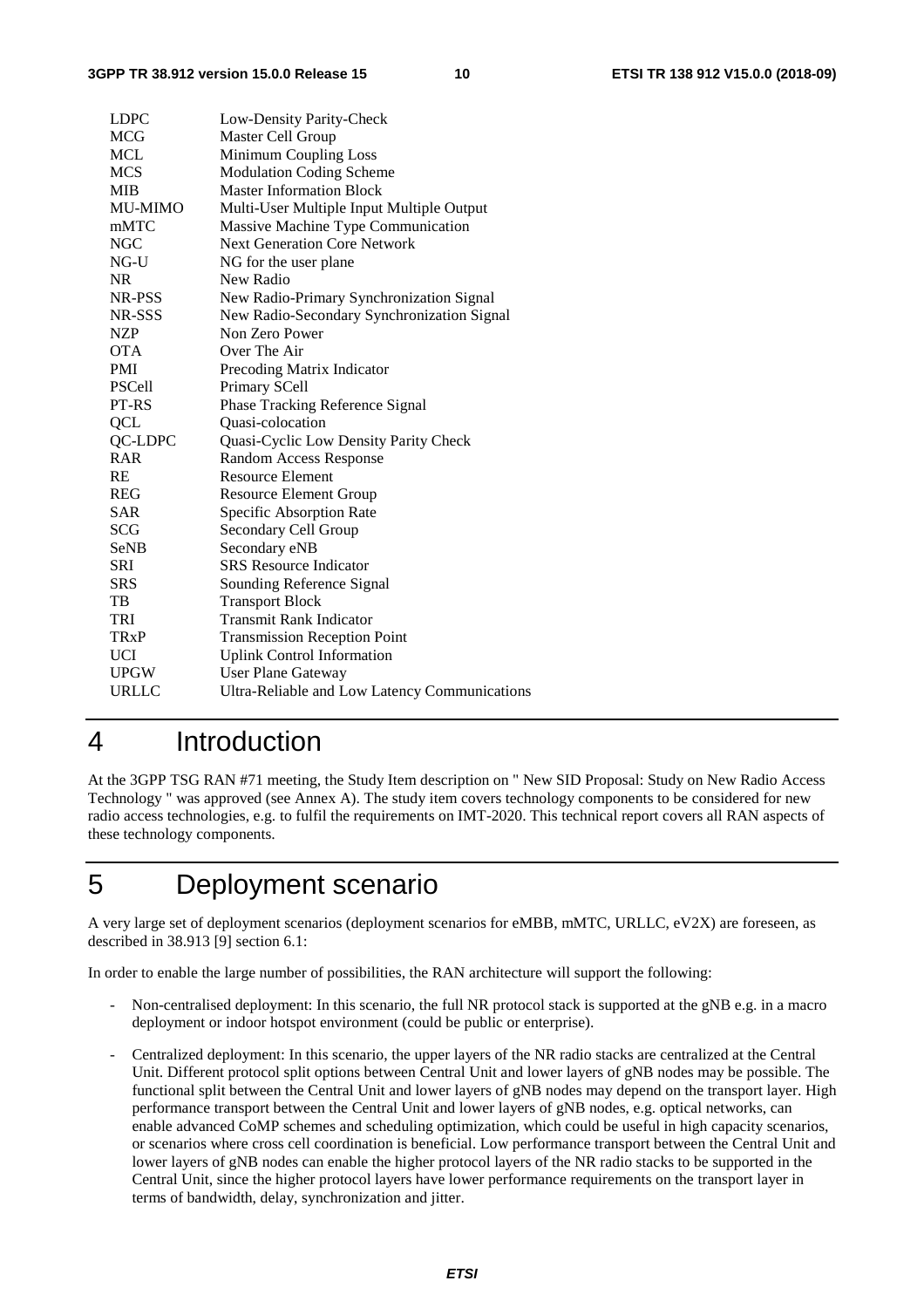#### **3GPP TR 38.912 version 15.0.0 Release 15 11 ETSI TR 138 912 V15.0.0 (2018-09)**

- Co-sited deployment with E-UTRA: In this scenario the NR functionality is co-sited with E-UTRA functionality either as part of the same base station or as multiple base stations at the same site. Co-sited deployment can be applicable in all NR deployment scenarios e.g. Urban Macro. In this scenario it is desirable to fully utilise all spectrum resources assigned to both RATs by means of load balancing or connectivity via multiple RATs (e.g. utilising lower frequencies as coverage layer for users on cell edge).
- Shared RAN deployment: NR should support shared RAN deployments, supporting multiple hosted Core Operators. The Shared RAN could cover large geographical areas, as in the case of national or regional network sharing. The Shared RAN coverage could also be heterogeneous, i.e. limited to few or many smaller areas, for example in the case of Shared in-building RANs. A shared RAN should be able to efficiently interoperate with a non-shared RAN. Each Core Operator may have their own non-shared RAN serving areas adjacent to the Shared RAN. Mobility between the non-shared RAN and the Shared RAN shall be supported in a way at least as good as for LTE. The Shared RAN may (as for the case of LTE) operate either on shared spectrum or on the spectrum of each hosted Operator.

The RAN architecture will support following scenarios for connectivity between RAN consisting of E-UTRA and NR, and a CN consisting of an NGC and an EPC. The connectivity scenario in figure 5-1 includes support for deployment with LTE eNB connected to the EPC with Non-standalone NR. The connectivity scenario in figure 5-2 includes support for deployment with gNB connected to the NGC either as standalone or with Non-standalone E-UTRA, and deployment with LTE eNB connected to the NGC either as standalone or with Non-standalone NR.



**Figure 5-1: E-UTRA and NR connected to the EPC** 



**Figure 5-2: E-UTRA and NR connected to the NGC** 

# 6 Forward compatibility

Forward compatibility of NR shall ensure smooth introduction of future services and features while efficient access of the earlier services and UEs in the same spectrum is still ensured.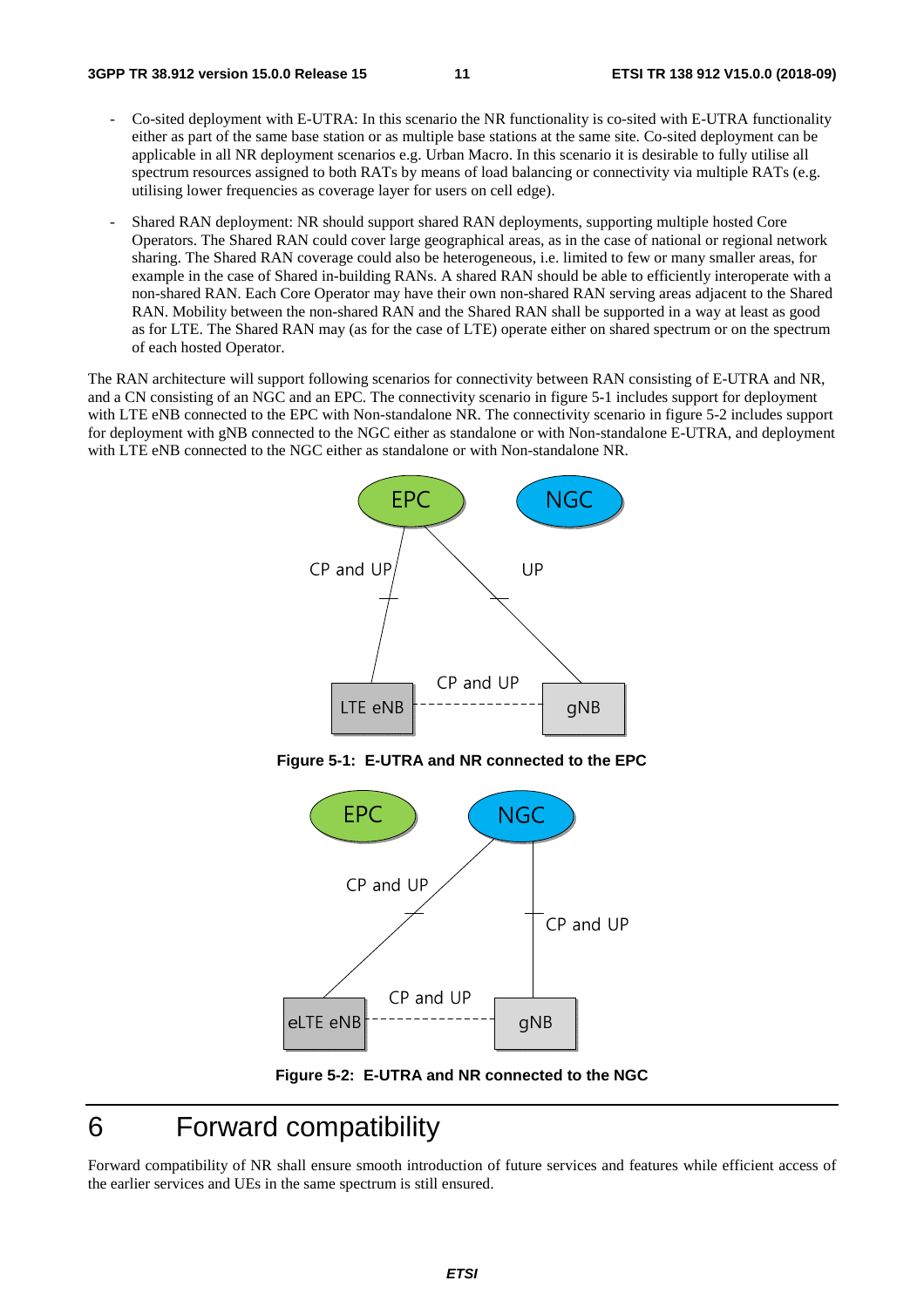In order to ensure forward compatibility of NR, explicit signaling to NR UEs can indicate reserved resources. At least some reserved resources are indicated by using at least RRC signaling.

For RAN3 RAN internal interfaces and the RAN-CN interface, forwards compatibility of the protocol is assured by extension mechanisms such as those described in chapter 10 of 25- and 36-series application protocol specifications on message and IE level whenever existing messages are reused.

# 7 Radio interface protocol architecture for next generation radio

To support tight interworking between LTE and NR, a technology of aggregating data flows between the two RATs is studied based on Dual Connectivity (DC) for LTE [12]. In DC between LTE and NR, both (e)LTE eNB and NR gNB can act as a master node as described in sub-clause 4.1.2.1, 4.1.2.2 and 4.1.2.3. It is assumed that DC between LTE and NR supports the deployment scenario where LTE eNB is not synchronised with NR gNB.

For NR, a technology of aggregating NR carriers is studied. Both lower layer aggregation like Carrier Aggregation (CA) for LTE (see [12]) and upper layer aggregation like DC are investigated. From layer 2/3 point of view, aggregation of carriers with different numerologies is supported in NR. Radio interface protocols for NR are designed flexibly to allow the possibility of intra-frequency DC and Multi-Connectivity.

In this sub-clause, the radio interface protocol architecture of NR is described for the user plane and the control plane encompassing DC between LTE and NR, and lower/higher layer aggregation of NR carriers.

# 7.1 User plane

# 7.1.1 User plane protocol stack for NR

The figure below shows the protocol stack for the user plane, where PDCP, RLC and MAC sublayers (terminated in gNB on the network side) perform the functions listed for the user plane in sub-clause 9.2, 9.3 and 9.4, respectively. In addition, a new AS sublayer is introduced above PDCP as described in sub-clause 9.5.



**Figure 7.1.1-1: User plane protocol stack** 

NOTE: Terminology of each layer 2 sublayer could be changed in the normative phase.

# 7.1.2 Bearer types for Dual Connectivity between LTE and NR

The following three types of bearer are supported for Dual Connectivity between LTE and NR regardless of the connected CN, except for the split bearer via SCG where the master node is gNB (i.e. NR):

- Split bearer via MCG as illustrated in Figure 7.1.2-1 (similar to option 3C);
- SCG bearer as illustrated in Figure 7.1.2-2 (similar to option 1A);
- Split bearer via SCG as illustrated in Figure 7.1.2-3, where the split occurs in the secondary node.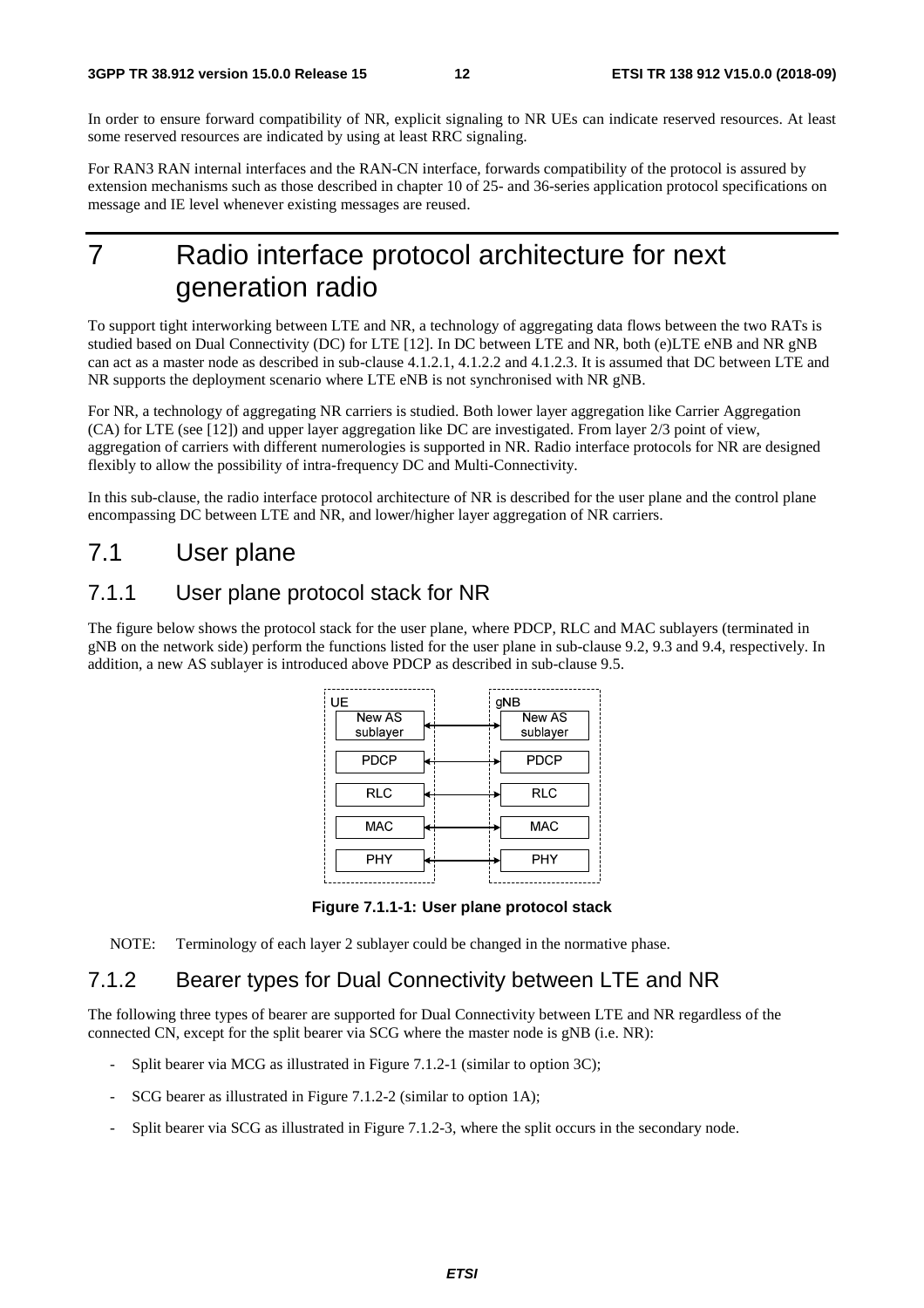

**Figure 7.1.2-1: Split bearer via MCG** 



**Figure 7.1.2-2: SCG bearer** 



**Figure 7.1.2-3: Split bearer via SCG** 

Split bearers support RLC UM mode and RLC AM mode. With regards to the reconfiguration of bearer types, the following cases are supported:

- reconfiguration between an SCG bearer and an MCG bearer;
- reconfiguration of an SCG bearer between two secondary nodes;
- reconfiguration between an MCG bearer and an MCG split bearer.

# 7.2 Control plane

# 7.2.1 Control plane protocol stack for NR

The figure below shows the protocol stack for the control plane, where:

- PDCP, RLC and MAC sublayers (terminated in gNB on the network side) perform the functions listed in subclause 9.2, 9.3 and 9.4, respectively;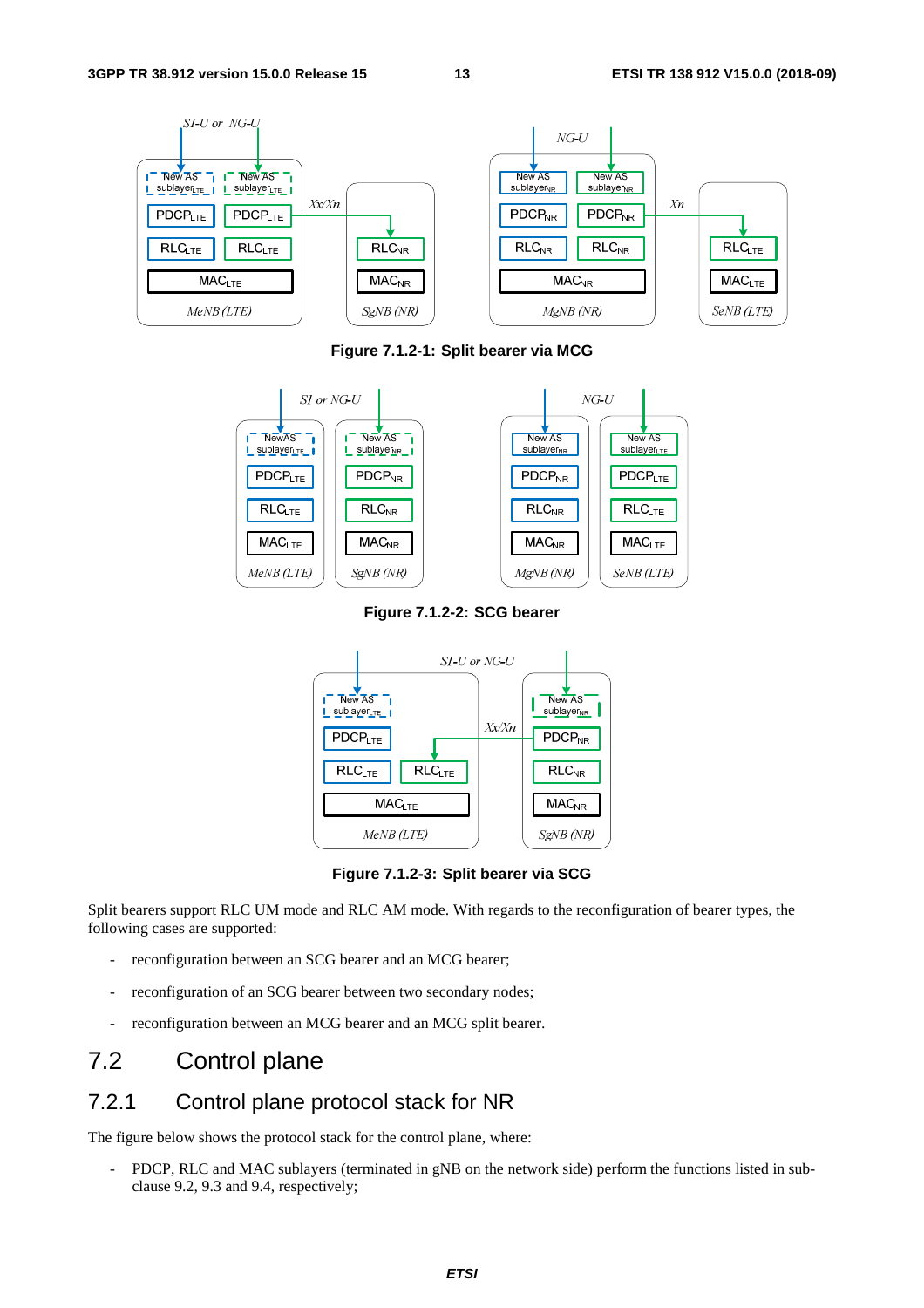- RRC (terminated in gNB on the network side) performs the functions listed in sub-clause 9.8.1;
- NAS control protocol (terminated in NG-CP on the network side) performs the functions.

| <b>UE</b>   | gNB         | NG-CP      |
|-------------|-------------|------------|
| <b>NAS</b>  |             | <b>NAS</b> |
| <b>RRC</b>  | <b>RRC</b>  |            |
| <b>PDCP</b> | <b>PDCP</b> |            |
| <b>RLC</b>  | <b>RLC</b>  |            |
| MAC         | MAC         |            |
| <b>PHY</b>  | <b>PHY</b>  |            |

**Figure 7.2.1-1: Control plane protocol stack** 

# 7.2.2 Control plane architecture for Dual Connectivity between LTE and NR

In DC between LTE and NR, the secondary node owns its radio resources and is primary responsible for allocating radio resources of it cells. To enable this, some coordination is required between the master node and the secondary node no matter whether the master RAT is LTE and the secondary RAT is NR, or vice versa.

The following RRC functions are at least relevant when (re)configuring secondary node cells to the UE in coordination with the master node:

- Common radio resource configurations on secondary node cells;
- Dedicated radio resource configurations on secondary node cells;
- Measurement and mobility control for secondary node cells.

When DC between LTE and NR is configured for a UE, the UE has a single RRC state machine based on the master node RAT. In this operation, single C-plane connection is established towards CN. With these principles, Figure 7.2.2-1 illustrates the C-plane architectures for DC between LTE and NR. Each node has its own RRC entity which can generate RRC PDUs and inter-node PDUs using ASN.1. RRC PDUs and inter-node PDUs generated by the secondary node are embedded with RRC PDUs generated by the master node which are transported via the master node to the UE for the first configuration, and for the secondary node RRC reconfiguration requiring the master node RRC reconfiguration and vice versa. The master node needs not to modify or add the UE configurations for the secondary node.

The UE can be configured to establish an SRB in SCG to enable RRC PDUs for the secondary node to be sent directly between the UE and the secondary node. RRC PDUs for the secondary node can be transported directly to the UE for the secondary node RRC reconfiguration not requiring any coordination with the master node. Alternatively, it can be delivered embedded within RRC PDUs generated by the master node, which is up to the network implementation. Measurement reporting for mobility within the secondary node can be done directly from the UE to the secondary node if an SCG SRB is configured. Support of the direct RRC PDU transmission between the UE and the secondary node does not imply that the UE has to do any reordering of RRC messages.

Split SRB is supported for DC between LTE and NR no matter which RAT is the master. In other words, C-plane packet duplication is supported in LTE/NR PDCP.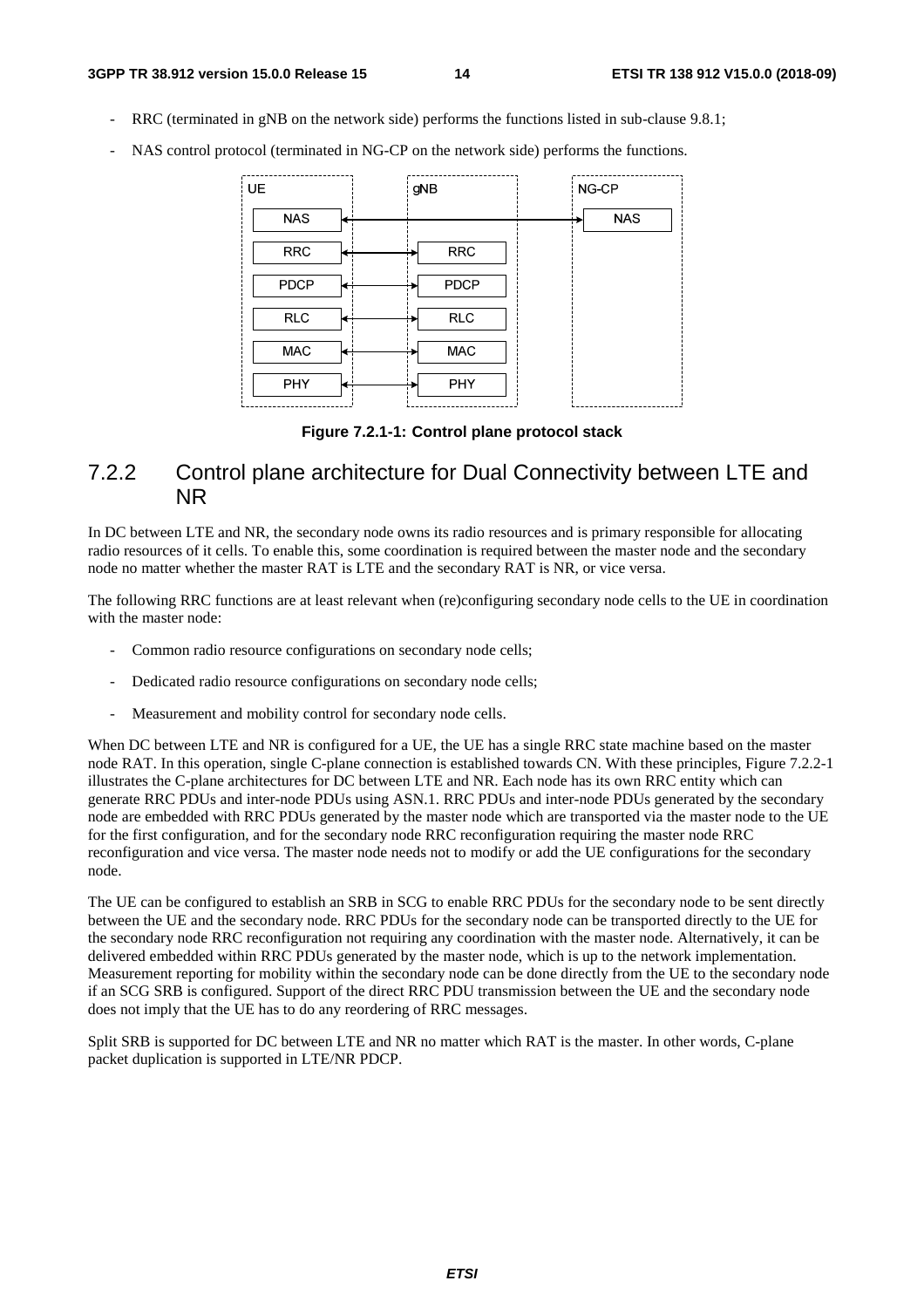

#### **Figure 7.2.2-1: C-plane architecture for Dual Connectivity between LTE and NR**

### 7.2.2.1 UE capability coordination between LTE and NR

For a UE supporting both LTE and NR, the UE reports its capability information for both LTE and NR respectively, which are independent with each other. In other words, a node of one RAT needs not to look at and not to use the capabilities of the other RAT. In case where the secondary node is NR, gNB can format NR RRC PDUs for the UE configuration. Nonetheless, this principle does not preclude that the capabilities of one RAT might contain some information related to the other RAT, e.g. at least inter-RAT measurement capabilities.

In addition, if the UE supports DC between LTE and NR, the following principles are additionally taken into account:

- 1. LTE capability changes;
- 2. NR capability reporting supports independent capability reporting in accordance with the principle described in this sub-clause.
- 3. Capability dependency between LTE and NR.
	- Type I capabilities: The use of the capability is isolated to the RAT.
	- Type II capabilities: The use of the capability in one RAT has impacts to the other RAT but is not understood by the NW side of the other RAT.
	- Type III capabilities: The use of the capability in one RAT has impacts to the other RAT and is understood by the NW side of the other RAT.

For Type I capabilities, no coordination between LTE and NR is required. The secondary RAT specific capabilities are merely forwarded by the master node to the secondary node, following the baseline DC within LTE. Some capabilities (e.g. RF capability) are coordinated using Xx/Xn and involve a reconfiguration of the UE. The configuration of the UE does not exceed its capabilities. Some capabilities (e.g. buffer size) are coordinated using Xx/Xn and will not involve a reconfiguration of the UE. In this case, the ongoing operation of the network does not exceed the UE capabilities.

NOTE 1: The above type definitions are guidance for the purpose of discussion in the SI and early part of the WI phase. They will not limit further discussion and will not be captured in the specifications.

The UE capability coordination between LTE and NR is applied for all the deployment scenarios described in subclause 4.1.2.1, 4.1.2.2 and 4.1.2.3 except for the scenarios of single connectivity. At least, the following UE capabilities need to be coordinated across the master node and the secondary node:

- Band combinations across RATs;
- Layer-2 buffer.

For the UE capabilities requiring coordination between LTE and NR, only two nodes (i.e. one eNB and one gNB) need to be involved. Nevertheless, the forward compatibility towards multiple node connectivity can be considered as well. It is up to the master node to decide on how to resolve the dependency between LTE and NR. The secondary node can initiate the re-negotiation of the UE capability. Upon receiving the re-negotiation request from the secondary node, it is up to the master node to make the final decision.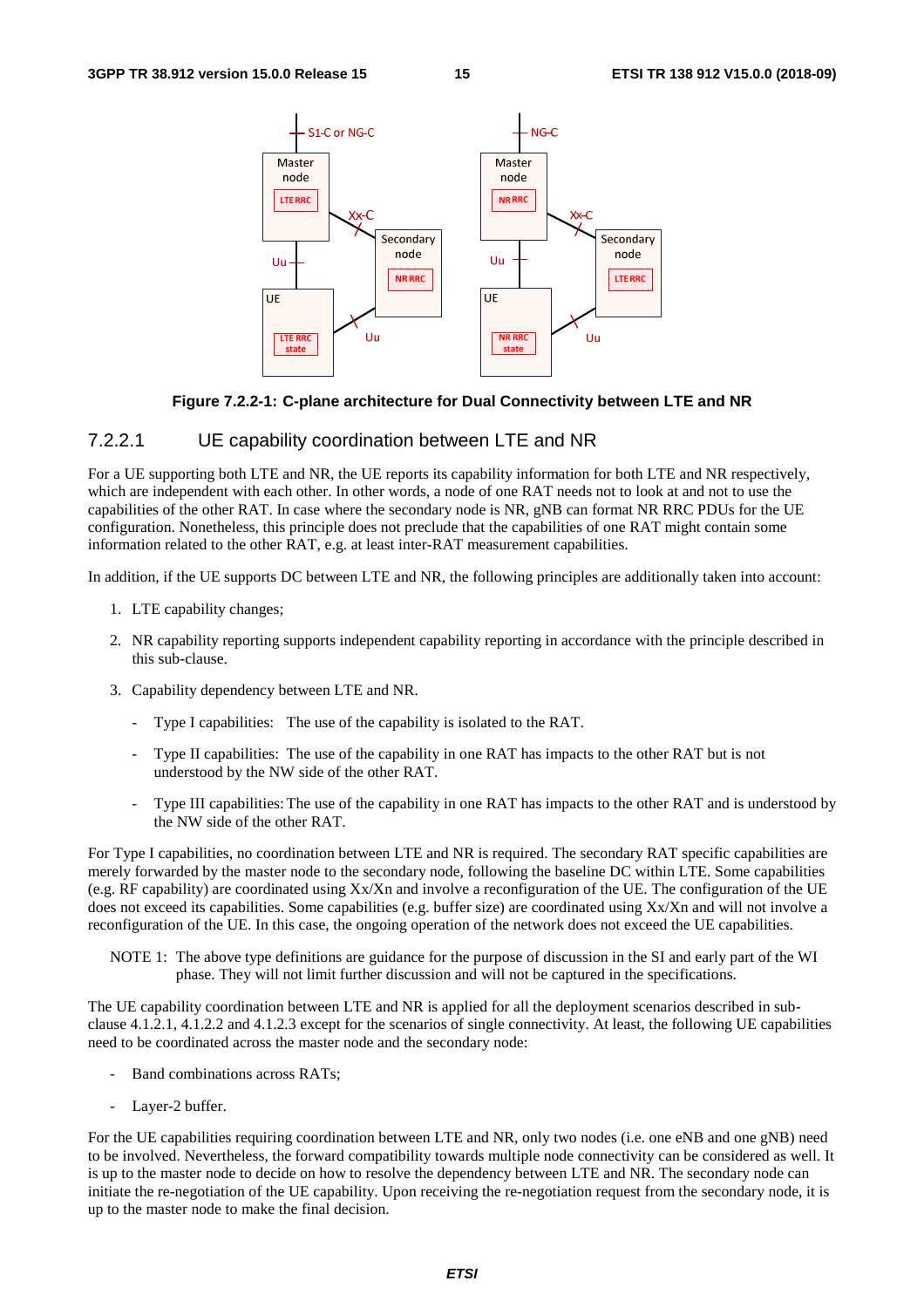# 8 Physical layer for next generation radio

# 8.1 Numerologies and frame structure

Multiple numerologies are supported. A numerology is defined by sub-carrier spacing and CP overhead. Multiple subcarrier spacings can be derived by scaling a basic subcarrier spacing by an integer *N*. The numerology used can be selected independently of the frequency band although it is assumed not to use a very low subcarrier spacing at very high carrier frequencies. Flexible network and UE channel bandwidth is supported.

From RAN1 specification perspective, maximum channel bandwidth per NR carrier is 400MHz in Rel-15. Note that all details for channel bandwidth at least up to 100 MHz per NR carrier are to be specified in Rel-15. At least for single numerology case, candidates of the maximum number of subcarriers per NR carrier is 3300 or 6600 in Rel-15 from RAN1 specification perspective. NR channel designs should consider potential future extension of these parameters in later releases, allowing Rel-15 UE to have access to NR network on the same frequency band in later release

A subframe duration is fixed to 1ms and frame length is 10ms. Scalable numerology should allow at least from 15kHz to 480kHz subcarrier spacing. All numerologies with 15 kHz and larger subcarrier spacing, regardless of CP overhead, align on symbol boundaries every 1ms in NR carrier. More specifically, for the normal CP family, the following is adopted.

- For subcarrier spacing of 15 kHz  $* 2<sup>n</sup>$  (*n* is non-negative integer),
	- Each symbol length (including CP) of 15 kHz subcarrier spacing equals the sum of the corresponding  $2^n$ symbols of the scaled subcarrier spacing.
	- Other than the first OFDM symbol in every 0.5ms, all OFDM symbols within 0.5ms have the same size
	- The first OFDM symbol in 0.5ms is longer by  $16T_s$  (assuming 15 kHz and FFT size of 2048) compared to other OFDM symbols.
		- 16 *T*s is used for CP for the first symbol.
- For subcarrier spacing of 15 kHz  $* 2<sup>n</sup>$  (*n* is a negative integer)
	- Each symbol length (including CP) of the subcarrier spacing equals the sum of the corresponding 2<sup>−</sup>*<sup>n</sup>* symbols of 15 kHz.

Resource defined by one subcarrier and one symbol is called as resource element (RE).

The physical layer design supports an extended CP. Extended CP will be only one in given subcarrier spacing in Rel-15. LTE scaled extended CP is supported at least for 60 kHz subcarrier spacing in Rel-15. The CP type can be semi-static configured with UE-specific signaling. UE supporting the extended CP may depend on UE type/capability.

The number of subcarriers per PRB is 12.

No explicit DC subcarrier is reserved both for downlink and uplink. Regarding DC present within the transmitter, DC handling of DC subcarrier in transmitter side is specified as follows:

- Receiver knows where DC subcarrier is or is informed (e.g., by specification or signaling) of where DC subcarrier is or if DC subcarrier is not present within receiver bandwidth.
- For the downlink, UE may assume transmitted DC subcarrier at the transmitter (gNB) side is modulated i.e., data is neither rate-matched nor punctured.
	- Signal quality requirement (e.g., EVM) corresponding to DC subcarriers is up to RAN4.
- For the uplink, transmitted DC subcarrier at the transmitter (UE) side is modulated i.e., data is neither ratematched nor punctured.
	- Signal quality requirement (e.g.,  $EVM$ ) corresponding to DC subcarriers is up to RAN4.
- For the uplink, the transmitter DC subcarrier at the transmitter (UE) side should avoid collisions at least with DM-RS if possible.
- For the uplink the specification should define at least one particular subcarrier as the candidate position of DC subcarrier, e.g., DC subcarrier is located at the boundary of PRBs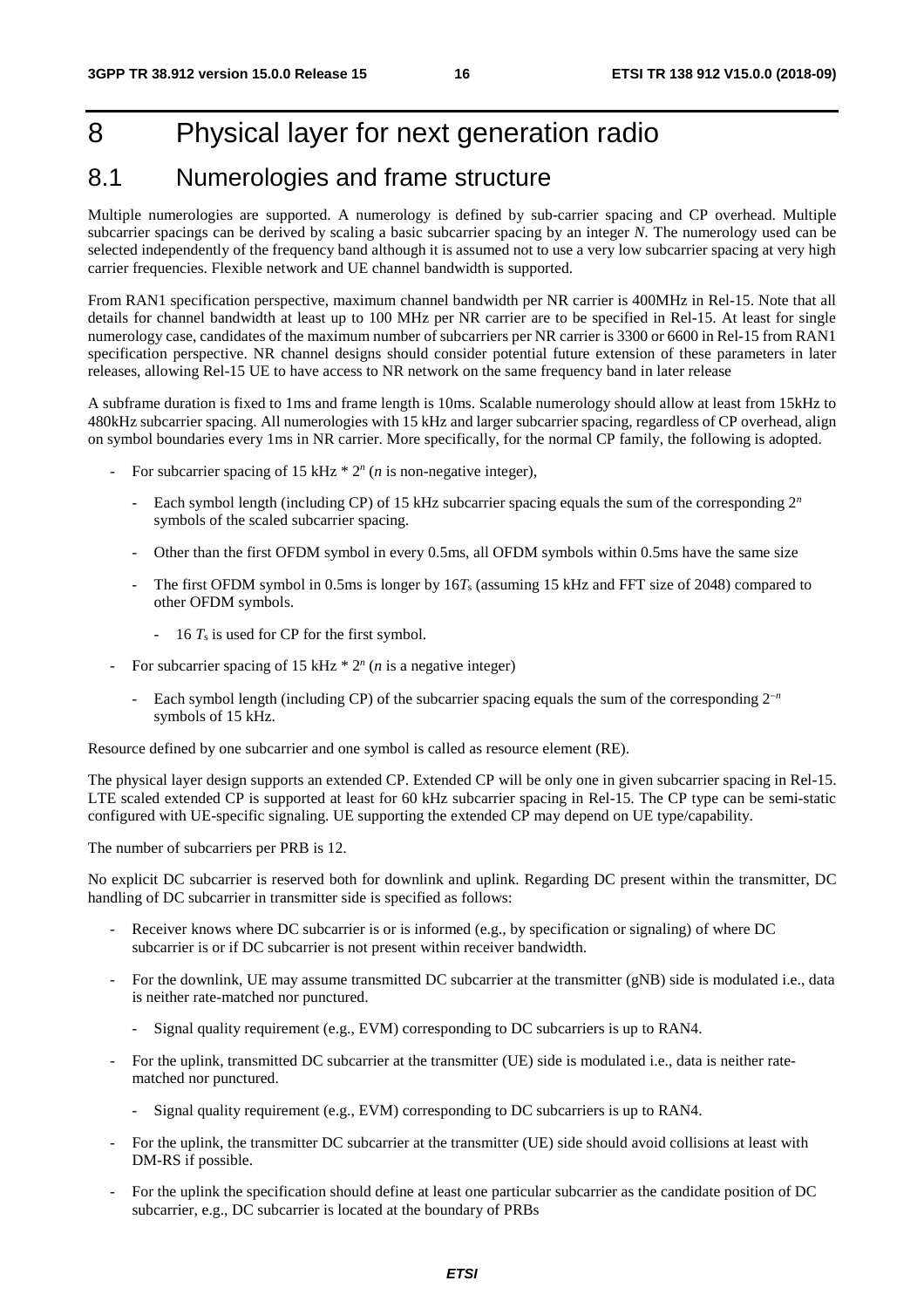- For the uplink, means for the receiver to determine DC subcarrier location should be specified.
	- This involves semi-static signalling from UE and also standard specified DC subcarrier location.
- When DC subcarrier is not present, all subcarriers within the receiver bandwidth are transmitted.

Note that above DC subcarrier can be interpreted as DC subcarrier candidate.

On the other hand, at the receiver side, no special handling of the DC subcarrier(s) on the receiver side is specified in RAN1. Behavior is left to implementation, i.e., the receiver may for example puncture data received on the DC subcarrier.

A slot is defined as 7 or 14 OFDM symbols for the same subcarrier spacing of up to 60kHz with normal CP and as 14 OFDM symbols for the same subcarrier spacing higher than 60kHz with normal CP. A slot can contain all downlink, all uplink, or {at least one downlink part and at least one uplink part}. Slot aggregation is supported, i.e., data transmission can be scheduled to span one or multiple slots.

Mini-slots having the following lengths are defined.

- At least above 6 GHz, mini-slot with length 1 symbol supported.
- Lengths from 2 to slot length -1
	- For URLLC, at least 2 is supported

The following should be taken into account for designing slot-level channels/signals/procedures:

- Possible occurrence of mini-slot/slot transmission(s) occupying resources scheduled for ongoing slot transmission(s) of a given carrier for the same/different UEs.
- At least one of DM-RS format/structure/configuration for slot-level data channel is re-used for mini-slot-level data channel.
- At least one of DL control channel format/structure/configuration for slot-level data scheduling is designed to be applicable to mini-slot-level data scheduling.
- At least one of UL control channel format/structure/configuration for slot-level UCI feedback is designed to be applicable to mini-slot-level UCI feedback.

Note that some UEs targeting certain use cases may not support all mini-slot lengths and all starting positions. Mini-slot can start at any OFDM symbol, at least above 6 GHz. A mini-slot contains DM-RS at position(s) relative to the start of the mini-slot.

The following targets/use-cases to design mini-slots should be taken into account.

- Support of very low latency including URLLC for certain slot lengths
	- Target slot lengths are at least 1ms, 0.5ms.
- Support of finer TDM granularity of scheduling for the same/different UEs within a slot, especially if TRxP uses beam-sweeping (e.g., above 6GHz).
- NR-LTE co-existence
	- Note that this use case also exists for slot-based scheduling
- Forward compatibility towards unlicensed spectrum operation

The following should be taken into account as starting point for designing mini-slotlevel channels/signals/procedures:

- Possible occurrence of mini-slot/slot transmission(s) occupying resources scheduled for ongoing slot transmission(s) of a given carrier for the same/different UEs
- DM-RS for mini-slot-level data channel is just a re-use of that for slot-level data channel
- DL control channel for mini-slot-level data scheduling is just a re-use of that for slot-level data scheduling
- UL control channel for mini-slot-level UCI feedback is just a re-use of that for slot-level UCI feedback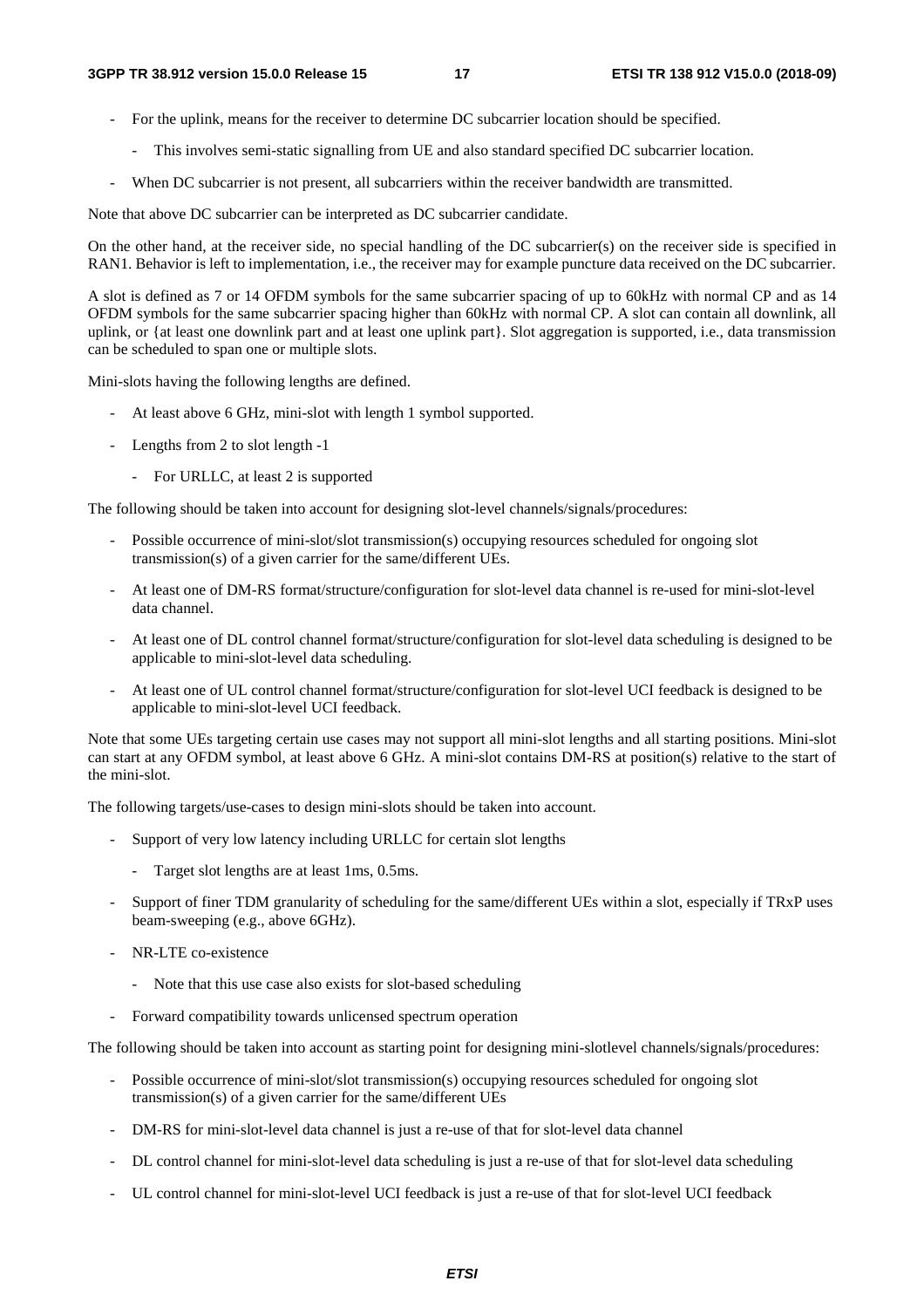- Scheduling/HARQ timelines for a mini-slot can be based on scheduling/HARQ timelines for a slot
- Scheduling/HARQ timelines for a mini-slot can be based on scheduling/HARQ timelines shorter than those for a slot

At least for single carrier operation, NR should allow a UE to operate in a way where it receives at least downlink control information in a first RF bandwidth and where the UE is not expected to receive downlink control information or data in a second RF bandwidth that is larger than the first RF bandwidth within less than  $\bar{X}$  us.

# 8.2 Downlink transmission scheme

# 8.2.1 Basic transmission scheme

# 8.2.1.1 Modulation scheme

QPSK, 16QAM, 64QAM and 256QAM (with the same constellation mapping as in LTE) are supported.

### 8.2.1.2 Physical layer channel

NR defines physical resource block (PRB) where the number of subcarriers per PRB is the same for all numerologies. Note that the number of subcarriers per PRB is 12.

# 8.2.1.2.1 Physical resource multiplexing

Multiplexing different numerologies within a same NR carrier bandwidth (from the network perspective) is supported in TDM and/or FDM manner for both downlink and uplink. From UE perspective, multiplexing different numerologies is performed in TDM and/or FDM manner within/across (a) subframe duration(s). For subcarrier spacing of  $2^m \times 15$  kHz, subcarriers are mapped on the subset/superset of those for subcarrier spacing of 15kHz in a nested manner in the frequency domain and the PRB grids are defined as the subset/superset of the PRB grid for subcarrier spacing of 15kHz in a nested manner in the frequency domain.

From network perspective, multiplexing of transmissions with different latency and/or reliability requirements for eMBB/URLLC in DL is supported by using the same subcarrier spacing with the same CP overhead or using different subcarrier spacing. In the specification, both approaches are to be supported. NR supports dynamic resource sharing between different latency and/or reliability requirements for eMBB/URLLC in DL. Dynamic resource sharing between URLLC and eMBB is supported by transmitting URLLC scheduled traffic where URLLC transmission may occur in resources scheduled for ongoing eMBB traffic. DL dynamic resources sharing between eMBB and URLLC is enabled without pre-emption by scheduling the eMBB and URLLC services on non-overlapping time/frequency resources (No specific specification work is expected).

NR supports indication of time and/or frequency region of impacted eMBB resources to respective eMBB UE(s).

### 8.2.1.2.2 Data channel

NR supports at least functionality where for DL data scheduled for a slot, the DL data DM-RS location in time is not dynamically varying relative to the start of slot.

#### 8.2.1.2.3 Control channel

At least QPSK is supported for the modulation of the NR-PDCCH. For single stage DCI, modulation scheme for NR-PDCCH is only QPSK. In frequency-domain, a PRB (or a multiple of PRBs) is the resource unit size (may or may not including DM-RS) for control channel. A NR-PDCCH candidate consists of a set of NR-CCEs. A NR-CCE consists of a fixed number of resource element groups (REGs). A REG is one RB during one OFDM symbol which may or may not include DM-RS. This is at least for the case where the DL control region consists of one or a few OFDM symbol(s) of a slot or a mini-slot. At least for eMBB, in one OFDM symbol, multiple NR-CCEs cannot be transmitted on the same REG except for spatial multiplexing to different UEs (MU-MIMO).

At least for single stage DCI design, a UE monitors for downlink control information in one or more control resource sets where a control resource set is defined as a set of REGs under a given numerology. The BW for control resource set is smaller than or equal to the carrier bandwidth (up to a certain limit). The control resource set is a set of REGs within which the UE attempts to blindly decode downlink control information. The REGs may or may not be frequency contiguous. When the control resource set spans multiple OFDM symbols, a control channel candidate is mapped to multiple OFDM symbols or to a single OFDM symbol. The gNB can inform UE which control channel candidates are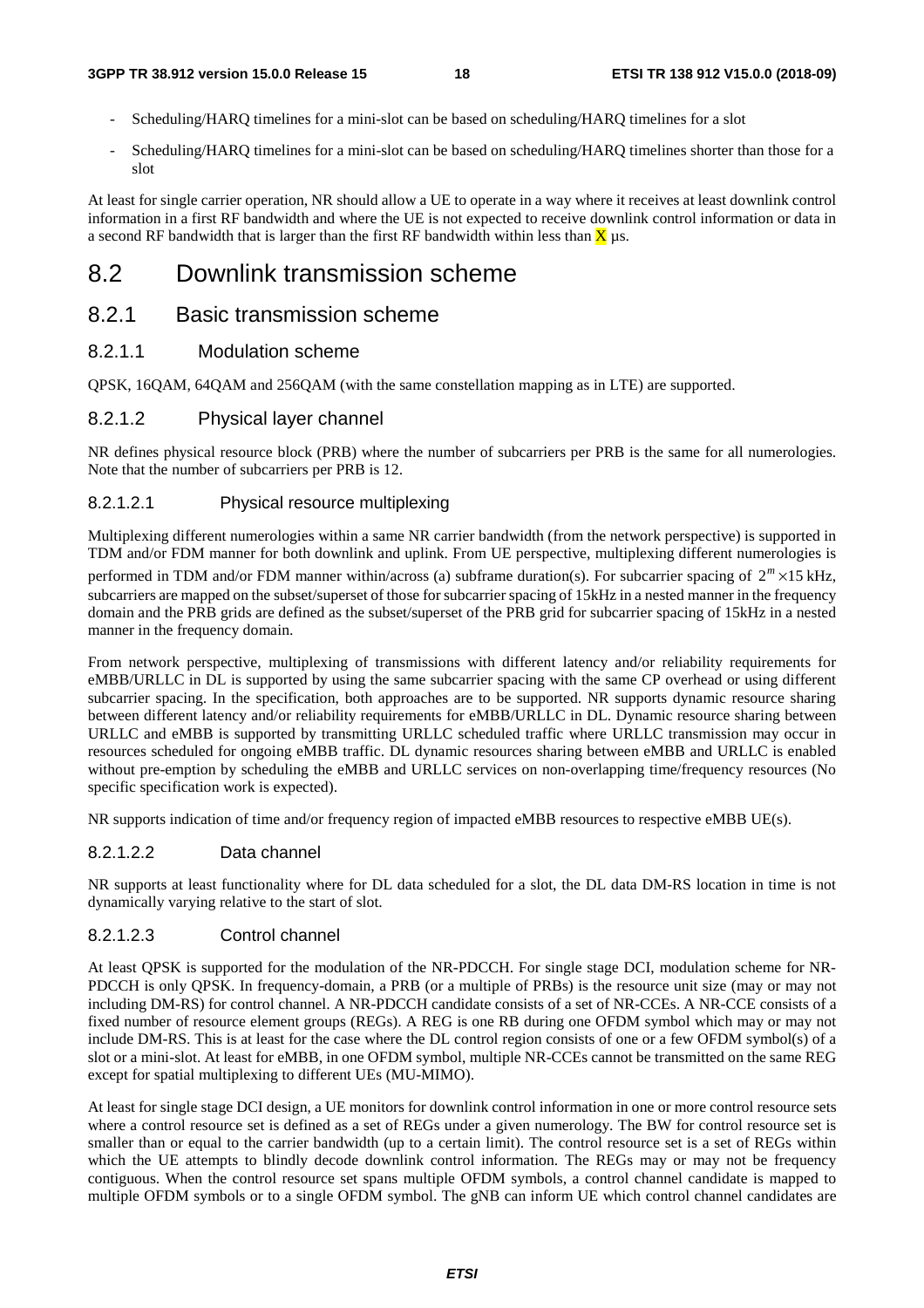mapped to each subset of OFDM symbols in the control resource set. This does not preclude that UE may receive additional control information elsewhere within or outside the control resource set in the same or different OFDM symbol(s). A UE may have one or more control resource sets. NR should support dynamic reuse of at least part of resources in the control resource sets for data for the same or a different UE, at least in the frequency domain. From gNB perspective, DL control channel can be located at the first OFDM symbol(s) in a slot and/or mini-slot. UE-specific DL control information monitoring occasions at least in time domain can be configured. At least for single-stage DCI design, for slots, minimum granularity of DCI monitoring occasion is once per slot.

The time/frequency resource containing at least one search space is obtained from MIB/system information/implicitly derived from initial access information. Time/frequency resource containing additional search spaces, can be configured using dedicated RRC signaling. NR-PDCCH can be mapped contiguously or non-contiguously in frequency. Multiple control resource sets can be overlapped in frequency and time for a UE. A search space in NR is associated with a single control resource set. The search spaces in different control resources sets are defined independently. Each candidate of NR DL control channel search space is composed by *K* NR-CCE(s). Control search space includes at least, aggregation level(s), number of decoding candidates for each aggregation level, and the set of CCEs for each decoding candidate. The max number of blind decoding candidates for a UE is defined independently of the number of control resource sets and the number of search spaces.

NR supports a group common PDCCH carrying at least slot format related information. If the UE does not receive the group common PDCCH the UE should be able to receive at least PDCCH in a slot, at least if the gNB did not transmit the group common PDCCH. The network will inform through RRC signalling the UE whether to decode the group common PDCCH or not. Note that common does not necessarily imply common per cell. Also, the term group common PDCCH refers to a channel (either a PDCCH or a separately designed channel) that carries information intended for the group of UEs. Slot format related information and defined as information from which the UE can derive at least which symbols in a slot that are DL, UL (for Rel-15), and other, respectively. The UE will have the possibility to determine whether some blind decodings can be skipped based on information on a group common PDCCH (if present). When monitoring for a PDCCH, the UE should be able to process a detected PDCCH irrespective of whether the group common PDCCH is received or not.

UE/NR-PDCCH-specific DM-RS and shared/common RS are supported for NR-PDCCH reception. At least for beamforming, UE may assume the same precoding operation for NR-PDCCH and associated DM-RS for NR-PDCCH. The reference signals in at least one search space do not depend on the RNTI or UE-identity. In an additional search space, reference signals can be configured. A UE assumes fixed number of RS REs per REG for control channel rate matching when the REG contains RS REs. For one UE, the channel estimate obtained for one RE should be reusable across multiple blind decodings involving that RE in at least the same control resource set and type of search space (common or UE-specific).

Transmit diversity is supported for NR-PDCCH.

The starting position of downlink data in a slot can be explicitly and dynamically indicated to the UE.

### 8.2.1.3 Waveform

OFDM-based waveform is supported. At least up to 40 GHz for eMBB and URLLC services, CP-OFDM based waveform supports spectral utilization of Y greater than that of LTE (assuming Y=90% for LTE) where Y (%) is defined as transmission bandwidth configuration / channel bandwidth \* 100%. From RAN1 perspective, spectral confinement technique(s) (e.g. filtering, windowing, etc.) for a waveform at the transmitter is transparent to the receiver.

### 8.2.1.4 Multiple access scheme

Synchronous/scheduling-based orthogonal multiple access is at least supported for DL transmissions, at least targeting for eMBB.

# 8.2.1.5 Channel coding

The channel coding scheme for data for eMBB is flexible LDPC as the single channel coding scheme for all block sizes.

The channel coding scheme for DCI for eMBB is Polar Coding (except for very small block lengths where repetition/block coding may be preferred).

Channel coding techniques for NR should support info block size K flexibility and codeword size flexibility where basic code design with rate matching (i.e., puncturing and/or repetition) supports 1-bit granularity in codeword size. Channel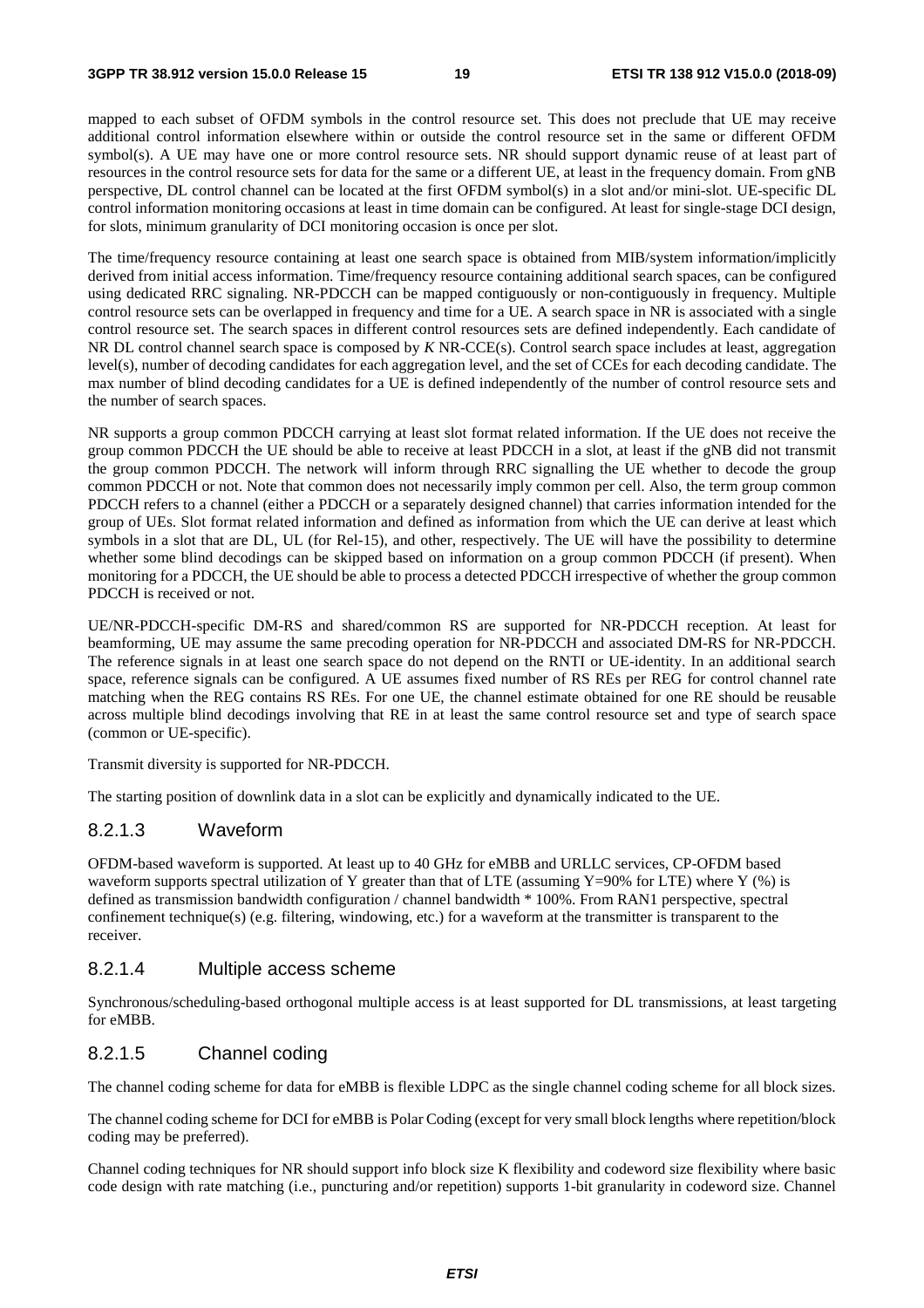coding technique(s) designed for data channels of NR support both Incremental Redundancy (IR) (or similar) and Chase Combining (CC) HARQ.

# 8.2.1.5.1 LDPC

Code extension of a parity-check matrix is used for IR HARQ/rate-matching support. Lower-triangular extension, which includes diagonal-extension as a special case, is used. For the QC-LDPC design, the non-zero sub-blocks have circulant weight  $= 1$ . Circulant weight is the number of superimposed circularly shifted  $Z \times Z$  identity matrices. In parity check matrix design, the highest code rate  $(R_{\text{max},j})$  to design *j*-th H matrix for is  $R_{\text{max},j} \leq 8/9$ , where  $R_{\text{max},j}$  is the code rate of the *j*-th H matrix before code extension is applied ( $0 \le j < J$ ).  $R_{\text{max},j}$  is the code rate after accounting for the built-in puncturing in H matrix design. Base graph for supporting K<sub>max</sub> has minimum code rate R<sub>min,kmax</sub> of approximately 1/3. Base graph for any info block sizes *K* has  $R_{\text{min},k} \geq -1/5$ , provided that  $N_{\text{max}}$  is not exceeded. At least 20Gbps decoder information throughput with code rate 8/9 is supported.

For a given shift size Z, a QC-LDPC code can be defined by a parity check matrix which is defined by its base graph and shift values. Element 1s and 0s in the base graph is replaced by a circulant permutation matrix of size ZxZ and zero matrix of size ZxZ, respectively. The shift values of a circulant permutation matrix can be calculated by a function  $P_{i,j} = f(V_{i,j})$ *Z*) where  $V_{i,j}$  is an integer corresponding to the  $(i,j)$ -th non-zero element in a base matrix. The shift value  $P_{i,j}$  is circularly shifted value from the identity matrix for the (*i,j*)-th non-zero element in a base matrix. The ZxZ circulant permutation matrix which shifts the ZxZ identity matrix *I* to the right by  $P_{i,j}$  times for the  $(i,j)$ -th non-zero element in a base matrix.

Shortening is applied before LDPC encoding when necessary. Built-in puncturing of systematic bits is supported for LDPC coding, i.e., at least for the initial transmission, the coded bits are taken after skipping the first *N*<sub>sys,punct</sub> systematic bits.

For at least one base graph, the base matrix consists of five sub-matrices (A, B, C, D, E) as shown in Fig. 8.2.1.5.1-1. A corresponds to systematic bits. B is square and corresponds to parity bits. The first or last column may be weight 1. The non-zero value is in the last row and this row is weight 1 in B. If there is a weight 1 column, then the remaining columns contain a square matrix such that the first column has weight three. The columns after the weight three column have a dual diagonal structure (i.e., main diagonal and off diagonal). If there is no weight 1 column, B consists of only a square matrix such that the first column has weight three. The columns after the weight three column have a dual diagonal structure (i.e., main diagonal and off diagonal). C is a zero matrix. E is an identity matrix for the above base graph. These examples are shown in Fig. 8.2.1.5.1-2.

| Α | B | C |
|---|---|---|
| D |   | E |

**Figure 8.2.1.5.1-1: Base matrix.** 



**Figure 8.2.1.5.1-2: Examples of dual diagonal structure.** 

The rate matching for LDPC code is circular buffer based (same concept as in LTE). The circular buffer is filled with an ordered sequence of systematic bits and parity bits. For IR-HARQ, each Redundancy Version (RV), *RVi*, is assigned a starting bit location  $S_i$  on the circular buffer. For IR retransmission of  $RV_i$ , the coded bits are read out sequentially from the circular buffer, starting with the bit location *Si*. Limited buffer rate matching (LBRM) is supported

Before code block segmentation,  $L_{\text{TB, CRC}}$  bit TB-level CRC are attached to the end of the transport block, where  $L_{\text{TB, CRC}}$  $\epsilon$  =24 bits,  $L_{\text{TB, CRC}}$  value is determined to satisfy probability of misdetection of TB error  $\epsilon$ =10<sup>-6</sup> and, inherent error detection of LDPC codes is taken into account in determining the *L*<sub>TB,CRC</sub> value.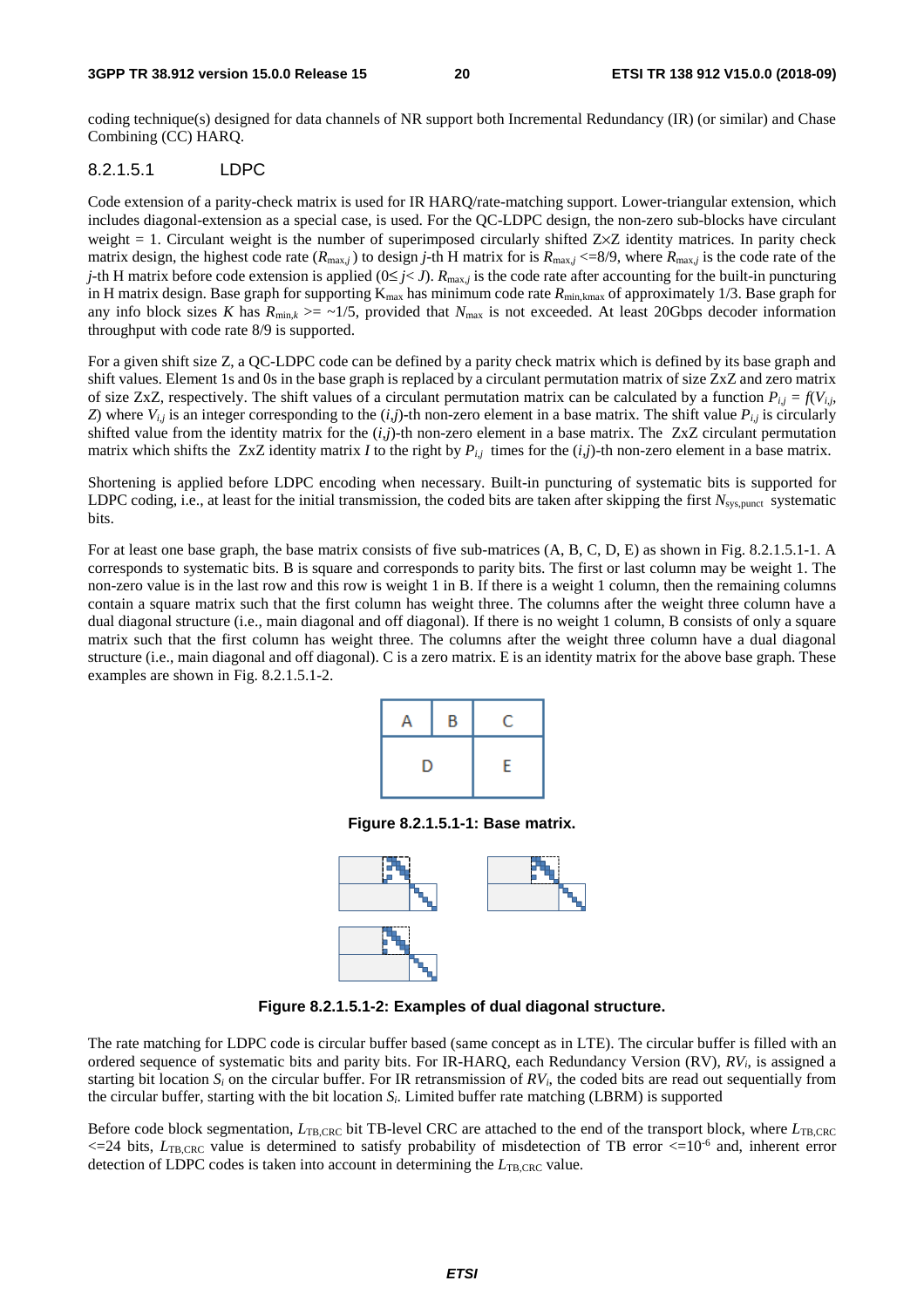#### **3GPP TR 38.912 version 15.0.0 Release 15 21 ETSI TR 138 912 V15.0.0 (2018-09)**

# 8.2.1.5.2 Polar coding

Maximum mother code size of Polar code,  $N=2^n$ , is  $N_{\text{max,DCI}} = 512$  for downlink control information.

# 8.2.1.6 Multi-antenna scheme

# 8.2.1.6.1 Beam management

In NR, beam management is defined as follows:

- **Beam management:** a set of L1/L2 procedures to acquire and maintain a set of TRxP(s) and/or UE beams that can be used for DL and UL transmission/reception, which include at least following aspects:
	- **Beam determination:** for TRxP(s) or UE to select of its own Tx/Rx beam(s).
	- **Beam measurement:** for TRxP(s) or UE to measure characteristics of received beamformed signals
	- **Beam reporting:** for UE to report information of beamformed signal(s) based on beam measurement
	- **Beam sweeping:** operation of covering a spatial area, with beams transmitted and/or received during a time interval in a predetermined way.

Also, the followings are defined as Tx/Rx beam correspondence at TRxP and UE:

- Tx/Rx beam correspondence at TRxP holds if at least one of the following is satisfied:
	- TRxP is able to determine a TRxP Rx beam for the uplink reception based on UE's downlink measurement on TRxP's one or more Tx beams.
	- TRxP is able to determine a TRxP Tx beam for the downlink transmission based on TRxP's uplink measurement on TRxP's one or more Rx beams
- Tx/Rx beam correspondence at UE holds if at least one of the following is satisfied:
	- UE is able to determine a UE Tx beam for the uplink transmission based on UE's downlink measurement on UE's one or more Rx beams.
	- UE is able to determine a UE Rx beam for the downlink reception based on TRxP's indication based on uplink measurement on UE's one or more Tx beams.
	- Capability indication of UE beam correspondence related information to TRxP is supported.

Note that definition/terminology of Tx/Rx beam correspondence is for convenience of discussion. The detailed performance conditions are up to RAN4.

The following DL L1/L2 beam management procedures are supported within one or multiple TRxPs:

- P-1: is used to enable UE measurement on different TRxP Tx beams to support selection of TRxP Tx beams/UE Rx beam(s)
	- For beamforming at TRxP, it typically includes a intra/inter-TRxP Tx beam sweep from a set of different beams. For beamforming at UE, it typically includes a UE Rx beam sweep from a set of different beams.
- P-2: is used to enable UE measurement on different TRxP Tx beams to possibly change inter/intra-TRxP Tx beam(s)
	- From a possibly smaller set of beams for beam refinement than in P-1. Note that P-2 can be a special case of P-1.
- P-3: is used to enable UE measurement on the same TRxP Tx beam to change UE Rx beam in the case UE uses beamforming

At least network triggered aperiodic beam reporting is supported under P-1, P-2, and P-3 related operations.

UE measurement based on RS for beam management (at least CSI-RS) is composed of *K* (= total number of configured beams) beams, and UE reports measurement results of *N* selected Tx beams, where *N* is not necessarily fixed number.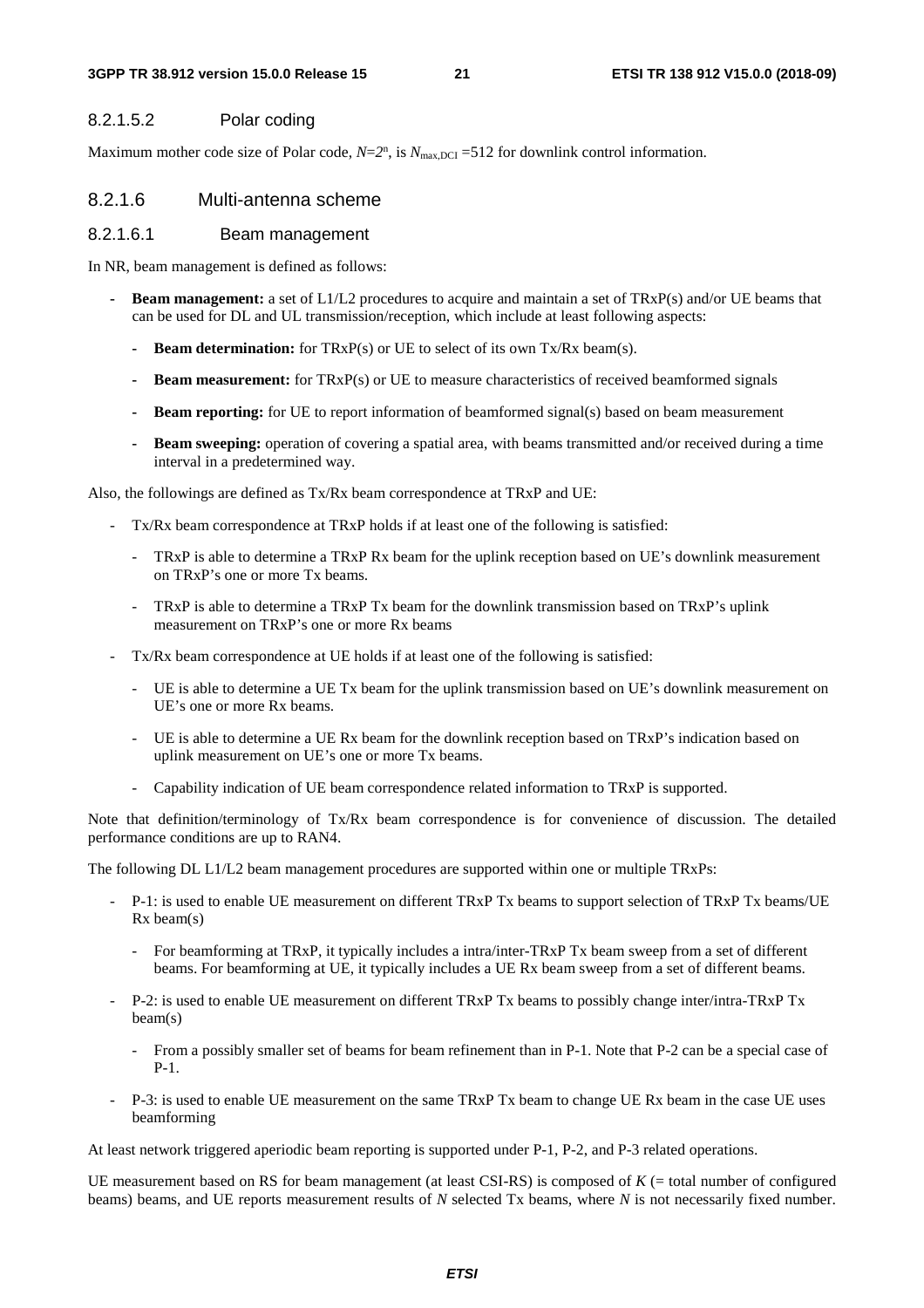Note that the procedure based on RS for mobility purpose is not precluded. Reporting information at least include measurement quantities for *N* beam (s) and information indicating *N* DL Tx beam(s), if *N* < *K*. Specifically, when a UE is configured with *K'* >1 non-zero power (NZP) CSI-RS resources, a UE can report *N'* CRIs (CSI-RS Resource Indicator).

A UE can be configured with the following high layer parameters for beam management:

- N≥1 reporting settings, M≥1 resource settings
	- The links between reporting settings and resource settings are configured in the agreed CSI measurement setting
	- CSI-RS based P-1 & P-2 are supported with resource and reporting settings
	- P-3 can be supported with or without reporting setting
- A reporting setting at least including
	- Information indicating selected beam(s)
	- L1 measurement reporting
	- Time-domain behavior: e.g. aperiodic, periodic, semi-persistent
	- Frequency-granularity if multiple frequency granularities are supported
- A resource setting at least including
	- Time-domain behavior: e.g. aperiodic, periodic, semi-persistent
	- RS type: NZP CSI-RS at least
	- At least one CSI-RS resource set, with each CSI-RS resource set having K≥1 CSI-RS resources
		- Some parameters of *K* CSI-RS resources can be the same, e.g. port number, time-domain behavior, density and periodicity if any

At least one of these two alternatives of beam reporting is supported.

- Alt 1:
	- UE reports information about TRxP Tx Beam(s) that can be received using selected UE Rx beam set(s) where a Rx beam set refers to a set of UE Rx beams that are used for receiving a DL signal. Note that it is UE implementation issues on how to construct the Rx beam set. One example is that each of Rx beam in a UE Rx beam set corresponds to a selected Rx beam in each panel. For UEs with more than one UE Rx beam sets, the UE can report TRxP Tx Beam(s) and an identifier of the associated UE Rx beam set per reported TX beam(s).
		- NOTE: Different TRxP Tx beams reported for the same Rx beam set can be received simultaneously at the UE.
		- NOTE: Different TRxP TX beams reported for different UE Rx beam set may not be possible to be received simultaneously at the UE
- Alt 2:
	- UE reports information about TRxP Tx Beam(s) per UE antenna group basis where UE antenna group refers to receive UE antenna panel or subarray. For UEs with more than one UE antenna group, the UE can report TRxP Tx Beam(s) and an identifier of the associated UE antenna group per reported TX beam.
		- NOTE: Different TX beams reported for different antenna groups can be received simultaneously at the UE.
		- NOTE: Different TX beams reported for the same UE antenna group may not be possible to be received simultaneously at the UE

NR also supports the following beam reporting considering *L* groups where *L*>=1 and each group refers to a Rx beam set (Alt1) or a UE antenna group (Alt2) depending on which alternative is adopted. For each group *l*, UE reports at least the following information: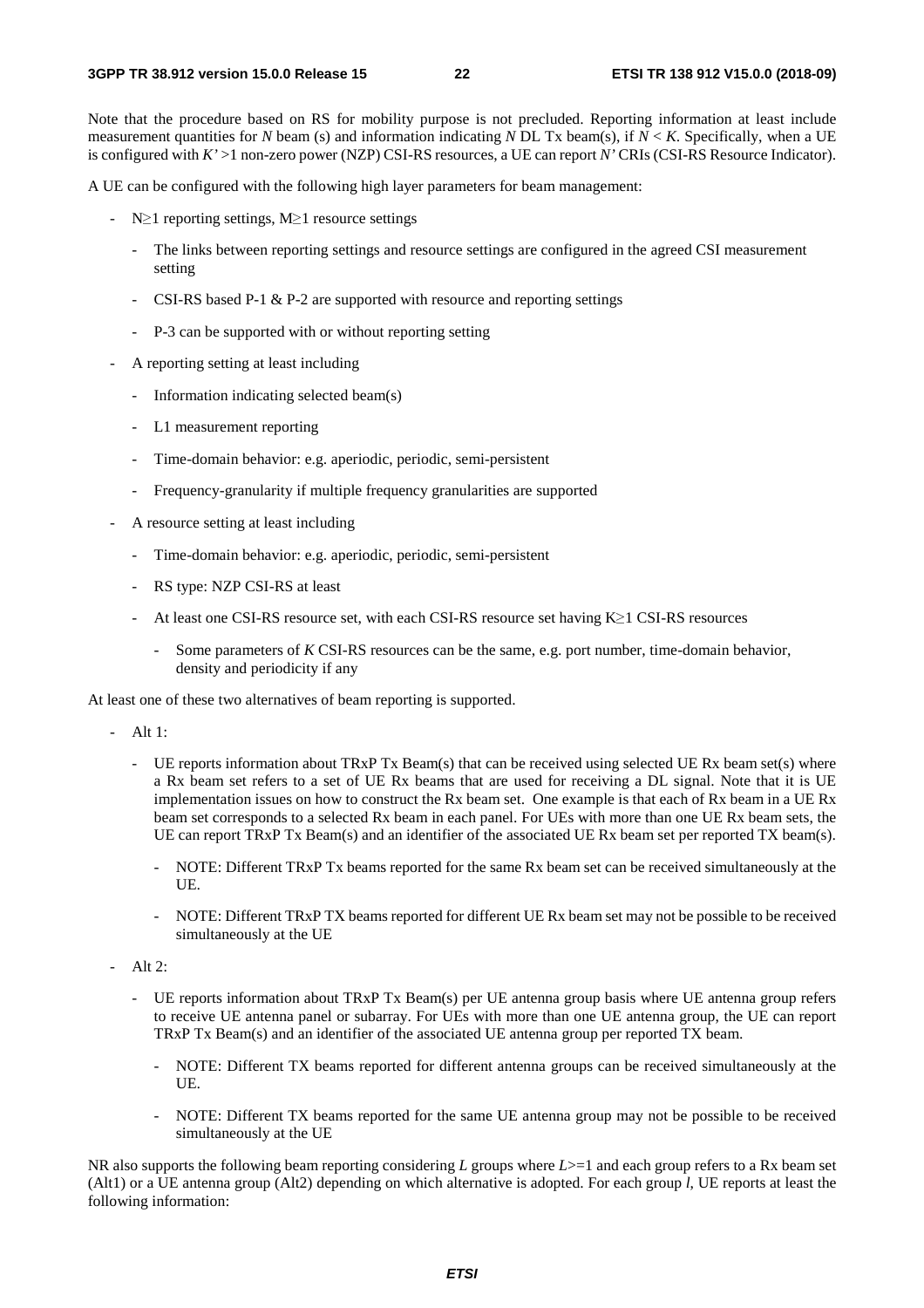- Information indicating group at least for some cases
- Measurement quantities for  $N_l$  beam (s)
	- Support L1 RSRP and CSI report (when CSI-RS is for CSI acquisition)
- Information indicating  $N_l$  DL Tx beam(s) when applicable

This group based beam reporting is configurable per UE basis. This group based beam reporting can be turned off per UE basis e.g., when  $L=1$  or  $N<sub>i</sub>=1$ . Note that no group identifier is reported when it is turned off.

NR supports that UE can trigger mechanism to recover from beam failure. Beam failure event occurs when the quality of beam pair link(s) of an associated control channel falls low enough (e.g. comparison with a threshold, time-out of an associated timer). Mechanism to recover from beam failure is triggered when beam failure occurs. Note that here the beam pair link is used for convenience, and may or may not be used in specification. Network explicitly configures to UE with resources for UL transmission of signals for recovery purpose. Configurations of resources are supported where the base station is listening from all or partial directions, e.g., random access region. The UL transmission/resources to report beam failure can be located in the same time instance as PRACH (resources orthogonal to PRACH resources) or at a time instance (configurable for a UE) different from PRACH. Transmission of DL signal is supported for allowing the UE to monitor the beams for identifying new potential beams.

NR supports beam management with and without beam-related indication. When beam-related indication is provided, information pertaining to UE-side beamforming/receiving procedure used for CSI-RS-based measurement can be indicated through QCL to UE. NR supports using the same or different beams on control channel and the corresponding data channel transmissions.

For NR-PDCCH transmission supporting robustness against beam pair link blocking, UE can be configured to monitor NR-PDCCH on *M* beam pair links simultaneously, where M≥1 and the maximum value of *M* may depend at least on UE capability. UE can be configured to monitor NR-PDCCH on different beam pair link(s) in different NR-PDCCH OFDM symbols. Parameters related to UE Rx beam setting for monitoring NR-PDCCH on multiple beam pair links are configured by higher layer signaling or MAC CE and/or considered in the search space design. At least, NR supports indication of spatial QCL assumption between an DL RS antenna port(s), and DL RS antenna port(s) for demodulation of DL control channel. Candidate signaling methods for beam indication for a NR-PDCCH (i.e. configuration method to monitor NR-PDCCH) are MAC CE signaling, RRC signaling, DCI signaling, specification-transparent and/or implicit method, and combination of these signaling methods. Note that indication may not be needed for some cases.

For reception of unicast DL data channel, NR supports indication of spatial QCL assumption between DL RS antenna port(s) and DM-RS antenna port(s) of DL data channel. Information indicating the RS antenna port(s) is indicated via DCI (downlink grants). The information indicates the RS antenna port(s) which is QCL-ed with DM-RS antenna port(s). Different set of DM-RS antenna port(s) for the DL data channel can be indicated as QCL with different set of RS antenna port(s). Note that indication may not be needed for some cases.

# 8.2.1.6.2 MIMO schemes

For NR, the number of codewords per PDSCH assignment per UE is 1 codeword for 1 to 4-layer transmission and 2 codewords for 5 to 8-layer transmission.

DL DM-RS based spatial multiplexing (SU-MIMO/MU-MIMO) is supported. At least, the 8 orthogonal DL DM-RS ports are supported for SU-MIMO and maximum 12 orthogonal DL DM-RS ports are supported for MU-MIMO. At least the following DM-RS based DL MIMO transmissions are supported for data in NR.

- Scheme 1: Closed-loop transmission where data and DM-RS are transmitted with the same precoding matrix
	- Demodulation of data at the UE does not require knowledge of the precoding matrix used at the transmitter
	- Note: spatial multiplexing and rank-1 are included
- Scheme 2: Open loop and Semi-open loop transmissions where data and DM-RS may or may not be restricted to be transmitted with the same precoding matrix
	- Demodulation of data at the UE may or may not require knowledge of the relation between DM-RS ports and data layers
	- Note: DM-RS can be precoded or not precoded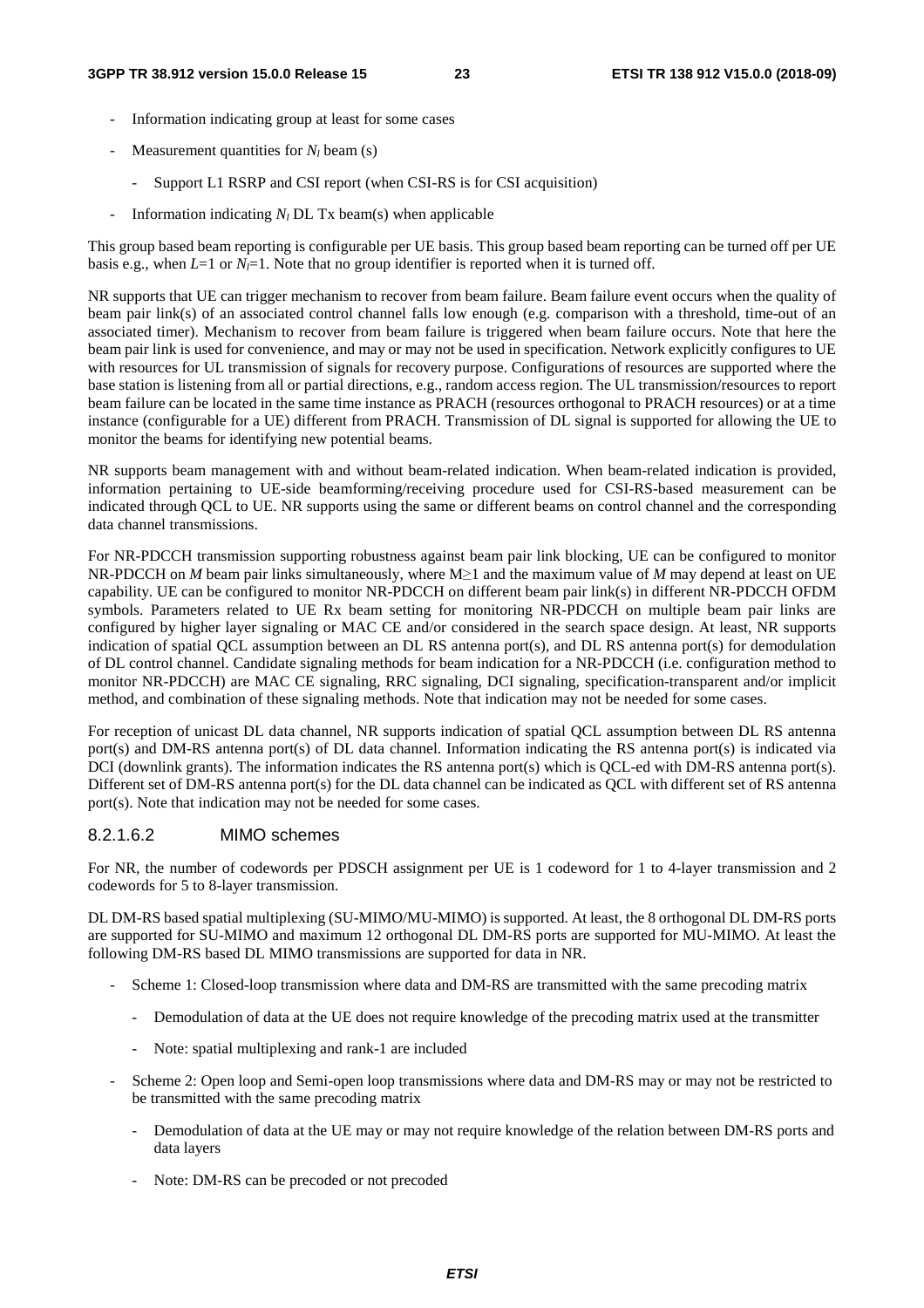For the downlink data, at least a Precoding Resource block Group (PRG) size for PRB bundling equal to a specified value is supported. Configurable PRG size is also supported for data DM-RS.

Dynamic switching between transmission methods/schemes is supported. The following two sets of transmission parameters are at least supported.

- Transmission parameter set 1: parameters configured
	- For default transmission scheme, specify default values of parameters in the Transmission parameter set 1
	- Note that depending on parameter settings in transmission parameter set 1, the size of transmission parameter set 2, i.e. DCI size, may vary.
- Transmission parameter set 2: parameters indicated by physical layer (e.g. NR PDCCH channel)
	- Note: some transmission parameter may belong to both set-1 and set-2

Downlink transmission scheme(s) achieving diversity gain at least for some control information transmission is supported.

#### 8.2.1.6.3 CSI measurement and reporting

For NR, DL CSI measurement with X antenna ports is supported. At least for CSI acquisition, NR supports CSI-RS and SRS.

NR supports aperiodic, semi-persistent, and periodic CSI reporting.

- Periodic CSI reporting
	- It can be configured by higher layer. Higher-layer configuration includes at least reporting periodicity and timing offset.
- Semi-persistent CSI reporting
	- Configuration of CSI reporting can be activated or de-activated.

CSI reporting with two types of spatial information feedback is supported.

- Type I feedback: Normal
	- Type I feedback is codebook-based PMI feedback with normal spatial resolution. PMI codebook has at least two stages, i.e.,  $W = W_1W_2$  where  $W_1$  codebook comprises of beam groups/vectors.
	- Type I feedback supports at least the following (DL) CSI reporting parameters.
		- Resource selection indicator (Examples for further study are reference signal resource, port, reference signal sequence, beam)
		- RI (rank indicator)
		- PMI (precoding matrix indicator)
		- Channel quality feedback
	- At least, for single panel case, codebook-based PMI feedback has two-stage, i.e.,  $W = W_1 W_2$ ,
	- At least for type I CSI feedback, support multi-panel scenarios by having co-phasing factor across panels.
		- Alt1: only wideband co-phasing factor across panels
		- Alt2: wideband and subband co-phasing factor across panels
- Type II feedback: Enhanced
	- Explicit feedback and/or codebook-based feedback with higher spatial resolution
	- At least, one scheme is supported from the following Category 1, 2, and/or 3 for Type II CSI.
		- Category 1: precoder feedback based on linear combination codebook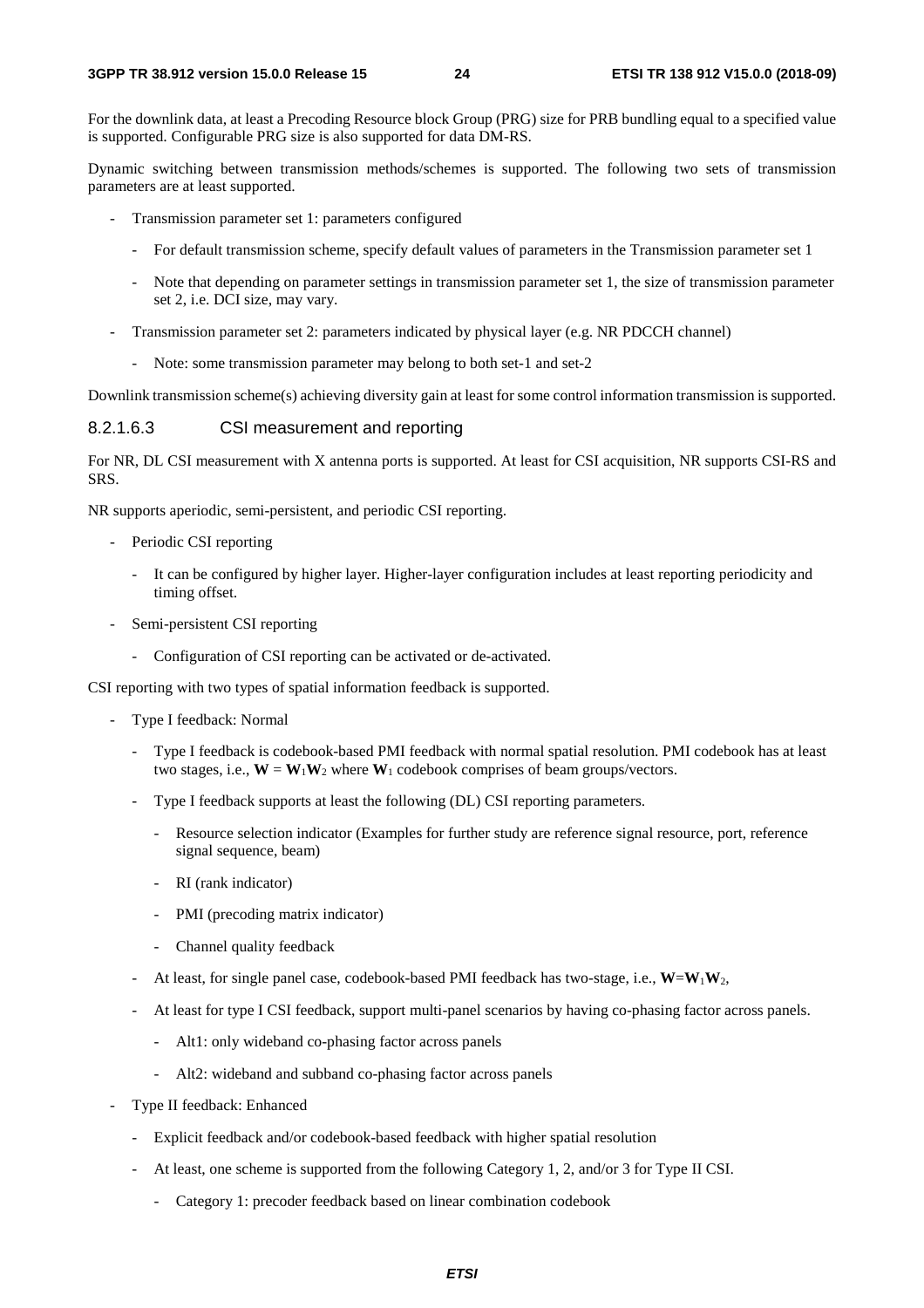- Dual-stage  $W = W_1W_2$  codebook
	- **W**1 consists of a set of *L* orthogonal beams taken from 2D DFT beams
		- The set of *L* beams is selected out of a basis composed of oversampled 2D DFT beams
			- $L \in \{2, 3, 4\}$  (*L* is configurable)
		- Beam selection is wideband
	- $\mathbf{W}_2$ : *L* beams are combined in  $\mathbf{W}_2$  with common  $\mathbf{W}_1$ 
		- Subband reporting of phase quantization of beam combining coefficients
			- Configurable between QPSK and 8-PSK phase related information quantization
		- Beam amplitude scaling quantization can be configured for wideband or subband reporting
- Category 2: covariance matrix feedback
	- The feedback of channel covariance matrix is long term and wideband
		- A quantized/compressed version of covariance matrix is reported by the UE
			- Quantization/compression is based on a set of M orthogonal basis vectors
			- Reporting can include indicators of the M basis vectors along with a set of coefficients
		- Other quantized/compressed versions of channel covariance matrix are not precluded
- Category 3: Hybrid CSI feedback
	- Type II Category 1 or 2 CSI codebook can be used in conjunction with LTE-Class-B-type-like CSI feedback (e.g. based on port selection/combination codebook)
	- The LTE-Class-B-type-like CSI feedback can be based on either Type I or Type II CSI codebook

For Type I and II, CSI feedback per subband as well as partial band and/or wideband feedback are supported. For Type I and II, beam-related feedback can be also included. For CSI reporting for a component carrier, at least three different frequency granularities are supported.

- Wideband CSI
	- Wideband size is determined by UE RF capability of receiving DL signal. Location of wideband could be configurable by network. For example, wideband CSI is used for analog beam management at least.
- Partial band CSI
	- Alt1. UE-specifically configurable bandwidth
	- Alt2. The size is determined by the composition of numerologies or scheduling time units within the UEspecific wideband.
		- Applicable only when different numerology or scheduling time unit are multiplexed within wideband.
	- For example, partial band CSI is used for analogue beam management and for managing CSI per service at least.
- Subband CSI
	- The band size is determined by dividing wideband or partial band to multiple bands. For example, subband CSI is used for frequency selective scheduling and subband precoding at least.

With regard to relating CSI-RS transmission and CSI reporting, the following combinations are supported at least

- For periodic CSI-RS,
	- Semi-persistent CSI reporting is activated/deactivated by MAC CE and/or DCI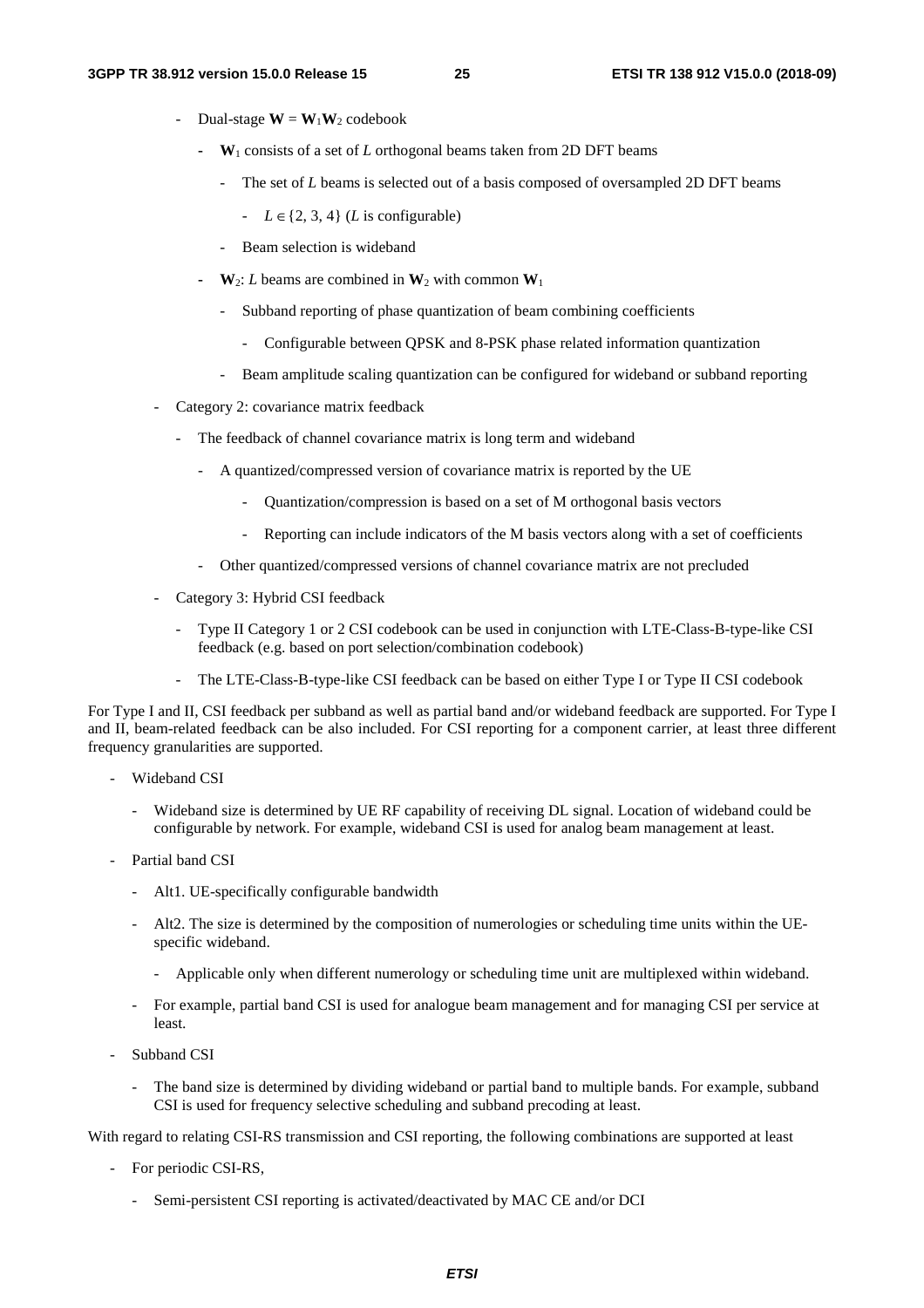- Aperiodic CSI reporting is triggered by DCI
- For semi-persistent CSI-RS,
	- Periodic CSI reporting is not supported
	- Semi-persistent CSI reporting is activated/deactivated by MAC CE and/or DCI
		- Semi-persistent CSI-RS is activated/deactivated by MAC CE and/or DCI
		- Aperiodic CSI reporting is triggered by DCI
			- Semi-persistent CSI-RS is activated/deactivated by MAC CE and/or DCI
- For aperiodic CSI-RS,
	- Periodic CSI reporting is not supported
	- Aperiodic CSI reporting is triggered by DCI
		- Aperiodic CSI-RS is triggered by DCI and/or MAC CE

Note that it is possible to dynamically trigger RS and reports through links in the measurement setting. To support combinations above more flexibly, NR should allow independent control of CSI-RS indication and CSI reporting indication timings. The indication may refer to triggering, activation, and deactivation depending on type of RS/reporting. Also, NR supports mechanism(s) to trigger aperiodic CSI-RS and aperiodic CSI reporting simultaneously. For aperiodic CSI-RS timing offset *X*, support *X*=0 at least, if aperiodic CSI-RS triggering is done by DCI. Note that aperiodic CSI-RS timing offset X refers to the time gap between aperiodic CSI-RS triggering and aperiodic CSI-RS transmission with regard to the number of slots. For CSI reporting timing offset *Y* that is fixed or configurable by the network but with certain restriction on lower limit of *Y* to provide sufficient CSI computation time. Note that aperiodic CSI reporting timing offset Y refers to the time gap between aperiodic CSI reporting triggering and aperiodic CSI reporting with regard to the number of slots.

Interference measurement under different interference hypothesis should be supported in NR. For interference measurement, at least one of the following schemes is supported.

- Measurement subsets in both time and frequency domain
- Interference measurement restriction in both time and frequency domain

At least two types of resources used for interference measurement in CSI configuration is supported based on the candidates, i.e., ZP CSI-RS, NZP CSI-RS, and DM-RS, including independent or joint usage of any combination of these three candidates, where ZP CSI-RS based interference measurement is to be supported among the three candidates. NR supports aperiodic IMR, semi-persistent IMR and periodic IMR based on ZP CSI-RS for interference measurement for CSI feedback. For IMR based on ZP CSI-RS, the three different time-domain behaviors are configured in the resource setting(s).

A UE can be configured with *N*≥1 CSI reporting settings, *M*≥1 Resource settings, and 1 CSI measurement setting, where the CSI measurement setting includes  $L \ge 1$  links and value of *L* may depend on the UE capability. The CSI acquisition framework (including CSI measurement, Resource, and CSI reporting settings) supports configurations that provide CSI similar to Rel.14 eFD-MIMO hybrid CSI mechanisms 1 and 2, e.g.

- Long-term CSI for a number of antenna ports or multiple NZP CSI-RS resources
- Short-term CSI for a number of antenna ports with one or more NZP CSI-RS resources
- The number of ports for long-term and short-term CSIs can be the same or different

At least the following configuration parameters are signaled via RRC at least for CSI acquisition.

- *N*, *M*, and *L* are indicated either implicitly or explicitly
- In each CSI reporting setting, at least: reported CSI parameter(s), CSI Type (I or II) if reported, codebook configuration including codebook subset restriction, time-domain behavior, frequency granularity for CQI and PMI, measurement restriction configurations.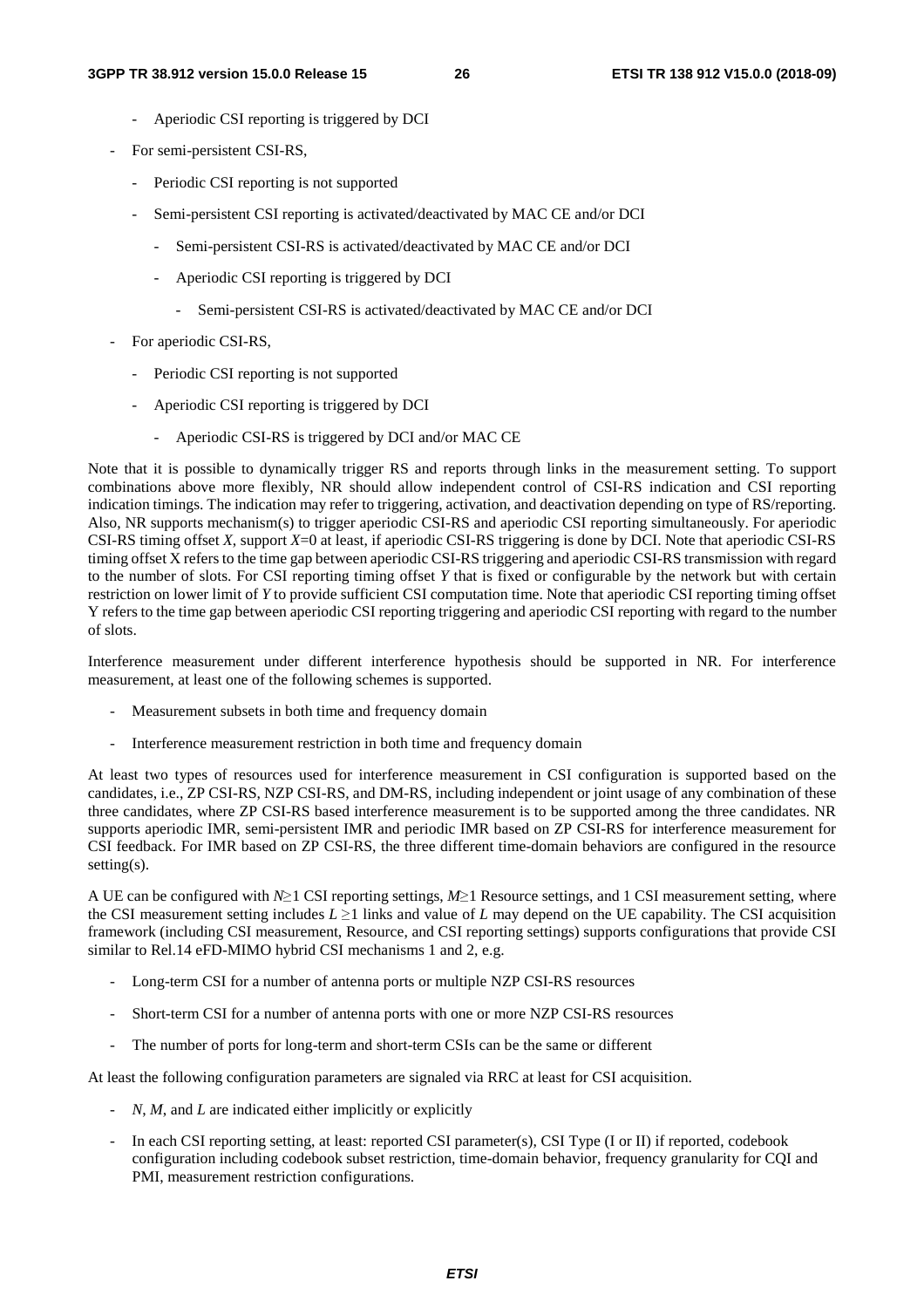- CSI parameter CRI is supported. CRI functionality includes selection and reporting of indices for *N* out *K* NZP CSI-RS resources. If  $N_{\text{max}} > 1$  is supported, the value of *N* is included in the associated CSI reporting setting, where the maximum value of  $N \in \{1, 2, ..., K\}$  may be a UE capability.
	- CSI reporting band is defined as a collection of (contiguous or non-contiguous) subbands pertinent to a CSI reporting setting. Three frequency granularities are supported, i.e., wideband reporting, partial band reporting, and subband reporting. At least some combination(s) of the CSI parameters (e.g., CRI, RI, PMI, CQI, etc.) can be configured to be omitted from reporting within a CSI reporting setting.
- In each Resource setting:
	- A configuration of *S*≥1 CSI-RS resource set(s)
		- Note: each set corresponds to different selections from a "pool" of all configured CSI-RS resources to the UE
	- A configuration of  $K_s \geq 1$  CSI-RS resources for each set *s*, including at least: mapping to REs, the number of ports, time-domain behavior, etc.
	- Time domain behavior: aperiodic, periodic or semi-persistent
		- In each semi-persistent or periodic resource setting, periodicity is included in the configuration information
- In each of the *L* links in CSI measurement setting: CSI reporting setting indication, Resource setting indication, quantity to be measured (either channel or interference)
	- One CSI reporting setting can be linked with one or multiple Resource settings
	- Multiple CSI reporting settings can be linked

In each resource setting, RS type which encompasses at least CSI-RS is also included.

At least, the following are dynamically selected by L1 or L2 signaling, if applicable.

- One or multiple CSI reporting settings within the CSI measurement setting
- One or multiple CSI-RS resource sets selected from at least one Resource setting
- One or multiple CSI-RS resources selected from at least one CSI-RS resource set

### 8.2.1.6.4 Reference signal related to multi-antenna scheme

At least the following RSs are supported for NR downlink

- CSI-RS: Reference signal with main functionalities of CSI acquisition, beam management
- DM-RS: Reference signal with main functionalities of data and control demodulation
- Reference signal for phase tracking
- Reference signal for time/freq. tracking
- Reference signal for Radio link monitoring
- RS for RRM measurement

### 8.2.1.6.4.1 CSI-RS

NR supports periodic, aperiodic, and semi-persistent transmissions of CSI-RS as follows.

- Semi-persistent transmission
	- Activation(s)/de-activation(s) of CSI-RS resource is triggered dynamically
- Preconfigured CSI-RS resources can be activated or de-activated
- Periodic transmission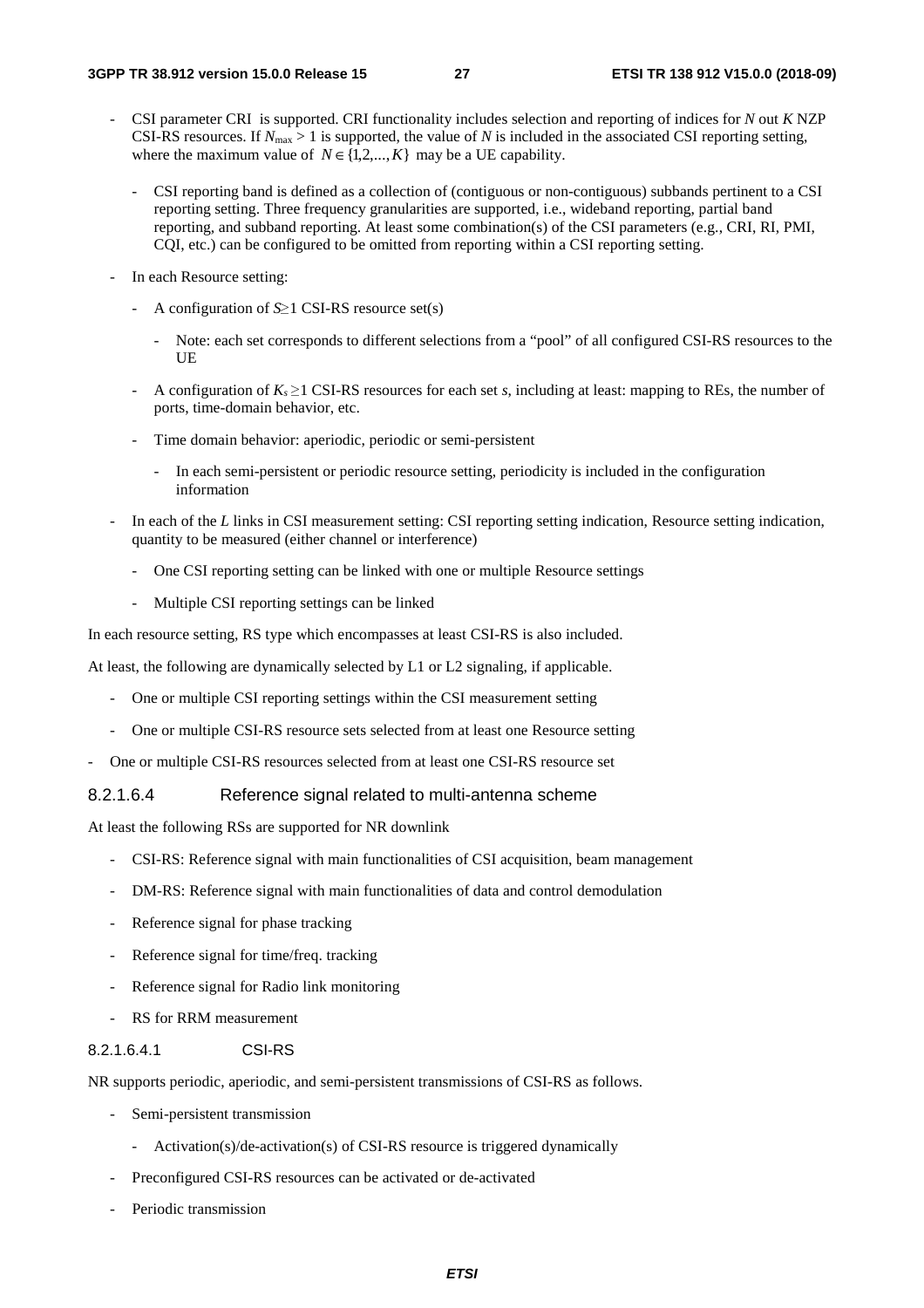- Periodic transmission can be configured by higher layer signaling
- Periodic CSI-RS transmissions are semi-statically configured/re-configured.

NR CSI-RS pattern with at least the following properties is supported.

- CSI-RS mapped in one or multiple symbols

The following configurations of NR CSI-RS are supported.

- UE-specific configuration to support
	- Wideband CSI-RS, i.e. from UE perspective, the full bandwidth the UE is configured to operate with
	- Partial-band CSI-RS, i.e. from UE perspective, part of the bandwidth the UE is configured to operate with

CSI-RS configuration for NR also includes at least 'number of antenna ports'. Configuration can be explicit or implicit. The number of CSI-RS antenna ports can be independently configured for periodic/semi-persistent CSI reporting and aperiodic CSI reporting. A UE can be configured with a CSI-RS resource configuration with at up to at least 32 ports. UE is configured by RRC signaling with one or more CSI-RS resource sets and CSI-RS resources is dynamically allocated from the one or more sets to one or more users. Allocation can be aperiodic (single-shot) and can be on a semi-persistent basis. Note that semi-persistent CSI-RS transmission is periodic while allocated.

CSI-RS supports the downlink Tx beam sweeping and UE Rx beam sweeping. Note that CSI-RS can be used in P1, P2, P3. NR CSI-RS supports the following mapping structure.

- *NP* CSI-RS port(s) can be mapped per (sub)time unit
	- Across (sub)time units, same CSI-RS antenna ports can be mapped
- Each time unit can be partitioned into sub-time units
- Mapping structure can be used for supporting multiple panels/Tx chains

For beam management overhead and latency reduction, NR also considers beam sweeping for CSI-RS within an OFDM symbol. Note that the symbol duration is based on a reference numerology.

NZP CSI-RS resource is defined in NR, as a set of NZP CSI-RS port(s) mapped to a set of REs within a frequency span/a time duration which can be measured at least to derive a CSI. Multiple NZP CSI-RS resources can be configured to UE at least for supporting CoMP and multiple beamformed CSI-RS based operations, where each NZP CSI-RS resource at least for CoMP can have different number of CSI-RS ports.

The RE pattern for an *X*-port CSI-RS resource spans  $N \ge 1$  OFDM symbols in the same slot and is comprised of one or multiple component CSI-RS RE patterns where a component CSI-RS RE pattern is defined within a single PRB as *Y* adjacent REs in the frequency domain and *Z* adjacent REs in the time domain. Note that, depending on the density reduction approach, the *Y* REs of a component CSI-RS RE pattern may be non-adjacent in the frequency domain. The multiple component CSI-RS RE patterns can be extended across the frequency domain within the configured CSI-RS bandwidth. At least, the numbers of OFDM symbols for a CSI-RS resource, *N* = {1, 2, 4}, are supported. The *N* OFDM symbols can be adjacent/non-adjacent. OFDM symbol(s) can be configured to contain CSI-RS only. Density per port in terms of RE per port per PRB is configurable.

#### 8.2.1.6.4.2 DM-RS

Variable/configurable DM-RS patterns for data demodulation are supported. At least, one configuration supports frontloaded DM-RS pattern. Front-loaded DM-RS is mapped over 1 or 2 adjacent OFDM symbols. Additional DM-RS can be configured for the later part of the slot. NR aims for performance at least comparable to DM-RS of LTE in scenarios where applicable for both LTE and NR.

DM-RS configuration can be up to the maximum number of DM-RS ports. At least, the 8 orthogonal DL DM-RS ports are supported for SU-MIMO and the maximal 12 orthogonal DL DM-RS ports are supported for MU-MIMO. At least for CP-OFDM, NR supports a common DM-RS structure for DL and UL where the exact DM-RS location, DM-RS pattern, and scrambling sequence can be the same or different. DM-RS for same or different links can be configured to be orthogonal to each other.

For DL DM-RS port multiplexing, FDM (including comb), CDM (including OCC and Cyclic shift) and TDM are considered. PN sequence is supported for CP-OFDM. DM-RS bundling is supported in time domain. At least time domain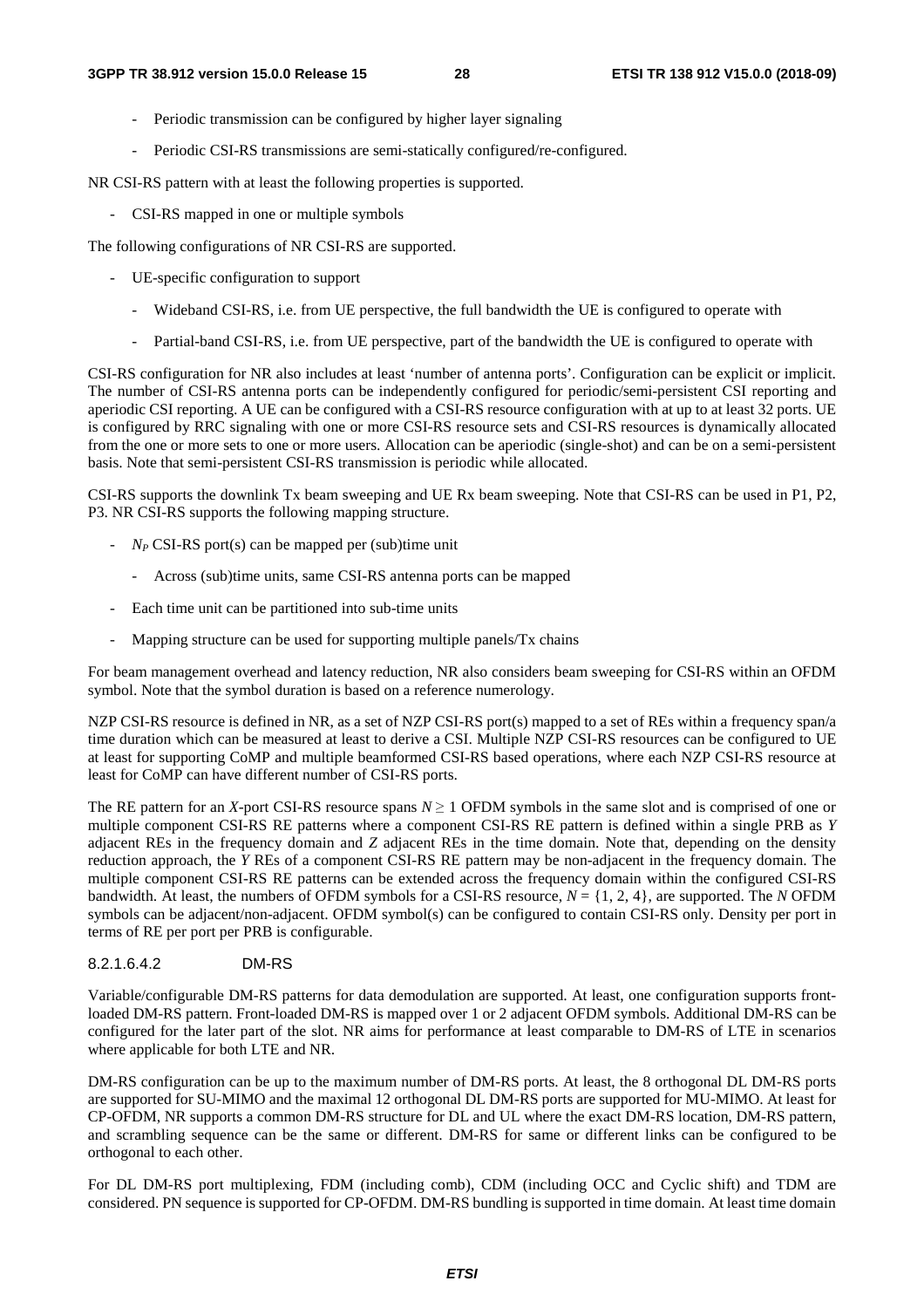#### **3GPP TR 38.912 version 15.0.0 Release 15 29 ETSI TR 138 912 V15.0.0 (2018-09)**

bundling with slot aggregation of DL-only slots is supported. DM-RS pattern within the first slot is not impacted by the time domain DM-RS bundling.

### 8.2.1.6.4.3 Phase-tracking RS (PT-RS)

For CP-OFDM, time-domain density mapped on every other symbol and/or every symbol and/or every 4-th symbol is supported. For a given UE, the designated PT-RS is confined in scheduled resource as a baseline. Presence/patterns of PT-RS in scheduled resource are UE-specifically configured by a combination of RRC signaling and association with parameter(s) used for other purposes (e.g., MCS) which are (dynamically) indicated by DCI. Whether PT-RS can be present or not depends on RRC configuration. When configured, the dynamic presence is associated with DCI parameter(s) including at least MCS. Multiple PT-RS densities defined in time/frequency domain are supported. When present, frequency domain density is associated with at least dynamic configuration of the scheduled BW. UE can assume the same precoding for a DM-RS port and a PT-RS port. Number of PT-RS ports can be fewer than number of DM-RS ports in scheduled resource.

# 8.2.1.6.5 Quasi-colocation (QCL)

Definition of QCL is that two antenna ports are said to be quasi co-located if properties of the channel over which a symbol on one antenna port is conveyed can be inferred from the channel over which a symbol on the other antenna port is conveyed. QCL supports the following functionalities at least

- Beam management functionality: at least including spatial parameters
- Frequency/timing offset estimation functionality: at least including Doppler/delay parameters
- RRM management functionality: at least including average gain

For DM-RS antenna ports, NR supports:

- All ports are quasi-collocated.
- Not all ports are quasi-collocated.

DM-RS ports grouping is supported, and DM-RS ports within one group are QCL-ed, and DM-RS ports in different groups are non-QCLed. NR supports with and without a downlink indication to derive QCL assumption for assisting UEside beamforming for downlink control channel reception.

For CSI-RS antenna ports,

- Indication of QCL between the antenna ports of two CSI-RS resources is supported.
	- By default, no QCL should be assumed between antenna ports of two CSI-RS resources.
	- Partial QCL parameters (e.g., only spatial QCL parameter at UE side) should be considered.
- For downlink, NR supports CSI-RS reception with and without beam-related indication,
	- When beam-related indication is provided, information pertaining to UE-side beamforming/receiving procedure used for CSI-RS-based measurement can be indicated through QCL to UE
	- QCL information includes spatial parameter(s) for UE side reception of CSI-RS ports

Indication of QCL assumption associated with subset of QCL parameters between the antenna ports of two RS resources is supported.

By default (i.e., the UE is not indicated), antenna port(s) transmitted on different CCs can't be assumed to be quasicollocated except for spatial domain QCL assumptions.

### 8.2.1.6.6 Network coordination and advanced receiver

For coordinated transmission schemes for NR, both the case of co-located TRxPs and the case of non-co-located TRxPs are considered. For coordinated transmission schemes for NR, different types of coordinated transmission schemes for NR are supported. Both semi-static and dynamic network coordination schemes are considered. In supporting semi-static and dynamic network coordination schemes in NR, different coordination levels should be considered, e.g., centralized and distributed scheduling, the delay assumption used for coordination schemes, etc.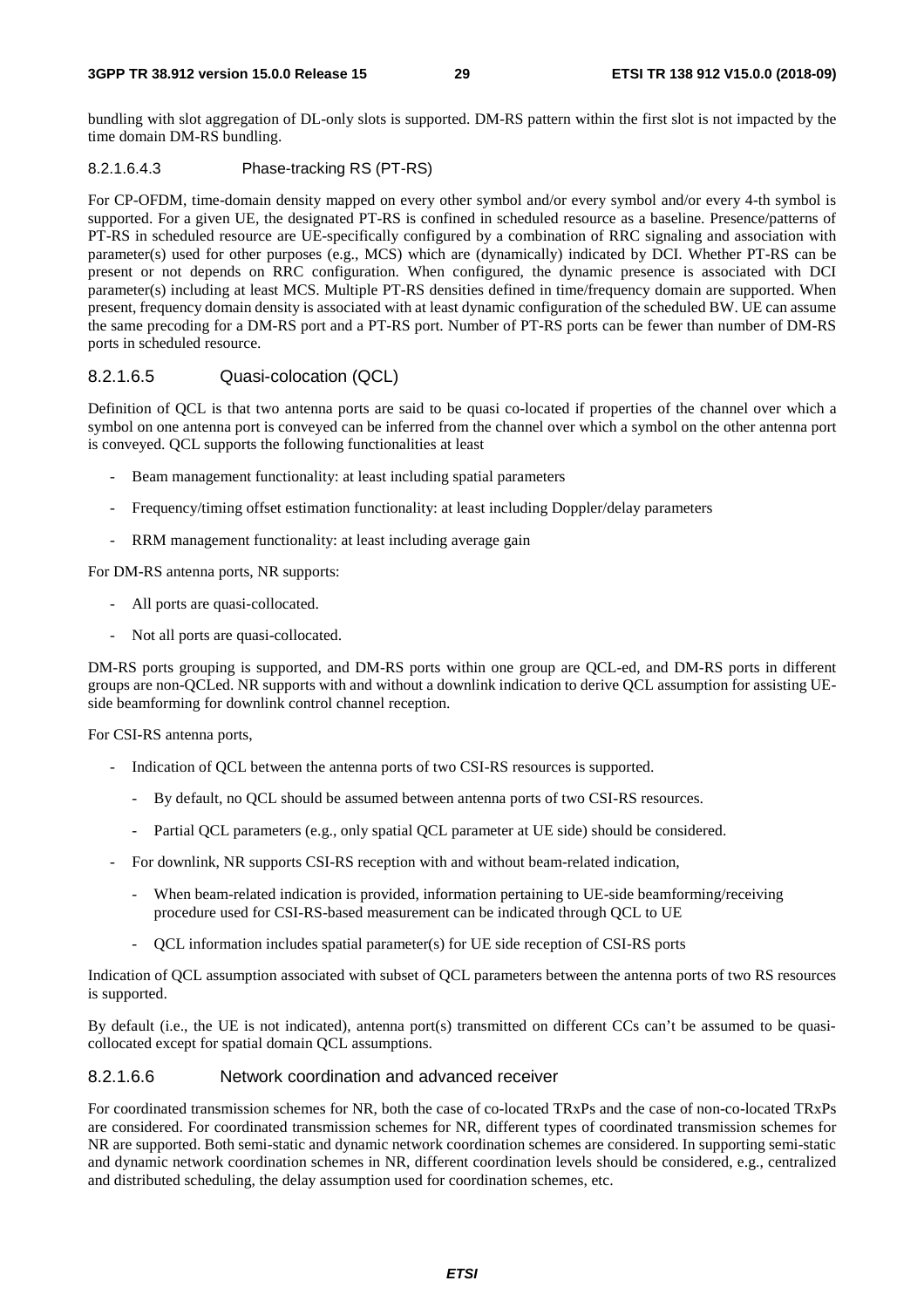NR supports downlink transmission of the same NR-PDSCH data stream(s) from multiple TRxPs at least with ideal backhaul, and different NR-PDSCH data streams from multiple TRxPs with both ideal and non-ideal backhaul. Note that the case of supporting the same NR-PDSCH data stream(s) may or may not have spec impact.

# 8.2.2 Physical layer procedure

# 8.2.2.1 Scheduling

NR supports both data and control with the same numerology. NR supports at least same-slot and cross-slot scheduling for both DL and UL. Timing between DL assignment and corresponding DL data transmission is indicated by a field in the DCI from a set of values and the set of values is configured by higher layer. The timing(s) is (are) defined at least for the case where the timing(s) is (are) unknown to the UE. Both contiguous and non-contiguous resource allocation for data with CP-OFDM is supported. Resource allocation for data transmission for a UE not capable of supporting the carrier bandwidth can be derived based on a two-step frequency-domain assignment process, i.e., indication of a bandwidth part (the 1<sup>st</sup> step) and indication of the PRBs within the bandwidth part  $(2<sup>nd</sup>$  step).

Indication of URLLC transmission overlapping the resources scheduled for an eMBB UE in downlink can be dynamically signaled to the eMBB UE to facilitate demodulation and decoding. Indication can be dynamically signaled to a UE, whose assigned downlink resources have partially been preempted by another downlink transmission, to increase the likelihood of successful demodulation and decoding of the TB(s) transmitted within the above mentioned assigned resource. The indication may be used to increase the likelihood of successful demodulation and decoding of the transport block based on the pre-empted transmission and/or subsequent (re)-transmissions of the same TB.

# 8.2.2.2 HARQ

HARQ-ACK feedback with one bit per TB is supported. Operation of more than one DL HARQ processes is supported for a given UE while operation of one DL HARQ process is supported for some UEs. UE supports a set of minimum HARQ processing time. NR also supports different minimum HARQ processing time at least for across UEs. The HARQ processing time at least includes delay between DL data reception timing to the corresponding HARQ-ACK transmission timing and delay between UL grant reception timing to the corresponding UL data transmission timing. UE is required to indicate its capability of minimum HARQ processing time to gNB.

Asynchronous and adaptive DL HARQ is supported at least for eMBB and URLLC. From UE perspective, HARQ ACK/NACK feedback for multiple DL transmissions in time can be transmitted in one UL data/control region. Timing between DL data reception and corresponding acknowledgement is indicated by a field in the DCI from a set of values and the set of values is configured by higher layer. The timing(s) is (are) defined at least for the case where the timing(s) is (are) unknown to the UE.

Code Block Group (CBG)-based transmission with single/multi-bit HARQ-ACK feedback is supported, which shall have the following characteristics:

- Only allow CBG based (re)-transmission for the same TB of a HARQ process
- CBG can include all CB of a TB regardless of the size of the TB. In such case, UE reports single HARQ ACK bit for the TB
- CBG can include one CB
- CBG granularity is configurable

# 8.2.2.3 Initial access and mobility

# 8.2.2.3.1 Synchronization signal and DL broadcast signal/channel structure

NR synchronization signal is based on CP-OFDM. NR defines at least two types of synchronization signals; NR-PSS and NR-SSS. NR-PSS is defined at least for initial symbol boundary synchronization to the NR cell. NR-SSS is defined for detection of NR cell ID or at least part of NR cell ID. The number of NR cell IDs is targeted to be approximately 1000. NR-SSS detection is based on the fixed time/frequency relationship with NR-PSS resource position irrespective of duplex mode and beam operation type at least within a given frequency range and CP overhead. At least, normal CP is supported for NR-PSS/SSS.

The raster for NR synchronization signals can be different per frequency range. At least for frequency ranges where NR supports a wider carrier bandwidth and operation in a wider frequency spectrum (e.g. above 6 GHz), the NR synchronization signals raster can be larger than the 100 kHz raster of LTE. When the synchronization signal bandwidth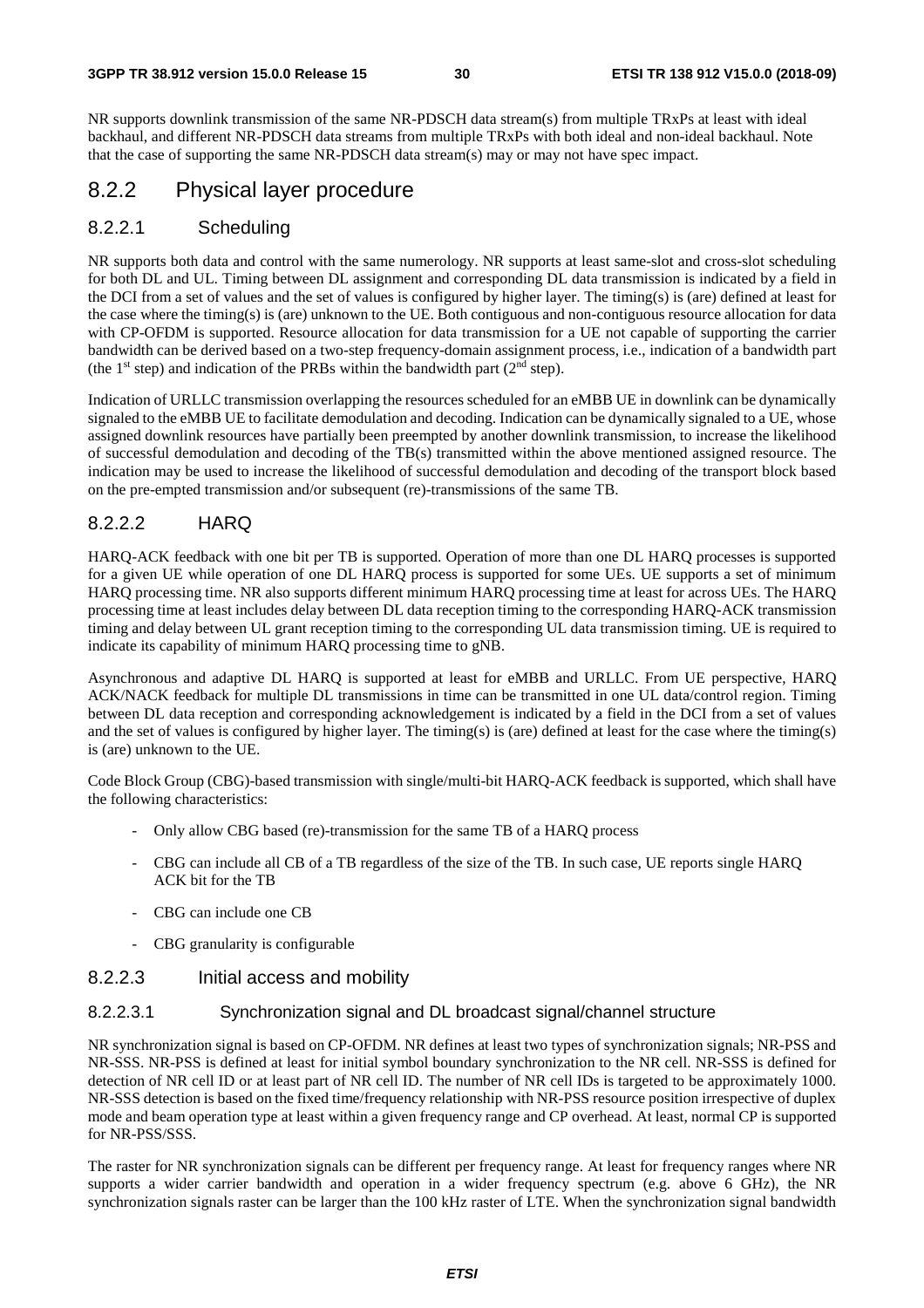is the same as the minimum system bandwidth for a given frequency band which UE searches, synchronization signal frequency raster is the same as the channel raster. For carrier supporting initial access, for frequency range up to 6 GHz, minimum carrier bandwidth for NR can be either 5 or 10 MHz and is frequency band dependent. For frequency range from 6 GHz to 52.6 GHz, minimum carrier bandwidth for NR can be either 40 or 80 MHz and is frequency band dependent.

At least one broadcast channel (NR-PBCH) is defined. NR-PBCH decoding is based on the fixed relationship with NR-PSS and/or NR-SSS resource position irrespective of duplex mode and beam operation type at least within a given frequency range and CP overhead. NR-PBCH is a non-scheduled broadcast channel carrying at least a part of minimum system information with fixed payload size and periodicity predefined in the specification depending on carrier frequency range.

In both single beam and multi-beam scenario, time division multiplexing of NR-PSS, NR-SSS, and NR-PBCH is supported. NR-PSS, NR-SSS and/or NR-PBCH can be transmitted within an SS block. For a given frequency band, an SS block corresponds to *N* OFDM symbols based on the default subcarrier spacing, and *N* is a constant. The signal multiplexing structure is fixed in a specification. UE shall be able to identify at least OFDM symbol index, slot index in a radio frame and radio frame number from an SS block.

One or multiple SS block(s) compose an SS burst. One or multiple SS burst(s) further compose an SS burst set where the number of SS bursts within a SS burst set is finite. From physical layer specification perspective, at least one periodicity of SS burst set is supported. From UE perspective, SS burst set transmission is periodic and UE may assume that a given SS block is repeated with a SS burst set periodicity. Note that NR-PBCH contents in a given repeated SS block may change. A single set of possible SS block time locations is specified per frequency band. The maximum number of SSblocks within SS burst set may be carrier frequency dependent. The position(s) of actual transmitted SS-blocks can be informed for helping CONNECTED/IDLE mode measurement, for helping CONNECTED mode UE to receive DL data/control in unused SS-blocks and potentially for helping IDLE mode UE to receive DL data/control in unused SSblocks. By default, the UE may neither assume the gNB transmits the same number of physical beam(s), nor the same physical beam(s) across different SS-blocks within an SS burst set. For initial cell selection, UE may assume default SS burst set periodicity which may be frequency band-dependent. At least for multi-beams case, at least the time index of SS-block is indicated to the UE.

For CONNECTED and IDLE mode UEs, NR supports network indication of SS burst set periodicity and information to derive measurement timing/duration (e.g., time window for NR-SS detection). The network provides one SS burst set periodicity information per frequency carrier to UE and information to derive measurement timing/duration if possible. In case that one SS burst set periodicity and one information regarding timing/duration are indicated, UE assumes the periodicity and timing/duration for all cells on the same carrier. If the network does not provide indication of SS burst set periodicity and information to derive measurement timing/duration the UE should assume 5 ms as the SS burst set periodicity. NR supports set of SS burst set periodicity values for adaptation and network indication.

For initial access, UE can assume a signal corresponding to a specific subcarrier spacing of NR-PSS/SSS in a given frequency band given by specification.

For NR-PSS, ZC-sequence can be used as the baseline sequence for NR-PSS for study. At least one basic sequence length is defined for each synchronization signal in case of sequence-based synchronization signal design. The number of antenna port of NR-PSS is 1.

For NR-PBCH transmission, a single fixed number of antenna port(s) is supported. No blind detection of NR-PBCH transmission scheme or number of antenna ports is required by the UE. UE assumes the same PBCH numerology as that of NR-SS. For the minimum system information delivery, part of minimum system information is transmitted in NR-PBCH. NR-PBCH contents shall include at least part of the SFN (system frame number), and CRC. The remaining minimum system information is transmitted in shared downlink channel via NR-PDSCH.

## 8.2.2.3.2 Mobility

For RRM measurement in NR, DL measurement is supported with the consideration on both single-beam based operation and multi-beam based operation. NR supports cell-level mobility based on DL cell-level measurement (e.g. RSRP for each cell) in IDLE mode UE. Note that IDLE mode refers to a UE state similar to LTE IDLE state, whose exact definition is up to RAN2 and CONNECTED mode refers to a UE state similar to LTE CONNECTED state, whose exact definition is up to RAN2. Also, note that cell refers to NR cell which is tied to a same ID carried by NR-SS. At least NR-SSS is used for DL based RRM measurement for L3 mobility in IDLE mode. For CONNECTED mode RRM measurement for L3 mobility, CSI-RS can be used, in addition to IDLE mode RS. Detection of neighbor cell for measurement is based on NR-SS.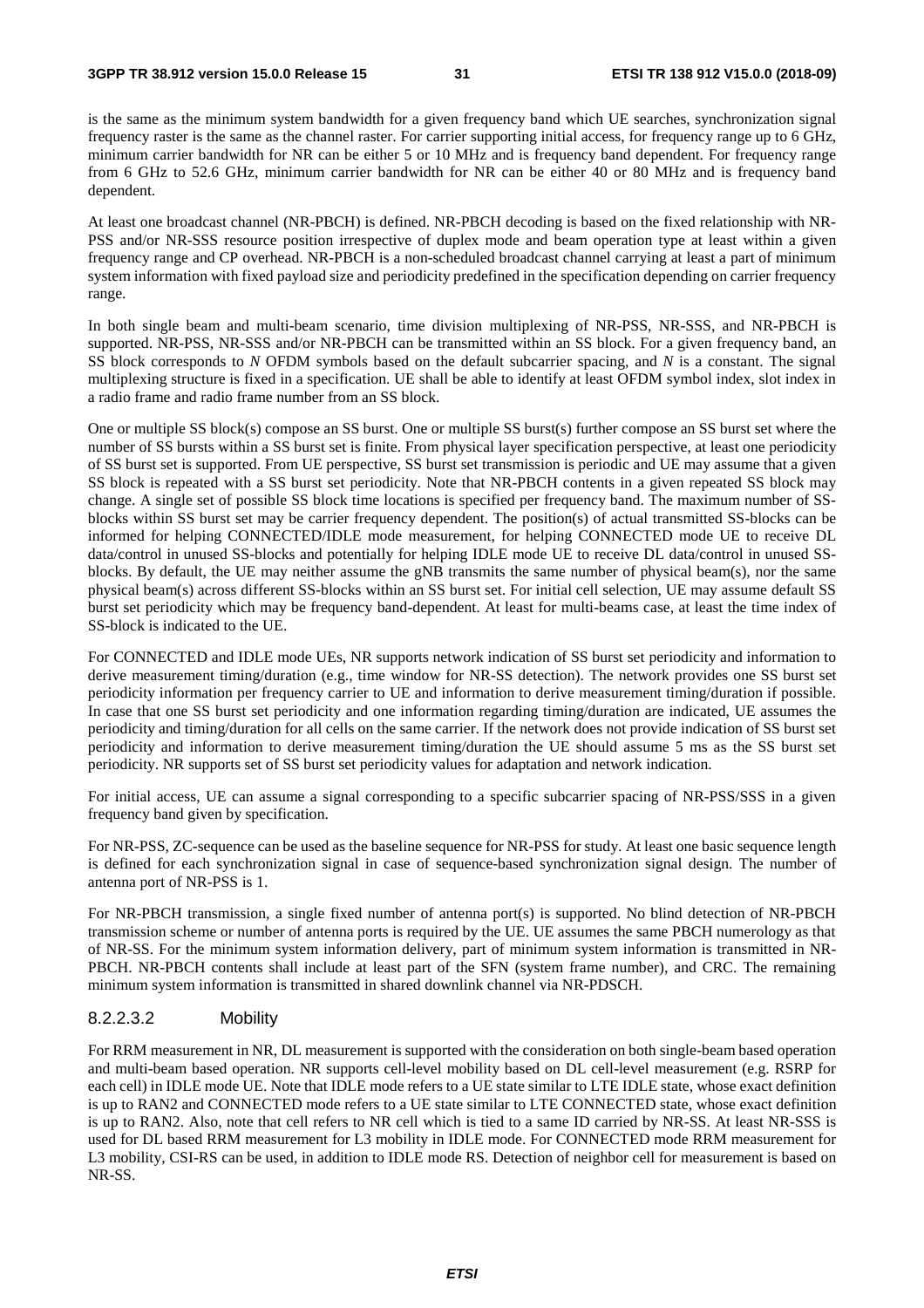Adaptation and network indication of the valid time and frequency resources are supported which may be used for inter- /intra-frequency RRM measurements and reports for 'CONNECTED' mode UEs.

RSRP(s) can be measured from the IDLE mode RS. One RSRP value is measured from the IDLE mode RS per SS block. The measured values are referred to "SS-block-RSRP". It is RAN1's understanding that "SS-block-RSRP" may correspond to the "beam quality" in RAN2 agreements in multi-beam case, at least in IDLE mode.

At least one of cell-level and beam-level measurement quantities is supported for RRM reporting.

### 8.2.2.3.3 Paging

For paging in multi-beam operation, beam sweeping is supported for paging. For the paging channel design at least for RRC idle mode, paging message is scheduled by DCI carried by NR-PDCCH and is transmitted in the associated NR-PDSCH.

# 8.3 Uplink transmission scheme

# 8.3.1 Basic transmission scheme

## 8.3.1.1 Modulation scheme

QPSK, 16QAM, 64QAM and 256QAM (with the same constellation mapping as in LTE) are supported. 0.5 pi-BPSK is also supported for DFT-s-OFDM.

# 8.3.1.2 Physical layer channel

### 8.3.1.2.1 Data channel

UL transmission is based on scheduling.

In URLLC, for an UL transmission scheme without grant, at least semi-static resource (re-)configuration is supported. RS is transmitted together with data. For an UL transmission scheme with/without grant, *K* repetitions including initial transmission  $(K>=1)$  for the same transport block are supported.

### 8.3.1.2.2 Control channel

Physical uplink control signaling should be able to carry at least hybrid-ARQ acknowledgements, CSI reports (possibly including beamforming information), and scheduling requests.

At least two ways of transmissions are supported for NR UL control channel

- UL control channel can be transmitted in short duration around the last transmitted UL symbol(s) of a slot. UL control channel is time-division-multiplexed and/or frequency-division-multiplexed with UL data channel within a slot. For UL control channel in short duration, transmission over one symbol duration of a slot is supported.
	- Short UCI and data are frequency-division-multiplexed both within a UE and between UEs, at least for the case where the PRBs for short UCI and data are non-overlapping.
	- In order to support TDM of short PUCCH from different UEs in the same slot, a mechanism to tell the UE in which symbol(s) in a slot to transmit the short PUCCH on is supported at least above 6 GHz.
	- At least following is supported for PUCCH in 1-symbol duration:
		- UCI and RS are multiplexed in the given OFDM symbol in FDM manner if RS is multiplexed.
		- Same subcarrier spacing between DL/UL data and PUCCH in short-duration in the same slot.
	- At least a PUCCH in short-duration spanning 2-symbol duration of a slot is supported.
		- Same subcarrier spacing between DL/UL data and PUCCH in short-duration in the same slot.
	- At least semi-static configuration for the following is supported.
		- A PUCCH resource of a given UE within a slot. i.e., short-PUCCHs of different UEs can be time-division multiplexed within the given duration in a slot.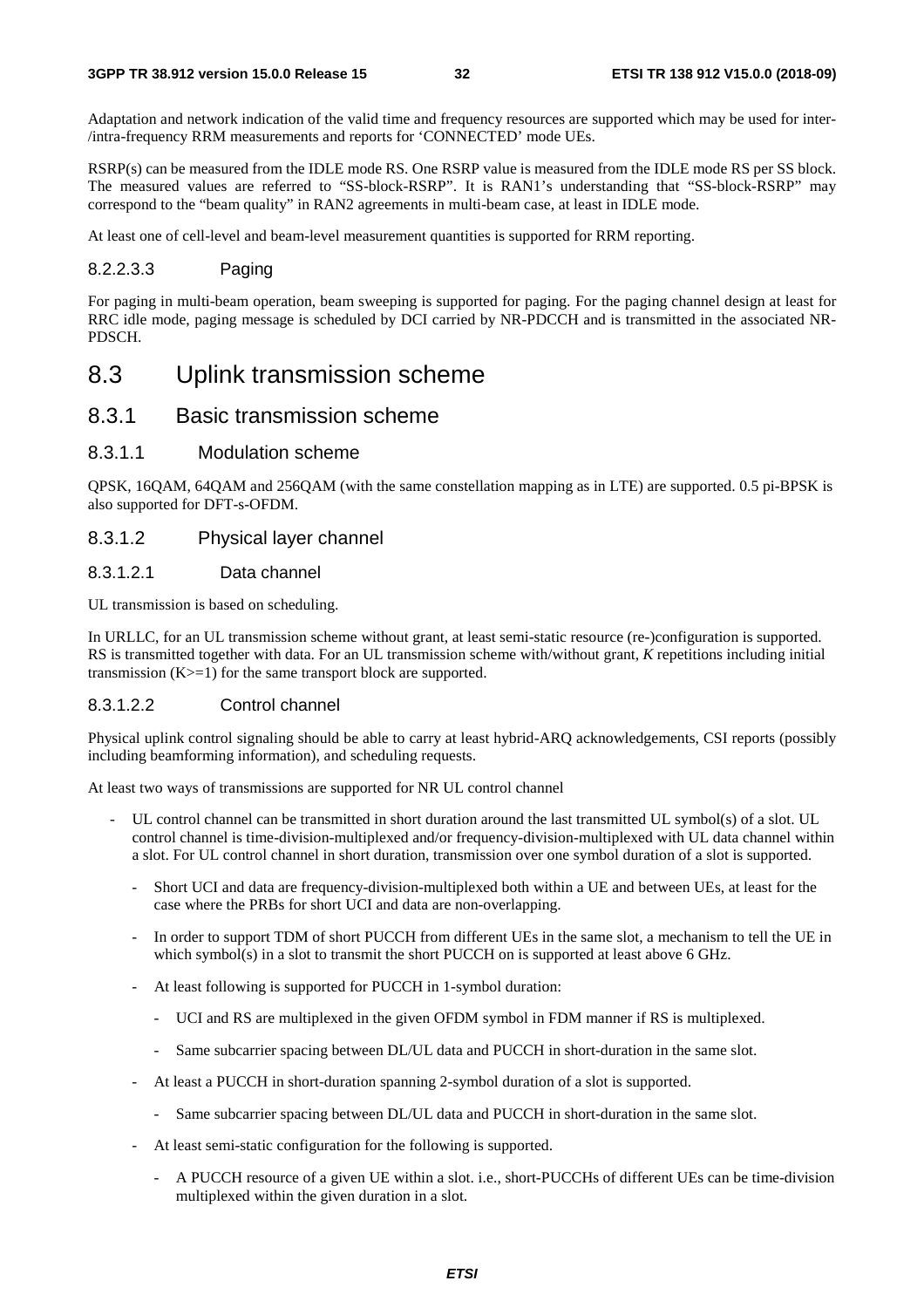- The PUCCH resource includes time, frequency and, when applicable, code domains.
- PUCCH in short-duration can span until the end of a slot from UE perspective
	- No explicit gap symbol is necessary after the PUCCH in short-duration.
- For a slot having short UL-part (i.e., DL-centric slot):
	- 'Short UCI' and data can be frequency-division multiplexed by one UE if a data is scheduled on the short UL-part.

 UL control channel can be transmitted in long duration over multiple UL symbols to improve coverage. UL control channel is frequency-division-multiplexed with UL data channel within a slot.

- A UCI carried by long duration UL control channel at least with low PAPR design can be transmitted in one slot or multiple slots.
- Transmission across multiple slots should allow a total duration, e.g., 1ms, at least for some cases.
- For UL control channel with long duration, TDM between RS and UCI is supported at least for DFT-S-OFDM.
- Long UL-part of a slot can be used for transmission of PUCCH in long-duration, i.e., PUCCH in longduration is supported for both UL-only slot and a slot with variable number of symbols with a minimum of 4 symbols for PUCCH transmission..
- At least for 1 or 2 UCI bits, the UCI can be repeated within N slots (N>1) where the *N* slots may or may not be adjacent in slots where PUCCH in long duration is allowed.
- Simultaneous transmission of PUSCH and PUCCH at least for the long PUCCH format is supported, i.e., transmit uplink control on PUCCH resources even in presence of data. In addition to simultaneous PUCCH-PUSCH transmission, UCI on PUSCH is supported.
- Intra-TTI slot frequency-hopping is supported.
- DFT-s-OFDM waveform is supported.
- Transmit antenna diversity is supported.

Both TDM and FDM between short duration PUCCH and long duration PUCCH are supported at least for different UEs in one slot. In frequency-domain, a PRB (or multiple PRBs) is the minimum resource unit size for UL control channel. The frequency resource and hopping, if hopping is used, may not spread over the carrier bandwidth. UE-specific RS is used for NR-PUCCH transmission. A set of PUCCH resources is configured by high layer signaling and a PUCCH resource within the configured set is indicated by DCI.

It should be possible to dynamically indicate (at least in combination with RRC) the timing between data reception and hybrid-ARQ acknowledgement transmission as part of the DCI. A combination of semi-static configuration and (at least for some types of UCI information) dynamic signaling is used to determine the PUCCH resource both for the 'long and short PUCCH formats', where the PUCCH resource includes time, frequency and, when applicable, code domains. UCI on PUSCH, i.e., using some of the scheduled resources for UCI is supported in case of simultaneous UCI and data.

At least UL transmission of at least single HARQ-ACK bit is supported.

Mechanism enabling frequency-diversity is supported.

For URLLC, time interval between SR resources configured for a UE can be smaller than a slot.

# 8.3.1.3 Waveform

OFDM-based waveform is supported. At least up to 40 GHz for eMBB and URLLC services, CP-OFDM based waveform supports spectral utilization of Y greater than that of LTE (assuming Y=90% for LTE) where Y (%) is defined as transmission bandwidth configuration / channel bandwidth \* 100%. From RAN1 perspective, spectral confinement technique(s) (e.g. filtering, windowing, etc.) for a waveform at the transmitter is transparent to the receiver.

DFT-S-OFDM based waveform is also supported, complementary to CP-OFDM waveform at least for eMBB uplink for up to 40GHz. CP-OFDM waveform can be used for a single-stream and multi-stream (i.e. MIMO) transmissions, while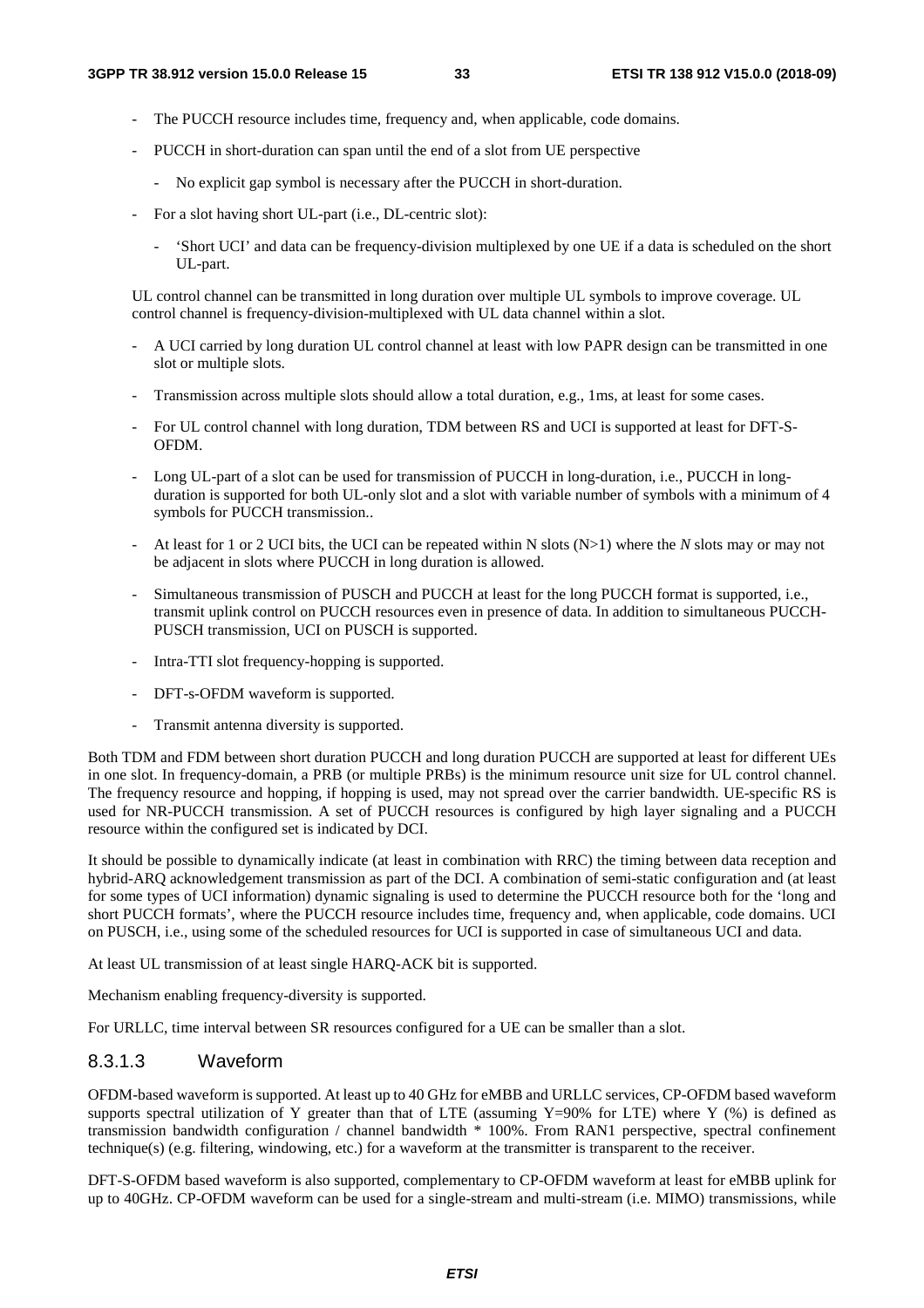DFT-S-OFDM based waveform is limited to a single stream transmissions (targeting for link budget limited cases). Network can decide and communicate to the UE which one of CP-OFDM and DFT-S-OFDM based waveforms to use Note that both CP-OFDM and DFT-S-OFDM based waveforms are mandatory for UEs.

# 8.3.1.4 Multiple access scheme

Synchronous/scheduling-based orthogonal multiple access is at least supported for UL transmissions, at least targeting for eMBB. Note that synchronous means that timing offset between UEs is within cyclic prefix by e.g. timing alignment.

NR targets to support UL non-orthogonal multiple access, in addition to the orthogonal approach, targeting at least for mMTC.

# 8.3.1.5 Channel coding

The channel coding scheme for data for eMBB is flexible LDPC as the single channel coding scheme for all block sizes.

The channel coding scheme for UL control information for eMBB is Polar Coding (except for very small block lengths where repetition/block coding may be preferred).

8.3.1.5.1 LDPC

See Section 8.2.1.5.1.

# 8.3.1.5.2 Polar coding

See Section 8.2.1.5.2. Maximum mother code size of Polar code,  $N=2^n$ , is  $N_{\text{max,UCI}} = 1024$  for uplink control information.

# 8.3.1.6 Multi-antenna scheme

### 8.3.1.6.1 Beam management and CSI acquisition

For UL CSI acquisition, UE can be configured with multiple SRS resources, where UE can be configured to transmit SRS in each configured SRS resource. In NR, UE reports its capability regarding the max number of spatial layers for UL transmission. NR supports UL codebook for an UE based on the reported capability. At least, one of the followings is supported.

- Alt1: Network configures multiple codebooks each corresponding to the number of antenna ports
- Alt2: Network configures a scalable/nested codebook supporting the variable number of antenna ports
- Alt3: Network configures a codebook same as UE capability
- Alt 4: UE recommends a subset of codebook(s)
	- This alternative may be absorbed into one or more the above alternatives

As for the UL codebook structure, at least one of the following two is supported

- Alt 0: single-stage codebook
- Alt 1: dual-stage codebook

### 8.3.1.6.2 MIMO schemes

For NR, the number of codewords per PUSCH assignment per UE is 1 codeword for 1 to 4-layer transmission.

The following aspects for UL MIMO transmission should be supported. Transmission schemes/methods for reciprocity calibrated UEs, reciprocity non-calibrated UEs, and non-reciprocity/partial reciprocity cases are considered.

- At least the following candidate schemes/methods are supported for data.
	- Candidate 1: Codebook based transmission
		- Frequency selective precoding is supported for CP-OFDM when the number of transmission port(s) is equal to or greater than X.
	- Candidate 2: Non-codebook based transmission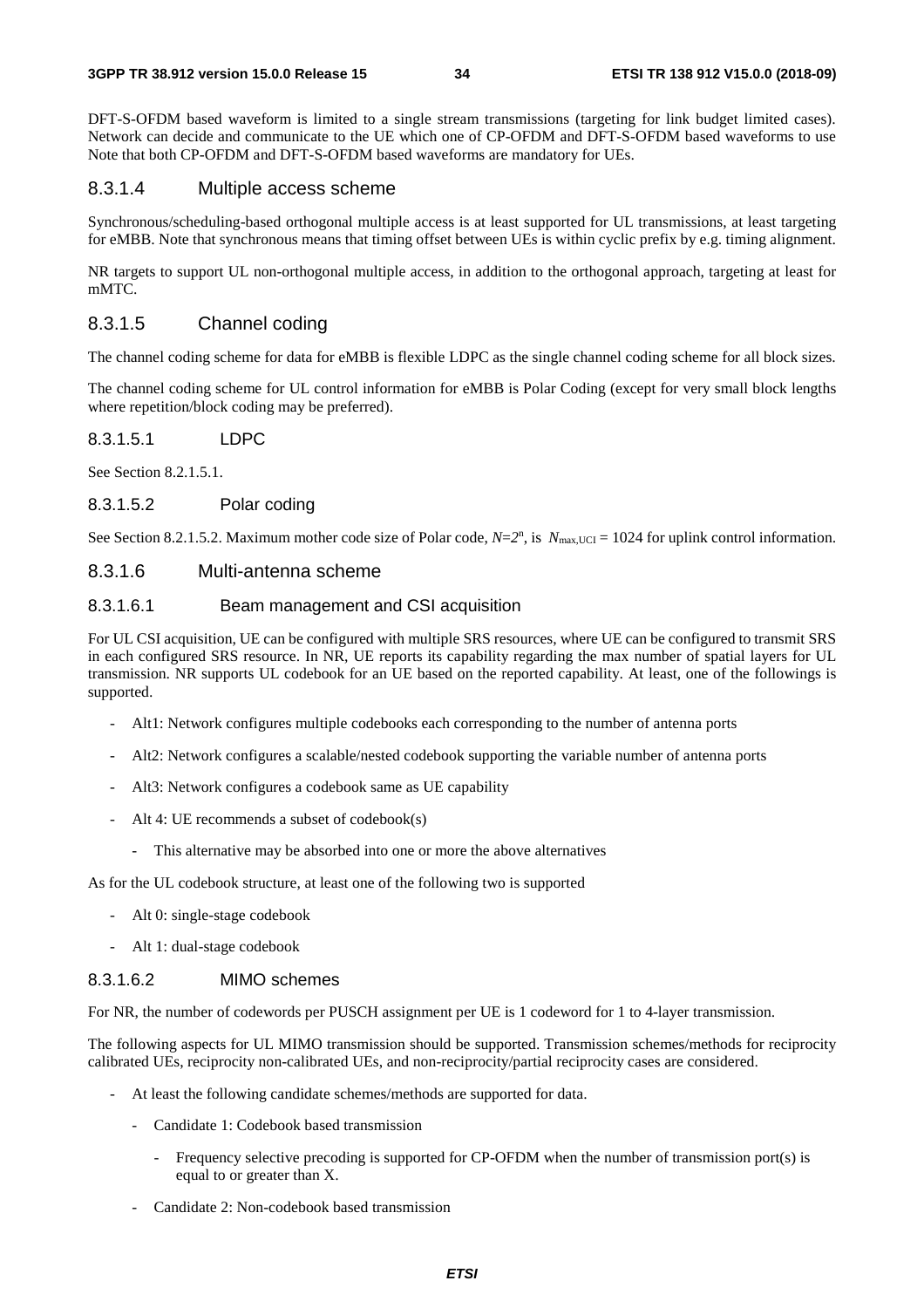- Frequency selective precoding is supported for CP-OFDM when the number of transmission port(s) is equal to or greater than Y.
- The indication of DL measurement RS is supported for UE to calculate candidate precoder
- Diversity-based transmission schemes
	- For DFT-S-OFDM, CDD, precoder cycling, antenna port switching, SFBC, and STBC can be the candidates for UL diversity schemes for UL data

Dynamic switching between transmission methods/schemes is supported. Rank determination is performed by gNB. PRB bundling is supported for CP-OFDM and for DFT-s-OFDM based transmission. For CP-OFDM based transmission, PRB bundling is supported for both codebook based and non-codebook based transmissions. For DFT-S-OFDM based transmission, PRB bundling size is the whole scheduled bandwidth if the scheduled bandwidth comprises a single cluster. Note that UE shall apply the precoder in a way that the gNB may assume that UE uses the same precoder for all scheduled PRBs.

UL DM-RS based spatial multiplexing (SU-MIMO/MU-MIMO) is supported. At least a maximum of 4 layers uplink SU-MIMO transmission is supported.

At least one of precoded and non-precoded SRS based UL link adaptation procedure is supported in NR, with at least following three different procedures:

- UL data scheduling (MCS/precoder/rank) is based on non-precoded SRS transmission by UE
	- Configurable number of SRS ports are 1, 2, or 4 at least.
- UL data scheduling (MCS/precoder/rank) is based on precoded SRS(s) transmission by UE
	- Configurable number of SRS ports are 1, 2, or 4 at least.
	- Multiple precoded SRS resources can be configured.
	- The followings are supported
		- Precoder for SRS can be determined by UE based on measurement on DL RS and
		- Precoder for SRS can be indicated by gNB
- UL data scheduling (MCS/precoder/rank) is based on a combination of non-precoded and precoded SRS transmission by UE

Note that some parts of above procedures might be transparent to UE.

NR supports UL-MIMO scheduling by DCI, which includes at least some of

- Indication of a SRS resource (SRI) which has been transmitted by UE in previous time instance
	- Each configured SRS resource is associated with at least one UL Tx beam/precoder
- Transmit Rank indicator (TRI)
	- Possible values are up to the number of SRS ports configured in the indicated SRI
- Wideband transmit PMI (TPMI)
- UL MCS indication
- UL HARQ related information
- UL Resource allocation

### 8.3.1.6.3 Reference signal related to multi-antenna scheme

The following RSs are at least supported for NR uplink.

- SRS: Reference signal with main functionalities of CSI acquisition, beam management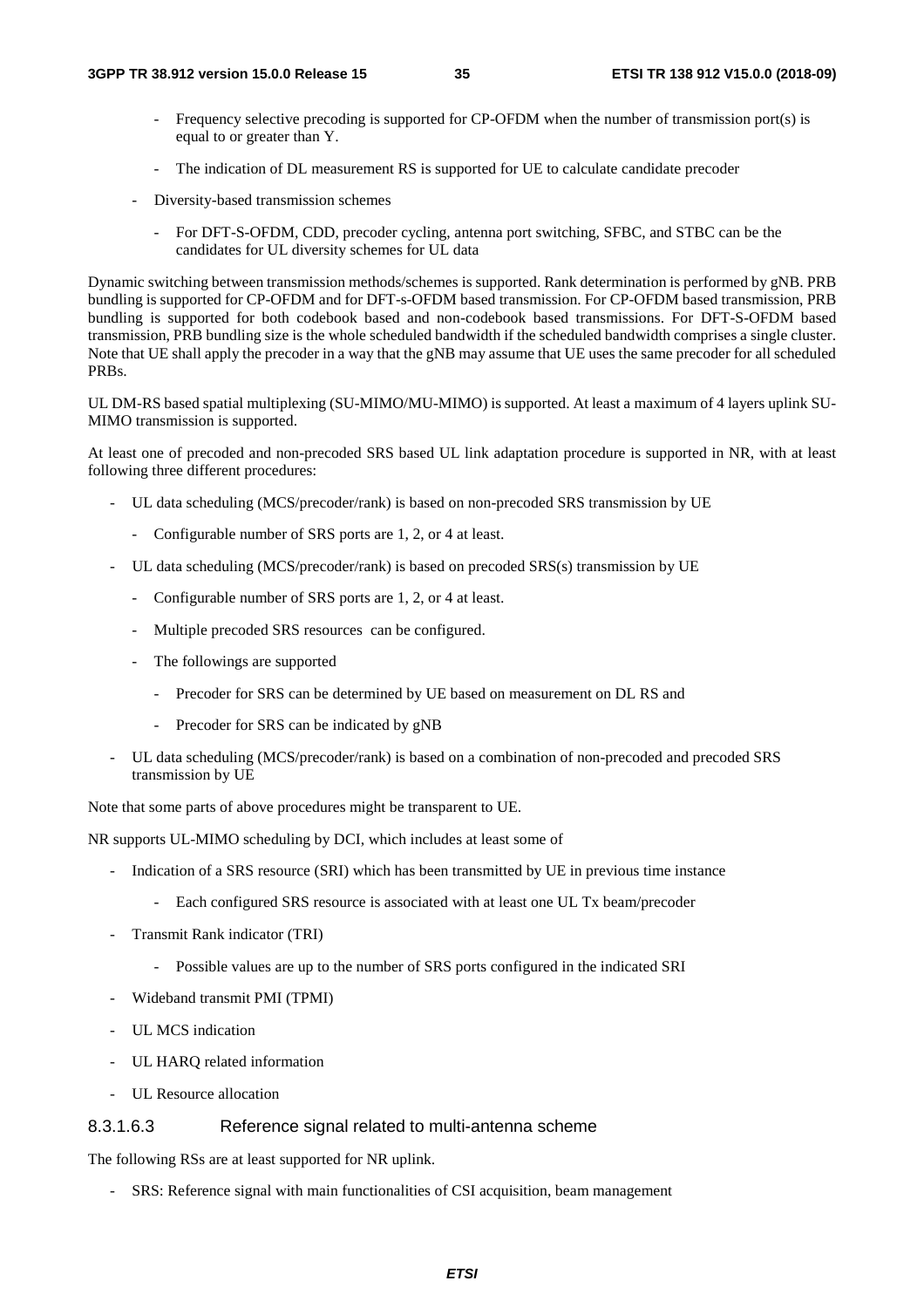- DM-RS: Reference signal with main functionalities of data and control demodulation
- Reference signal for phase tracking

#### 8.3.1.6.3.1 SRS

NR SRS design should not assume a particular antenna configuration at UE and should support dynamic port/antenna/resource selection by gNB and UE. In the case of UE selection, it can be disabled/enabled by gNB (if the UE selection is not transparent).

NR UL supports transmissions of SRS precoded with same and different UE Tx beams within a time duration. NR supports the following Tx beamformer determination for SRS.

- UE applies gNB-transparent Tx beamformer to SRS, e.g., UE determines Tx beam for each SRS port/resource
- Based on gNB indication, e.g. via SRI

NR supports SRS transmission including number of SRS ports are 1, 2, and 4 at least, Comb levels of 2 and 4, and configurable frequency hopping.

Configurable SRS bandwidth is supported. SRS can be configurable with regard to density in frequency domain (e.g., comb levels) and/or in time domain (including multi-symbol SRS transmissions). Partial band size and full band size can be configured. Partial-band is smaller than the largest transmission bandwidth supported by the UE. Within a partialband, the PRBs for SRS transmission can at least be consecutive in the frequency domain. Frequency hopping is supported within a partial-band for a UE where at least hopping with a granularity of subband is supported. For the full band size, the size is equal to the largest transmission bandwidth supported by the UE. The numerology(ies) for the SRS transmissions can be also configurable for a UE.

An NR-SRS resource comprises of a set of resource elements (RE) within a time duration/frequency span and *N* antenna ports ( $N \ge 1$ ). A UE can be configured with  $K \ge 1$  NR-SRS resources. The maximum value of K is considered to be a UE capability to avoid mandatory support for large values of *K*. Out of  $K \ge 1$  configured NR-SRS resources, for aperiodic transmission, the UE can be configured to transmit a subset of or all K NR-SRS resources with no precoding, the same, or different precoding. For periodic and semi-persistent transmission, out of  $K \ge 1$  configured NR-SRS resources, the UE can be configured to transmit *K* NR-SRS resources with no precoding, the same, or different precoding.

SRS transmissions with sequences achieving low-PAPR and possible multiplexing of SRS with different SRS bandwidths in the same symbol are considered.

Aperiodic SRS transmission triggered by the network is supported. Periodic and semi-persistent NR-SRS transmissions are also supported.

#### 8.3.1.6.3.2 PT-RS

For CP-OFDM, time-domain density mapped on every other symbol and/or every symbol and/or every 4-th symbol is supported. At least for UL, the presence of PT-RS is UE-specifically configured .PT-RS is confined in the scheduled time/frequency duration for a UE. For a given UE, the designated PT-RS is confined in scheduled resource as a baseline. Presence/patterns of PT-RS in scheduled resource are UE-specifically configured by a combination of RRC signaling and association with parameter(s) used for other purposes (e.g., MCS) which are (dynamically) indicated by DCI. Whether PT-RS can be present or not depends on RRC configuration. When configured, the dynamic presence is associated with DCI parameter(s) including at least MCS.. Multiple PT-RS densities defined in time/frequency domain are supported. When present, frequency domain density is associated with at least dynamic configuration of the scheduled BW. UE can assume the same precoding for a DM-RS port and a PT-RS port. Number of PT-RS ports can be fewer than number of DM-RS ports in scheduled resource.

In NR, frequency offset and PN compensation for DFT-s-OFDM are also considered.

## 8.3.2 Physical channel procedure

- 8.3.2.1 Random access procedure
- 8.3.2.1.1 Preamble

#### NR defines that

a random access preamble format consists of one or multiple random access preamble(s),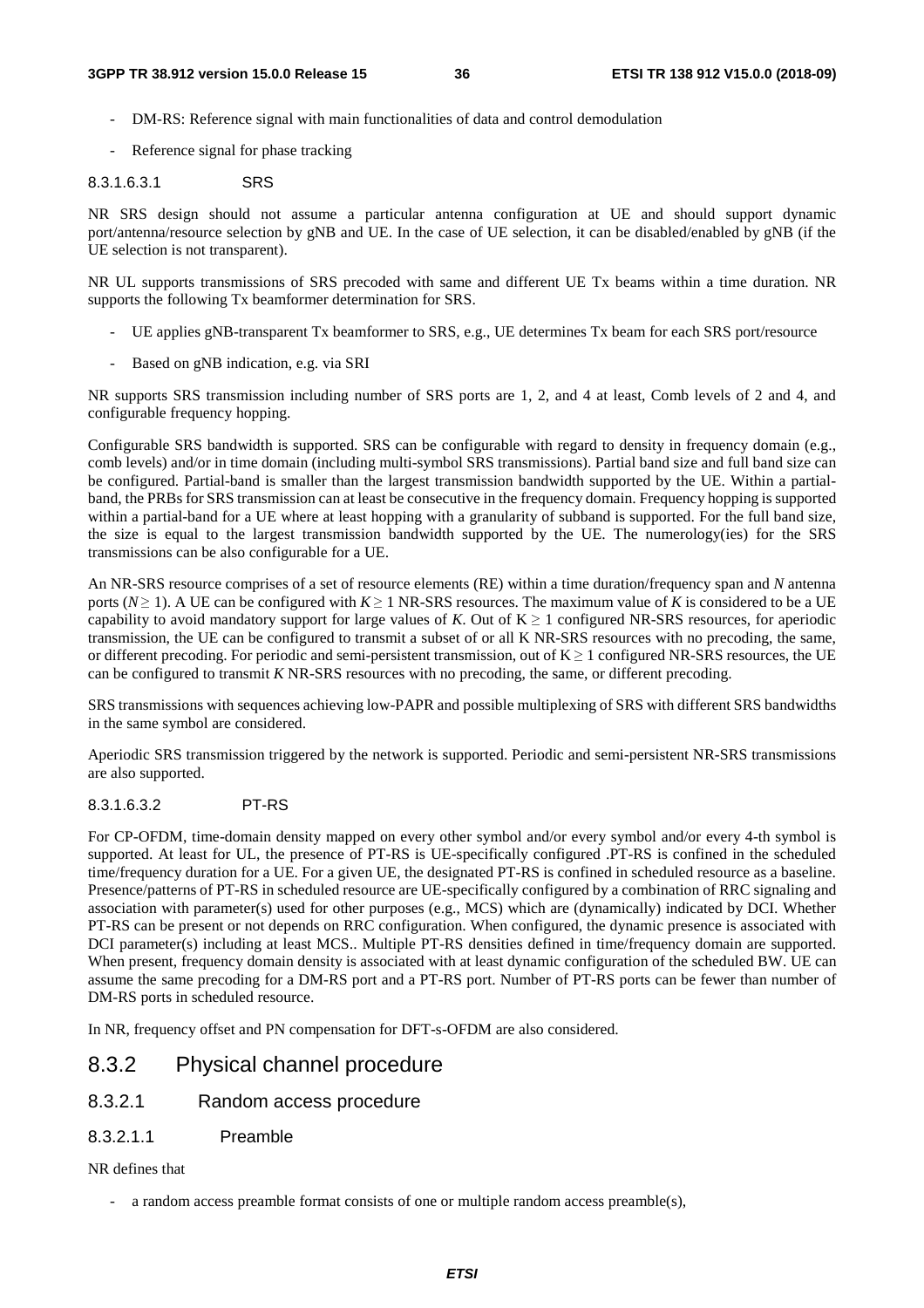- a random access preamble consists of one preamble sequence plus CP, and
- one preamble sequence consists of one or multiple RACH OFDM symbol(s)

UE transmits PRACH according to the configured random access preamble format.

NR supports multiple RACH preamble formats, including at least RACH preamble formats with longer preamble length and shorter preamble length. Multiple/repeated RACH preambles in a RACH resource are supported. Numerology for RACH preamble can be different depending on frequency ranges. Numerology for RACH preamble can be different from or the same as that for the other UL data/control channels.

For a single RACH preamble transmission, CP/GT are required. For example, the single RACH preamble would be used when Tx/Rx beam correspondence held at both TRxP and UE for multi-beam operation.

For single/multi-beam operation, the following multiple/repeated RACH preamble transmission is at least supported.

- CP is inserted at the beginning of the consecutive multiple/repeated RACH OFDM symbols, CP/GT between RACH symbols is omitted and GT is reserved at the end of the consecutive multiple/repeated RACH symbols

The region for PRACH transmission is aligned to the boundary of uplink symbol/slot/subframe. For supporting various coverage and forward compatibility, flexibility in the length of CP/GT and the number of repeated RACH preambles and RACH symbols is supported. Note that specific use of the RACH preamble transmission may depend on RACH subcarrier spacing and TRxP beam correspondence.

#### 8.3.2.1.2 Procedure

RACH procedure including RACH preamble (Msg. 1), random access response (Msg. 2), message 3, and message 4 is assumed for NR from physical layer perspective. Random access procedure is supported for both IDLE mode and CONNECTED mode UEs. For 4-step RACH procedure, a RACH transmission occasion is defined as the time-frequency resource on which a PRACH message 1 is transmitted using the configured PRACH preamble format with a single particular tx beam

RACH resource is also defined as a time-frequency resource to send RACH preamble. Whether UE needs to transmit one or multiple/repeated preamble within a subset of RACH resources can be informed by broadcast system information, e.g., to cover gNB RX beam sweeping in case of NO Tx/Rx beam correspondence at the gNB.

Regardless of whether Tx/Rx beam correspondence is available or not at gNB at least for multiple beams operation, the following RACH procedure is considered for at least UE in idle mode. Association between one or multiple occasions for DL broadcast channel/signal and a subset of RACH resources is informed to UE by broadcast system information or known to UE. Based on the DL measurement and the corresponding association, UE selects the subset of RACH preamble indices. UE Tx beam(s) for preamble transmission(s) is selected by the UE. During a RACH transmission occasion of single or multiple/repeated preamble(s) as informed by broadcast system information, UE uses the same UE Tx beam. NR at least supports transmission of a single Msg.1 before the end of a monitored RAR window.

At least for the case without gNB Tx/Rx beam correspondence, gNB can configure an association between DL signal/channel, and a subset of RACH resources and/or a subset of preamble indices, for determining Msg2 DL Tx beam. Based on the DL measurement and the corresponding association, UE selects the subset of RACH resources and/or the subset of RACH preamble indices. A preamble index consists of preamble sequence index and OCC index, if OCC is supported. Note that a subset of preambles can be indicated by OCC indices.

Regardless of whether Tx/Rx beam correspondence is available or not at gNB at least for multiple beams operation, at gNB, the DL Tx beam for message 2 can be obtained based on the detected RACH preamble/resource and the corresponding association. UL grant in message 2 may indicate the transmission timing of message 3. As baseline UE behavior, UE assumes single RAR reception within a given RAR window.

At least for UE in idle mode, UL Tx beam for message 3 transmission is determined by UE. UE may use the same UL Tx beam used for message 1 transmission.

Different PRACH configurations will be supported, e.g., considering different numerologies case and whether Tx/Rx beam correspondence is available or not at gNB.

For NR RACH Msg. 1 retransmission at least for multi-beam operation, NR supports power ramping. If UE doesn't change beam, the counter of power ramping keeps increasing. Note that UE may derive the uplink transmit power using the most recent estimate of path loss. Whether UE performs UL Beam switching during retransmissions is up to UE implementation. Note that which beam UE switches to is up to UE implementation.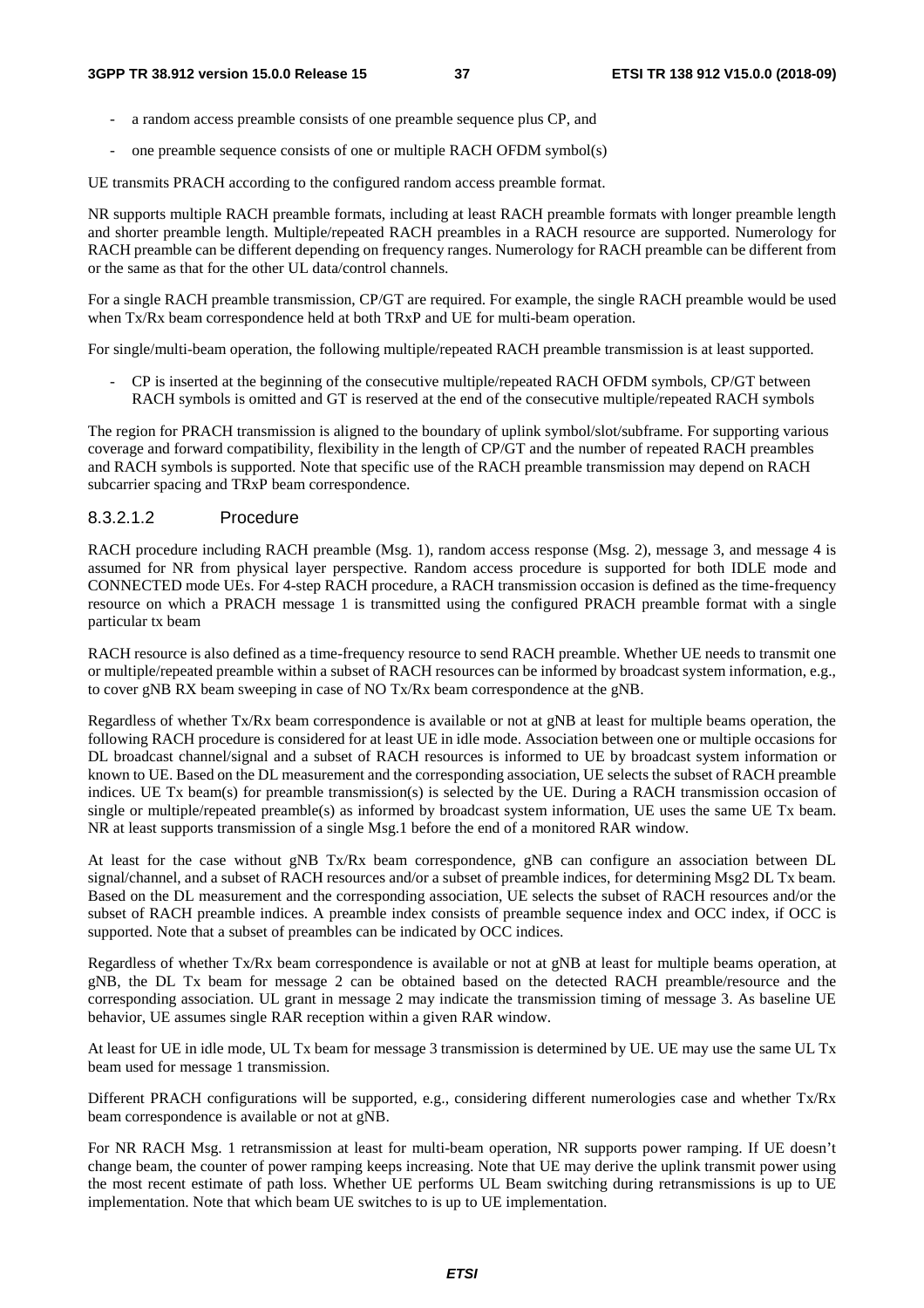## 8.3.2.2 Scheduling

NR supports both data and control with the same numerology. The same-slot and cross-slot scheduling for UL is supported. Timing between UL assignment and corresponding UL data transmission is indicated by a field in the DCI from a set of values and the set of values is configured by higher layer. For slot-based scheduling, UL assignment in slot *N* and corresponding uplink data transmission in slot *N*+*K*2 is to be specified. The timing(s) is (are) defined at least for the case where the timing(s) is (are) unknown to the UE. Both contiguous and non-contiguous resource allocation for data with CP-OFDM is supported.

At least an UL transmission scheme without grant is supported for URLLC. Resource may or may not be shared among one or more users. Also, an UL transmission scheme without grant is targeted to be supported for mMTC. For UL transmission without grant, the resource configuration includes at least time and frequency resources, modulation and coding scheme(s), possibly including RV, implicitly or explicitly, and reference signal parameters. For UE configured with *K* repetitions for a TB transmission with/without grant, the UE can continue repetitions for the TB until one of the following conditions is met.

- If an UL grant is successfully received for a slot/mini-slot for the same TB
- The number of repetitions for that TB reaches *K*
- Note that this does not assume that UL grant is scheduled based on the slot whereas grant free allocation is based on mini-slot (vice versa)

### 8.3.2.3 Power control

For NR-PUSCH at least targeting eMBB, both open-loop and closed-loop power controls are supported. Open-loop based on pathloss estimate is supported where pathloss measurement for UL power control is to be based on at least one type of DL RS for beam measurement. Note that beam measurement RS includes CSI-RS, RS defined for mobility purpose. The same gNB antenna port can be used for pathloss measurement for multiple processes.

Fractional power control is supported. Closed-loop power control is based on NW signaling. Dynamic UL-power adjustment is considered.

Separate power control process can be supported for transmission of different channel/RS (i.e., PUSCH, PUCCH, SRS).

NR supports beam specific power control as baseline. Power control for UE side multiple panel transmission is supported.

## 8.3.2.4 HARQ

Operation of more than one UL HARQ processes is supported for a given UE while operation of one UL HARQ process is also supported for some UEs. Asynchronous and adaptive UL HARQ is supported at least for eMBB.

# 8.4 Duplexing

NR supports paired and unpaired spectrum and strives to maximize commonality between the technical solutions, allowing FDD operation on a paired spectrum, different transmission directions in either part of a paired spectrum, TDD operation on an unpaired spectrum where the transmission direction of time resources is not dynamically changed, and TDD operation on an unpaired spectrum where the transmission direction of most time resources can be dynamically changing. DL and UL transmission directions at least for data can be dynamically assigned on a per-slot basis at least in a TDM manner. It is noted that transmission directions include all of downlink, uplink, sidelink, and backhaul link. NR supports at least semi-statically assigned DL/UL transmission direction as gNB operation, i.e., the assigned DL/UL transmission direction can be signaled to UE by higher layer signaling.

# 8.5 LTE-NR Co-existence

To support the efficient coexistence between NR and LTE operating in the same licensed frequency band, at least legacy LTE features should be considered in the NR study, e.g.:

- MBSFN configuration (for LTE Rel-8 and beyond)
- TDD UL subframe (for LTE Rel-8 and beyond)
- SCell activation/deactivation (for LTE Rel-10 and beyond)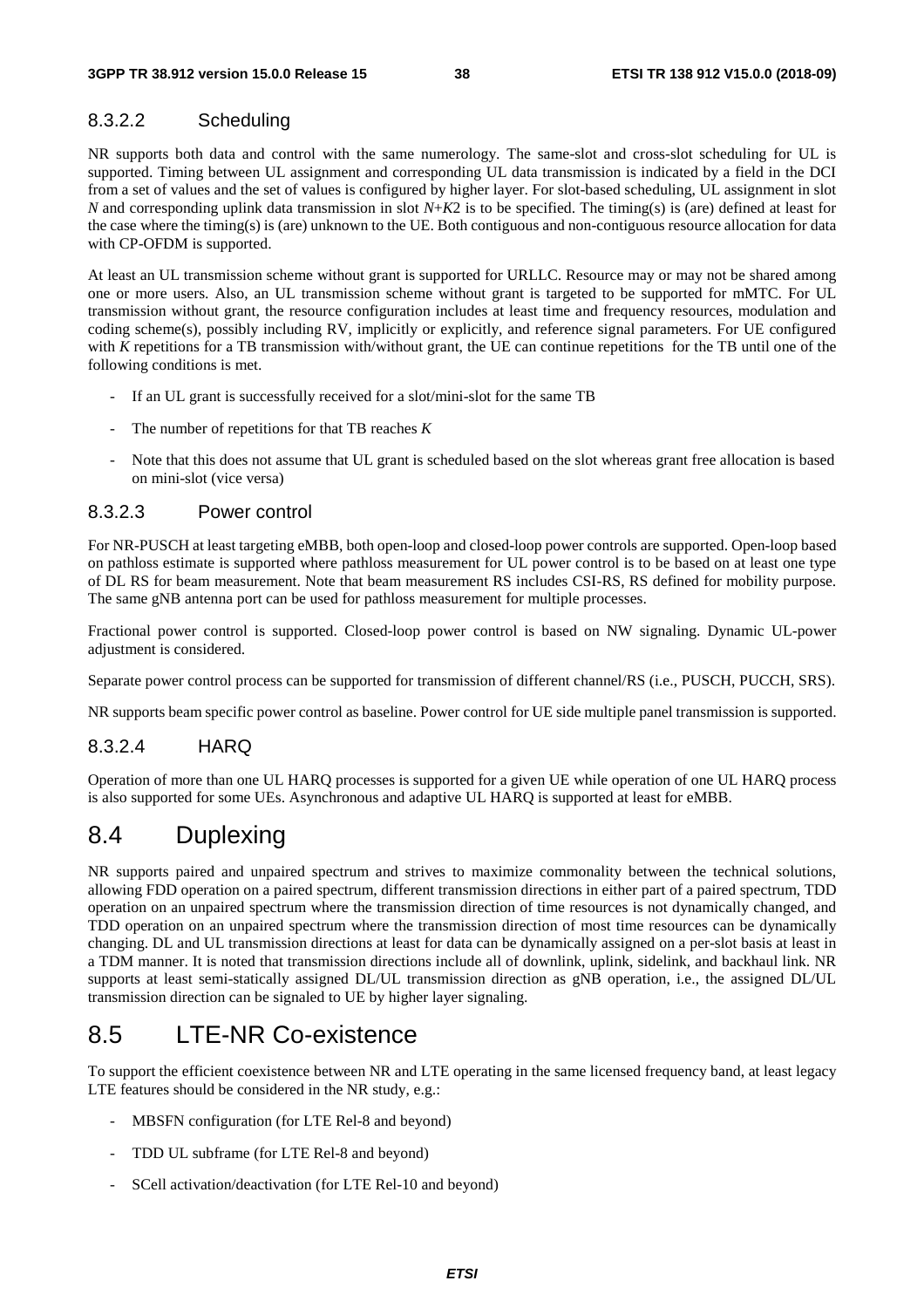- TDD UL subframe configured by eIMTA feature (for LTE Rel-12 and beyond)

For LTE and NR coexistence, support the following features in NR design.

- Adapting the bandwidth occupied by NR carrier(s) at least as fast as LTE carrier aggregation schemes
- Allowing NR transmissions while avoiding OFDM symbols carrying SRS on an UL LTE subframe

For LTE and NR coexistence, in NR design, support of flexible starting point and duration of scheduled resources are considered as a tool to avoid for example the control region of MBSFN subframes and be able to use resources in the unused MBSFN subframes of an LTE carrier.

Note: these mechanisms may be reused from forward compatibility mechanisms

NR downlink is supported in MBSFN subframes of LTE.

For adjacent channel/band operation of NR and LTE in the unpaired spectrum, NR supports efficient adjacent channel co-existence with LTE-TDD using UL-DL configurations 0,1,2,3,4,5 in unpaired spectrum. NR also supports efficient adjacent channel co-existence with LTE-TDD using all the special subframe configurations in unpaired spectrum. The above adjacent channel co-existence with LTE-TDD does not necessarily imply that two or more frame structures are to be defined for NR. The wording "efficient" in the above two bullets does not imply exact alignment of configurations.

Note that DL/UL interference also can be avoided by using dynamically assigned DL/UL transmission direction in some cases.

It is noted that support or design for the above features do not imply that UE has to support simultaneous connection of NR and LTE in the same or overlapping carrier. Also note that the above mechanisms may be reused from forward compatibility mechanisms, or mechanisms for multiplexing eMBB and URLLC on the DL, or mini-slot.

NR supports the case when an NR UE is not expected to understand or detect LTE signals/channels in the frequency band shared by NR and LTE. Initial access procedure design for NR should be used as a baseline for the case of NR-LTE coexisting.

LTE-NR co-existence should support the following UL sharing scenarios. Collocated LTE and NR base stations with network operating UL on frequency F1 where LTE UL and NR UL share UL subframes of LTE. LTE DL on a paired frequency F3 NR DL transmission on frequency F2 (different than LTE DL frequency). NR UE operates in either of the following cases based on a common NR design:

- Standalone NR: UE accesses standalone NR carrier on F2. The UE may not be connected to an LTE carrier (some UE may not even support LTE).
- Dual connectivity of LTE and NR: UE accesses LTE PCell (with LTE UL on F1), then is configured by dual connectivity to also operate NR on F1 (UL) and F2 (DL).
	- NR DL and UL frequencies (and/or NR band number) are signaled by RRC

# 8.6 Carrier Aggregation / Dual Connectivity

For phase 1, carrier aggregation/dual connectivity operation within NR carriers over e.g. around 1GHz contiguous and non- contiguous spectrum from both NW and UE perspectives is supported. Carrier aggregation including different carriers having same or different numerologies is supported. From RAN1 specification perspective, the maximum number of NR carriers for CA and DC is 16. The number of NR CCs in any aggregation is independently configured for downlink and uplink. NR channel designs should consider potential future extension of the maximum number of NR carriers in later releases, allowing Rel-15 UE to have access to NR network on the same frequency band in later release.

Cross-carrier scheduling and joint UCI feedback are supported.

Per-carrier TB mapping is supported.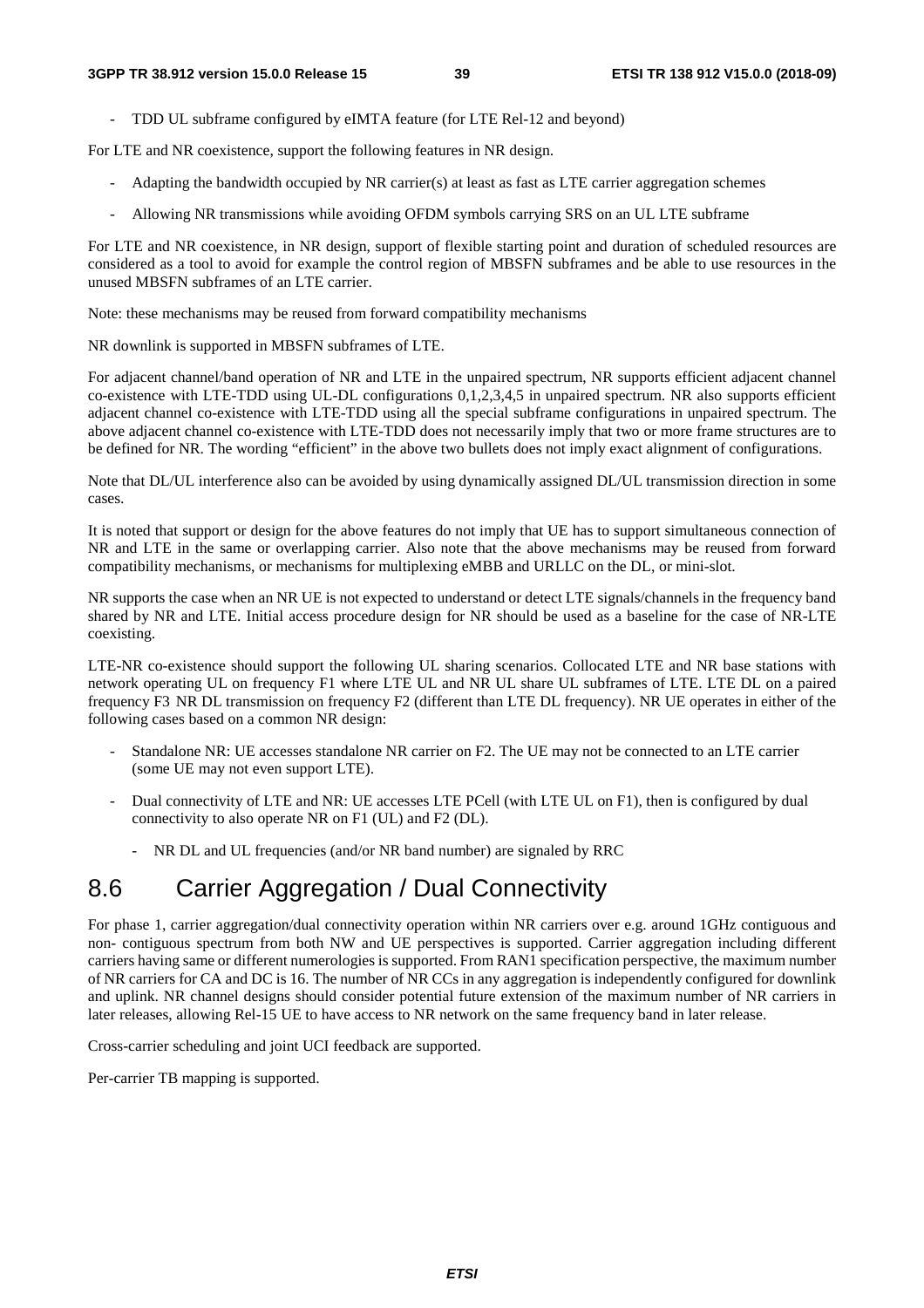# 9 Layer 2 and RRC for next generation radio

# 9.1 Overview of Layer 2 functions

Overall layer 2 structure comprised of order and placement of layer 2 functions is illustrated in Figure 9.1-1. Each layer 2 function is served by the corresponding layer 2 sublayer described in 9.2, 9.3 and 9.4.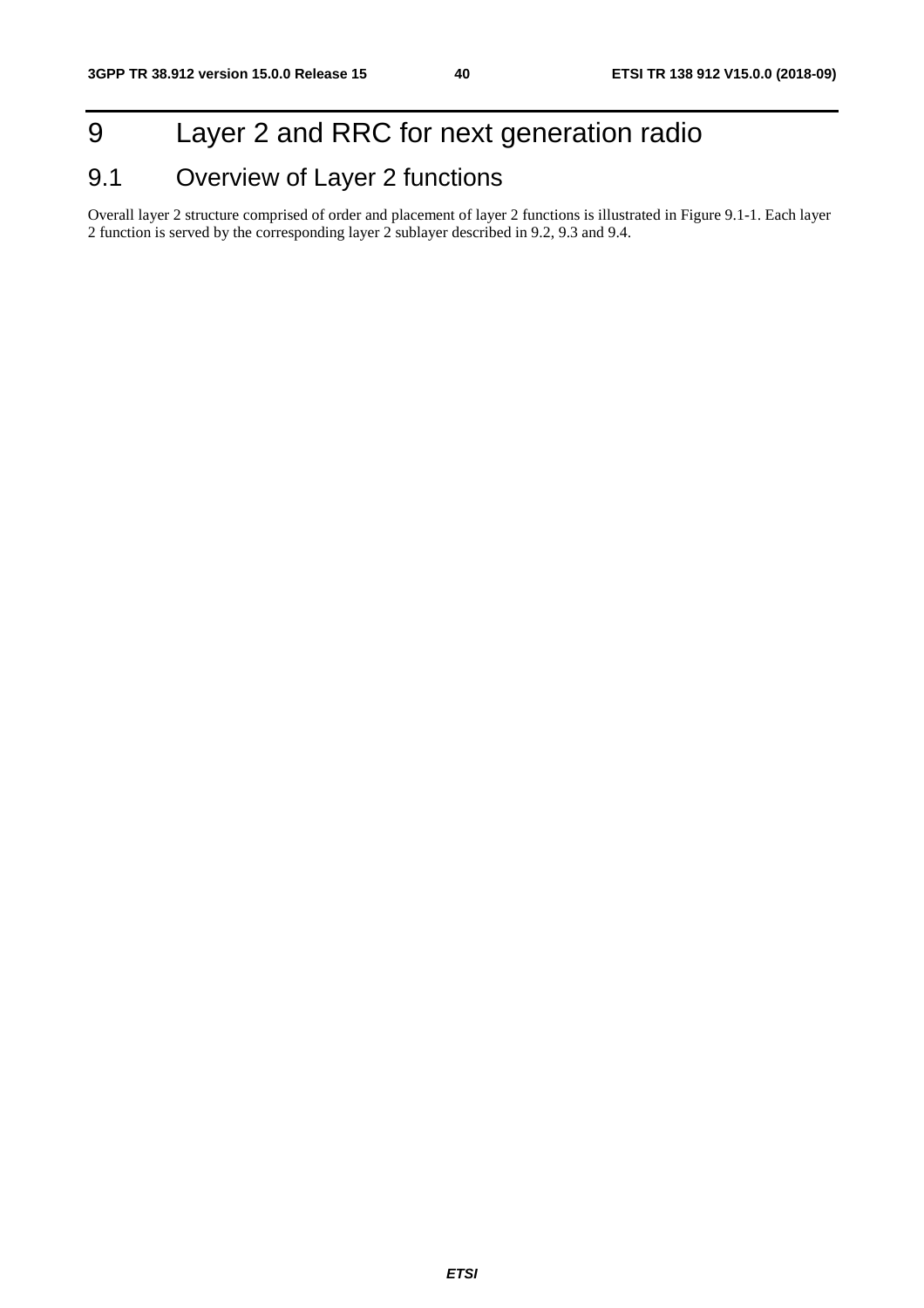

**Figure 9.1-1: Overall layer 2 structure for NR** 

*ETSI*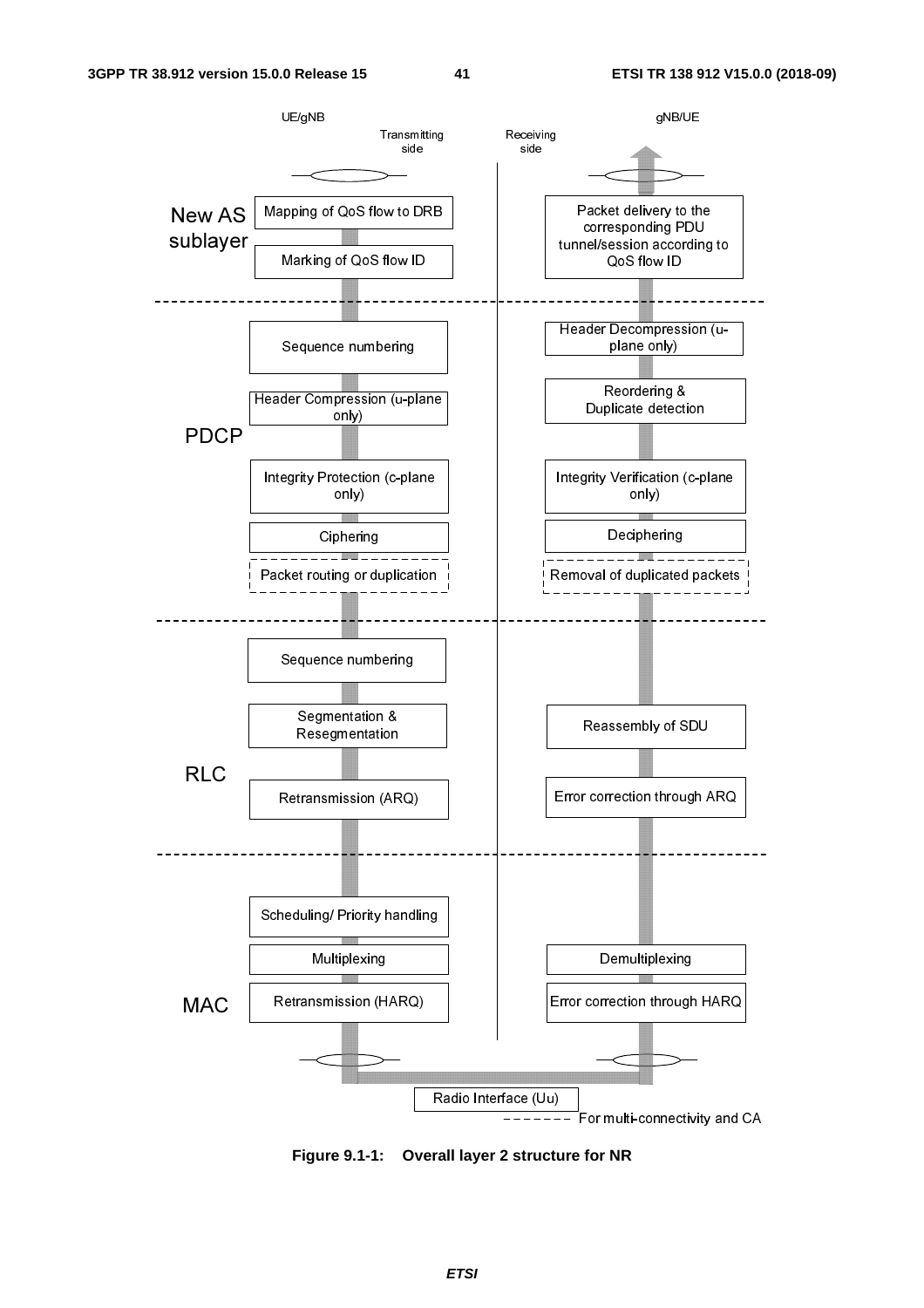## 9.2 MAC Sublayer

The main services and functions of the MAC sublayer include:

- Mapping between logical channels and transport channels;
- Multiplexing/demultiplexing of MAC SDUs belonging to one or different logical channels into/from transport blocks (TB) delivered to/from the physical layer on transport channels;
- Scheduling information reporting;
- Error correction through HARQ;
- Priority handling between UEs by means of dynamic scheduling;
- Priority handling between logical channels of one UE;
- Padding.

# 9.3 RLC Sublayer

The main services and functions of the RLC sublayer include:

- Transfer of upper layer PDUs, according to transmission modes AM, UM and TM;
- Sequence numbering independent of the one in PDCP;
- Error Correction through ARQ (only for AM data transfer);
- Segmentation and resegmentation;
- Reassembly of SDU.
- RLC SDU discard (only for UM and AM data transfer);
- RLC re-establishment.

The RLC sublayer supports three transmission modes, i.e. AM, UM and TM. RLC AM and UM are supported for split bearers.

## 9.4 PDCP Sublayer

The main services and functions of the PDCP sublayer for the user plane include:

- Sequence Numbering;
- Header compression and decompression: ROHC only;
- Transfer of user data;
- Reordering and duplicate detection (if in order delivery to layers above PDCP is required);
- PDCP PDU routing (in case of split bearers);
- Retransmission of PDCP SDUs;
- Ciphering and deciphering;
- PDCP SDU discard.
- PDCP re-establishment and data recovery for RLC AM;
- Duplication of PDCP PDU in case of multi-connectivity and CA.

NOTE 1: NR specification should not prohibit out-of-order deciphering of PDCP PDUs.

The main services and functions of the PDCP sublayer for the control plane include: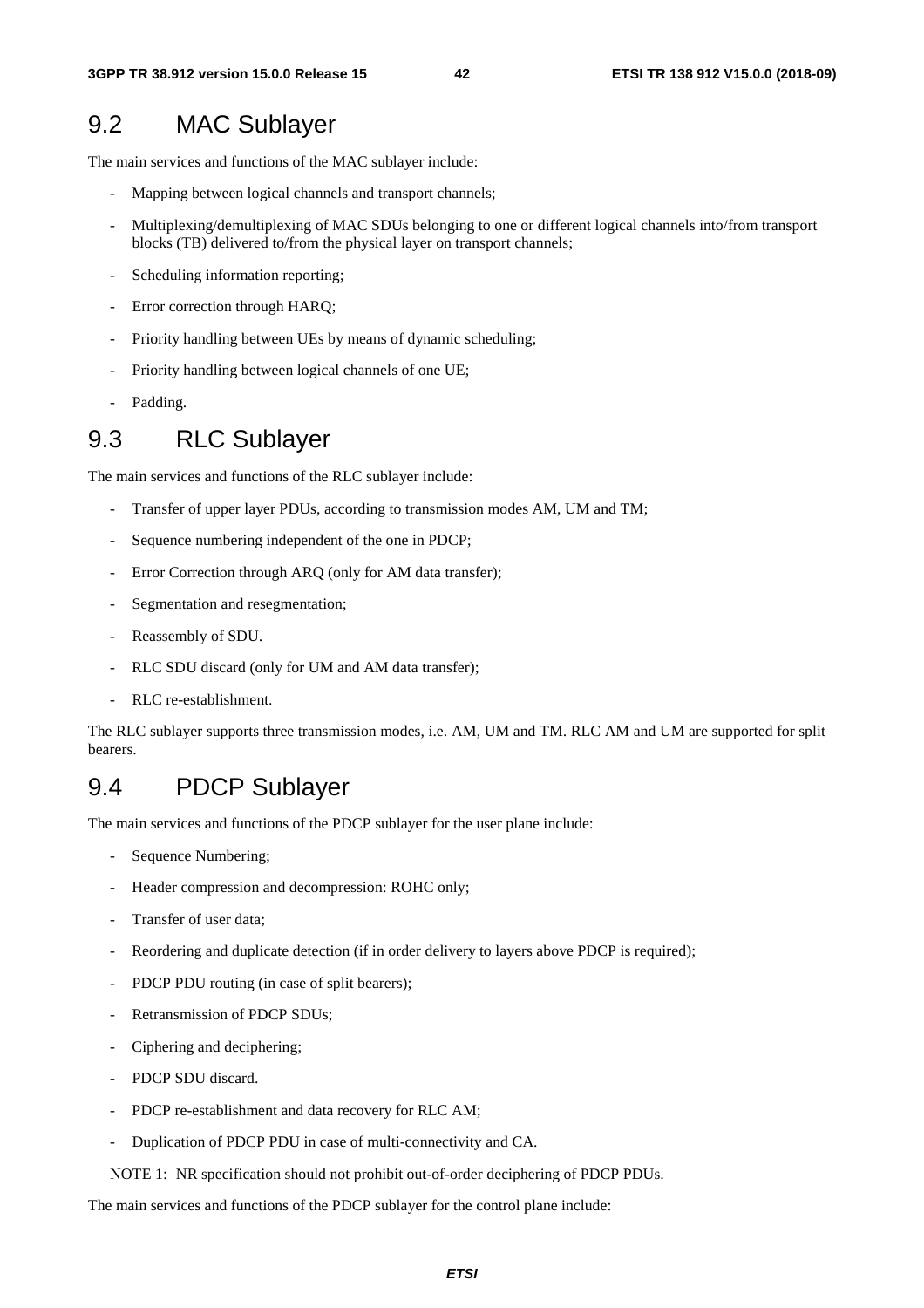- Ciphering, deciphering and Integrity Protection;
- Transfer of control plane data;
- Duplication of PDCP PDU in case of multi-connectivity and CA.

For DL and UL PDCP PDU, PDCP duplication to more than one logical channel is used for Carrier Aggregation so that the duplicated PDCP PDUs are sent over different carriers.

# 9.5 New AS sublayer

The main services and functions of a new AS sublayer include:

- Mapping between a QoS flow and a data radio bearer;
- Marking QoS flow ID in both DL and UL packets.

The new user plane protocol layer is applicable for connections to the NextGen Core. A single protocol entity of the new user plane protocol layer is configured for each individual PDU session.

# 9.6 Overview of Layer 2 data flow

Figure 9.6-1 below depicts the overall layer 2 data flow. MAC CEs are not placed in the middle of the MAC PDU. The detailed PDU format can be discussed further.





## 9.7 Numerologies and TTI durations

One TTI duration corresponds to a number of consecutive symbols in the time domain in one transmission direction. Different TTI durations can be defined when using different number of symbols (e.g. corresponding to a mini-slot, one slot or several slots in one transmission direction).

The combination of one numerology as described in sub-clause 8.1 and one TTI duration determines how transmission is to be made on the physical layer.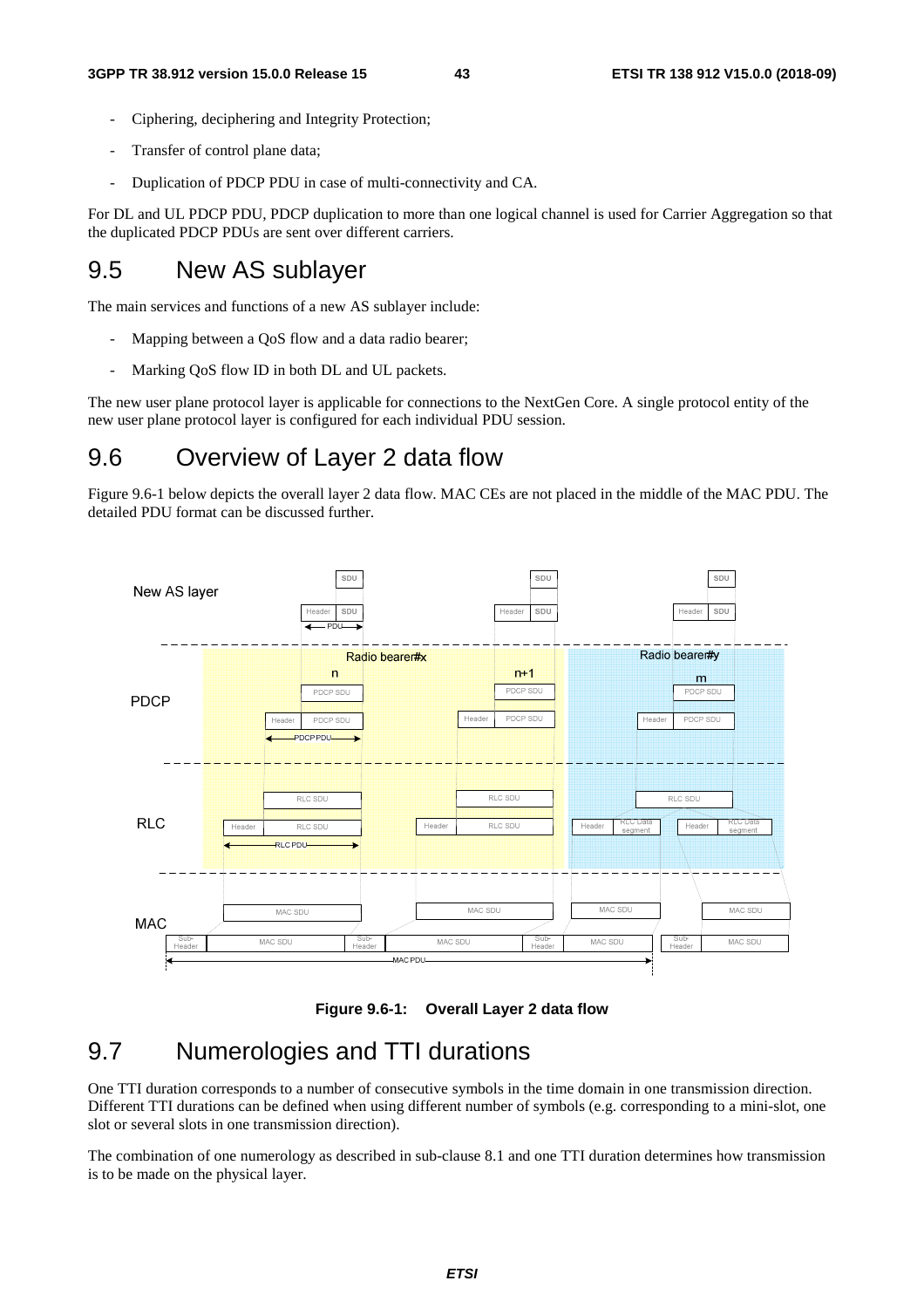Which numerologies and/or TTI durations a logical channel of a radio bearer is mapped to can be configured and reconfigured via RRC signalling. The mapping is not visible to RLC, i.e. the RLC configuration is per logical channel with no dependency on numerologies and/or TTI durations, and ARQ can operate on any of the numerologies and/or TTI durations the logical channel is configured with.

A single MAC entity can support one or multiple numerologies and/or TTI durations but in order for the mapping to be respected, logical channel prioritization procedure takes into account the mapping of one LCH to one or more numerologies and/or TTI durations.

# 9.8 RRC

This sub*-*clause provides an overview on services and functions provided by the RRC sublayer.

## 9.8.1 Functions

The main services and functions of the RRC sublayer include:

- Broadcast of System Information related to AS and NAS;
- Paging initiated by CN or RAN;
- Establishment, maintenance and release of an RRC connection between the UE and NR RAN including:
	- Addition, modification and release of carrier aggregation;
	- Addition, modification and release of Dual Connectivity in NR or between LTE and NR;
- Security functions including key management;
- Establishment, configuration, maintenance and release of signalling radio bearers and data radio bearers;
- Mobility functions including:
	- Handover;
	- UE cell selection and reselection and control of cell selection and reselection;
	- Context transfer at handover.
- QoS management functions;
- UE measurement reporting and control of the reporting;
- NAS message transfer to/from NAS from/to UE.

## 9.8.2 UE states and state transitions

RRC supports the following three states which can be characterised as follows:

#### - **RRC\_IDLE**:

- Cell re-selection mobility;
- Paging is initiated by CN;
- Paging area is managed by CN.

#### - **RRC\_INACTIVE**:

- Cell re-selection mobility;
- CN NR RAN connection (both C/U-planes) has been established for UE;
- The UE AS context is stored in at least one gNB and the UE;
- Paging is initiated by NR RAN;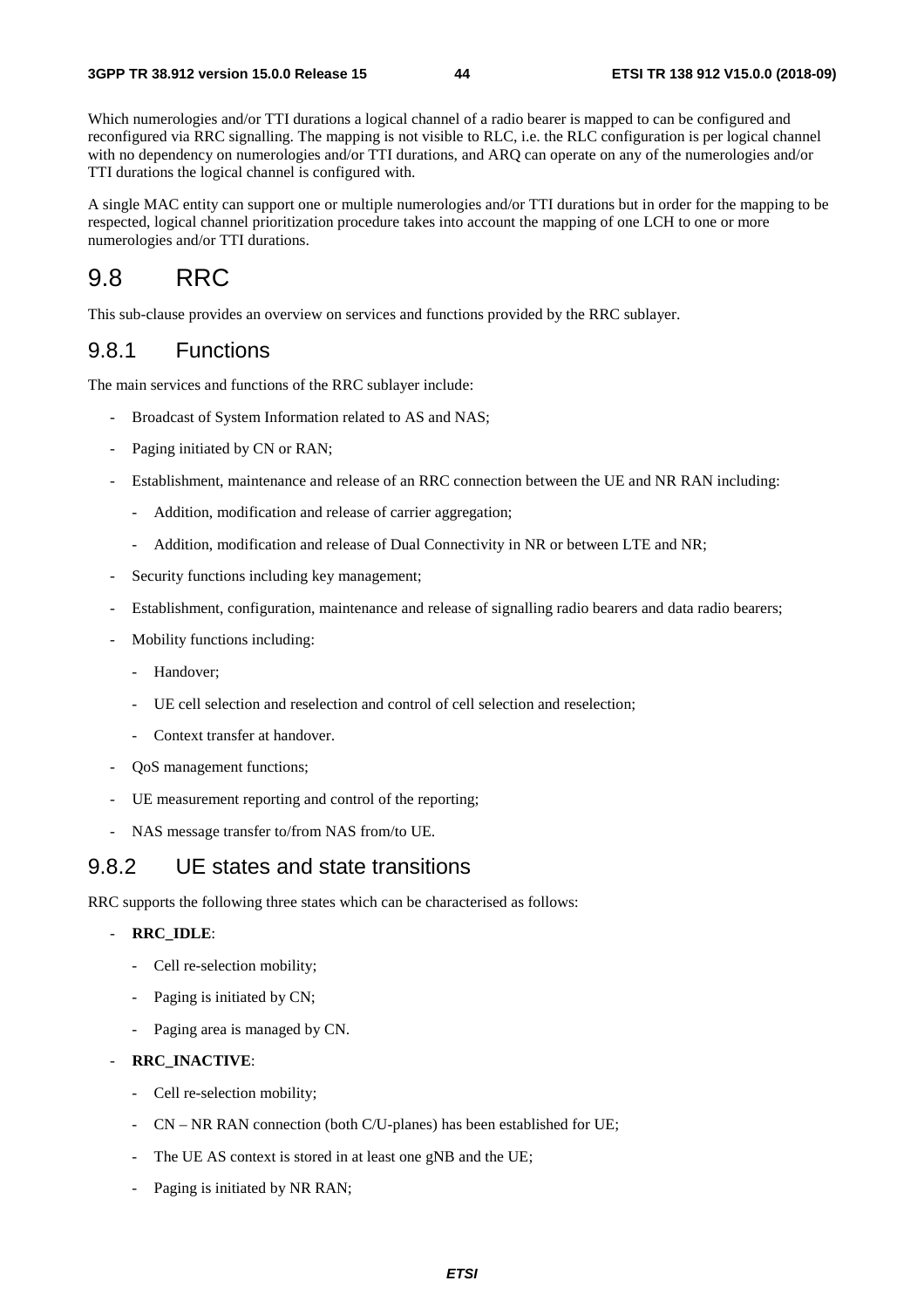- RAN-based notification area is managed by NR RAN;
- NR RAN knows the RAN-based notification area which the UE belongs to;

### - **RRC\_CONNECTED**:

- The UE has an NR RRC connection;
- The UE has an AS context in NR;
- NR RAN knows the cell which the UE belongs to;
- Transfer of unicast data to/from the UE;
- Network controlled mobility, i.e. handover within NR and to/from E-UTRAN.

Figure 9.8.2-1 illustrates an overview of UE state machine and state transitions in NR.



**Figure 9.8.2-1: UE state machine and state transitions in NR** 

Paging operation details for the NR RRC\_IDLE and RRC\_INACTIVE state are specified in 10.1.1.2.

The following state transitions are supported between the aforementioned RRC states (as also presented in Figure 9.8.2- 1):

- from RRC\_IDLE to RRC\_CONNECTED, following the "connection setup" procedure (e.g. request, setup, complete);
- from RRC\_CONNECTED to RRC\_IDLE, following (at least) the "connection release" procedure;
- from RRC\_CONNECTED to RRC\_INACTIVE, following the "connection inactivation" procedure;
- from RRC\_INACTIVE to RRC\_CONNECTED, following the "connection activation" procedure;
- from RRC\_INACTIVE to RRC\_IDLE.

## 9.8.2.1 RAN-based notification are management

A UE in the RRC\_INACTIVE state can be configured with the RAN-based notification area, whereupon:

a notification area can cover a single or multiple cells, and can be smaller than CN area;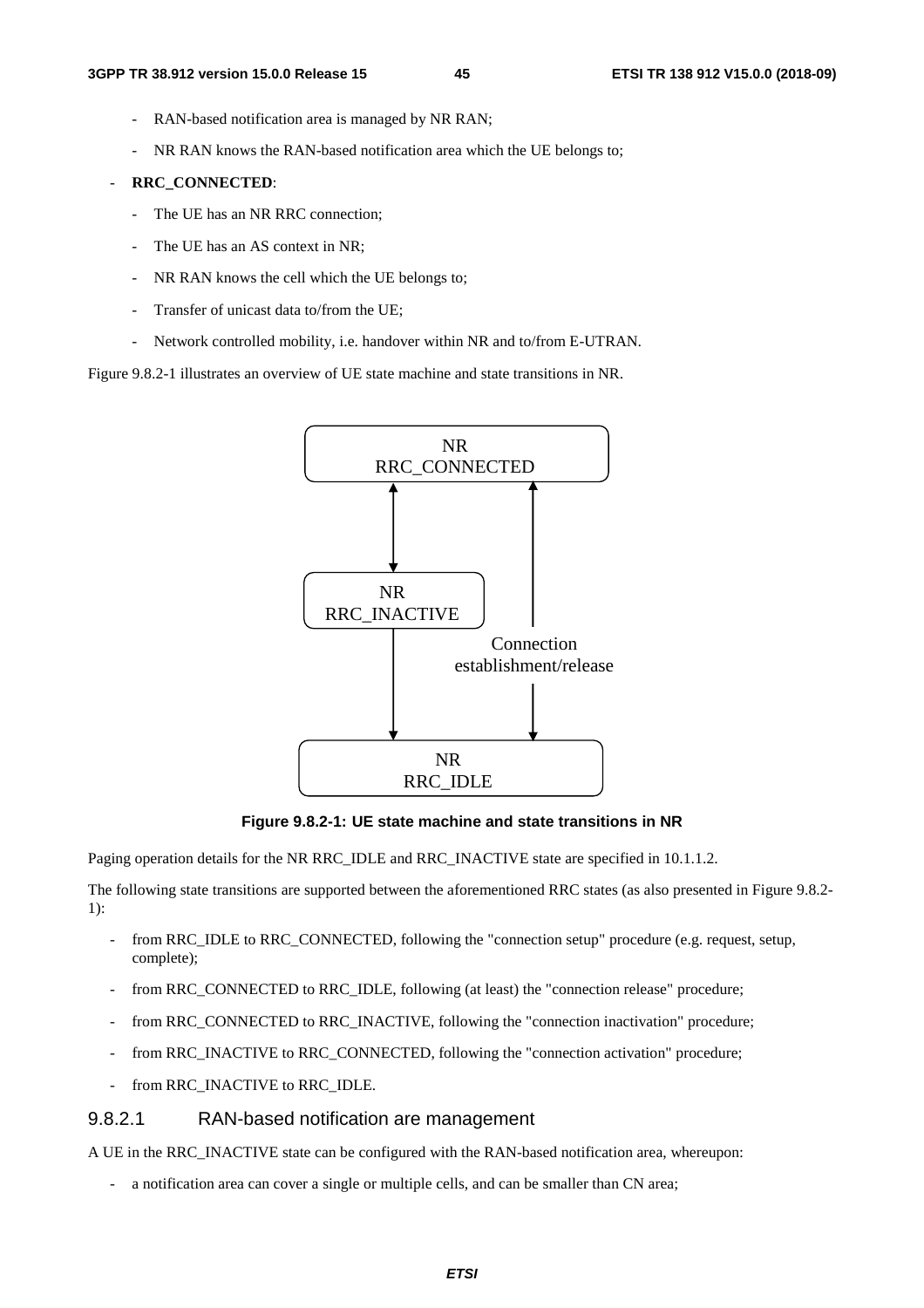- a UE does not send any "location update" indication when it stays within the boundaries of the notification area;
- leaving the area, a UE updates its location to the network.

There are several different options on how the RAN-based notification area can be configured:

- List of cells;
	- A UE is provided an explicit list of cells (one or more) that constitute the RAN-based notification area.
- RAN area.
	- A UE is provided (at least one) RAN area ID;
	- A cell broadcasts (at least one) RAN area ID in the system information so that a UE knows which area the cell belongs to.
- NOTE 2: A list with cells may contain only one entry implementing RAN-based notification area comprising one cell.

## 9.8.3 System information handling

System information is divided into minimum SI and other SI. Minimum SI is periodically broadcast. The minimum SI comprises basic information required for initial access to a cell and information for acquiring any other SI broadcast periodically or provisioned via on-demand basis, i.e. scheduling information. The other SI encompasses everything not broadcast in the minimum SI.

The other SI may either be broadcast, or provisioned in a dedicated manner, either triggered by the network or upon request from the UE as illustrated in Figure 9.8.3-1. For the other SI required by the UE, before the UE sends the other SI request the UE needs to know whether it is available in the cell and whether it is broadcast or not. The UE in RRC\_IDLE or RRC\_INACTIVE should be able to request the other SI without requiring a state transition. For the UE in RRC\_CONNECTED, dedicated RRC signaling can be used for the request and delivery of the other SI. The other SI may be broadcast at configurable periodicity and for certain duration. It is network decision whether the other SI is broadcast or delivered through dedicated UE specific RRC signaling.

Each cell on which the UE is allowed to camp broadcasts at least some contents of the minimum SI, while there may be cells in the system on which the UE cannot camp and do not broadcast the minimum SI. For a cell/frequency that is considered for camping by the UE, the UE should not be required to acquire the contents of the minimum SI of that cell/frequency from another cell/frequency layer. This does not preclude the case that the UE applies stored SI from previously visited cell(s). If the UE cannot determine the full contents of the minimum SI of a cell (by receiving from that cell or from valid stored SI from previous cells), the UE shall consider that cell as barred. It is desirable for the UE to learn very quickly that this cell cannot be camped on.



**Figure 9.8.3-1: High level concept of on-demand SI provisioning**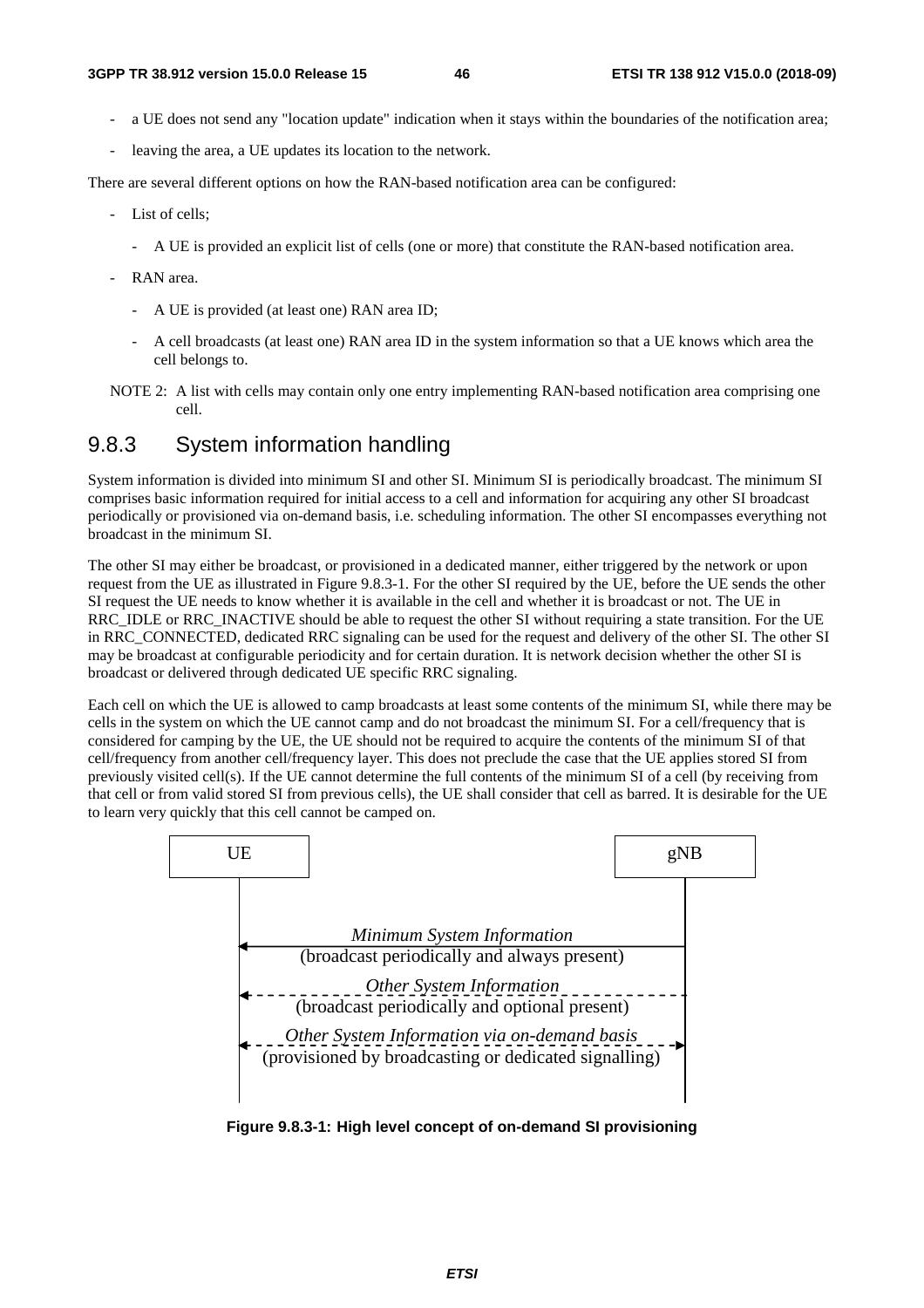## 9.8.3.1 Dual Connectivity between LTE and NR

For DC between LTE and NR where MCG comprises LTE cell(s) and SCG comprises NR cell(s), the gNB as the secondary node is not required to broadcast system information other than for radio frame timing and SFN. In this case, system information (for initial configuration) is provided for the UE by dedicated RRC signalling via LTE eNB as the master node. The UE acquires, at least, radio frame timing and SFN of SCG from the NR-PSS/SSS and PBCH of NR PSCell.

For DC between LTE and NR where MCG comprises NR cell(s) and SCG comprises LTE cell(s), system information (for initial configuration) is provided for the UE by dedicated RRC signalling via NR gNB as the master node. In this case, the UE acquires radio frame timing and SFN of SCG from PSS/SSS and MIB on LTE PSCell.

## 9.8.4 Measurements

For the cell level mobility driven by RRC described in sub-clause 13.2.1.2, the baseline of the RRM measurement framework for DL is the one specified for LTE (measurement object, measurement ID, reporting configuration) as specified in TS 36.331 [8]. The DL RRM measurement should be performed based on a common framework regardless of network and UE beam configurations (e.g. number of beams). As for the event triggered reporting, Event A1 to A6 like the ones specified for LTE are at least to be supported with potential modifications. Other events may also be studied for NR. Measurement report contains at least cell level measurement results.

A UE in RRC\_CONNECTED should be able to perform RRM measurements on always on idle RS (e.g. NR-PSS/SSS) and/or CSI-RS. The gNB should be able to configure RRM measurements via dedicated signalling to be performed on CSI-RS and/or idle RS. The event triggered reporting can be configured for NR-PSS/SSS and for CSI-RS for RRM measurements. At least, Even A1 to A6 can be configured for NR-PSS/SSS.

In the multi-beam operation, the UE in RRC\_CONNECTED measures at least one or more individual DL beams. The gNB should have the mechanisms to consider the measurement results of those DL beams for handover. This mechanism is needed at least to trigger inter-gNB handover and to optimise handover ping-pong and failure. The UE should be able to distinguish between the beams from its serving cell and the beams from neighbour cells. The UE should be able to learn if a beam is coming from its serving cell. Cell level signalling quality for the DL RRM measurement can be derived from N best beams, if detected, where the value of N can be configured to 1 or more than 1. This does not preclude the DL RRM measurement on a single beam. Measurement report may contain the measurement results of the N best beams if the UE is configured to do so by the gNB.

## 9.8.4.1 Dual Connectivity between LTE and NR

If the measurement is configured to the UE in preparation for the Secondary Node Addition procedure described in subclause 13.2.3, the master node should configure the measurement to the UE. In case of the intra-secondary node mobility described in sub-clause 13.2.3, the secondary node should configure the measurement to the UE in coordination with the master node, if required. For the secondary node change procedure described in sub-clause 13.2.3, the RRM measurement configuration is maintained by the secondary node which also processes measurement reporting.

## 9.8.5 Access control

The NR system should support overload and access control functionality such as RACH backoff, RRC Connection Reject, RRC Connection Release and UE based access barring mechanisms.

One unified access barring mechanism for NR should be introduced to address all the use cases and scenarios that LTE addressed with different specialized mechanisms. The unified access barring mechanism should be forward compatible in order to cope with future use cases/scenarios.

In NR, the unified access barring mechanism should be applicable for all RRC states in NR (RRC\_IDLE, RRC\_CONNECTED and RRC\_INACTIVE).

## 9.8.6 UE capability retrieval framework

The UE reports its UE radio access capabilities which are static at least when the network requests. The gNB can request what capabilities for the UE to report (e.g. similar band and band combination requests in LTE). The change of UE capabilities is just to, temporarily (e.g. under network control), limit the availability of some capabilities, e.g. due to hardware sharing, interference or overheating. The temporary capability restrict should be transparent to the NextGen Core. Namely, only static capability is stored in the NextGen Core. The UE signals the temporary capability restriction request to the gNB.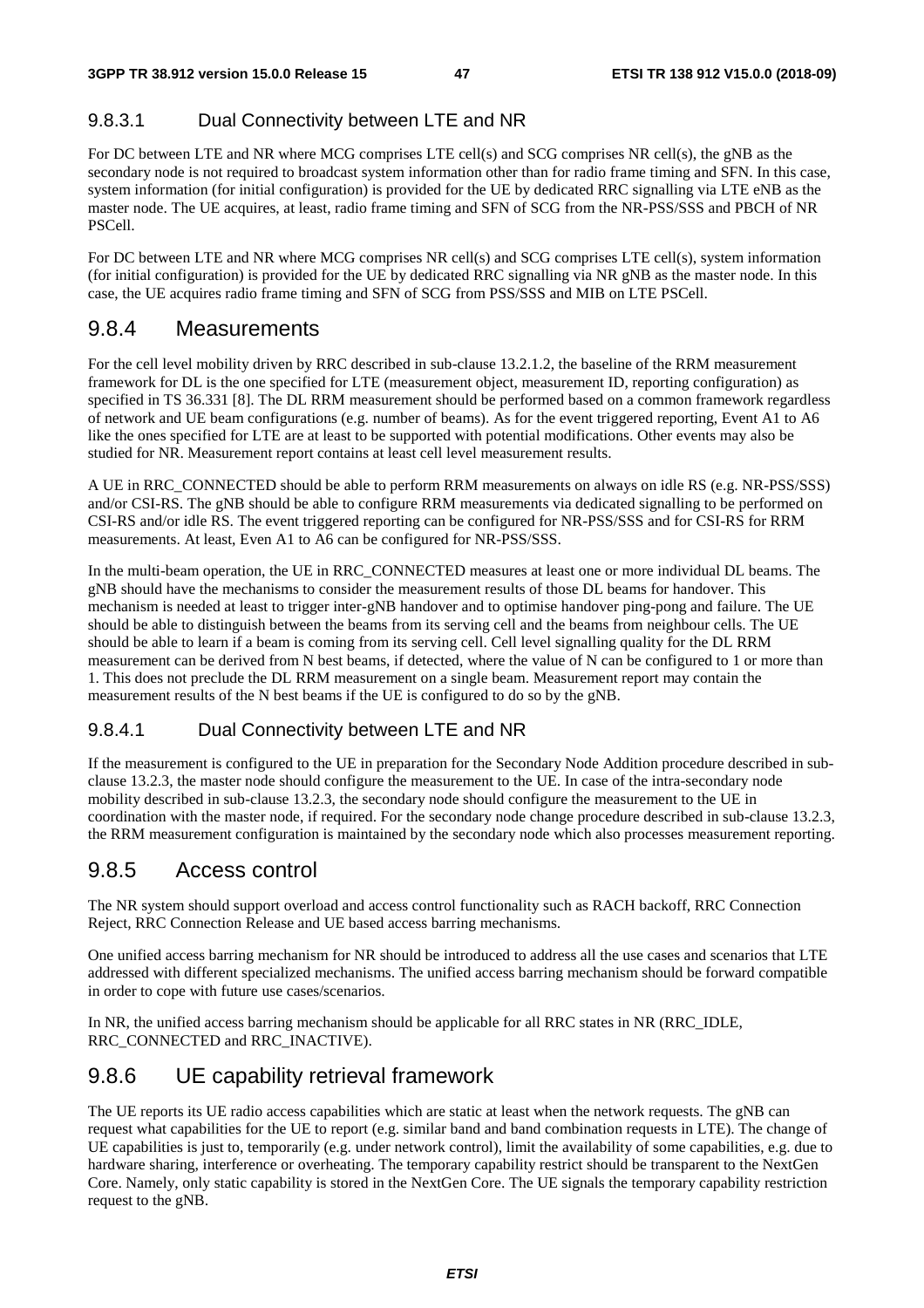# 10 Architecture for next generation RAN

## 10.1 RAN-CN functional split

The following New RAN functions are considered:

#### **Functions similar to E-UTRAN as listed in TS 36.401 [10]:**

- Transfer of user data;
- Radio channel ciphering and deciphering;
- Integrity protection;
- Header compression;
- Mobility control functions:
	- Handover.
- Inter-cell interference coordination:
- Connection setup and release;
- Load balancing;
- Distribution function for NAS messages;
- NAS node selection function;
- Synchronization;
- Radio access network sharing;
- Paging;
- Positioning.

#### **Functions specific for New RAN:**

- Network Slice support:
	- This function provides the capability for New RAN to support network slicing.
- Tight Interworking with E-UTRA:
	- This function enables tight interworking between NR and E-UTRA by means of data flow aggregation. This function includes at least dual connectivity. Interworking with E-UTRA is supported for collocated and noncollocated site deployments.
- E-UTRA-NR handover through a New RAN interface:
	- This function provides means for E-UTRA-NR handover via the direct interface between an LTE eNB and a gNB.
- E-UTRA NR handover via CN (both intra-system and inter-system, i.e. EPC-NGC, handovers):
	- This function provides means for E-UTRA NR handover via CN.
- NOTE: Solutions to support this function need to consider factors such as adaptation of the source RAN/CN to the target RAN/CN.
- Session Management: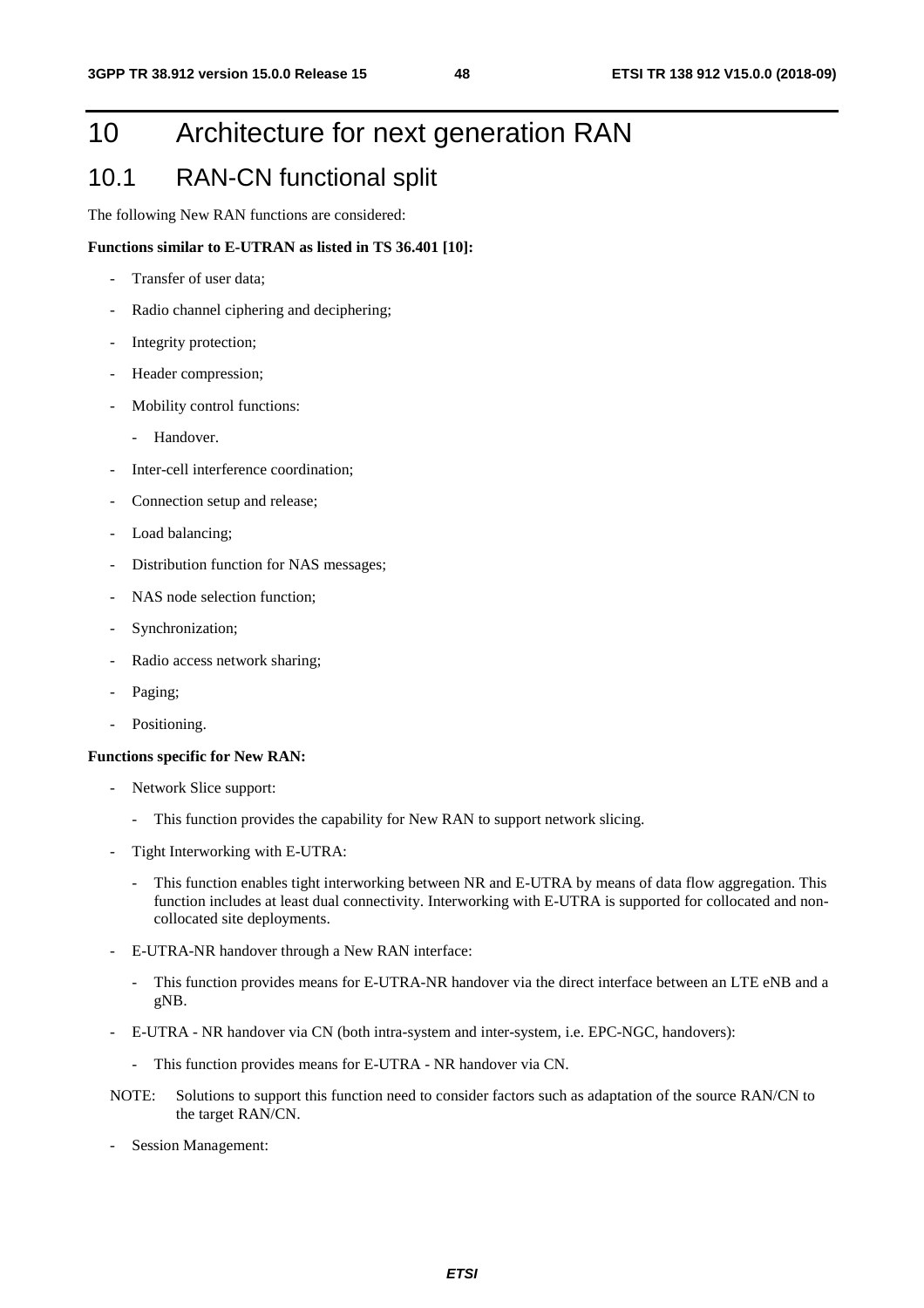- This function provides means for the NGC to create/modify/release a context and related resources in the New RAN associated with a particular PDU session of a UE and the corresponding tunnel between the New RAN node and the UPGW.
- Contacting UEs in inactive mode:
	- In the inactive mode, the UE context is stored in RAN and UP data is buffered in RAN.

## 10.2 Overall architecture

The New RAN consists of the following logical nodes:

- gNBs providing the NR U-plane and C-plane protocol terminations towards the UE; and/or
- LTE eNBs providing the E-UTRA U-plane and C-plane protocol terminations towards the UE.
- NOTE: Whether to define a New RAN logical node that is able to provide both NR and E-UTRA U-plane and Cplane protocol terminations towards the UE will be determined in the normative phase.

The logical nodes in New RAN are interconnected with each other by means of the Xn interface.

The logical nodes in New RAN are connected to the NGC by means of the NG interface. The NG interface supports a many-to-many relation between NG-CP/UPGWs and the logical nodes in New RAN.

The New RAN architecture is illustrated in Figure 10.2-1.



**Figure 10.2-1: New RAN architecture** 

## 10.3 Interfaces

## 10.3.1 RAN-CN interface

### 10.3.1.1 General principles

The general principles for the specification of the NG interface are as follows:

- the NG interface shall be open;
- the NG interface shall support the exchange of signalling information between the New RAN and NGC;
- from a logical standpoint, the NG is a point-to-point interface between a New RAN node and an NGC node. A point-to-point logical interface shall be feasible even in the absence of a physical direct connection between the New RAN and NGC;
- the NG interface shall support control plane and user plane separation;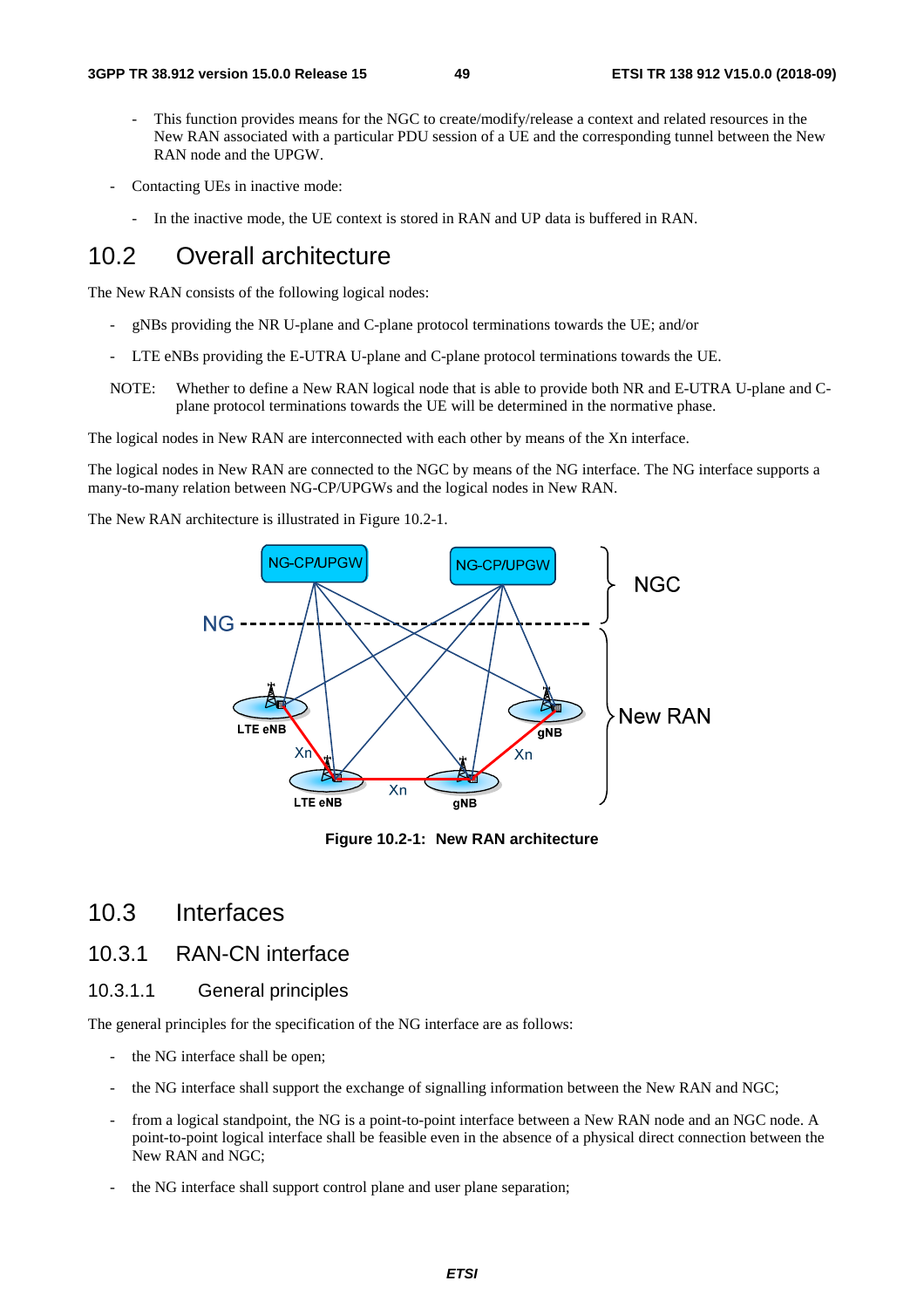- the NG interface shall separate Radio Network Layer and Transport Network Layer;
- the NG interface shall be future proof to fulfil different new requirements and support of new services and new functions;
- the NG interface shall be decoupled with the possible New RAN deployment variants;
- the NG Application Protocol shall support modular procedures design and use a syntax allowing optimized encoding /decoding efficiency.
- NOTE: Whether and how to document the application protocol for NG with regards to S1AP will be decided in the normative phase.

#### 10.3.1.2 NG Interface Functions

NG-C interface supports following functions:

- Interface management: The functionality to manage the NG-C interface;
- UE context management: The functionality to manage the UE context between the RAN and CN;

NOTE 1: The UE context information may include roaming and access restriction and security information.

NOTE 2: The UE context information may include the information related with network slicing.

- UE mobility management: The functionality to manage the UE mobility for connected mode between the New RAN and CN;
- Transport of NAS messages: procedures to transfer NAS messages between the CN and UE;
- Paging: The functionality to enable the CN to generate Paging messages sent to the New RAN and to allow the New RAN to page the UE in RRC\_IDLE state;
- PDU Session Management: The functionality to establish, manage and remove PDU sessions and respective New RAN resources that are made of data flows carrying UP traffic.
- Configuration Transfer: the functionality to transfer the New RAN configuration information (e.g. transport layer addresses for establishment of the Xn interface) between two New RAN nodes via the NGC.
- NOTE 3: It can be discussed on whether congestion and overload control function is needed or not in normative phase.

## 10.3.1.3 NG Interface Architecture

The NG interface supports a one-to-many relation between New RAN nodes and NGC nodes.

## 10.3.1.4 NG Control Plane

The NG control plane interface (NG-C) is defined between the NR gNB/LTE eNB and NG-Core entity. The control plane protocol stack of the NG interface is shown on Figure 10.3.1.4-1. The transport network layer is built on IP transport. For the reliable transport of signalling messages, SCTP is added on top of IP. The application layer signalling protocol is referred to as NG-AP (NG Application Protocol).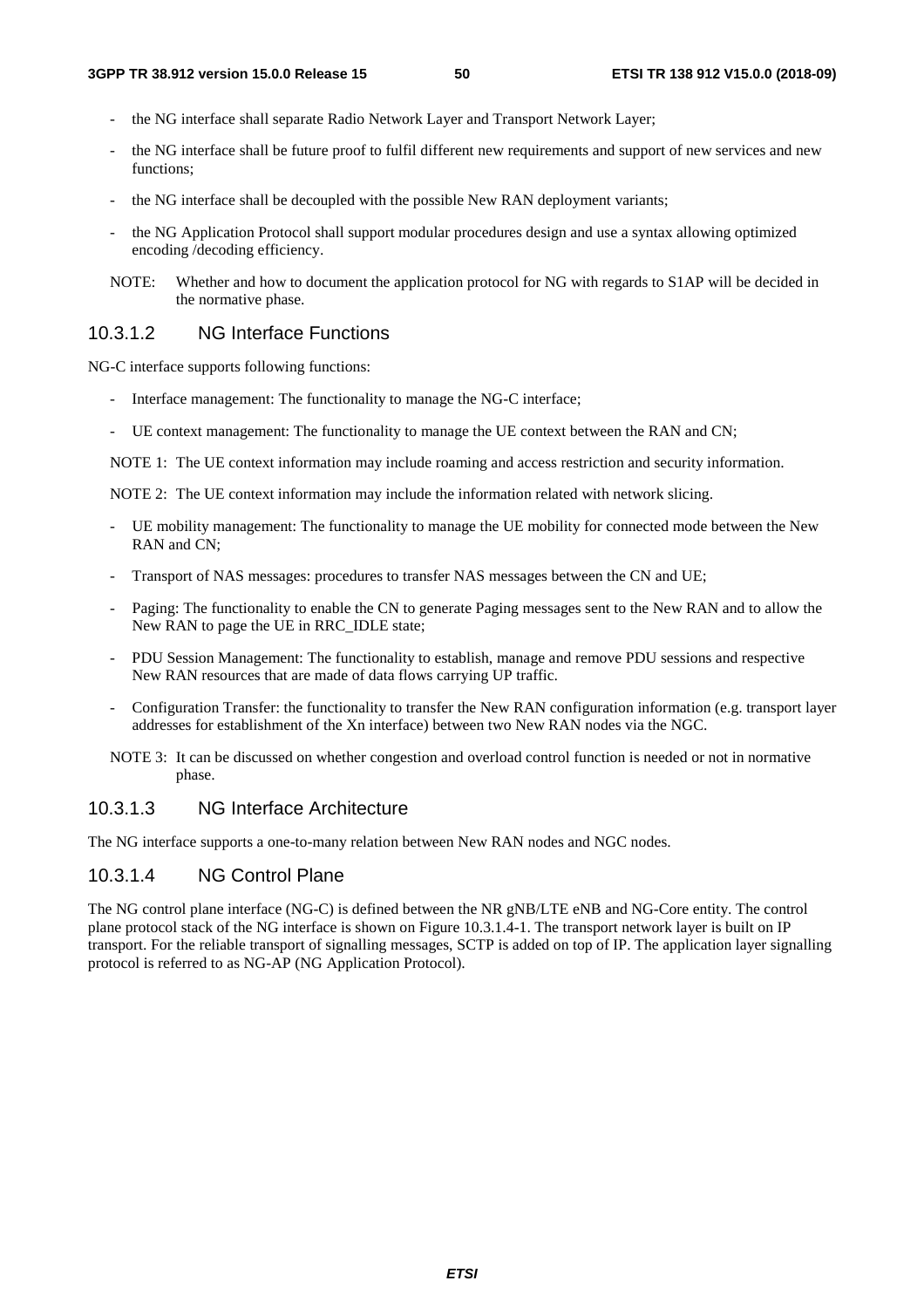

#### **Figure 10.3.1.4-1: NG Interface Control Plane**

The SCTP layer provides the guaranteed delivery of application layer messages.

In the transport IP layer point-to-point transmission is used to deliver the signalling PDUs.

SCTP/IP is the agreed transport protocol for NG-C.

#### 10.3.1.5 NG User Plane

The NG user plane (NG-U) interface is defined between the gNB/LTE eNB and the UPGW. The NG-U interface provides non-guaranteed delivery of user plane PDUs between the gNB/LTE eNB and the UPGW.

The NG-U interface shall support per PDU Session tunneling.

NOTE 1: Support of other types of tunneling, e.g. per node tunneling, may be decided at WI phase.

The protocol stack for NG-U is shown in Figure 10.3.1.5-1.



#### **Figure 10.3.1.5-1: NG-U protocol structure**

NOTE 2: GTP-U is a baseline for NG-U, however, later some enhancements or introduction of a new alternative protocol is still possible if justified.

## 10.3.2 RAN internal interface

## 10.3.2.1 Xn Interface

The interface allowing to interconnect two gNBs or one gNB and one LTE eNB with each other is referred to as the Xn interface. The interface Xn is also applicable for the connection between two LTE eNBs.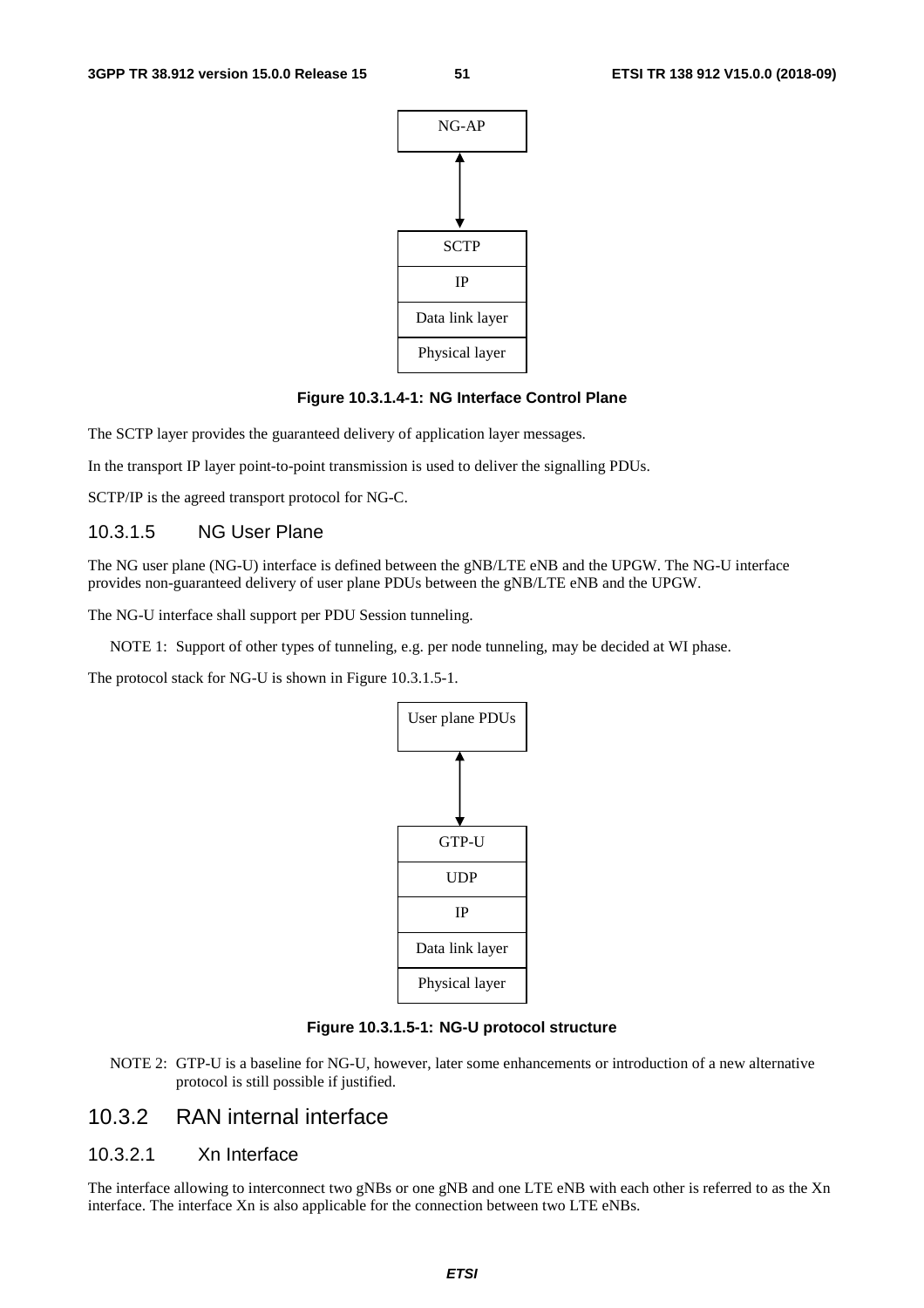#### 10.3.2.1.1 General principles

The general principles for the specification of the Xn interface are as follows:

- the Xn interface shall be open;
- the Xn interface shall support the exchange of signalling information between the endpoints, in addition the interface shall support data forwarding to the respective endpoints;
- from a logical standpoint, the Xn is a point-to-point interface between the endpoints. A point-to-point logical interface should be feasible even in the absence of a physical direct connection between the endpoints.
- the Xn interface shall support control plane and user plane separation;
- the Xn interface shall separate Radio Network Layer and Transport Network Layer;
- the Xn interface shall be future proof to fulfil different new requirements, support new services and new functions.
- NOTE: Whether and how to document the application protocol for Xn with regards to X2AP will be decided in the normative phase.

#### 10.3.2.1.2 Xn Interface Functions

The Xn-C interface supports the following functions:

- Xn interface management and error handling function to manage the Xn-C interface;
	- Error indication;
	- Setting up the Xn;
	- Resetting the Xn;
	- Updating the Xn configuration data;
	- Xn removal.
- UE connected mode mobility management: function to manage the UE mobility for connected mode between nodes in the New RAN;
	- Handover preparation:
	- Handover cancellation.
- UE context retrieval: function to retrieve UE context from another node in the New RAN;
- Dual connectivity: function to enable usage of additional resources in a secondary node in the New RAN;

NOTE: Dual connectivity between two gNBs can be discussed in normative phase.

- Interference coordination: function to manage inter-cell interference;
- Self-optimization: function to autonomously adapt radio parameters.

The Xn-U interface supports the following functions:

- Data forwarding;
- Flow control.

### 10.3.2.1.3 Xn Control Plane

The Xn control plane interface (Xn-C) is defined between two neighbour New RAN nodes. The control plane protocol stack of the Xn interface is shown on Figure 10.3.2.1.3-1 below. The transport network layer is built on SCTP on top of IP. The application layer signalling protocol is referred to as Xn-AP (Xn Application Protocol).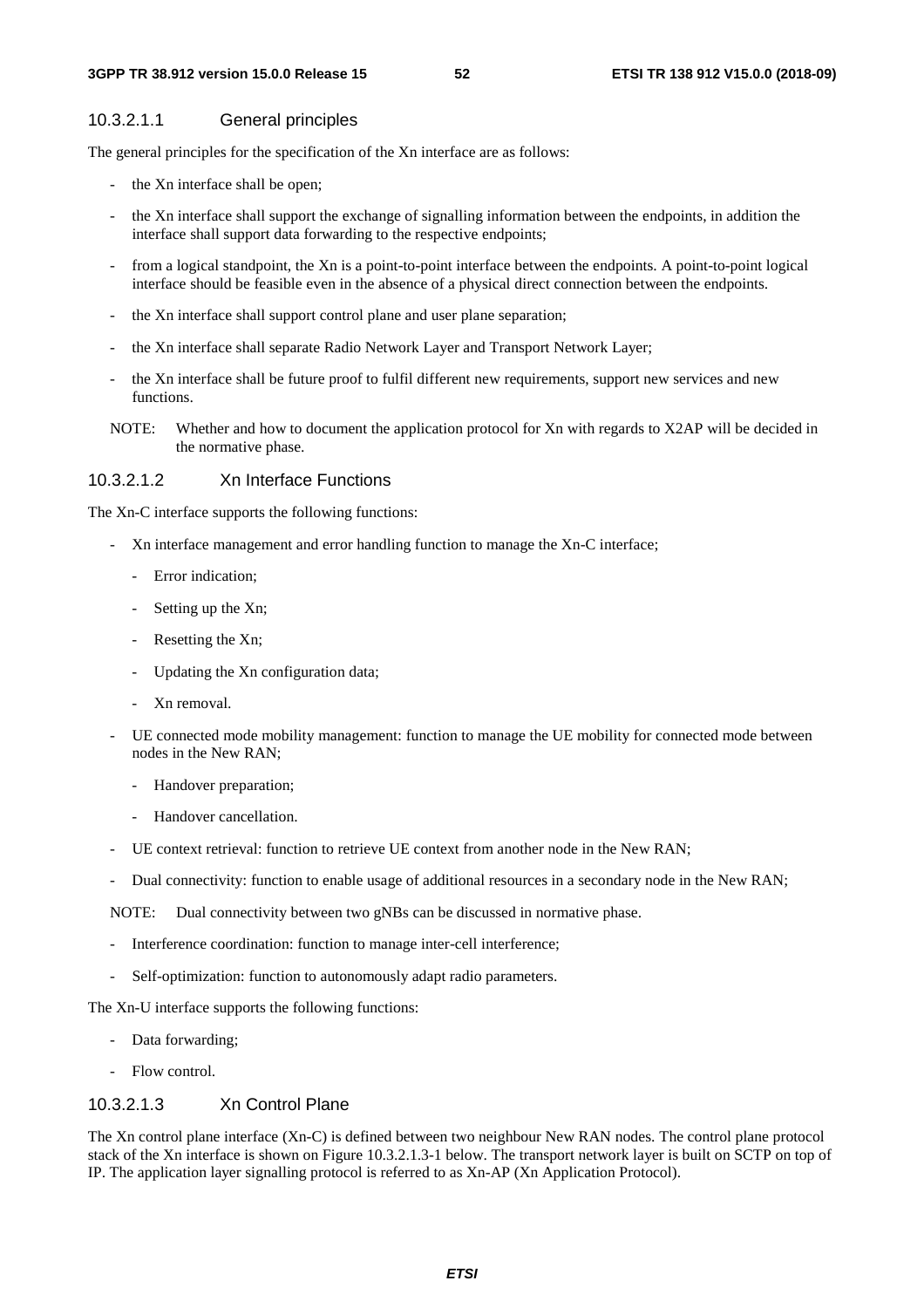

#### **Figure 10.3.2.1.3-1: Xn Interface Control Plane**

### 10.3.2.1.4 Xn User Plane

The transport layer for data streams over Xn is an IP based Transport. The following figure shows the transport protocol stacks over Xn.



**Figure 10.3.2.1.4-1: Xn Interface User Plane** 

NOTE: GTP-U is a baseline for Xn-U, however, later some enhancements or introduction of a new alternative protocol is still possible if justified.

# 11 QoS

# 11.1 QoS architecture in NR and NextGen Core

The QoS architecture in NR and NextGen Core is depicted in the Figure 11.1-1 and described in the following:

- For each UE, the NextGen Core establishes one or more PDU Sessions.
- For each UE, the RAN establishes one or more Data Radio Bearers per PDU Session. The RAN maps packets belonging to different PDU sessions to different DRBs. Hence, the RAN establishes at least one default DRB for each PDU Session indicated by the CN upon PDU Session establishment.
- NAS level packet filters in the UE and in the NextGen Core associate UL and DL packets with QoS Flows.
- AS-level mapping in the UE and in the RAN associate UL and DL QoS Flows with Data Radio Bearers (DRB).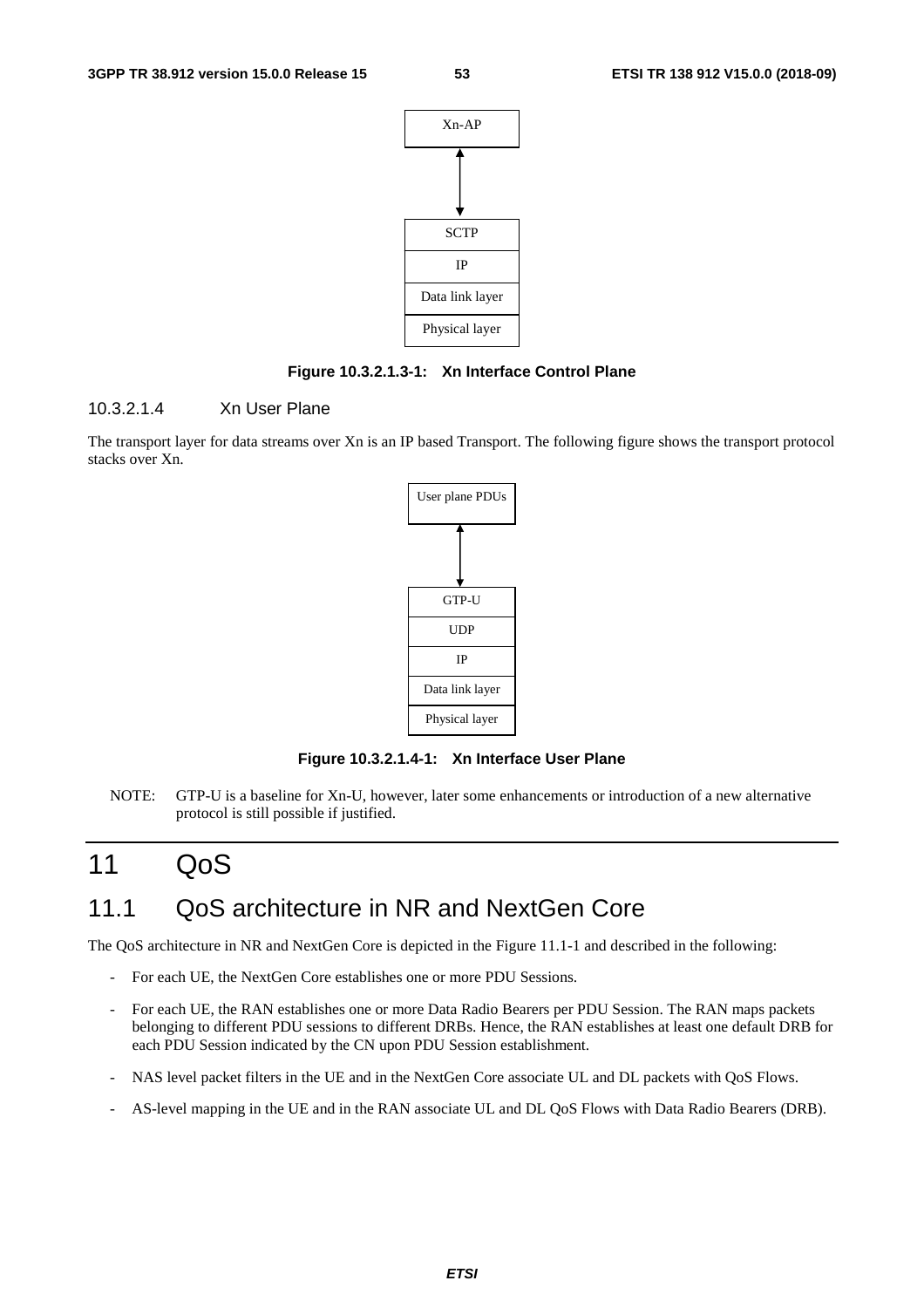

**Figure 11.1-1: QoS architecture in NR and NextGen Core** 

NextGen Core and RAN ensure quality of service (e.g. reliability and target delay) by mapping packets to appropriate QoS Flows and DRBs. Hence there is a 2-step mapping of IP-flows to QoS flows (NAS) and from QoS flows to DRBs (Access Stratum).

In NR, the data radio bearer (DRB) defines the packet treatment on the radio interface (Uu).

A DRB serves packets with the same packet forwarding treatment. Separate DRBs may be established for QoS flows requiring different packet forwarding treatment.

In the downlink, the RAN maps QoS Flows to DRBs based on NG3 marking (QoS Flow ID) and the associated QoS profiles.

In the uplink, the UE marks uplink packets over Uu with the QoS flow ID for the purposes of marking forwarded packets to the CN.

In the uplink, the RAN may control the mapping of QoS Flows to DRB in two different ways:

- Reflective mapping: for each DRB, the UE monitors the QoS flow ID(s) of the downlink packets and applies the same mapping in the uplink; that is, for a DRB, the UE maps the uplink packets belonging to the QoS flows(s) corresponding to the QoS flow ID(s) and PDU Session observed in the downlink packets for that DRB. To enable this reflective mapping, the RAN marks downlink packets over Uu with QoS flow ID.
- Explicit Configuration: besides the reflective mapping, the RAN may configure by RRC an uplink "QoS Flow to DRB mapping".

If an incoming UL packet matches neither an RRC configured nor a reflective "QoS Flow ID to DRB mapping", the UE shall map that packet to the default DRB of the PDU session.

Within each PDU session, is up to RAN how to map multiple QoS flows to a DRB. The RAN may map a GBR flow and a non-GBR flow, or more than one GBR flow to the same DRB, but mechanisms to optimise these cases are not within the scope of standardization. The timing of establishing non-default DRB(s) between RAN and UE for QoS flow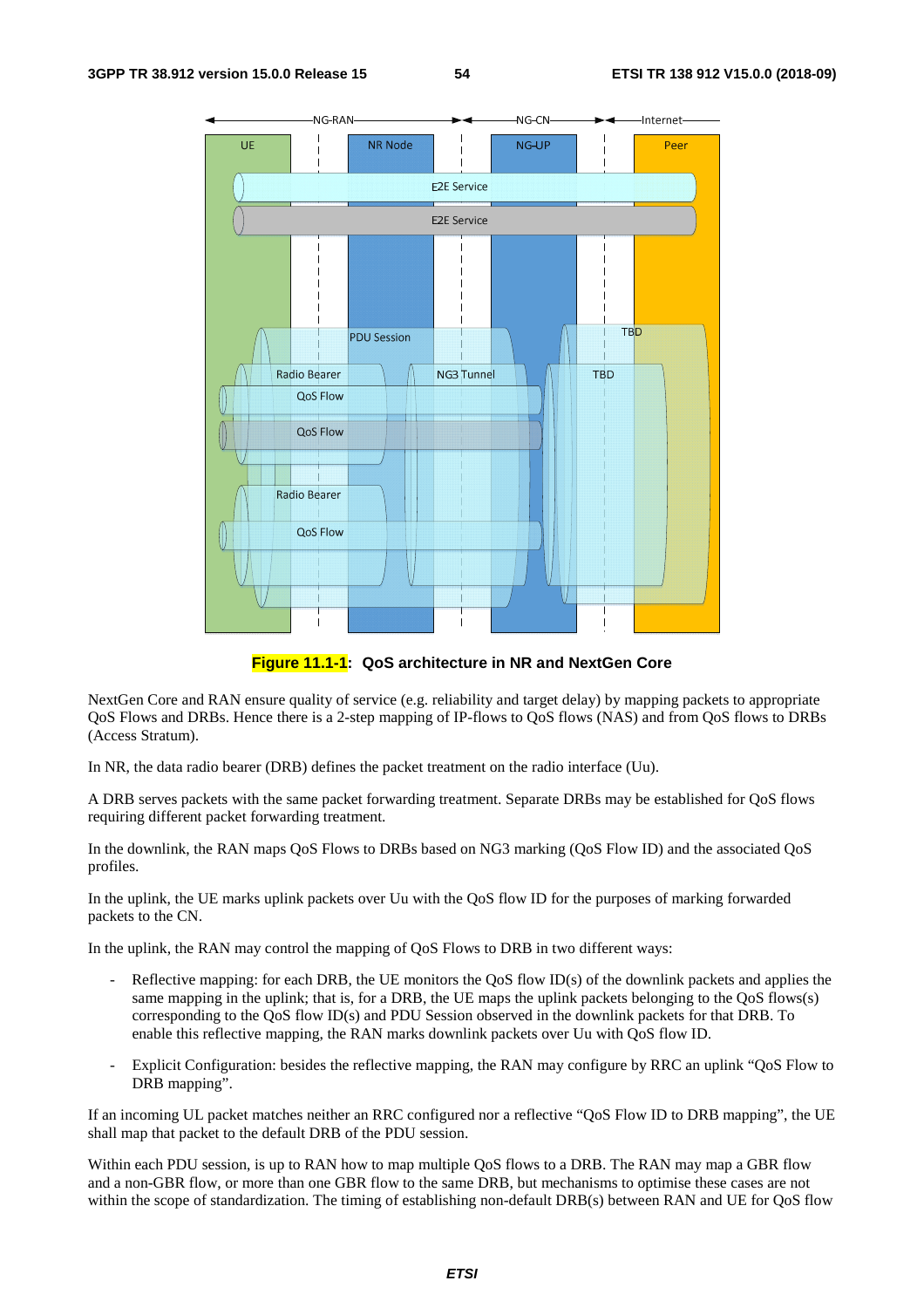configured during establishing a PDU session can be different from the time when the PDU session is established. It is up to RAN when non-default DRBs are established.

# 11.2 Dual Connectivity between LTE and NR via EPC

For the DC architecture connecting to EPC in which eNB is the master node and gNB is the secondary node, an SCG bearer is established such that there is a one-to-one mapping between an S1 bearer and a DRB. For this architecture option, the PDCP layer for an SCG bearer is NR PDCP. For an SCG split bearer connected to EPC, there is a one-toone mapping between an S1 bearer and a DRB.

# 12 Support for Network Slicing

Network Slicing is a new concept to allow differentiated treatment depending on each customer requirements. With slicing, it is possible for Mobile Network Operators (MNO) to consider customers as belonging to different tenant types with each having different service requirements that govern in terms of what slice types each tenant is eligible to use based on Service Level Agreement (SLA) and subscriptions.

RAN will use information provided by the UE to route NAS messages to the appropriate NGC CP function. It should be possible for a single RAN node to support multiple slices. In case a UE is associated with multiple slices simultaneously, only one signalling connection shall be maintained.

RAN shall support the selection of the RAN part of the network slice, by information provided by the UE or the CN, in order to support a differentiated handling of traffic for different network slices. How RAN supports the network slices in terms of RAN functions (i.e. the set of network functions that comprise each slice) is implementation dependent.

The RAN should be free to apply the best RRM policy for the SLA in place to each supported slice and shall support resource isolation between slices which may be achieved by means of RRM policies and protection mechanisms that should avoid that shortage of shared resources in one slice breaks the service level agreement for another slice. It should also be possible to fully dedicate RAN resources to a certain slice. How RAN supports resource isolation is implementation dependent.

Some slices may be available only in part of the network. The RAN and the CN are responsible to handle a service request for a slice that may or may not be available in a given area. It is assumed (see TR 23.799 [11]) that the slice configuration does not change within the UE's registration area.

# 13 Key higher layer and network procedures

# 13.1 Initial access

## 13.1.1 Cell selection

Cell selection is performed by one of the following two procedures:

- a) Initial cell selection (no prior knowledge of which RF channels are NR carriers);
	- 1. The UE shall scan all RF channels in the NR bands according to its capabilities to find a suitable cell.
	- 2. On each carrier frequency, the UE need only search for the strongest cell.
	- 3. Once a suitable cell is found this cell shall be selected.
- b) Cell selection by leveraging stored information.
	- 1. This procedure requires stored information of carrier frequencies and optionally also information on cell parameters, from previously received measurement control information elements or from previously detected cells.
	- 2. Once the UE has found a suitable cell the UE shall select it.
	- 3. If no suitable cell is found the Initial Cell Selection procedure shall be started.

The following three levels of services are provided while a UE is in RRC\_IDLE: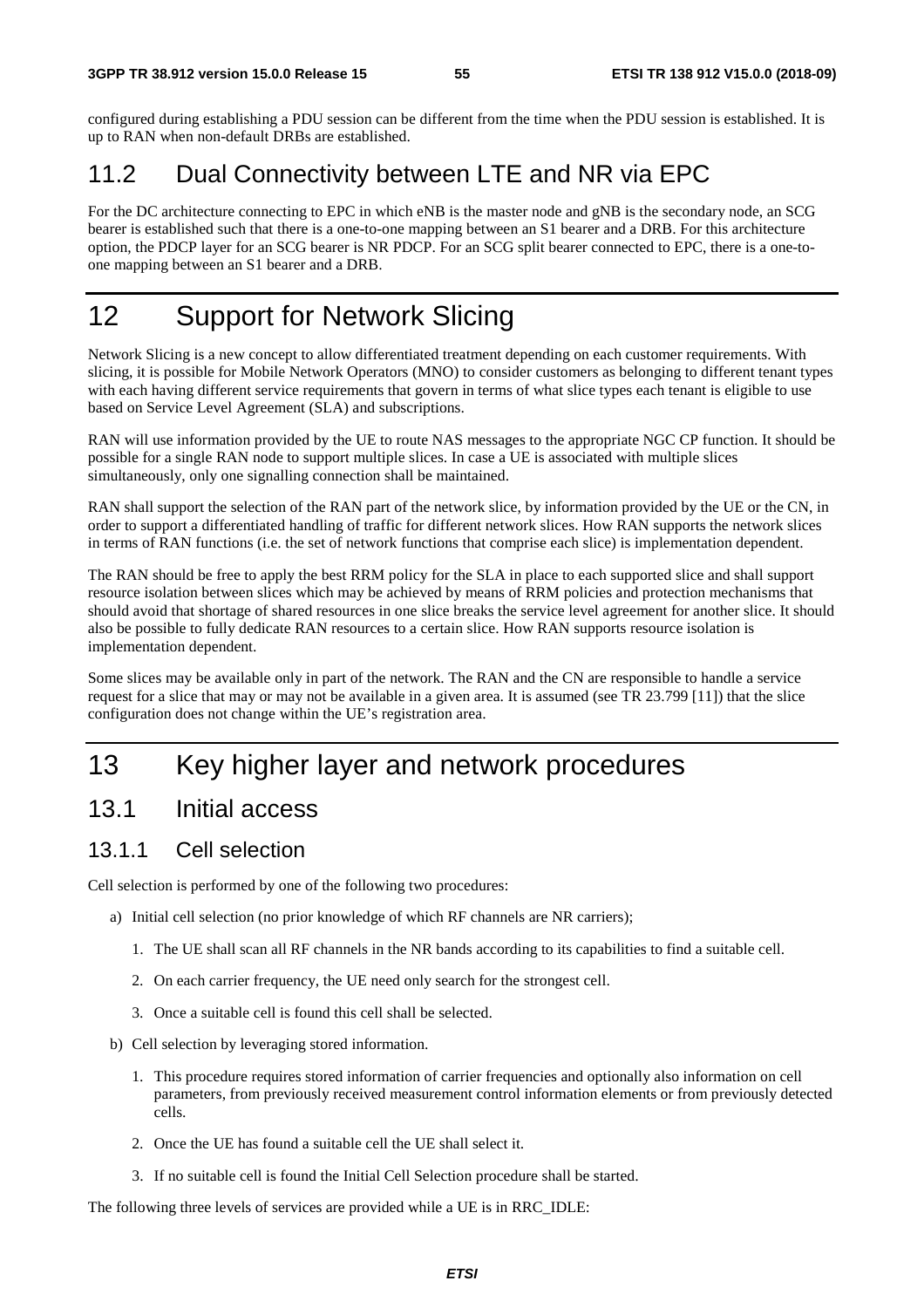- Limited service (emergency calls, ETWS and CMAS on an acceptable cell);
- Normal service (for public use on a suitable cell);
- Operator service (for operators only on a reserved cell).

The definition of an acceptable cell, a suitable cell, a barred cell and a reserved cell is also applicable for cell selection in NR. A cell is considered as suitable if the following conditions are fulfilled:

- Measurement quality of a cell is above a threshold;
- A cell is served by the selected/registered PLMN and not barred.

In multi-beam operations, measurement quantity of a cell is derived amongst the beams corresponding to the same cell.

## 13.1.2 Random access procedure

The random access procedure supports both contention-based and contention free random accesses which follow the steps defined for LTE as illustrated in Figure 13.1.2-1. The design of random access procedure needs to support flexible Msg.3 size (as already supported in LTE).



**Figure 13.1.2-1: Random access procedures** 

## 13.2 Mobility

## 13.2.1 Intra-RAT

13.2.1.1 UE based mobility

#### 13.2.1.1.1 Cell reselection

The following cell reselection methods as specified in TS 36.304 [7] are applicable based on the corresponding parameters broadcast while the UE is camping on a cell in NR:

- Intra-frequency reselection is based on ranking of cells.
- Inter-frequency reselection is based on absolute priorities.
- Inter-RAT reselection can be also based on absolute priorities.
- Frequency specific cell reselection parameters common to all neighbouring cells on a frequency;
- Service specific prioritisation;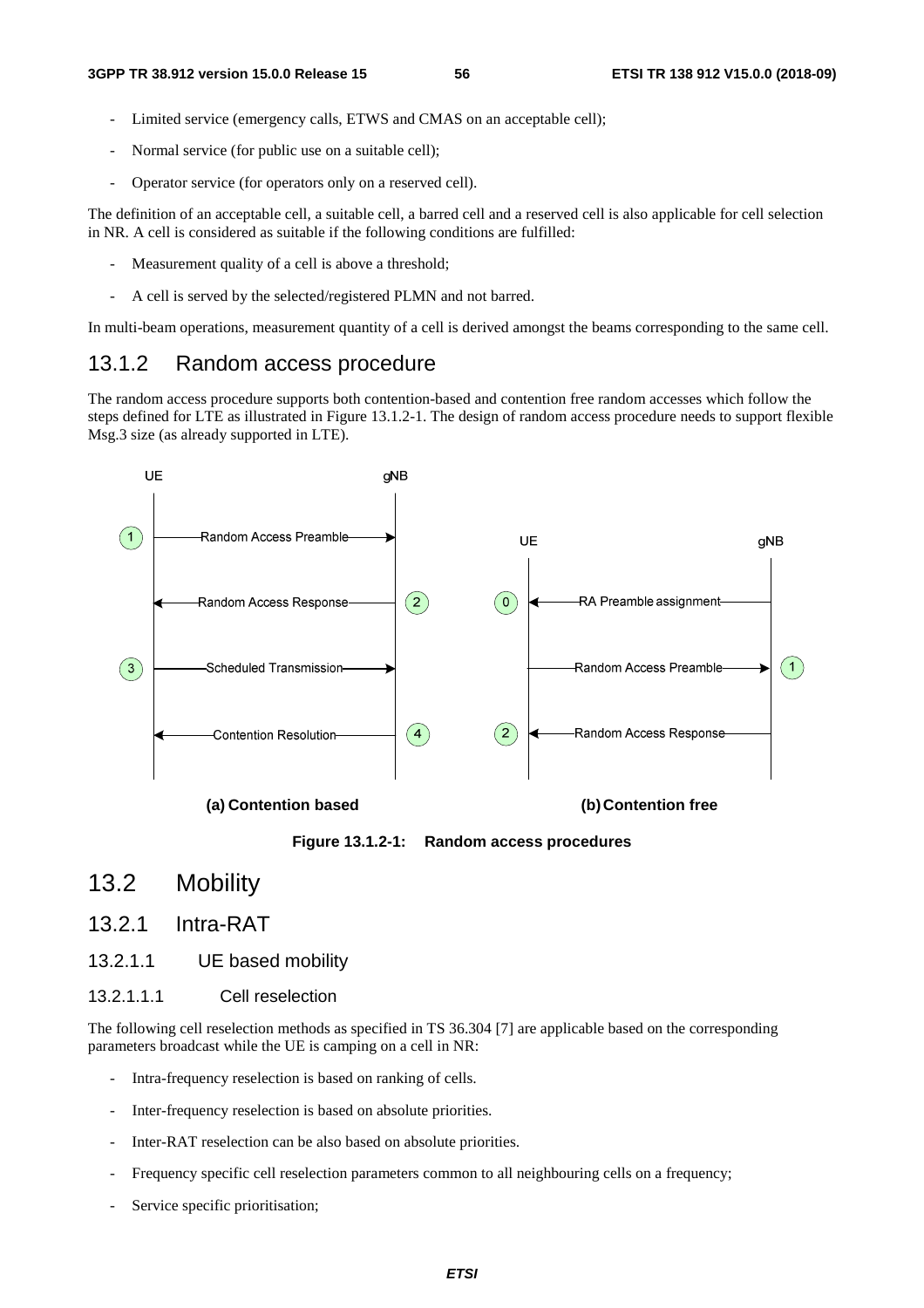- A concept of neighbour cell lists and black cell lists;
- Speed dependent cell reselection.

In multi-beam operations, measurement quantity of a cell is derived from N best beams corresponding to the same cell where the value of N can be configured to 1 or more than 1.

#### 13.2.1.1.2 Paging

The UE in RRC\_IDLE and RRC\_INACTIVE states may use Discontinuous Reception (DRX) in order to reduce power consumption. While in RRC\_IDLE the UE monitors CN-initiated paging, in RRC\_INACTIVE the UE is reachable via RAN-initiated paging and CN-initiated paging. RAN and CN paging occasions overlap and same paging mechanism is used. The UE monitors one paging occasion per DRX cycle for the reception of paging as follows:

- Paging DRX cycle length is configurable;
	- A default DRX cycle for CN paging is configurable via system information;
	- A UE specific DRX cycle for CN paging is configurable via UE dedicated signaling;
	- A RAN node can configure a UE with a DRX cycle for RAN paging. This configuration can be UE specific.
- The number of paging occasions in a DRX cycle is configurable via system information;
	- A network may distribute UEs to the paging occasions based on UE id when multiple paging occasions are configured in the DRX cycle.
- Paging occasion can consist of multiple time slots (e.g. subframe or OFDM symbol). The number of time slots in a paging occasion is configurable via system information.
	- A network may transmit a paging using a different set of DL Tx beam(s) or repetitions in each time slot.

### 13.2.1.2 Network controlled mobility

Network controlled mobility is applied for the UE in RRC\_CONNECTED and is dealt with or without RRC. The RRC driven mobility is responsible for the cell level mobility, i.e. handover. Handover signalling procedures adopt the same principle as Rel-13 LTE as specified in TS 36.300 [12]. For inter-gNB handover, the signalling procedures consist of at least the following elemental components illustrated in Figure 13.2.1.2-1:



**Figure 13.2.1.2-1: Inter-gNB handover procedures** 

- 1 The source gNB initiates handover and issues a Handover Request over the Xn interface.
- 2 The target gNB performs admission control and provides the RRC configuration as part of the Handover Acknowledgement.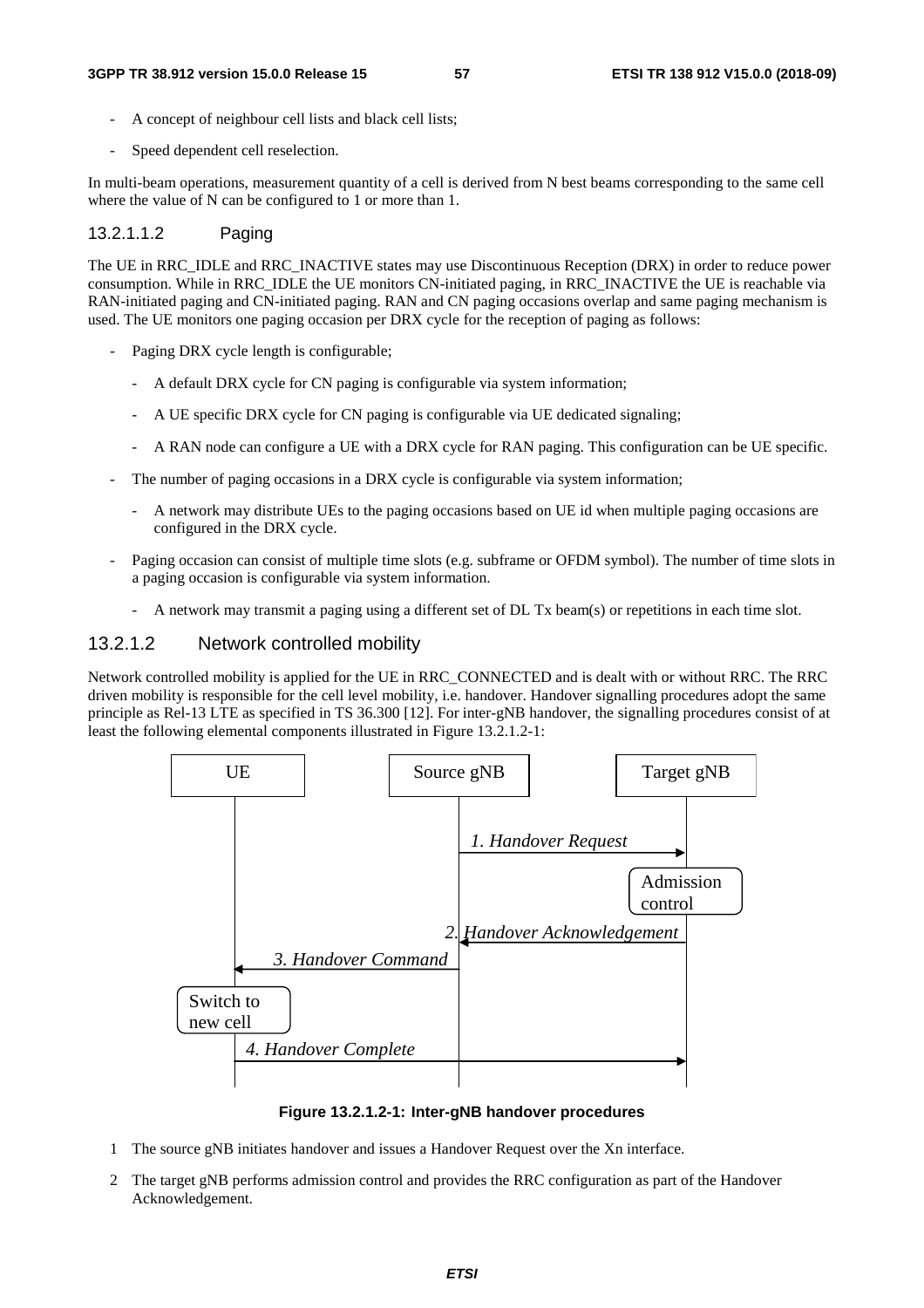- 3 The source gNB provides the RRC configuration to the UE in the Handover Command. The Handover Command message includes at least cell ID and all information required to access the target cell so that the UE can access the target cell without reading system information. For some cases, the information required for contention based and contention free random access can be included in the Handover Command message. The access information to the target cell may include beam specific information, if any.
- 4 The UE moves the RRC connection to the target gNB and replies the Handover Complete.

NOTE 1: Further enhancements and modifications can be considered.

The handover mechanism driven by RRC requires the UE at least to reset the MAC entity if multi-connectivity is not configured for the UE. The handover with and without re-establishing the PDCP entity is supported. In-sequence and lossless delivery without duplicates (from upper layer viewpoint) is supported for handover within NR.

For mobility without RRC, it is dealt with PHY and/or MAC on the beam or TRxP level. As such, intra-cell mobility can be handled by mobility without RRC. One gNB corresponds to one or many TRxPs.

## 13.2.2 Inter-RAT

The following list defines the mobility support between NR and LTE connected to NG Core and EPC. (see Figure 13.2.2-1).

- 1) Support for HO between NR and LTE connected to EPC depends on SA2 decisions and support of NGx with context mapping between NG Core and EPC. If supported, from RAN2 perspective, a "conventional" S1/NG based HO procedure is used where the target RAT receives the UE S1 context information and based on this information configures the UE with a complete RRC message and Full configuration (not delta).
- NOTE: RAN2 does not consider direct RAN interface between eNB connected to EPC and NR. This does not preclude indirect data forwarding over S1-NG-C being considered by other WGs without any RAN2 impact.
- 2) Both Xn and CN HO between LTE connected to NG Core and NR is supported by RAN2 specifications. The target RAT receives the UE NG-C context information and based on this information configures the UE with a complete RRC message and Full configuration (not delta). Whether the HO is over Xn or CN is transparent to the UE.
- 3) The in-sequence and lossless HO as described in sub-clause 10.1.2 is supported the handover between RAN nodes (eNB and gNB) connected to NG Core.
- 4) Source RAT should be able to support and configure Target RAT measurement and reporting for inter-RAT HO.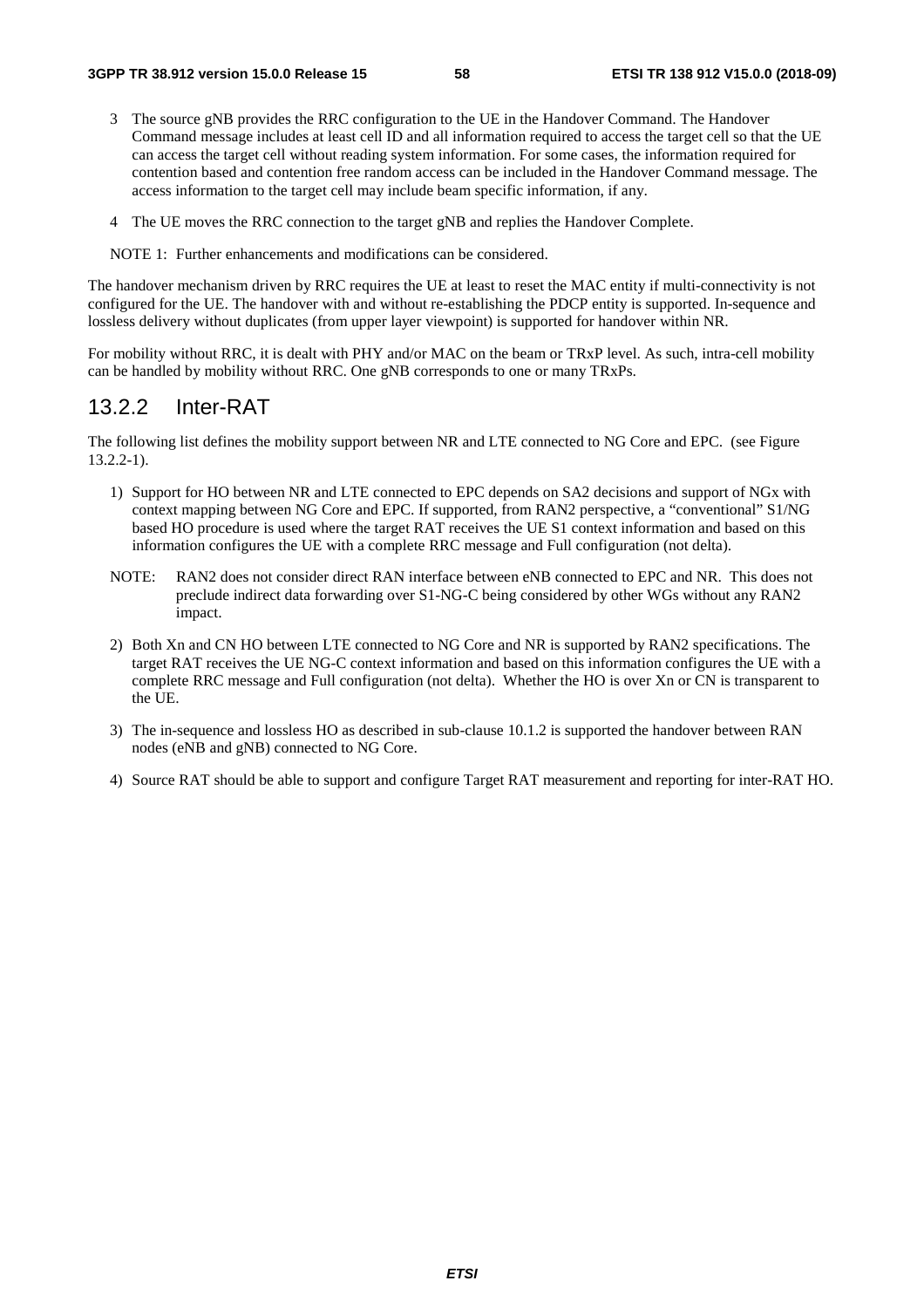

#### **Figure 13.2.2-1: Example message flow for Inter-RAT mobility from NR to LTE connected to EPC and NG Core**

NOTE 1: Network messages are not shown except for one that carry on an RRC message.

Figure 13.2.2-2 illustrates an overview of UE state machine and state transitions in NR as well as the mobility procedures supported between NR and E-UTRAN.



**Figure 13.2.2-2: UE state machine and state transitions between NR and E-UTRAN**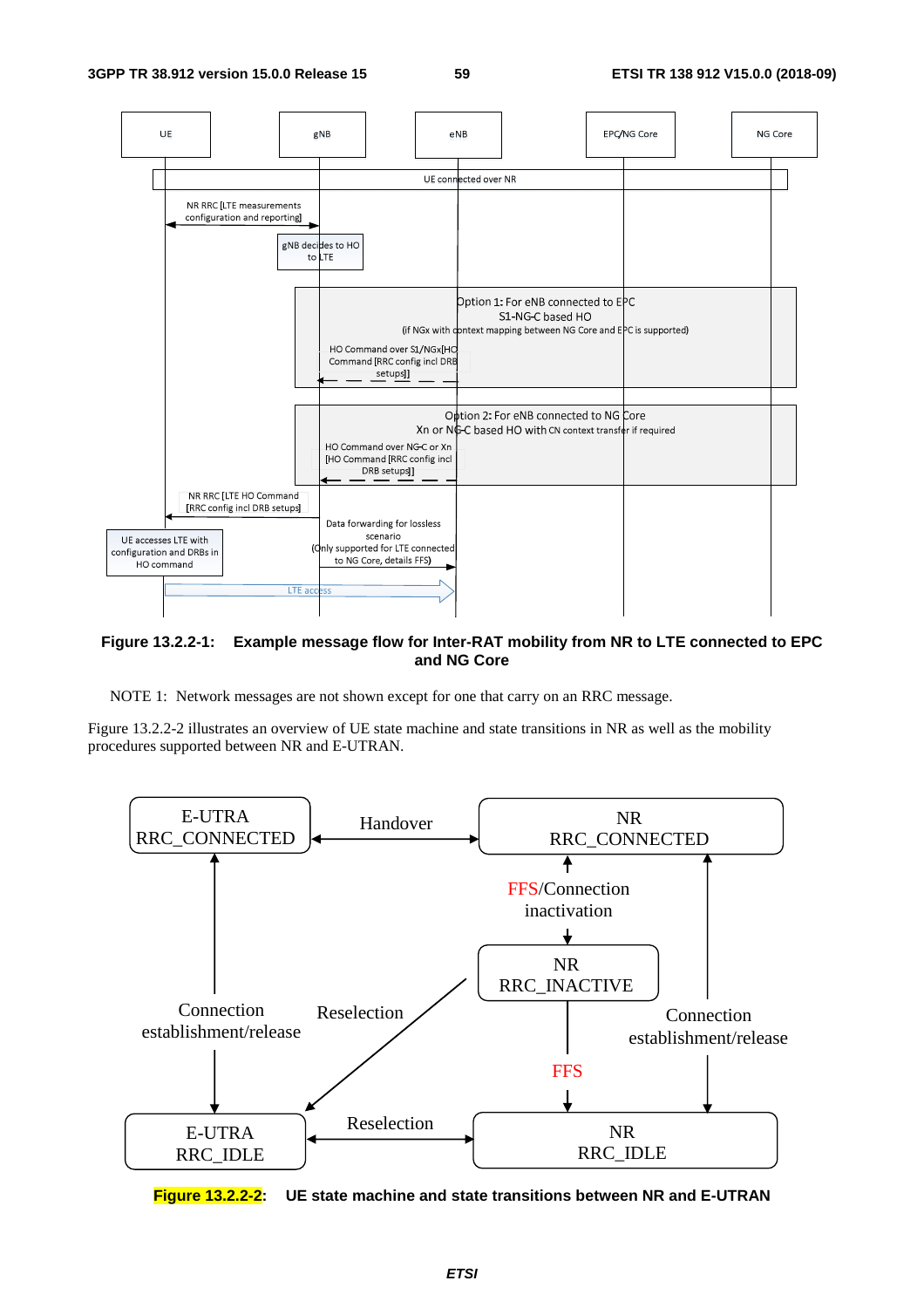

Figure 13.2.2-3 illustrates the mobility procedures supported between NR and UTRAN/GERAN.



## 13.2.3 Mobility related to Dual Connectivity between LTE and NR

The following procedures are the baseline for DC between LTE and NR:

- Secondary Node Addition procedure triggered by the master node;
- Secondary Node Release procedure triggered by both the master node and the secondary node;
- Intra-secondary Node mobility triggered by the secondary node;
- Addition/Release of SCell within the secondary node triggered by the secondary node;
- Secondary Node Change procedure triggered by the secondary node.

Intra-secondary node mobility should be managed by the secondary node itself. PSCell change and SCell addition/release are regarded as the part of the intra-secondary node mobility. At least in some cases, the master node needs to be informed of the occurrence of the intra-secondary node mobility. The master node is involved and takes the final decision before the secondary node change occurs in some cases.

## 13.3 Dual Connectivity between NR and LTE

## 13.3.1 General

Option 3/3a/3x, 4/4a and 7/7a/7x of deployment scenarios can be considered as tight interworking between NR and E-UTRA.

In Option 3/3a, Dual Connectivity (DC) specified in TS 36.300 [12] and relevant stage 3 specifications (e.g., TS 36.423 [13]) should be reused as baseline considering the fact that EPC should not be impacted. Therefore, for the Xx interface between LTE eNB and gNB, the procedures and protocols would remain alike those of DC, while minor enhancements might not be ruled out. In Option 3x, further enhancements are needed on top of LTE based DC .

In Option 4/4a, Dual Connectivity can be realized, in which the gNB (similar role as MeNB in TS 36.300 [12]) is connected to the NGC with Non-standalone E-UTRA (similar role as SeNB in TS 36.300 [12]). The E-UTRA user plane connection to the NGC goes via the gNB (Option 4) or directly (Option 4a). For the Xn interface between eLTE eNB and gNB, the procedures and protocols should be newly designed.

In Option 7/7a/7x, Dual Connectivity can also be achieved, in which the LTE eNB (similar role as MeNB in TS 36.300 [12]) is connected to the NGC with Non-standalone NR (similar role as SeNB in TS 36.300 [12]). The NR user plane connection to the NGC goes via the eLTE eNB (Option 7) or directly (Option 7a). For the Xn interface between eLTE eNB and gNB, the procedures and protocols should also be newly designed.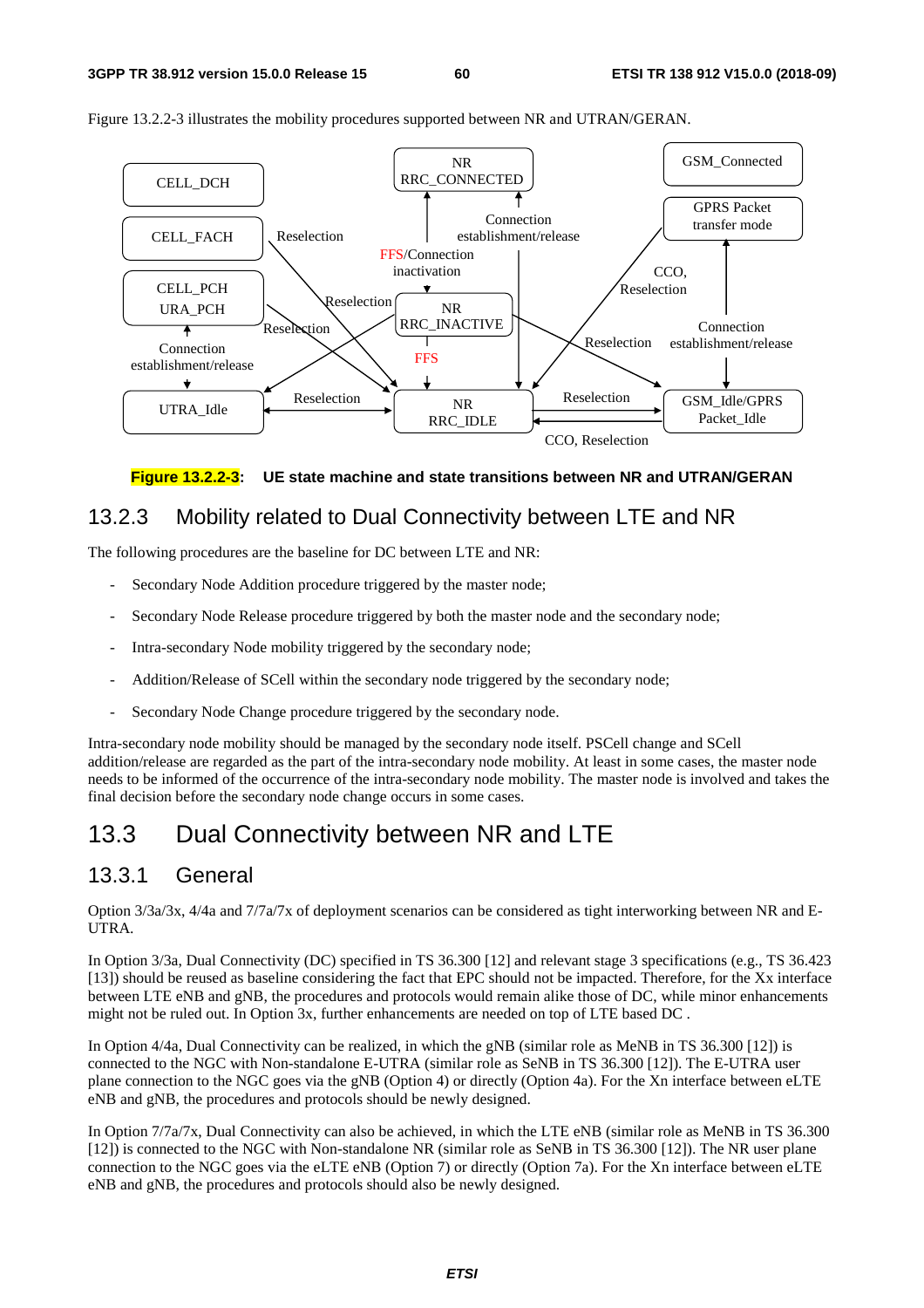## 13.3.2 Option 3/3a/3x

#### 13.3.2.1 General principles for Xx interface

The interface allowing to interconnect EPC connected gNB and LTE eNB, is referred to as the Xx interface.

### 13.3.2.2 Architectural aspects

DC specified in TS 36.300 [12] is applied as the baseline for tight interworking between NR and E-UTRA in this option. LTE eNB and gNB are assumed to have the role similar to MeNB (Master eNB) and SeNB (Secondary eNB) specified in TS 36.300 [12], respectively.

Network interface configurations can be defined in Figure 13.3.2.2-1 and Figure 13.3.2.2-2.









#### 13.3.2.3 Procedural aspects

The procedures defined under section 10.1.2.8 (Dual Connectivity operation) in TS 36.300 [12] apply. In this list, LTE eNB and gNB connected via Xx are considered to have the role similar to MeNB (or eNB without DC) and SeNB, respectively. In this context, the Xx-U has all the functionality of X2-U for LTE DC operation. There are no impacts to S1 procedure foreseen with the support of Option 3/3a/3x. The DC procedures defined in TS 36.423 [13] are used as baseline.

## 13.3.3 Option 4/4a

#### 13.3.3.1 Architectural aspects

Network interface configurations can be defined in Figure 13.3.3.1-1 and Figure 13.3.3.1-2.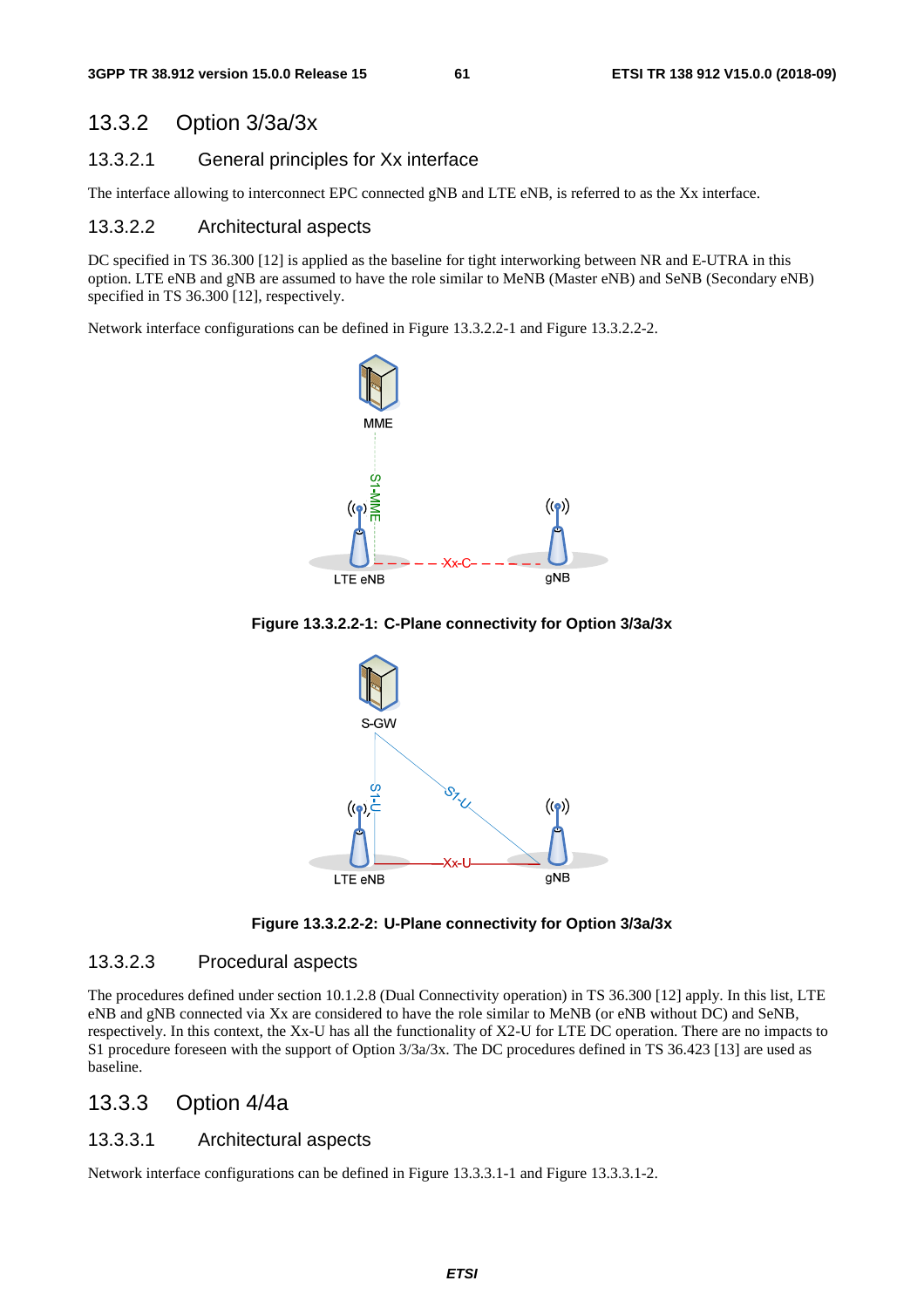

**Figure 13.3.3.1-1: C-Plane connectivity for Option 4/4a** 



**Figure 13.3.3.1-2: U-Plane connectivity for Option 4/4a** 

### 13.3.3.2 Procedural aspects

The procedures defined under section 10.1.2.8 (Dual Connectivity operation) in TS 36.300 [12] can be a reference for defining the new Xn based procedures, in which gNB and eLTE eNB connected via Xn are considered to have the role similar to MeNB and SeNB, respectively. The NR new QoS model defined in section 11 will be applied for the new Xn based procedures.

## 13.3.4 Option 7/7a/7x

## 13.3.4.1 Architectural aspects

Network interface configurations can be defined in Figure 12.3.4.1-1 and Figure 12.3.4.1-2.



**Figure 13.3.4.1-1: C-Plane connectivity for Option 7/7a/7x**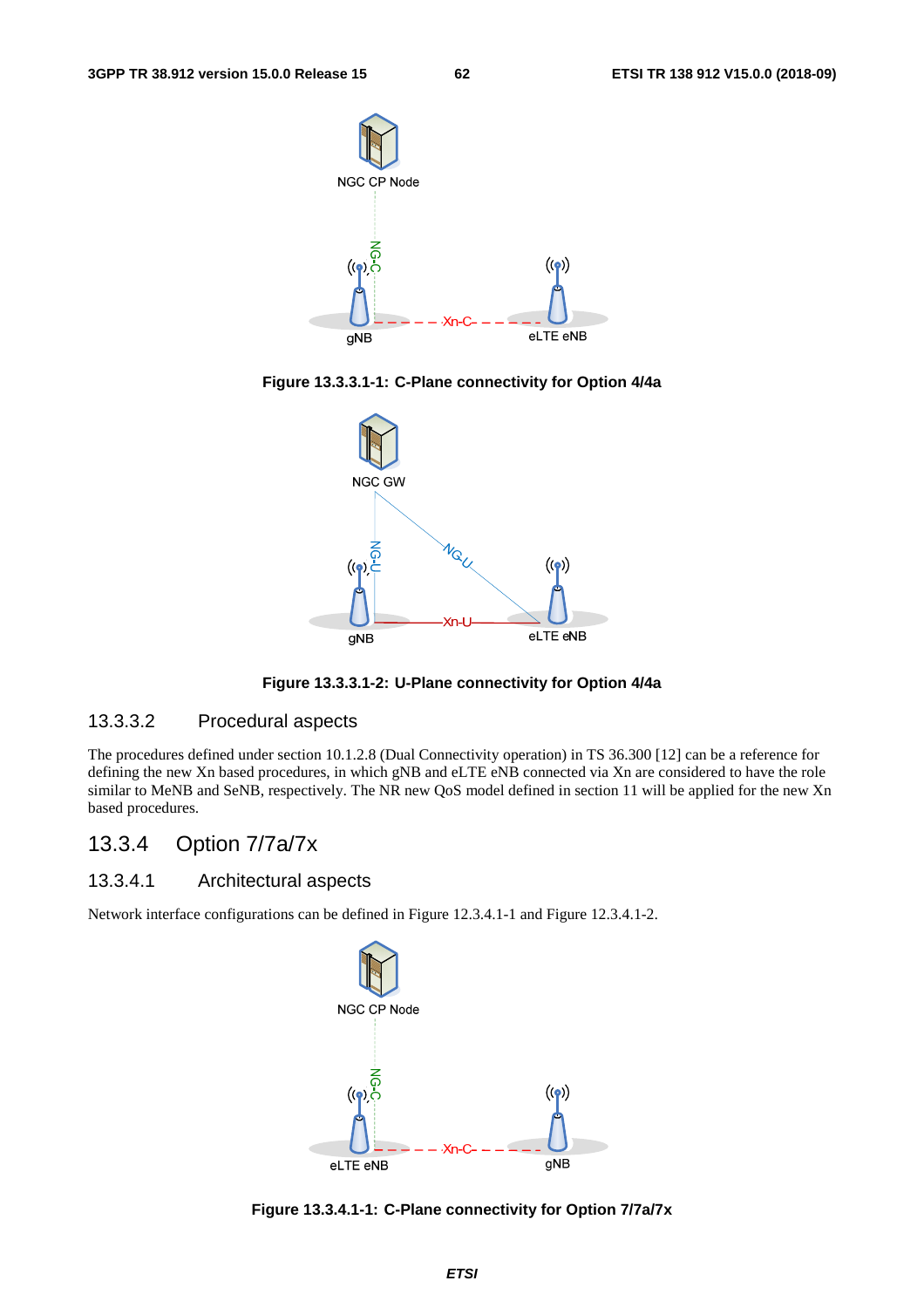

**Figure 13.3.4.1-2: U-Plane connectivity for Option 7/7a/7x** 

#### 13.3.4.2 Procedural aspects

The procedures defined under section 10.1.2.8 (Dual Connectivity operation) in TS 36.300 [12] can be a reference for defining the new Xn based procedures, in which eLTE eNB and gNB connected via Xn are considered to have the role similar to MeNB and SeNB, respectively. The NR new QoS model defined in section 11 will be applied for the new Xn based procedures.

## 13.4 PDU Session Management

## 13.4.1 Session Setup

The NG Session Setup is initiated by the NG CP over the NG-C interface following a PDU session request from the UE in order to exchange respective information between the NG Core and the gNB resulting in the creation of a context for the PDU session and related resources in the gNB.



**Figure 13.4.1-1: PDU Session Setup over NG** 

- At step 1 following a UE request for setting up a PDU session the NG CP determines a UPGW address and a TNL address corresponding to this UE and PDU session.
- At step 2 the NG CP establishes the PDU Session providing UPGW address, TNL address and other context information e.g. QoS information.
- At step 3 the gNB TNL address, as received in step 2 is sent to the UPGW.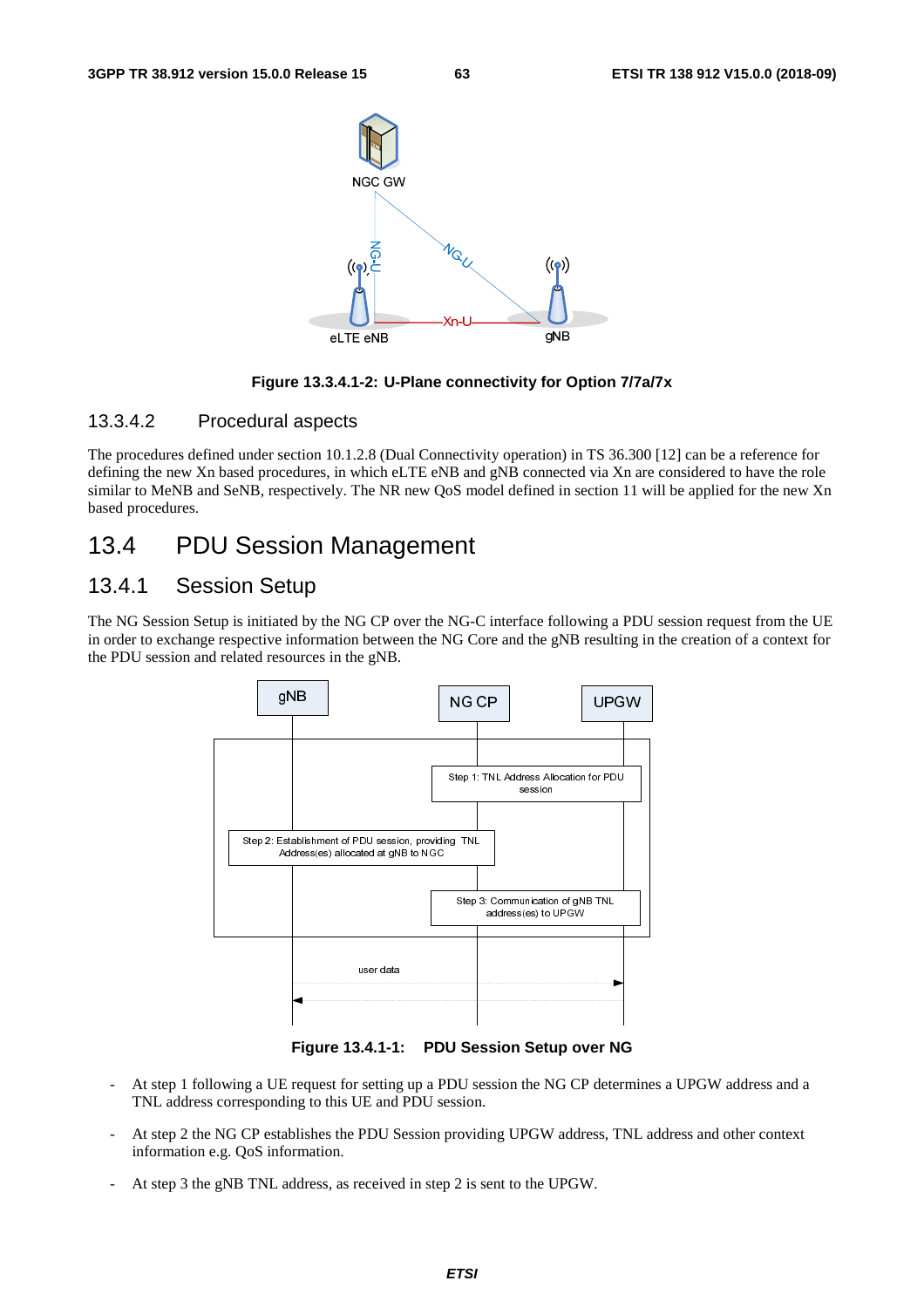The TNL address(es) are then subsequently used by the gNB and the UPGW in the tunnel header of all packets exchanged over the NG-U interface.

NOTE: The above described procedure applies to both LTE eNB and gNB.

## 13.4.2 Session Modification

The NG Session Modification is initiated by the NG CP over the NG-C interface in order to modify the PDU Session and the context for the PDU session in the gNB.



**Figure 13.4.2-1: PDU Session Modification over NG** 

- At step 1 the NG CP initiates the PDU Session Modification procedure containing the identifier of the session to be modified and the session parameters to be modified (e.g. QoS information).
- At step 2 the gNB modifies the context and takes into account the updated parameters.
- At step 3 the gNB indicates to the NG CP the successful completion of the PDU Session Modification.

NOTE: The above described procedure applies to both LTE eNB and gNB.

## 13.4.3 Session Release

The NG Session Release is initiated by the NG CP over the NG-C interface in order to release the PDU Session and the context for the PDU session in the gNB.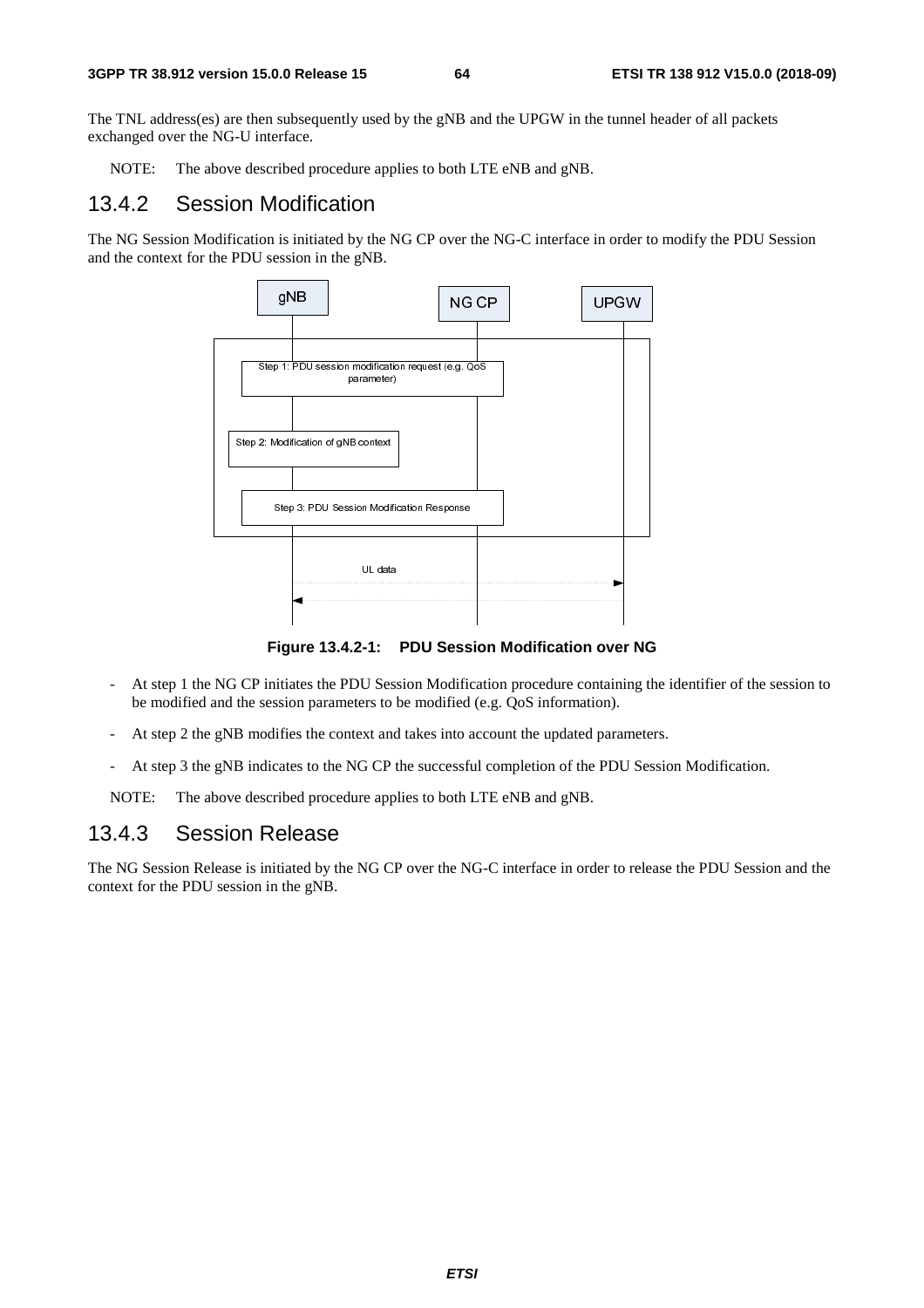

**Figure 13.4.3-1: PDU Session Release over NG** 

- At step 1 the NG CP initiates the PDU Session Release procedure containing the identifier of the session to be released.
- At step 2 the gNB releases the context and triggers the associated reconfiguration towards the UE.
- At step 3 the gNB indicates to the NG CP the successful completion of the PDU Session Release.

NOTE: The above describted procedure applies to both LTE eNB and gNB.

# 14 Radio transmission/reception

# 14.1 Potential spectrum

As potential spectra to be specified for NR operation in Rel-15, the followings are identified. They are summarized in Table 14.1-1 where they consist of at least two types:

- Different frequency ranges from those of any of the existing LTE bands.
	- For new frequency ranges, how to define band(s) for each frequency range will be determined taking into account deployment plan, spectrum holding possibility, regional/national regulatory requirements, global harmonization and implementation difficulty including PA feasibility, etc.
- Spectrum to be refarmed by a part of, or the entire LTE band.
	- Frequency ranges for NR bands will be the same as those for LTE.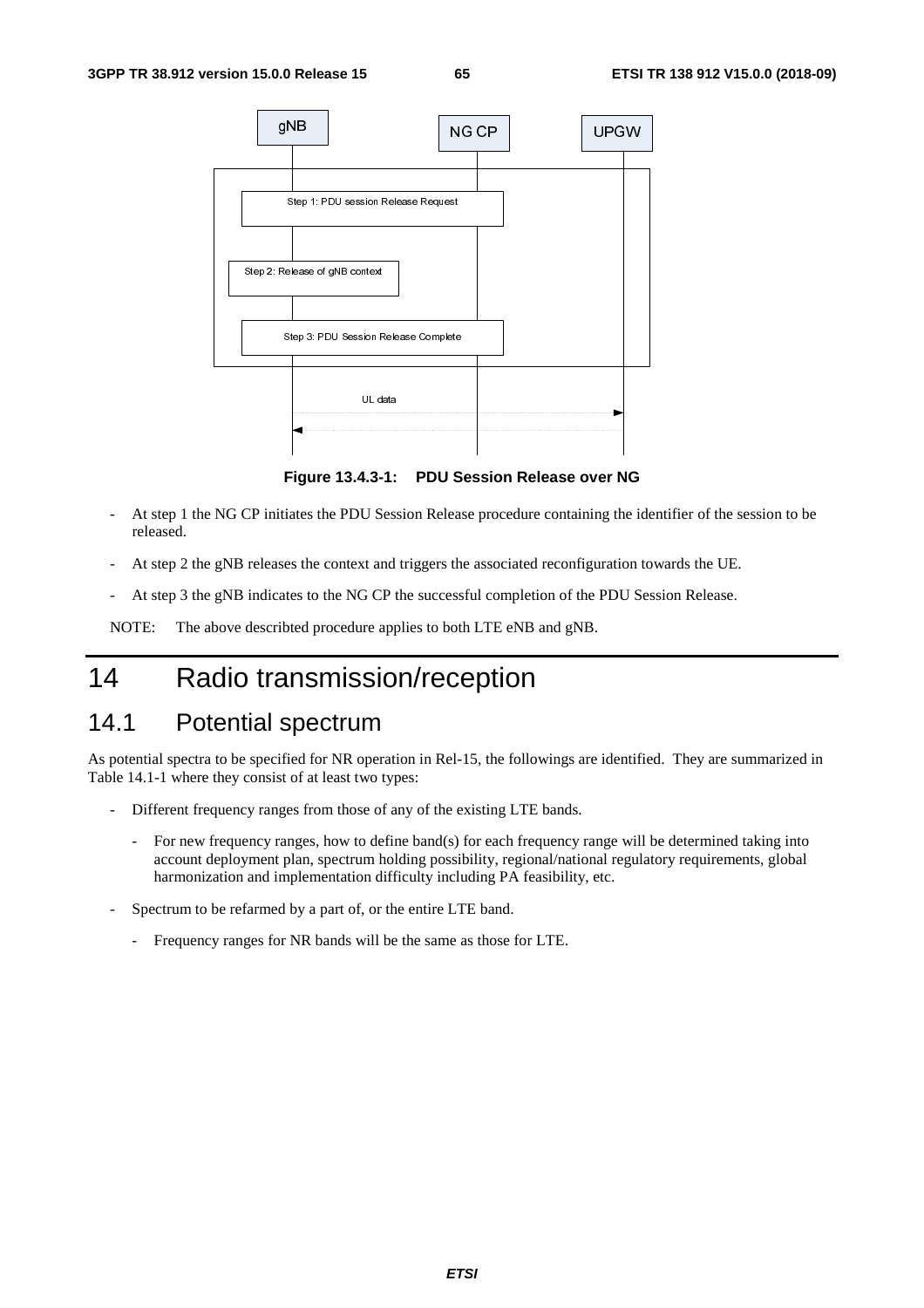| Frequency range/LTE band | Operators whose request is included in the frequency range                   |  |  |
|--------------------------|------------------------------------------------------------------------------|--|--|
| $3.3 - 4.2$ GHz          | NTT DOCOMO, INC., KDDI, SBM, CMCC, China Unicom, China Telecom, KT,          |  |  |
|                          | SK Telecom, LG Uplus, Etisalat, Orange, Telecom Italia, British Telecom,     |  |  |
|                          | Deutsche Telekom                                                             |  |  |
| 4.4-4.99 GHz             | NTT DOCOMO, INC., KDDI, SBM, CMCC, China Unicom, China Telecom,              |  |  |
| 24.25-29.5 GHz           | NTT DOCOMO, INC., KDDI, SBM, CMCC, KT, SK Telecom, LG Uplus, Etisalat,       |  |  |
|                          | Orange, Verizon, T-mobile, Telecom Italia, British Telecom, Deutsche Telekom |  |  |
| 31.8-33.4GHz             | Orange, Telecom Italia, British Telecom                                      |  |  |
| 37-40 GHz                | AT&T. Verizon. T-mobile                                                      |  |  |
| 1.427-1.518G             | Etisalat                                                                     |  |  |
| Band 1                   | China Unicom, China Telecom                                                  |  |  |
| Band 3                   | CMCC, China Telecom                                                          |  |  |
| Band 7                   | <b>CHTTL, British Telecom</b>                                                |  |  |
| Band 8                   | <b>CMCC</b>                                                                  |  |  |
| Band 20                  | Orange                                                                       |  |  |
| Band 28                  | Orange                                                                       |  |  |
| Band 41                  | Sprint, China Telecom, C-Spire, China Unicom                                 |  |  |
| band 66                  | T-mobile                                                                     |  |  |

**Table 14.1-1: Frequency range/LTE band requested by operators** 

# 14.2 Co-existence consideration

In principle co-existence study in the study item should be include both below 6GHz and above 6GHz. Due to time limitation, however, the co-existence studies in the study item are focused on conducting those for ITU-R WP 5D response purpose. Hence, the necessity of the co-existence study for below 6GHz was not concluded.

RF parameters requests for sharing and compatibility studies with other systems in ITU-R WP 5D came concurrently with the beginning of the study item and the reply deadline was within the completion date of the study item.

The frequency range for the RF parameters for ITU-R WP 5D are from 24.25 GHz to 86GHz.

The frequency range for the RF parameters for ITU-R WP 5D just matches the frequency range where there are new challenges that 3GPP had to address such as significantly high path loss due to the high frequency and techniques such as beamforming to compensate for it.

To cover the wide frequency range requested by ITU-R WP 5D, the range was divided into three ranges, 30 GHz, 45 GHz and 70 GHz. The co-existence simulation was conducted based on the common simulation assumptions captured in clause 5 of TR 38.803 (where the results sent to ITU-R are also captured).

It is noted that it was agreed that some parameters derived in the co-existence study in the study item are only used for ITU-R WP5D response.

Apart from the co-existence simulation results, estimations of the feasibility of achieving different ACLR levels, in particular the impact of ACLR on deliverable output power and PA efficiency were presented during the SI. The ACLR requirement will need to be set to ensure good coexistence and be feasible.

# 14.3 UE/BS RF feasibility

## 14.3.1 Common requirements for UE and BS

The target frequency range for NR in the study item is up to 52.6 GHz, which is much higher than that for current LTE. Specifically in higher frequency range called mm Wave, where the possibility is anticipated that allocated spectrum to each operator in mm Wave would be even wider than that in lower frequency range such as below 6 GHz. Even spectrum below 6GHz, however, there will be more continuous spectrum in some frequency range such as around 2.6 GHz and 3.5 GHz. Hence, the feasibility of maximum channel bandwidth with single carrier in both below 6 GHz and above 6 GHz became one of the objectives in the study item. In this context, the next interest was to what extent granularity is required if a larger channel bandwidth is defined. It would be natural for NR to have to deal with even larger number of finite channel bandwidth set to meet various spectrum allocation patterns. Note that in LTE this was compensated by allowing for a certain band to use a finite set of six channel bandwidths and carrier aggregation with them at the cost of some overhead such signalling. To gain better spectrum utilization efficiency instead of using similar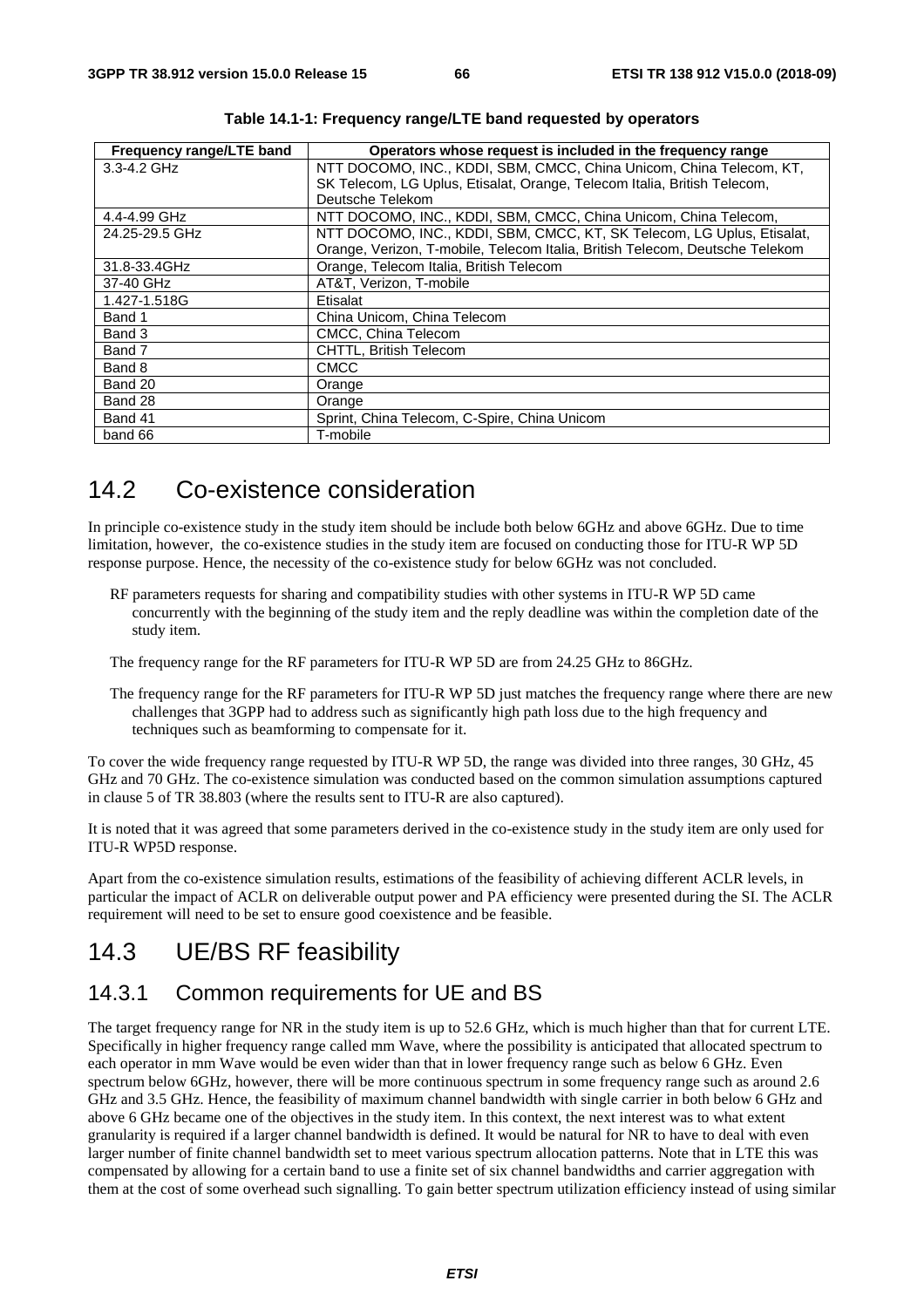way of LTE with a finite granularity and foreseeable even various spectrum allocation patterns, flexible channel bandwidth concept was investigated for both UE and BS in NR.

In addition, for this wider channel bandwidth, it is well known that in general continuous usage of a wider channel bandwidth requires more power than that of a smaller channel bandwidth. Hence, in order to address it, feasibility of a concept of transmission bandwidth configuration adaptation was also investigated. In this concept, transmission bandwidth configuration within a channel bandwidth is not always the maximum unlike LTE. The maximum transmission bandwidth as well as its position can be adjusted to suitable one.

Moreover, one of the significant differences between LTE and NR is that several sub-carrier spacings will be defined in RAN1 specifications while the current LTE specification allows to use 15 kHz sub-carrier spacing only. Note that NB-IoT is not considered. Hence, feasibility study to identify suitable sub-carrier spacing in terms of frequency range was conducted.

Finally, as one of the essential aspects for new RAT, spectrum utilization was investigated.

### 14.3.1.1 Subcarrier spacing

Feasible subcarrier spacing for NR would depend on frequency range. Based on the initial study, for below 6 GHz, the feasible sub-carrier spacings were identified, while above 6 GHz, the study was able to go no further than identifying potential candidates:

- For below 6GHz: 15kHz, 30 kHz and 60kHz are feasible
- For above 6GHz: 60kHz, 120kHz and 240kHz are potential candidates of feasible subcarrier spacing.

It should be noted which of the above mentioned subcarrier spacings are supported depends on NR bands where UE and gNB operate.

## 14.3.1.2 Maximum channel bandwidth

Maximum channel bandwidth was studied based on at least possible sub-carrier spacings in a certain frequency range considering aspects such as phase noise impact, FFT size etc. As the result, it was concluded that from physical layer specification perspective the maximum supportable channel bandwidth at this stage is 400MHz while from RF feasibility perspective the ranges of the maximum channel bandwidth are as follows:

- For below 6GHz: Maximum CBW will be further studied in range of  $100MHz \sim 200MHz$ .
- For above 6GHz: Maximum CBW will be further studied in range of  $100MHz \sim 1GHz$

In addition, the necessity of the investigation of possibility to support the above maximum channel bandwidth with carrier aggregation was identified.. It should be noted that the maximum channel bandwidth mentioned above may be not applicable to all bands.

### 14.3.1.3 Flexible channel bandwidth

It is clarified that the flexible channel bandwidth can potentially be specified if it is established that RF requirements can be linearly scalable with channel bandwidth or if RF requirements for a finite set of channel bandwidth can ensure UE/gNB performance.

#### 14.3.1.4 UE transmission bandwidth configuration adaptation

In this concept, transmission bandwidth configuration within a channel bandwidth is not always the maximum unlike LTE. The maximum transmission bandwidth as well as its position can be adjusted to suitable one. To study this feature, at least transmission time in both RF and baseband side and power saving aspects were considered. As an initial analysis, the following observations were obtained for transition time specifically in terms of RF aspects:

- For intra-band operation, at least for below 6GHz, the transition time can be up to 20µs if the centre frequency is the same before and after the transmission bandwidth configuration adaptation.
- For intra-band operation, at least for below 6GHz, the transition time is 50~200µs if the centre frequency is different before and after the transmission bandwidth configuration adaptation.
- For inter-band operation, at least for below 6GHz, the transition time can be up to 900µs.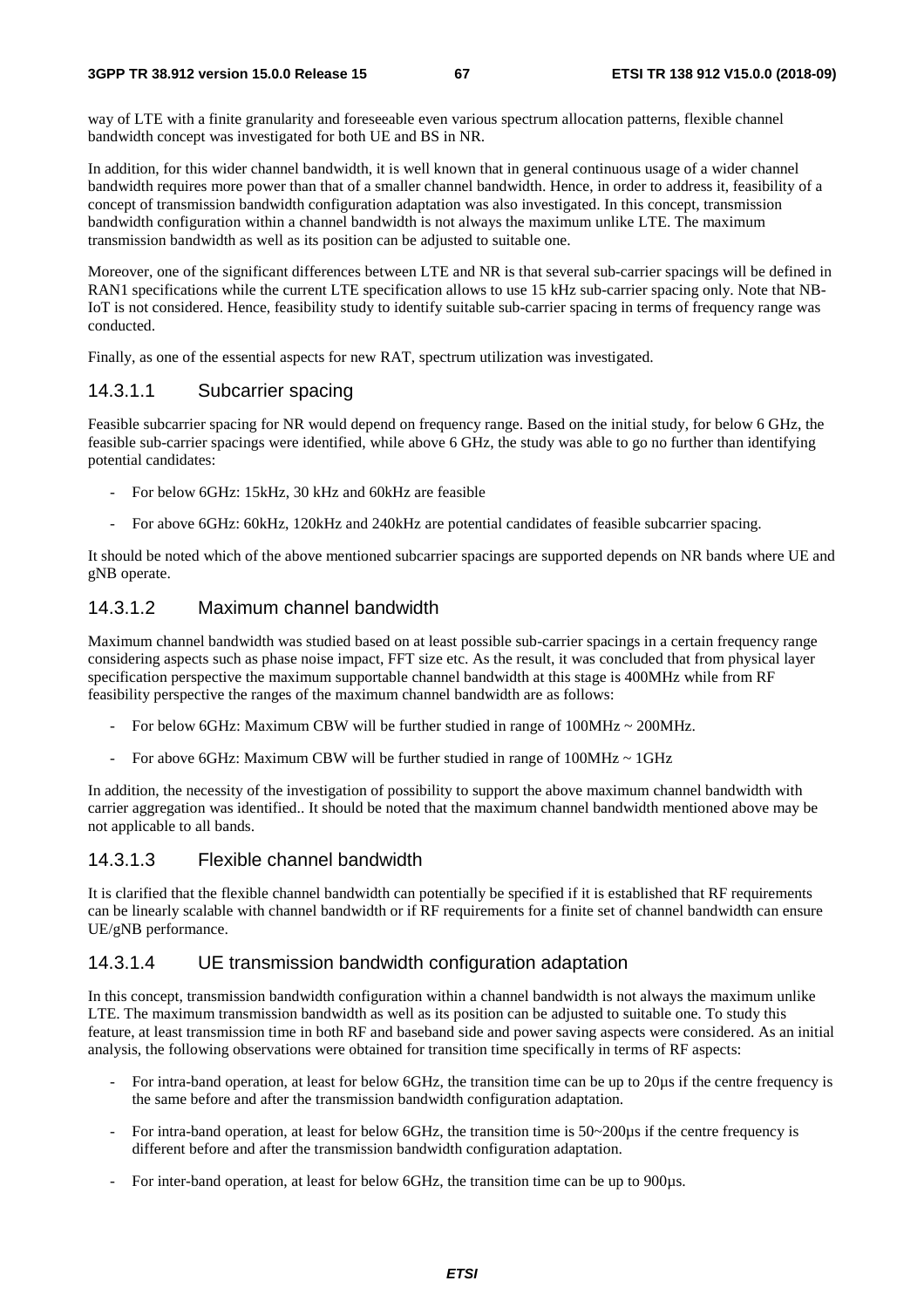## 14.3.1.5 Spectrum Utilization

For LTE, the spectrum utilization is 90% at maximum in terms of RAN4 specification such as transmission bandwidth configuration of 20 MHz channel bandwidth to be 18 MHz (100 PRBs). Spectrum utilization was investigated at least in terms of spectrum utilization efficiency, implementation complexity in both RF and digital baseband sides, signalling complexity, specifications workload and testing burden. As the result of the feasibility study, it is concluded that above 90% for NR is feasible. Hence, better spectrum utilization for NR can be achieved than that for LTE.

## 14.3.2 UE RF requirements

The frequency range of the scope of the study item was studied by categorizing it as Range 1 and Range 2 as illustrated in Figure 14.3.2-1.

> Range 1: Conducted (OTA is not precluded) Range 2: Only OTA

|      | Range 1 | Range 2 |        | trequency |
|------|---------|---------|--------|-----------|
| 0 Hz |         | 6] GHz  | 24 GHz | 52.6 GHz  |

(Note: Threshold frequency of conducted and OTA tests (i.e. [6] GHz) can be further discussed)

#### **Figure 14.3.2-1: Frequency range 1/2 and the threshold.**

## 14.3.2.1 Wide frequency range of up to 52.6 GHz handling

For Range 1 of below 6 GHz, it was concluded that at least conducted requirements are required and most of the requirements for LTE are reusable such as spectrum emission mask for at least the same CBW as that of LTE. Note that OTA based requirements are specified if necessary.

For Range 2 of above 24 GHz, initially, OTA requirements as well as conducted requirement including IF (intermediate frequency) possibility were discussed. As the result, it was concluded that OTA requirements only will be introduced into the requirements for this mm Wave frequency range due to highly integrated architectures may feature innovative front-end solutions, multi-element antenna arrays, passive and active feeding networks, etc. that may not be able to physically expose a front-end cable connector to the test equipment.

For the above reasons, highly integrated UE RF architectures are proposed and captured into TR 38.803 where possible practical antenna positions, the number of antenna arrays, RF front end etc. are identified. For these challenges coming from mm Wave, methodologies to specify each of the fundamental requirements being captured into TS 36.101 such as maximum output power, frequency error, spurious emission, reference sensitivity, blocking as OTA were studied. During the study item, as potential candidate methodologies, at least EIRP, TRxP and beam peak were discussed. In the end, at least either of them is suitably connected to each of the fundamental requirements. Moreover, for some of the requirements such as maximum output power, spurious emissions, reference sensitivity and out-of-band blocking, even specific investigation was conducted. For instance, in the case of maximum output power, roughly two aspects were discussed. One is power class (PC). It was decided to develop requirements for one power class as priority. After the requirement is defined, other PCs can be added. The other is how to evaluate EIRP. During the study item, several UE types to develop different spatial coverage requirements were identified, although smartphone (i.e. full sphere) is the baseline of UE types in Rel-15. Although final decision was not reached yet, intensive study was conducted on specifically a CDF method for describing spherical coverage of RF parameters where each point represents equal surface area in sphere surrounding the UE.

## 14.3.2.2 Stand-Alone and Non-Stand-Alone perspective

Study of NSA between sub 6GHz band and mm Wave band were also intensively conducted. Although a conclusion that no MSD issues was not reached, at least most of the major factors were studied based on currently available information such as data sheet of LNA, antenna frequency response. The aspect as well as the MSD due to the impact of the simultaneous two UL is supposed to be further investigated considering challenges due to completely new UE design with mm Wave components etc. In addition, necessity of power sharing mechanism between LTE and NR was raised although the conclusion was not made since it was observed that in some regions there are the radiation exposure/absorption rules of SAR [W/Kg] for below 6 GHz and MPE [mW/cm<sup>2</sup>] for above 6 GHz. Note that for NSA in both bands below 6 GHz, it was identified that power sharing mechanism between LTE and NR should be specified to meet SAR requirement in a the same principle as UL CA/DC. It is, however, concluded that feasibility of power sharing between different RATs is also to be further investigated in terms of RAN1/2 specification and implementation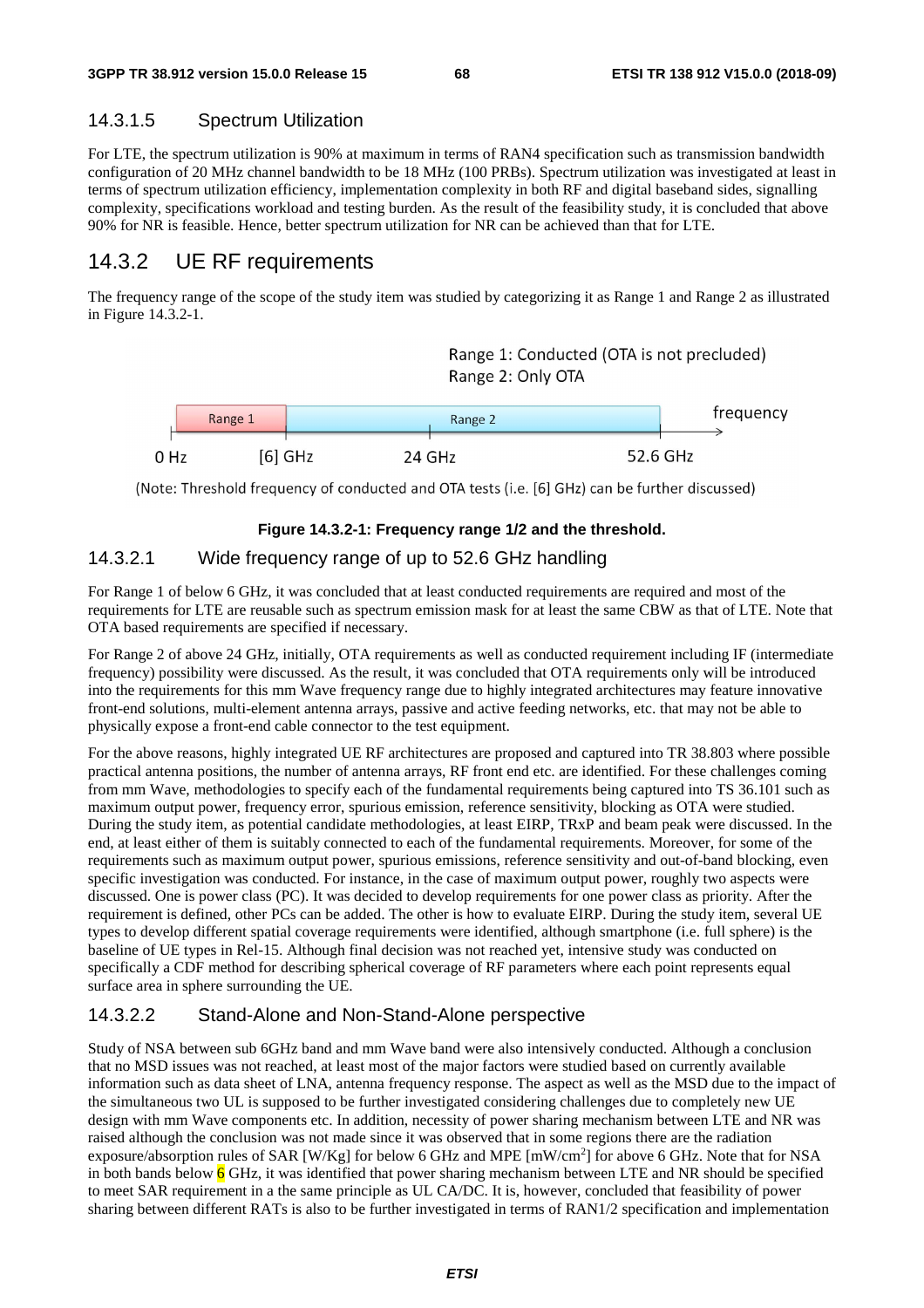as well as other methods such as simply defining independent maximum power for LTE and NR by leaving the compliance with the SAR to implementation.

### 14.3.2.3 Multiple numerologies within one carrier

Usage of multiple numerologies within one carrier which is one of the major features was studied in terms of both UE and BS RF. For UE RF, it was concluded that for reception side in channel selectivity requirement will be newly introduced into a specification for NR UE RF corresponding to TS 36.101 for LTE UE RF. The definition of the requirement follows the same format as uplink, taking the possible power imbalance level between numerologies into consideration. For transmission side, it was concluded that EVM requirements measured over narrow bandwidth, which is a few PRBs or 1 PRB, will be defined in addition to those measured over all the PRBs.

## 14.3.3 BS RF requirements

The frequency range of the scope of the study item was studied by categorizing it as Range 1 and Range 2 as illustrated in Figure 14.3.3-1.





(Note: Threshold frequency (between 6 to 24 GHz) of Range 1 and Range 2 can be further discussed)

### **Figure 14.3.3-1: Frequency range 1/2 and the threshold.**

### 14.3.3.1 Wide frequency range of up to 52.6 GHz handling

For Range 1 of below 6 GHz, it was concluded that both conducted requirements and OTA requirements are required as RAN4 has non-AAS BS specifications (i.e. with antenna connector based requirements without antenna functionality consideration) and AAS BS specifications (i.e. with antenna functionality considered and OTA requirements) for UTRA and E-UTRA. In addition, the study comes to a conclusion that most of the requirements for LTE are reusable such as BS class, output power accuracy and spurious emission.

For Range 2 of above 24 GHz, initially, OTA requirements as well as feasibility of having conducted requirements were discussed. As the result, it was concluded that OTA requirements only will be introduced into the requirements for this mm Wave frequency range due to highly integrated architectures featuring innovative front-end solutions, multielement antenna arrays, passive and active feeding networks, etc. that may not be able to physically expose a front-end cable connector to the test equipment.

For this challenges coming from mm Wave, methodologies to specify each of the fundamental requirements being captured into TS 36.104 such as BS output power, EVM, ACLR, mask, spurious emission, reference sensitivity, blocking as OTA were mainly studied. During the study item, as potential candidate metrics, at least EIRP including the direction and TRxP were discussed. In the end, at least either of them is suitably connected to each of the fundamental requirements. It was agreed that TRxP is the correct metric for ACLR, operating band unwanted emissions and spurious emissions, with the exception of co-location related spurious emissions Moreover, for some of the requirements such as BS output power, EVM, ACLR, mask, spurious emissions, reference sensitivity and out-of-band blocking, even specific investigation was conducted. For instance, in the case of BS class and BS output power, roughly two aspects were discussed. One is the definition of BS class. Although existing BS classes were defined based on the minimum coupling loss (MCL) between BS and UE, the conclusion was to use the minimum distance between BS and UE instead of MCL for BS without antenna connector. Although final decision was not reached yet, power limitation for each BS class will be specified by TRxP. The other is metric for output power accuracy requirement. It is required that EIRP accuracy at beam peak direction should be met as requirement. The direction range where BS can comply with the requirements will be declared by the BS vendor.

### 14.3.3.2 Multiple numerologies within one carrier

As a usage of multiple numerologies within one carrier which is one of the major features was studied in terms of both UE and BS RF. For BS RF, the following conclusions on the introduction of new requirements into NR BS RF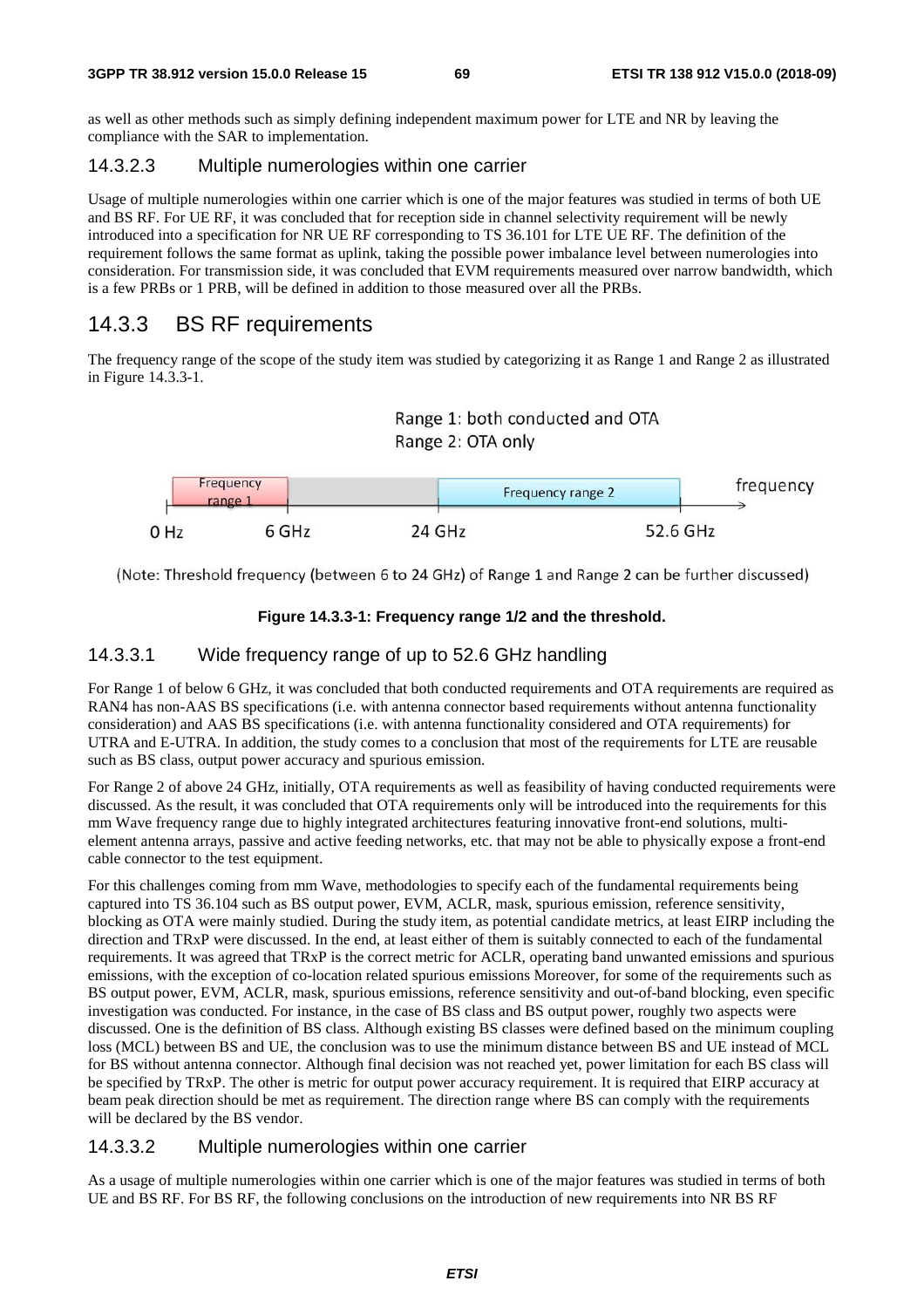specification corresponding to TS 36.104 for LTE BS RF were derived. For transmission, EVM requirements averaged over both all the PRBs and 1 PRB at the edges will be defined for both single numerology and multiple numerologies cases. For reception, in channel selectivity requirement will be defined by considering two different numerologies as wanted signal and interfere signal with taking the possible power imbalance level.

## 14.3.3.3 Beam related NR BS specific requirement

In the existing non-AAS specifications, antenna characteristics are out of scope, requirements are specified at the antenna connector. AAS BS specification already includes selected OTA requirements and eAAS work continues to complete the OTA specification for UTRA and E-UTRA BS below 6GHz.

Beam forming functionality is one of the essential capabilities to compensate for large path loss for NR for >24GHz range. For any directional requirement such as EIRP accuracy or minimum EIS the characteristics of the beam are included in the requirement hence, the conclusion was that beam characteristics are included in the scope of RAN4 OTA specifications already in the form of the EIRP and EIS requirements. For >24GHz some potential candidate new beam related requirements to be specified were identified for further investigated. The investigation will include the usefulness, suitability and feasibility of the proposed requirements such that a decision can be made in the WI on whether to include further beam related requirements.

# 15 Conclusions

During the study of New Radio (NR) Access Technology, many proposals on physical and higher layer radio protocols, NW architecture, RF related issues were investigated. The new features and capabilities for NR Access Technology were identified as addressed in this document. Feasibility of the new features and capabilities for NR Access Technology has been proven. As a result, the NR Access Technology study item can be closed and work items and specific study items corresponding to selected features studied under the NR Access Technology study item can be approved.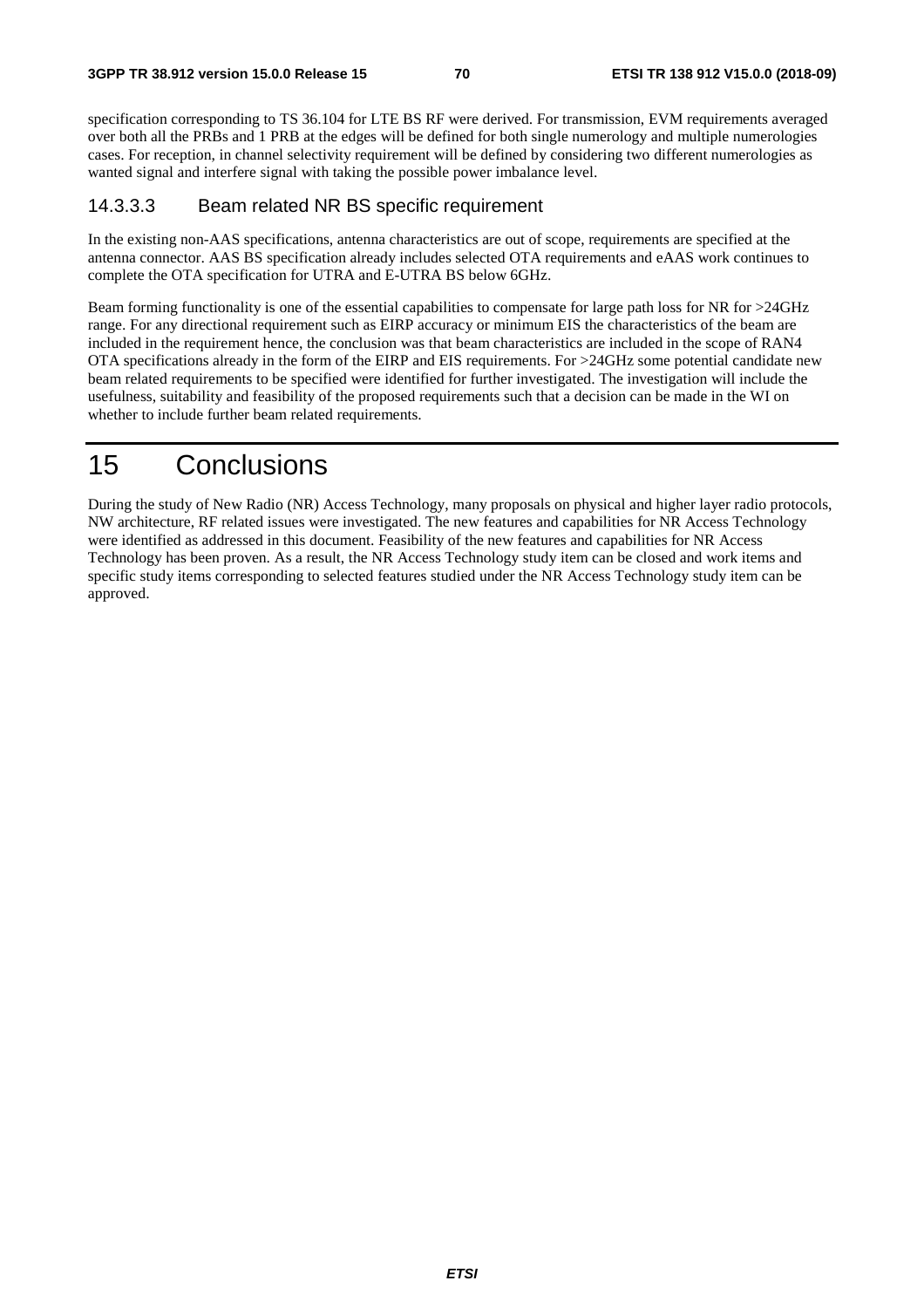# Annex A: SI description for Study on New Radio (NR) Access **Technology**

| Related Work Item(s) (if anyl |                                             |                        |  |  |  |
|-------------------------------|---------------------------------------------|------------------------|--|--|--|
| Unique ID                     | <b>Title</b>                                | Nature of relationship |  |  |  |
| FS NG R                       | Study on Scenarios and Requirements for the |                        |  |  |  |
| ea                            | New Radio Access Technology                 |                        |  |  |  |
| FS CM A                       | Study on channel model for frequency        |                        |  |  |  |
| bove6GHz                      | spectrum above 6 GHz                        |                        |  |  |  |

# Justification

Work has started in ITU and 3GPP to develop requirements and specifications for new radio (NR) systems, as in the Recommendation ITU-R M.2083 "Framework and overall objectives of the future development of IMT for 2020 and beyond", as well as 3GPP SA1 study item New Services and Markets Technology Enablers (SMARTER) and SA2 study item Architecture for NR System. In addition, a joint RAN-SA document [SP-150149] from RAN#67 outlines the "NR" timeline for 3GPP, further detailed in the September RAN workshop on NR [RWS-150073].

3GPP has to identify and develop the technology components needed for successfully standardizing the NR system timely satisfying both the urgent market needs, and the more long-term requirements set forth by the ITU-R IMT-2020 process. Further, the NR system should be able to use any spectrum band ranging at least up to 100 GHz that may be made available for wireless communications even in a more distant future.

The [SP-150149] foresaw the following timeline

- 1) September 2015: RAN workshop
- 2) September 2015: Initiation of the channel modelling work needed for the NR
- 3) December 2015: Initiation of the RAN Study Item: scope & requirements for the NR
- 4) March 2016: Initiation of the RAN WG SI: Identification and evaluation of solutions

RAN#68 saw the first draft study item proposals for discussion for points 2) [RP-150781] and 3) [RP-150813], and further RAN#69 saw the first draft study item proposals for 4) in [RP-151278] and [RP-151551]. A study item on 2) [RP-151606] started in RAN#69.

This study item will address point 4) and build on the work done in the three preceding steps, discussions in the RAN workshop on NR, and the draft SIDs submitted to RAN#69.

# Objective of SI

The study aims to develop an NR access technology to meet a broad range of use cases including enhanced mobile broadband, massive MTC, critical MTC, and additional requirements defined during the RAN requirements study.

The new RAT will consider frequency ranges up to 100 GHz [TR38.913].

Detailed objectives of the study item are:

- (1) Target a single technical framework addressing all usage scenarios, requirements and deployment scenarios defined in TR38.913 including
	- Enhanced mobile broadband
	- Massive machine-type-communications
	- Ultra reliable and low latency communications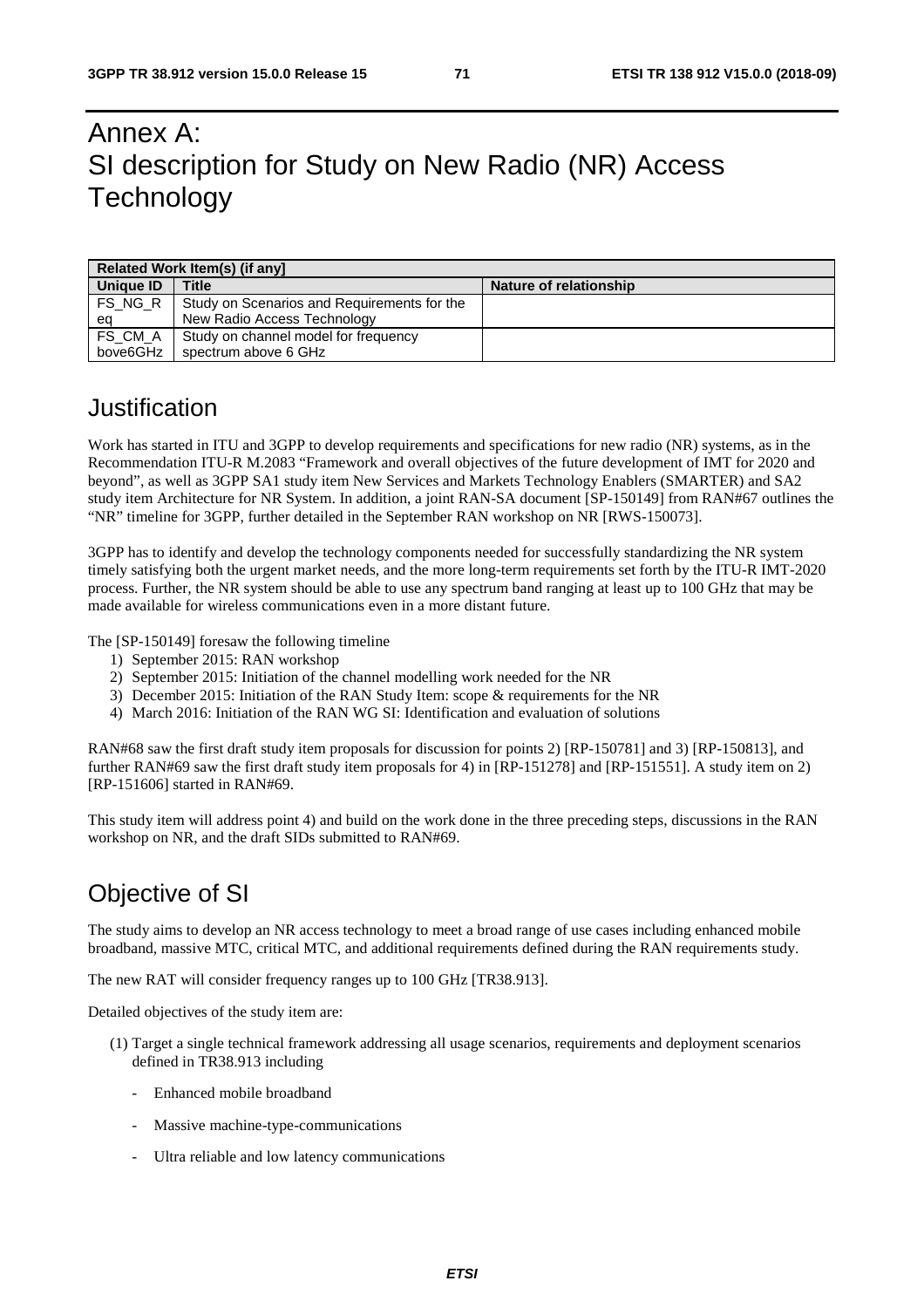- (2) The new RAT shall be inherently forward compatible
	- It is assumed that the normative specification would occur in two phases: Phase I (to be completed in June 2018) and Phase II (to be completed in December 2019)
	- Phase I specification of the new RAT must be forward compatible (in terms of efficient co-cell/site/carrier operation) with Phase II specification and beyond, and backward compatibility to LTE is not required
	- Phase II specification of the new RAT builds on the foundation of Phase I specification, and meets all the set requirements for the new RAT.
	- Smooth future evolution beyond Phase II needs to be ensured to support later advanced features and to enable support of service requirements identified later than Phase II specification.
- (3) Initial work of the study item should allocate high priority on gaining a common understanding on what is required in terms of radio protocol structure and architecture to fulfil objective 1 and 2, with focus on progressing in the following areas
	- Fundamental physical layer signal structure for new RAT
		- Waveform based on OFDM, with potential support of non-orthogonal waveform and multiple access
			- FFS: other waveforms if they demonstrate justifiable gain
		- Basic frame structure(s)
		- Channel coding scheme(s)
	- Radio interface protocol architecture and procedures
	- Radio Access Network architecture, interface protocols and procedures, Study on the above 2 bullets shall at least cover:
		- Study the feasibility of different options of splitting the architecture into a "central unit" and a "distributed unit", with potential interface in between, including transport, configuration and other required functional interactions between these nodes [RAN2, RAN3];
			- Study the alternative solutions with regard to signaling, orchestration, …, and OAM, where applicable [in co-operation with SA5];
		- Study and outline the RAN-NextGen Core Network interface and functional split [in co-operation with SA2] [RAN2, RAN3]; Note: RAN, in this context, refers to a radio access network that supports either Evolved E-UTRA or the new radio access technology or both, interfacing with the next generation core [TR 23.799]
		- Study and identify the basic structure and operation of realization of RAN Networks functions (NFs). Study to what extent it is feasible to standardize RAN NFs, the interfaces of RAN NFs and their interdependency [RAN3];
		- Study and identify specification impacts of enabling the realization of Network Slicing [in co-operation with SA2] [RAN2, RAN3];
		- Study and identify additional architecture requirements e.g. support for QoS concept, SON, support of sidelink for D2D [RAN1, RAN2, RAN3].
	- Fundamental RF aspects especially where they may impact decisions on the above, e.g.,
		- Study and identify the aspects related to the testability of RF and performance requirements
- (4) Study and identify the technical features necessary to enable the new radio access to meet objective 1 and 2, also including: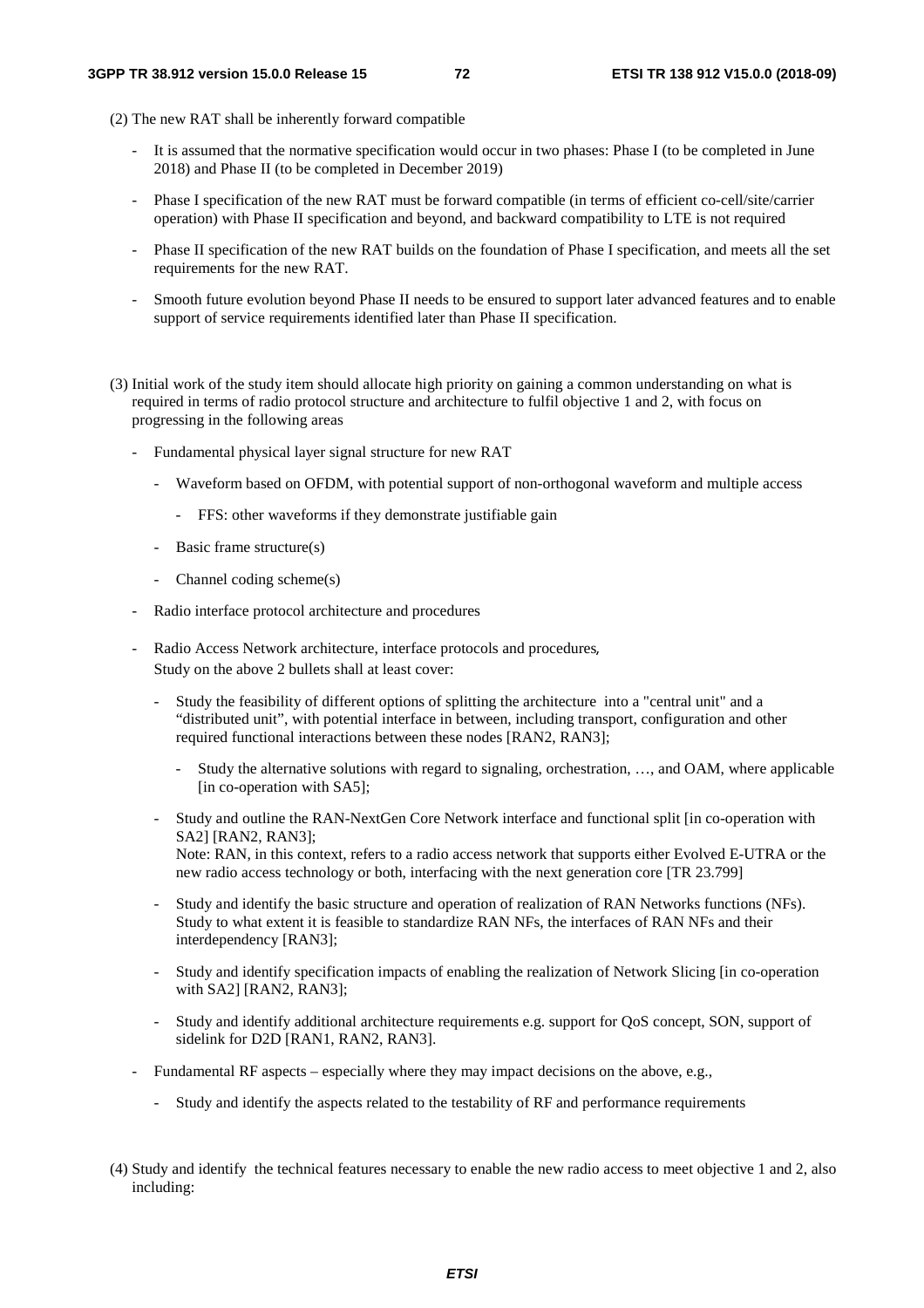- Tight interworking between the new RAT and LTE
- Interworking with non-3GPP systems
- Operation in licensed bands (paired and unpaired), and licensed assisted operations in unlicensed bands, including
	- Survey on 60GHz regulatory landscape
	- [Standalone operation in unlicensed bands is FFS]
- Efficient multiplexing of traffic for different services and use cases on the same contiguous block of spectrum
- Stand alone operation in licensed bands

Note 1: The scope of Phase I will be determined when agreeing on Phase I WID(s).

Note 2: Stated KPI values and deployment scenarios to be aligned to scenarios and requirement SI outcome

- (5) Provide performance evaluation of the technologies identified for the new RAT and analysis of the expected specification work
- (6) Identify relevant RF parameters used to be used for sharing and co-existence studies
- (7) Study and identify technical solutions that enable support for wireless relay
- (8) Study the channel models based on TR 38.900 to extend the applicability range below 6GHz

## Impacts

| Affects:   | UICC apps $\mid$ ME $\mid$ AN $\mid$ CN $\mid$ Others |  |  |
|------------|-------------------------------------------------------|--|--|
| <b>Yes</b> |                                                       |  |  |
| Nο         |                                                       |  |  |
| Don't know |                                                       |  |  |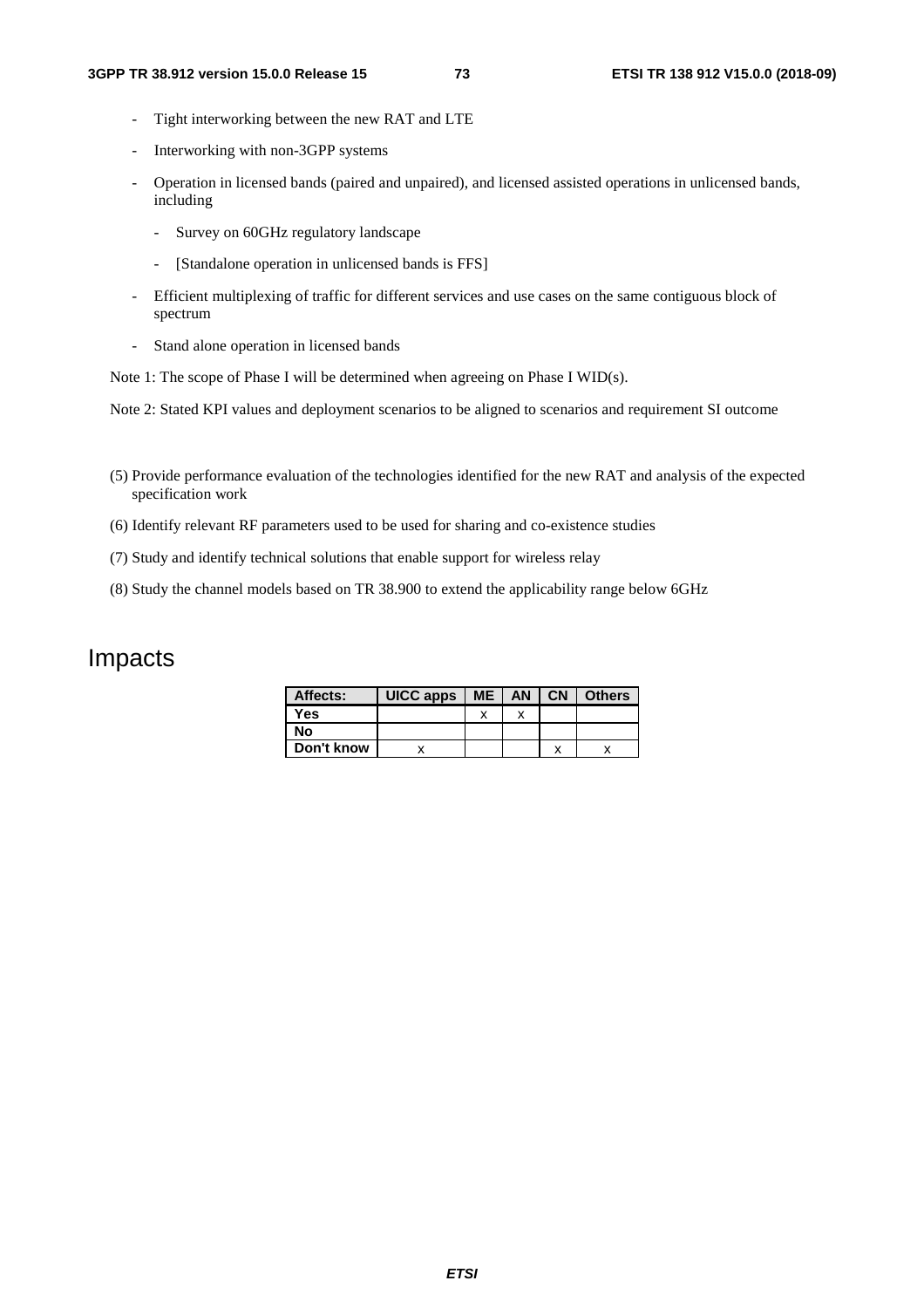## Annex B: Change history

| <b>Change history</b> |               |                      |  |     |                                                                                                                                            |            |               |  |
|-----------------------|---------------|----------------------|--|-----|--------------------------------------------------------------------------------------------------------------------------------------------|------------|---------------|--|
| <b>Date</b>           | TSG#          | <b>TSG Doc. CR</b>   |  | Rev | Subject/Comment                                                                                                                            | <b>Old</b> | <b>New</b>    |  |
| 2016-06               | <b>RAN#72</b> | RP-161090            |  |     | Draft skeleton TR                                                                                                                          |            | 0.0.1         |  |
| 2016-09               | <b>RAN#73</b> | RP-161598-           |  |     | Updated version of draft skeleton TR                                                                                                       | 0.0.1      | 0.0.2         |  |
| 2017-03               |               | RAN #75  RP-170854 - |  |     | Filling the TR with the pCR RP-170735 approved by RAN #75<br>(respecting the drafting rules) and providing v1.0.0 for 1-step-<br>approval. | 0.0.2      | 1.0.0         |  |
| 2017-03               | <b>RP-75</b>  |                      |  |     | As approved by RAN #75                                                                                                                     | 1.0.0      | 14.0.0        |  |
| 2017-06               | <b>RP-76</b>  | RP-171386 0001       |  |     | Architecture and LDPC terminology                                                                                                          | 14.0.0     | 14.1.0        |  |
| 2018-06               | <b>RP-80</b>  |                      |  |     | Upgrade to Release 15 - without technical change                                                                                           |            | 14.1.0 15.0.0 |  |